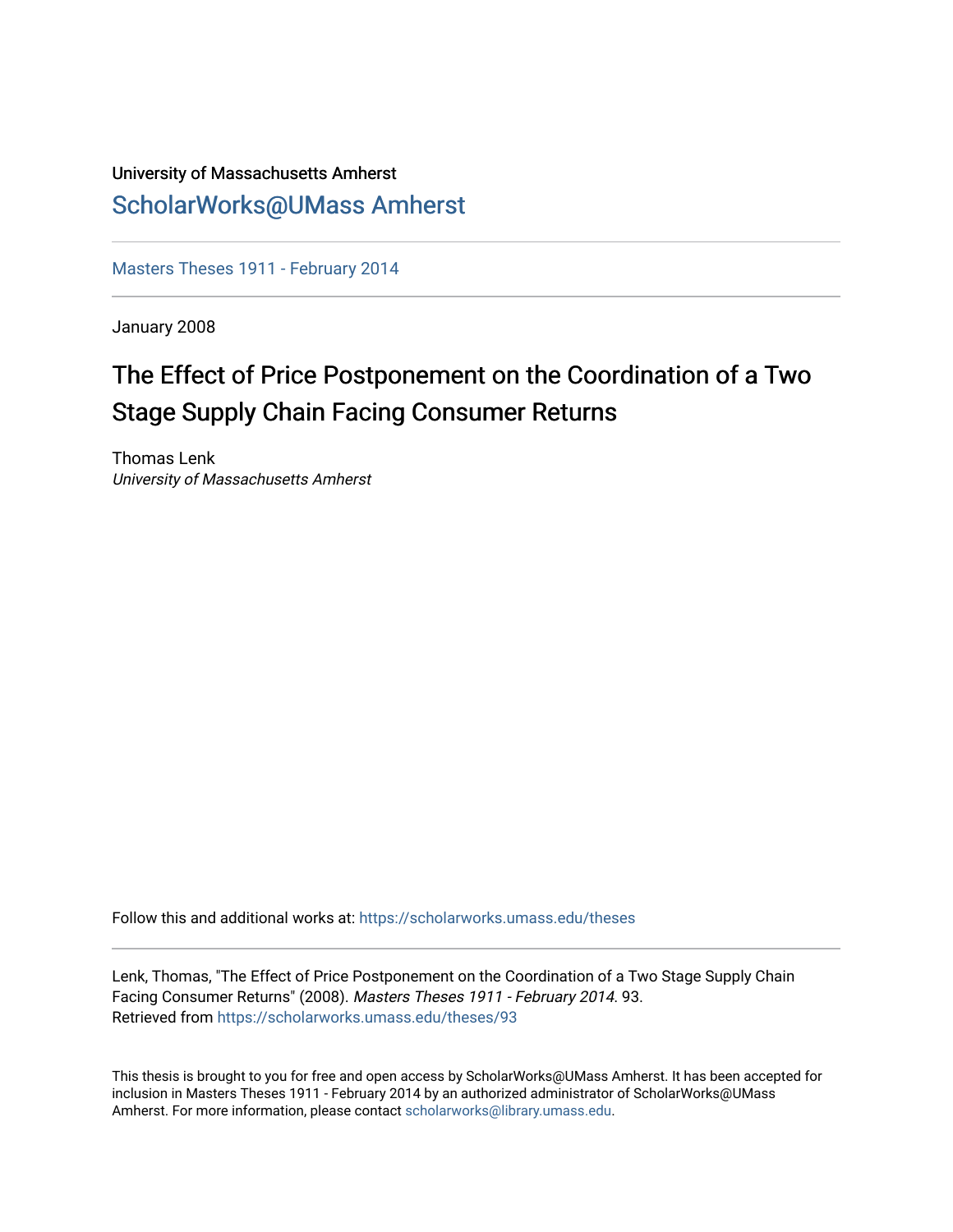# THE EFFECT OF PRICE POSTPONEMENT ON THE COORDINATION OF A TWO STAGE SUPPLY CHAIN FACING CONSUMER RETURNS

A Thesis Presented

by

THOMAS LENK

Submitted to the Graduate School of the University of Massachusetts Amherst in partial fulfillment of the requirements for the degree of

### MASTER OF SCIENCE IN INDUSTRIAL ENGINEERING AND OPERATIONS RESEARCH

February 2008

Department of Mechanical and Industrial Engineering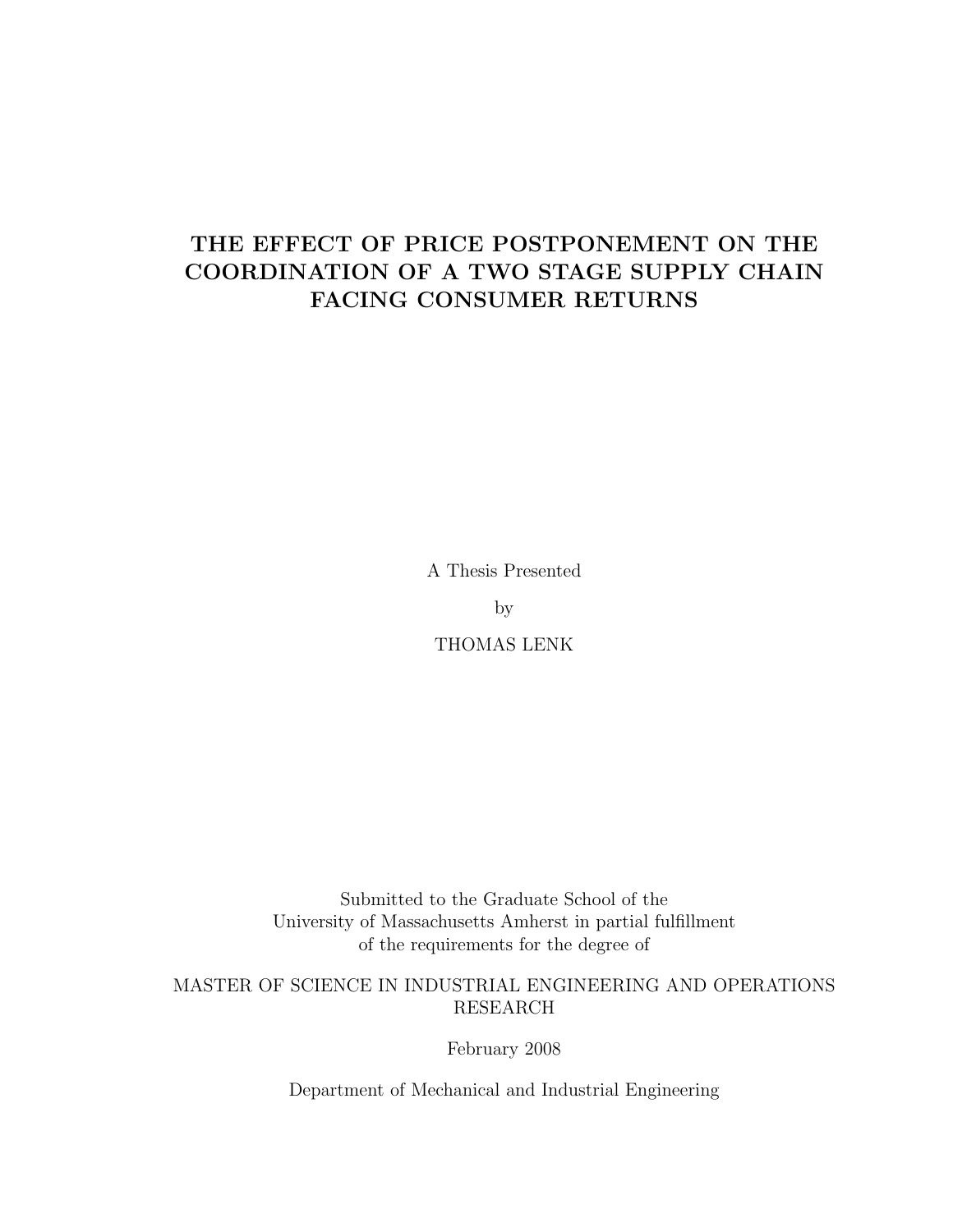# THE EFFECT OF PRICE POSTPONEMENT ON THE COORDINATION OF A TWO STAGE SUPPLY CHAIN FACING CONSUMER RETURNS

A Thesis Presented

by

## THOMAS LENK

Approved as to style and content by:

Ana Muriel, Chair

Erin Baker, Member

Thomas Brashear-Alejandro, Member

Mario A. Rotea, Department Head Department of Mechanical and Industrial Engineering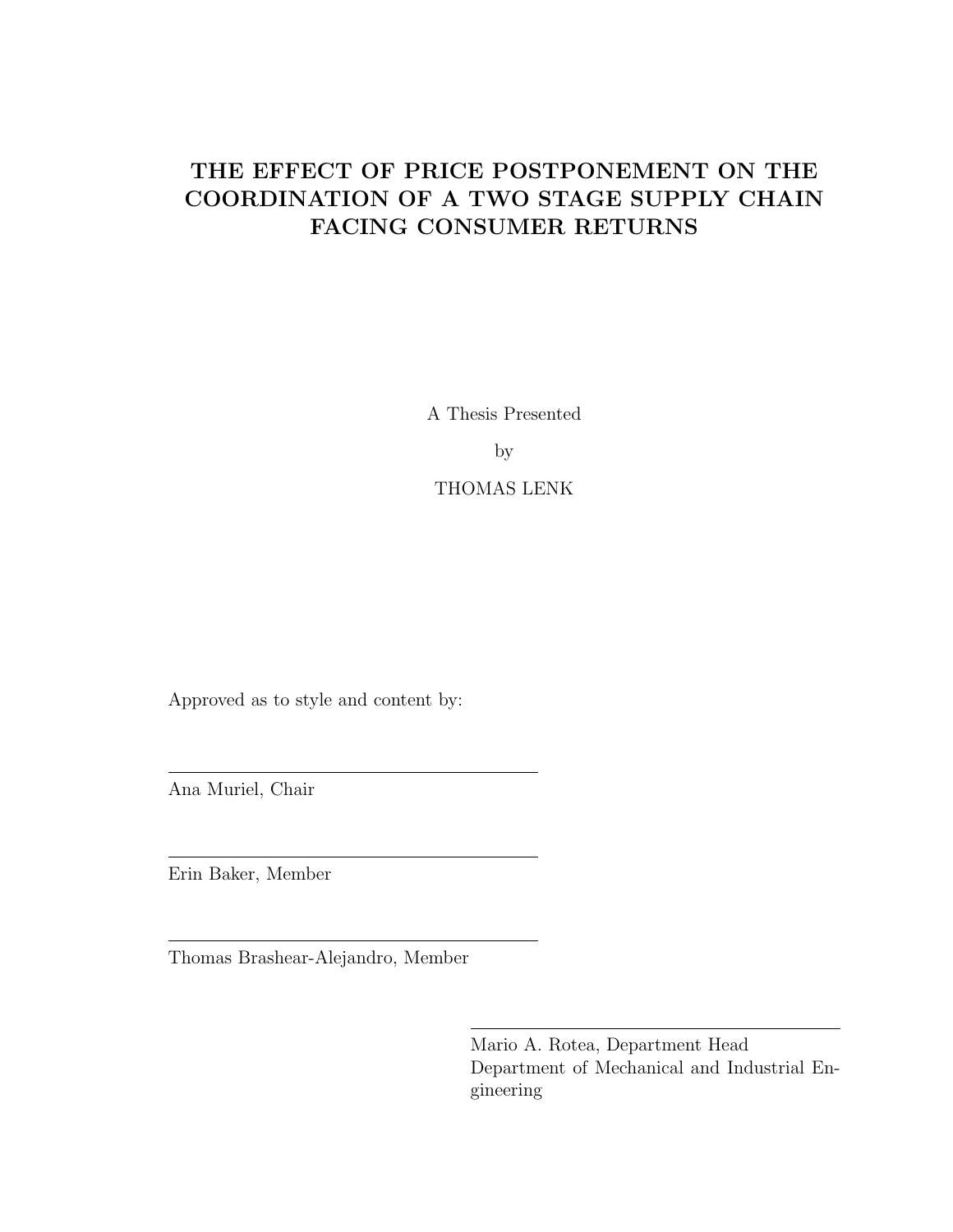## ABSTRACT

## THE EFFECT OF PRICE POSTPONEMENT ON THE COORDINATION OF A TWO STAGE SUPPLY CHAIN FACING CONSUMER RETURNS

FEBRUARY 2008

#### THOMAS LENK

### M.S.I.E.O.R., UNIVERSITY OF MASSACHUSETTS AMHERST

Directed by: Professor Ana Muriel

In this thesis, we analyze the effect that price postponement has on the performance and coordination of a two-stage supply chain facing consumer returns. In an extended news-vendor setting with a single product, a single manufacturer and a single retailer who faces stochastic and price-dependend demand, we allow the retailer to postpone his decision on the retail price until after demand uncertainty is resolved. A certain percentage of sold products is returned, which results in reverse logistics costs and a full refund for both consumer and retailer.

In this setting we conduct an extensive computational study to investigate the value of considering returns in the optimization approach if the decision on the retail price is postponed. Moreover we analyze the value of the additional information gained by price postponement both if returns are considered or ignored. We present the impact on the equilibrium values of profits and decision variables for both the centralized and decentralized system and consider different incentive schemes to find out whether coordination is possible.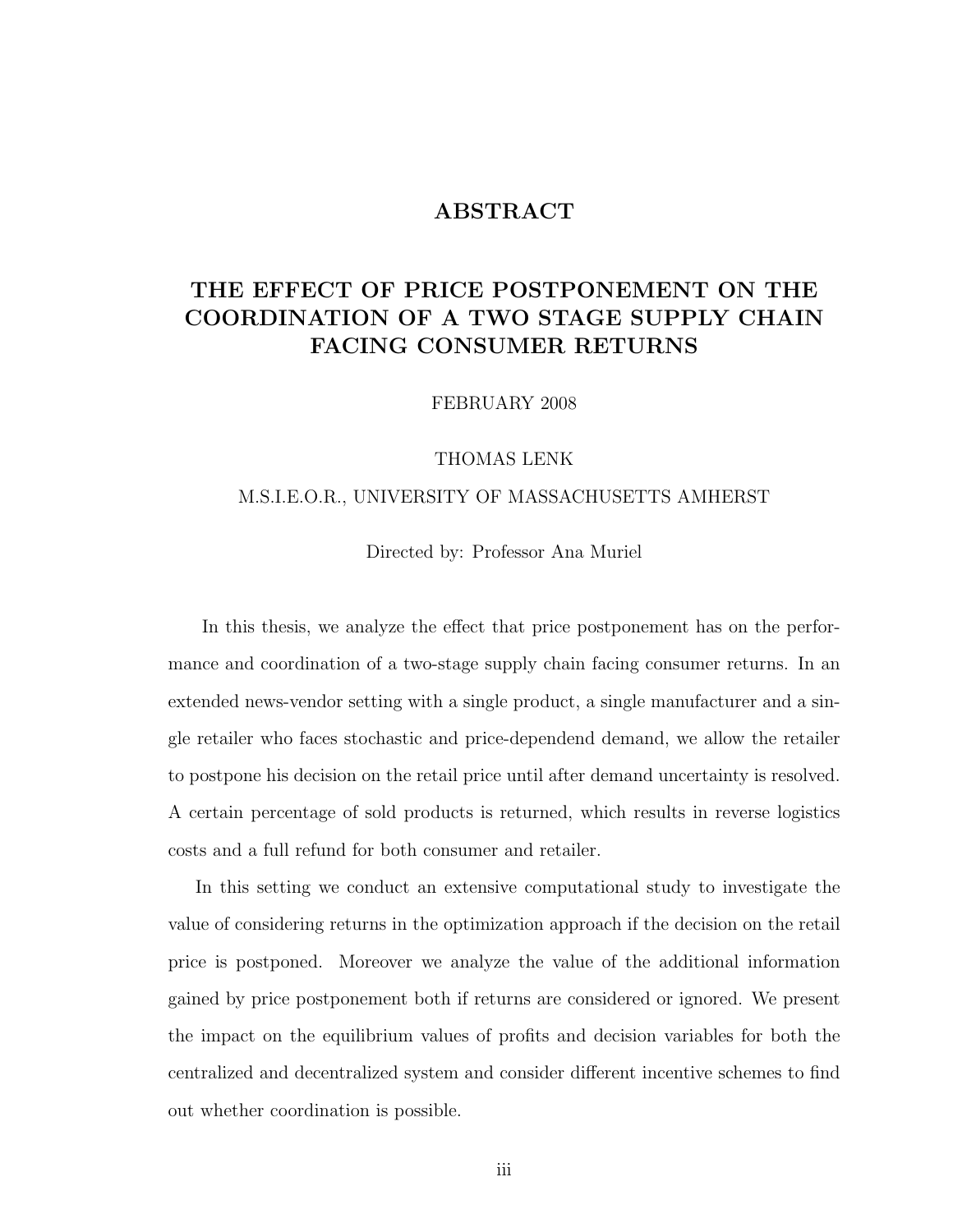# TABLE OF CONTENTS

## CHAPTER

| 2.1<br>2.2<br>2.3 |                         |                                                                                                     |  |
|-------------------|-------------------------|-----------------------------------------------------------------------------------------------------|--|
|                   |                         |                                                                                                     |  |
| 3.1<br>3.2        |                         | Profit Functions and Derivations when Considering Returns under                                     |  |
|                   | 3.2.1<br>3.2.2<br>3.2.3 |                                                                                                     |  |
| 3.3               |                         |                                                                                                     |  |
|                   | 3.3.1<br>3.3.2<br>3.3.3 | Optimality Criteria under a Buyback Contract 27<br>Optimality Criteria under a Wholesale Contract31 |  |
|                   |                         | CONSIDERING VERSUS IGNORING RETURNS UNDER                                                           |  |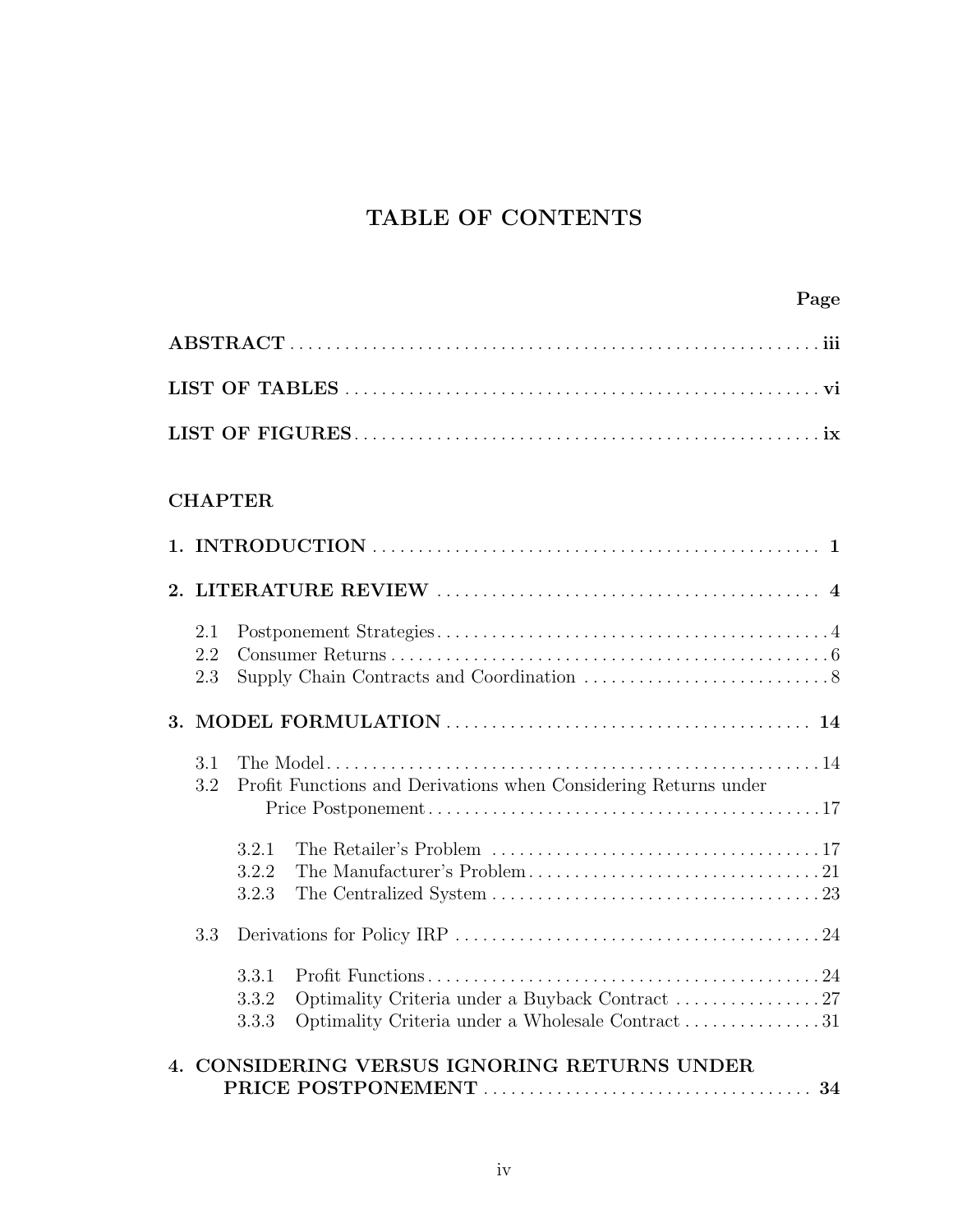| 4.1 | CRP vs. IRP under a Wholesale Price-Only Contract $\dots\dots\dots\dots\dots35$                                                                 |  |  |  |  |
|-----|-------------------------------------------------------------------------------------------------------------------------------------------------|--|--|--|--|
| 4.2 |                                                                                                                                                 |  |  |  |  |
| 4.3 |                                                                                                                                                 |  |  |  |  |
| 4.4 |                                                                                                                                                 |  |  |  |  |
|     | 5. THE VALUE OF PRICE POSTPONEMENT  73                                                                                                          |  |  |  |  |
| 5.1 |                                                                                                                                                 |  |  |  |  |
| 5.2 |                                                                                                                                                 |  |  |  |  |
|     | Considering Returns with and without Price Postponement $\dots$ 77<br>5.2.1<br>Ignoring Returns with and without Price Postponement 80<br>5.2.2 |  |  |  |  |
| 5.3 |                                                                                                                                                 |  |  |  |  |
|     | 6. CONCLUSIONS AND POSSIBLE EXTENSIONS  85                                                                                                      |  |  |  |  |
|     |                                                                                                                                                 |  |  |  |  |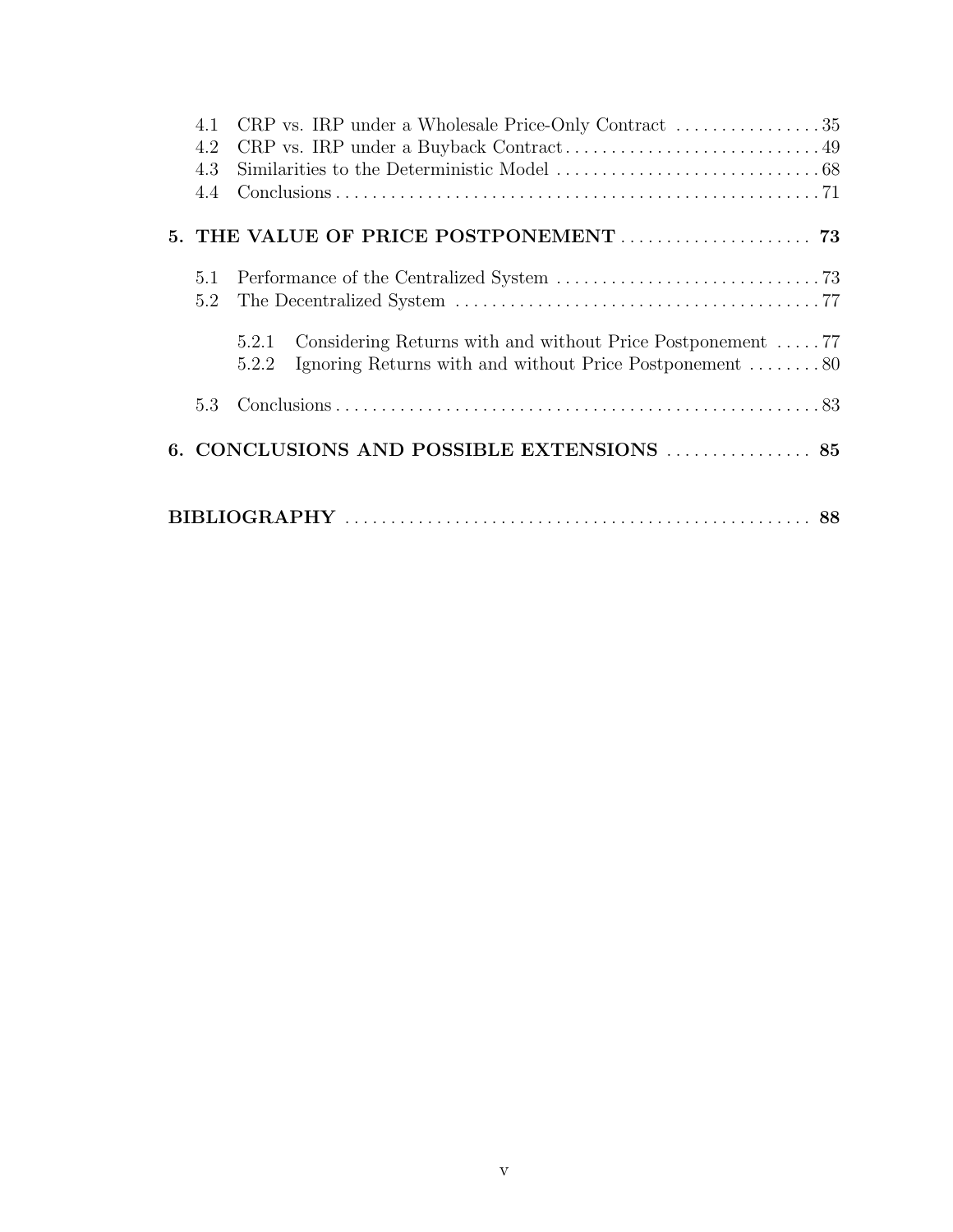# LIST OF TABLES

| Page                                                                                                                                                                                                                                | Table |
|-------------------------------------------------------------------------------------------------------------------------------------------------------------------------------------------------------------------------------------|-------|
| 2.1<br>Reasons for Returns of HP printers and suggested solutions (Ferguson                                                                                                                                                         |       |
| 4.1                                                                                                                                                                                                                                 |       |
| 4.2<br>Comparison of the centralized and decentralized system for $\alpha = 20\%$                                                                                                                                                   |       |
| 4.3<br>Influence of increased return volumes $\alpha$ and return logistics costs $l$ on<br>the partner's policy preferences (bold values) and on supply chain<br>coordination (percentage difference to the centralized system) for |       |
| Optimal values of decision variables for increasing salvage values<br>4.4<br>under the wholesale contract; base case parameter                                                                                                      |       |
| Optimal expected profits for increasing salvage values under the<br>4.5<br>wholesale contract; base case parameter specifications $\dots \dots \dots 47$                                                                            |       |
| Optimal values of the decision variables for different market sizes and<br>4.6                                                                                                                                                      |       |
| Equilibrium profits for different market sizes and price elasticities<br>4.7                                                                                                                                                        |       |
| 4.8<br>Percent difference to full coordination under a buyback and a<br>wholesale contract for strategies IRP and CRP; base case                                                                                                    |       |
| Equilibrium values under a buyback contract for decision variables<br>4.9<br>and profits for the strategies CRP and IRP; return volume of<br>$\alpha = 20\%$ , retailer's share of l of $\beta = 5\%$ contract55                    |       |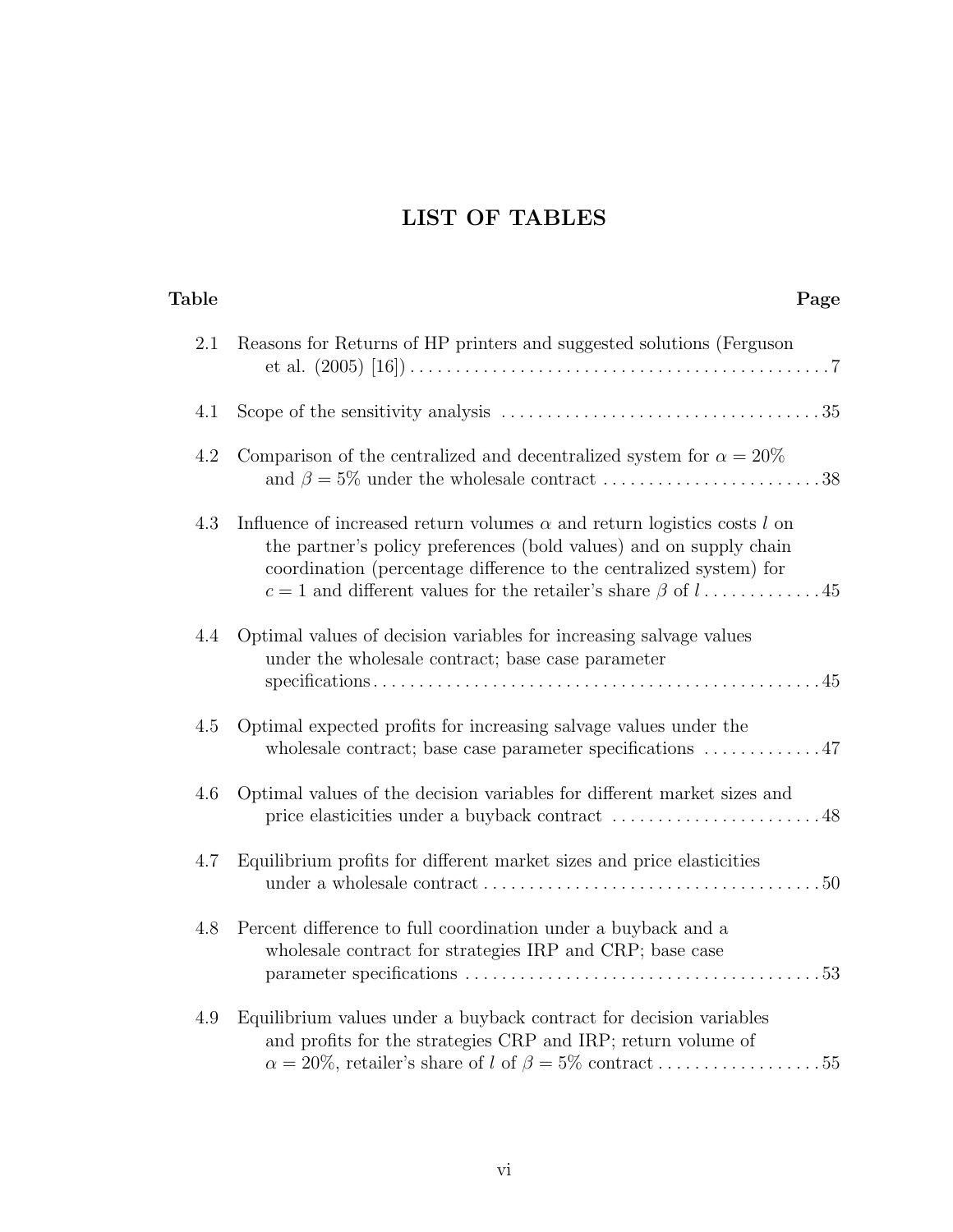|     | 4.10 Equilibrium values for decision variables and profits under a buyback<br>contract for high production costs and different share of return                                                                                                                       |
|-----|----------------------------------------------------------------------------------------------------------------------------------------------------------------------------------------------------------------------------------------------------------------------|
|     | 4.11 Comparison of equilibrium values for profits when the retailer shares<br>95% of the return logistics cost between buyback and wholesale                                                                                                                         |
|     | 4.12 Comparison of equilibrium values for decision variables under a<br>buyback contract for strategies CRP and IRP; the retailer carries                                                                                                                            |
|     | 4.13 Comparison of equilibrium values for profits under a buyback<br>contract for strategies CRP and IRP; the retailer carries $5\%$ of                                                                                                                              |
|     | 4.14 Optimal values of decision variables for increasing salvage values<br>under the buyback contract; base case parameter specifications $\dots$ 62                                                                                                                 |
|     | 4.15 Optimal expected profits and percentage difference to the centralized<br>system for increasing salvage values under the wholesale contract;                                                                                                                     |
|     | 4.16 Optimal values of the decision variables for different market sizes and                                                                                                                                                                                         |
|     | 4.17 Equilibrium profits for different market sizes and price elasticities                                                                                                                                                                                           |
| 5.1 | Value of price postponement in the centralized system when ignoring<br>and considering returns as a function of the return volume $\alpha$ for<br>different production costs $c \ldots \ldots \ldots \ldots \ldots \ldots \ldots \ldots \ldots \ldots \ldots \ldots$ |
| 5.2 | Value of price postponement in the centralized system when ignoring<br>and considering returns as a function of the salvage values                                                                                                                                   |
| 5.3 | Comparison of the value of price postponement in the centralized<br>system with and without returns as a function of the production<br>costs c and the salvage values $v = 2 * v_R$ for different return                                                             |
| 5.4 | Numerical error of our computations based on the conjecture in                                                                                                                                                                                                       |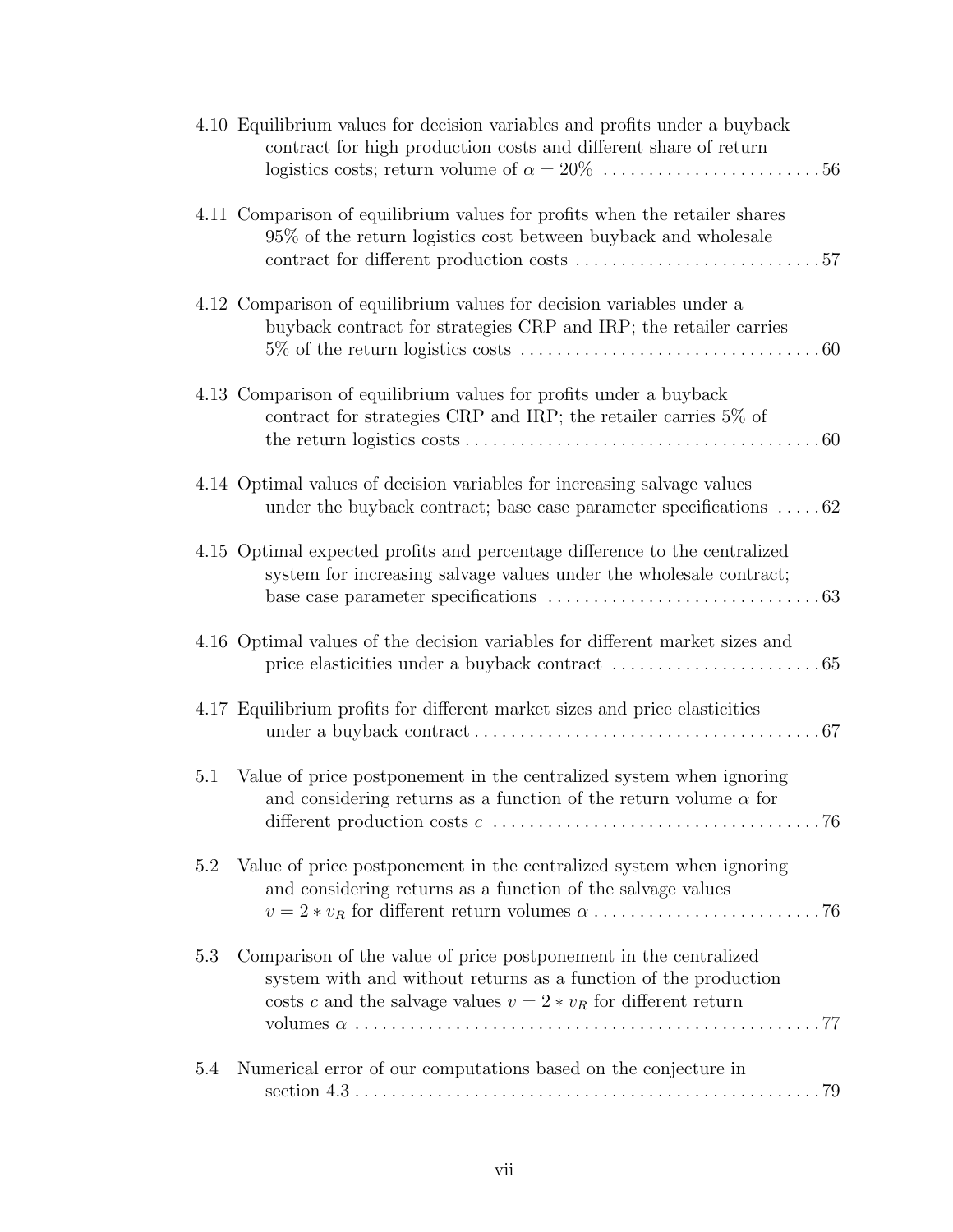|     | 5.5 Comparison of the value of price postponement in the decentralized<br>system under a wholesale and a buyback contract for different                                                            |
|-----|----------------------------------------------------------------------------------------------------------------------------------------------------------------------------------------------------|
|     | 5.6 Comparison of the value of price postponement in the decentralized<br>system considering returns under a wholesale and a buyback<br>contract for different salvage values; base case parameter |
| 5.7 | Comparison of the value of price postponement in the decentralized<br>system ignoring returns under a wholesale and a buyback                                                                      |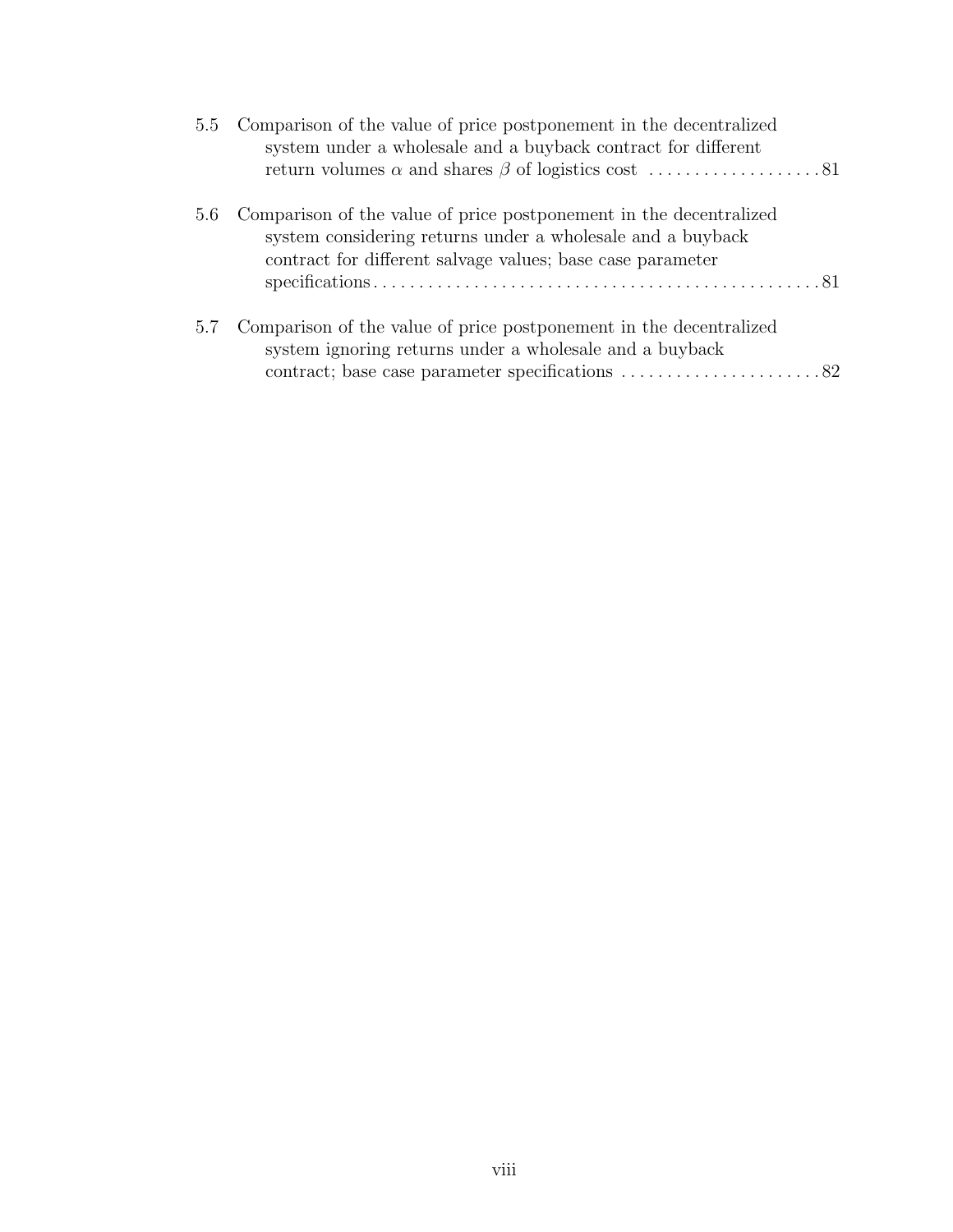## LIST OF FIGURES

| Figure | Page                                                                                                                                                                                                                                                         |
|--------|--------------------------------------------------------------------------------------------------------------------------------------------------------------------------------------------------------------------------------------------------------------|
| 3.1    | Financial Flows in the Two-Stage Supply Chain (Ruiz-Benitez (2007)                                                                                                                                                                                           |
| 4.1    | Optimal decision variables for different production cost values and for<br>policies IRP and CRP when no repurchase price is offered $\dots\dots\dots36$                                                                                                      |
| 4.2    | Total supply chain profits for the centralized and decentralized<br>systems under policies CRP and IRP and CR and IR for<br>$\alpha = 20\%$ , $\beta = 5\%$ and varying production costs c under a                                                           |
| 4.3    | Profit functions in $c$ of the decentralized system for the policies IRP<br>and CRP for $\alpha = 20\%$ and $\beta = 5\%$ under a wholesale contract 39                                                                                                      |
| 4.4    | Optimal decision variables and profits for different values of $\beta$ under<br>policies IRP and CRP and $\alpha = 20\%$ , no repurchase price offered<br>41                                                                                                 |
| 4.5    | Profits in the decentralized system under policies CRP and IRP for<br>$\alpha = 20\%$ , $c = 3$ and varying share of return logistics costs $\beta$ under<br>a wholesale contract $\dots\dots\dots\dots\dots\dots\dots\dots\dots\dots\dots\dots\dots\dots42$ |
| 4.6    | Optimal decision variables for different volumes of returns $\alpha$ and<br>return logistics cost l under policies IRP and CRP and $\beta = 5\%,$<br>$l = 2$ (left graph), $\alpha = 20\%$ (right graph); no repurchase price                                |
| 4.7    | Expected profits for different volumes of returns $\alpha$ ( $l = 2$ ) and return<br>logistics cost $l(\alpha = 20\%)$ under policies IRP and CRP and                                                                                                        |
| 4.8    | Optimal values of the decision variables and respective expected<br>profits as a function of the salvage values $v$ for unsold products<br>and $v_R$ for returned products, which are assumed to be equal; no                                                |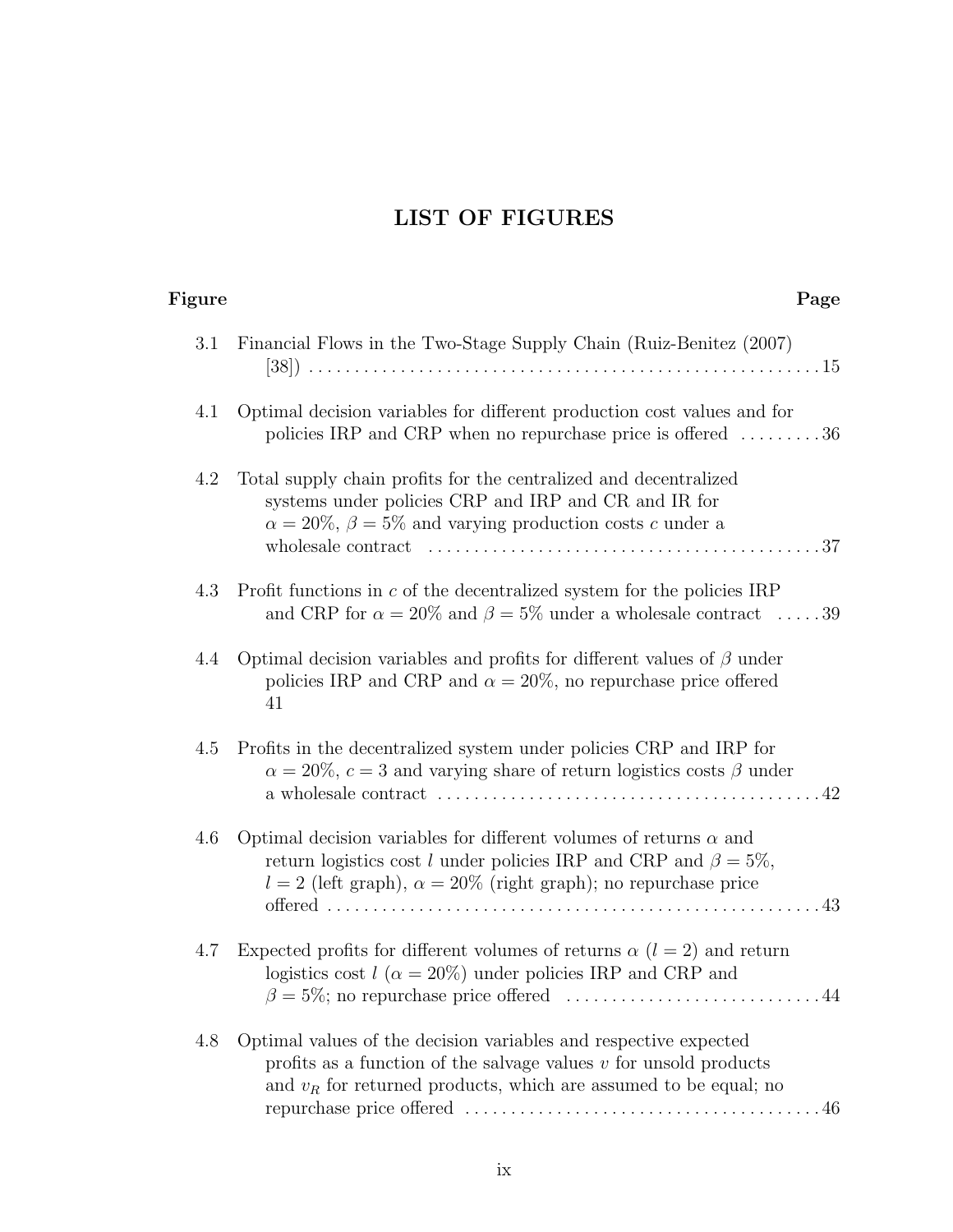| 4.9 | Expected profit function of the manufacturer for the base case<br>. $51$                                                                                                                                         |
|-----|------------------------------------------------------------------------------------------------------------------------------------------------------------------------------------------------------------------|
|     | 4.10 Expected profits in equilibrium under a buyback and a wholesale<br>contract for strategies CRP(left) and IRP(right); $\alpha = 20\%,$                                                                       |
|     | 4.11 Optimal values of the decision variables under a buyback and a<br>wholesale contract for strategies CRP(left) and IRP(right);<br>54                                                                         |
|     | 4.12 Optimal values of decision variables and expected profits under a<br>buyback contract for different shares of return logistics costs $\beta$ ;                                                              |
|     | 4.13 Comparison of optimal values of decision variables and expected<br>profits when considering returns under a buyback and a wholesale<br>contract for different return volumes $\alpha$ ; base case parameter |
|     | 4.14 Comparison of optimal values of decision variables and expected<br>profits when ignoring returns under a buyback and a wholesale<br>contract for different return volumes $\alpha$ ; base case parameter    |
|     | 4.15 Comparison of optimal values of decision variables and expected<br>profits under a buyback and a wholesale contract for different<br>salvage values and shares of return logistics costs; base case<br>.64  |
|     | 4.16 Comparison of optimal values of decision variables and expected<br>profits under a buyback and a wholesale contract for different<br>salvage values and shares of return logistics costs; base case         |
| 5.1 | Profits in the centralized system under policies CRP, IRP, CR and IR<br>as a function of the production costs $c$ for different return volumes                                                                   |
| 5.2 | Equilibrium values of the decision variables in the centralized system<br>under policies CRP, IRP, CR and IR as a function of the                                                                                |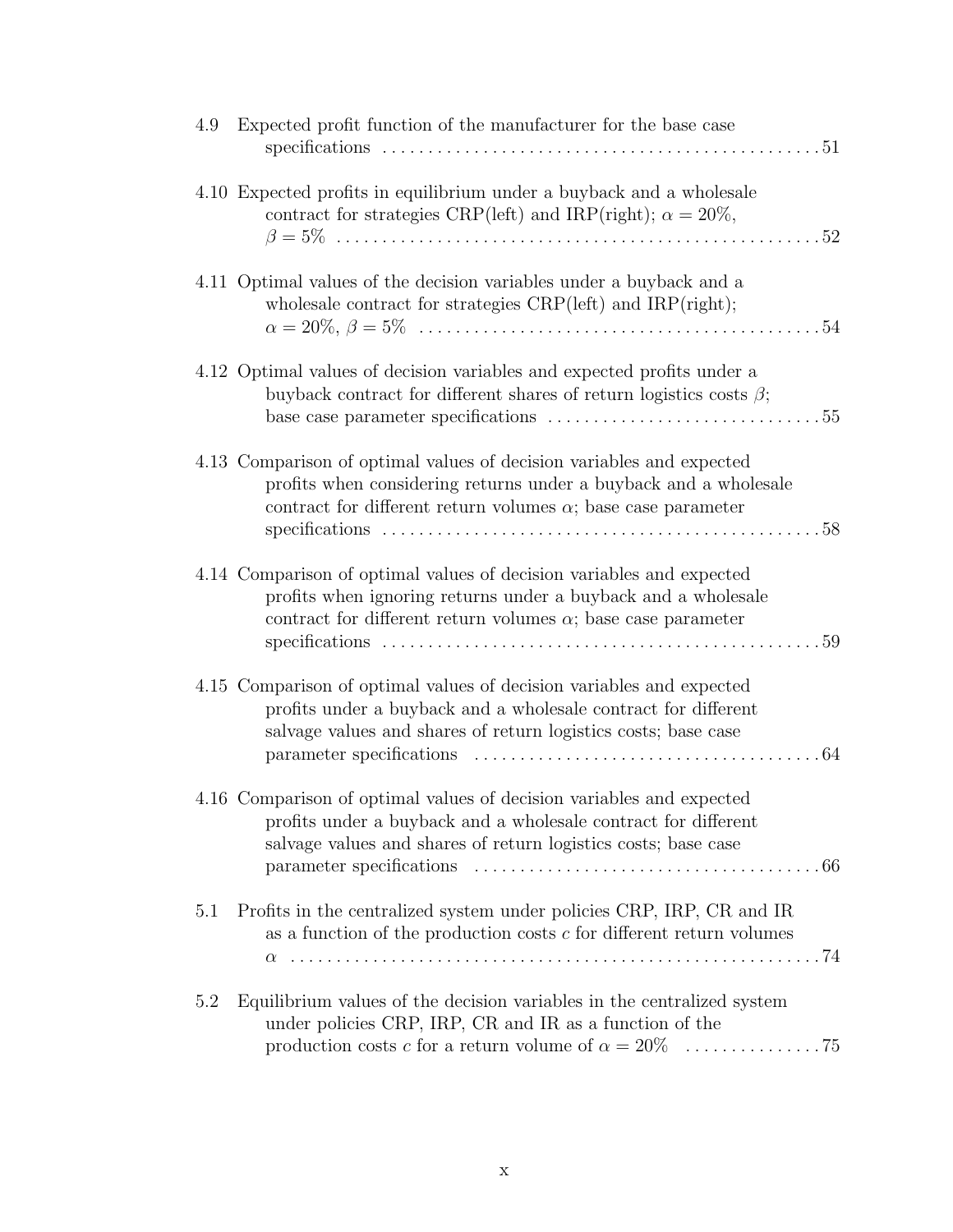|     | 5.3 Profits in the decentralized system under policies CRP and CR for<br>the two different contract forms as a function of the production<br>costs c; base case parameter specifications $\dots \dots \dots \dots \dots \dots \dots \dots$ 78 |
|-----|-----------------------------------------------------------------------------------------------------------------------------------------------------------------------------------------------------------------------------------------------|
|     | 5.4 Decision variables in the decentralized system under policies CRP<br>and CR for the two different contract forms as a function of the<br>production costs $c$ ; base case parameter specifications $\dots \dots \dots \dots 80$           |
|     | 5.5 Profits in the decentralized system under policies IRP and IR for the<br>two different contract forms as a function of the return volume $\alpha$ ;                                                                                       |
|     | 5.6 Decision variables in the decentralized system under policies IRP and<br>IR for the two different contract forms as a function of the return                                                                                              |
| 6.1 | Optimal strategies for the whole supply chain for different salvage                                                                                                                                                                           |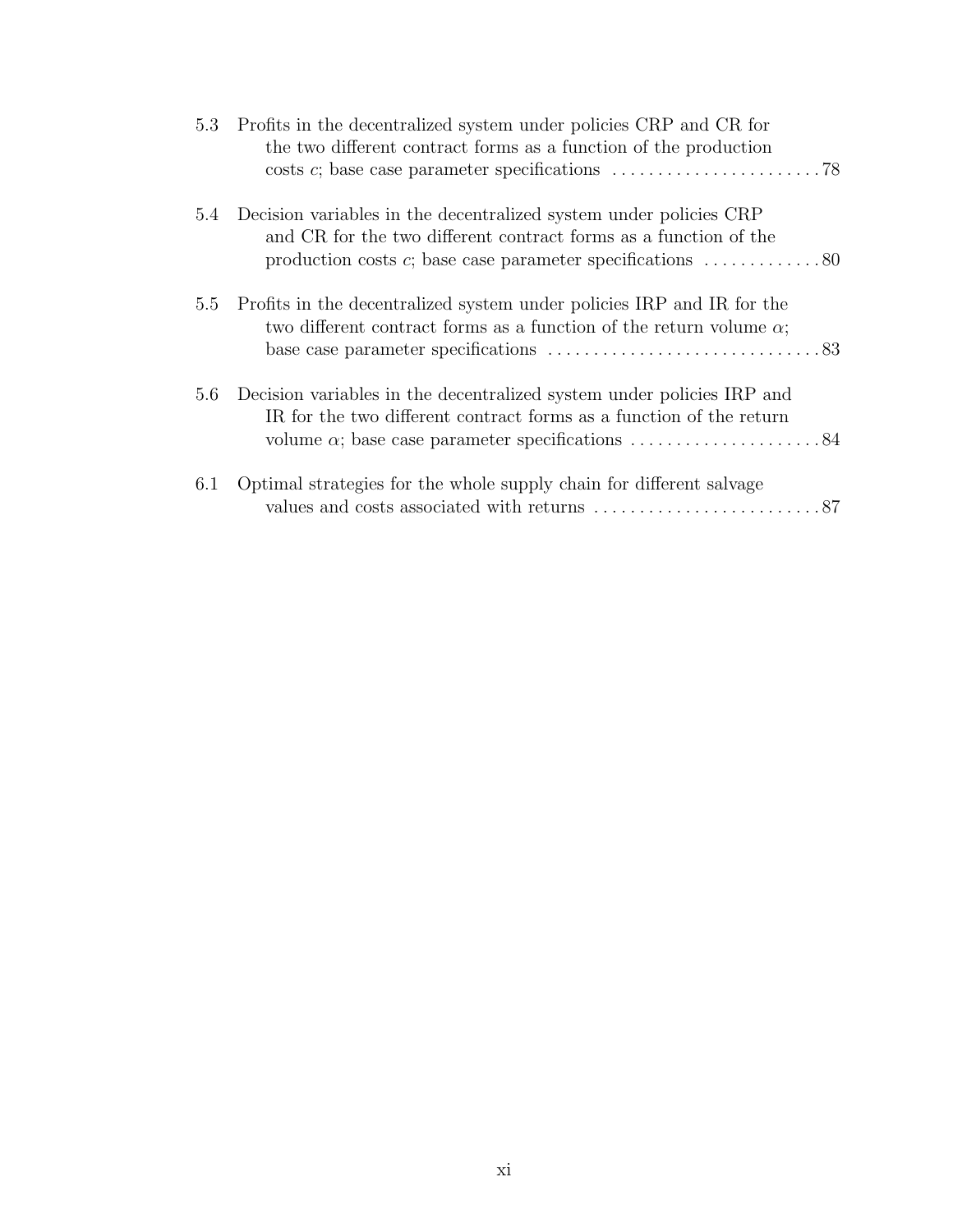# CHAPTER 1 INTRODUCTION

"The price might not show if the item is a future release" is a statement to be found on the website of Great-Models.com. It is also an example for a price-postponement strategy. Great-Models.com is an online retail store providing buyers with scale models of helicopters, cars etc., accessories and decals (van Mieghem and Dada (1999) [52]). The statement suggests that the retailer will determine the price of the corresponding product after demand information from the pre-orders has been observed. Also other e-tailers, such as Amazon.com, apply postponement strategies and allow customers to place orders on products that have not been released yet (Granot and Yin (2005) [22]). Tackling uncertainty has become increasingly important during the last years due to global competition, increasing flexibility of markets and a broader range and individuality of products. In that context, "postponement of one form or another has become a marketing, manufacturing and logistics concept which is applied throughout the entire supply chain"(Granot and Yin (2005) [22]). Not only e-tailers make use of postponement strategies. Benetton (e.g., Signorelli and Heskett (1984) [43], Lee and Tang (1998) [31]) and Hewlett Packard have successfully implemented strategies of that kind and are often named as leading practitioners. Therefore they motivate the analysis of postponement strategies in supply chains.

Besides uncertainty, many enterprises and especially the internet retail companies mentioned above, face another challenge that has become more and more important during the last ten years: commercial returns. The question whether the influence of returned products should be analyzed can be answered easily by the statistics provided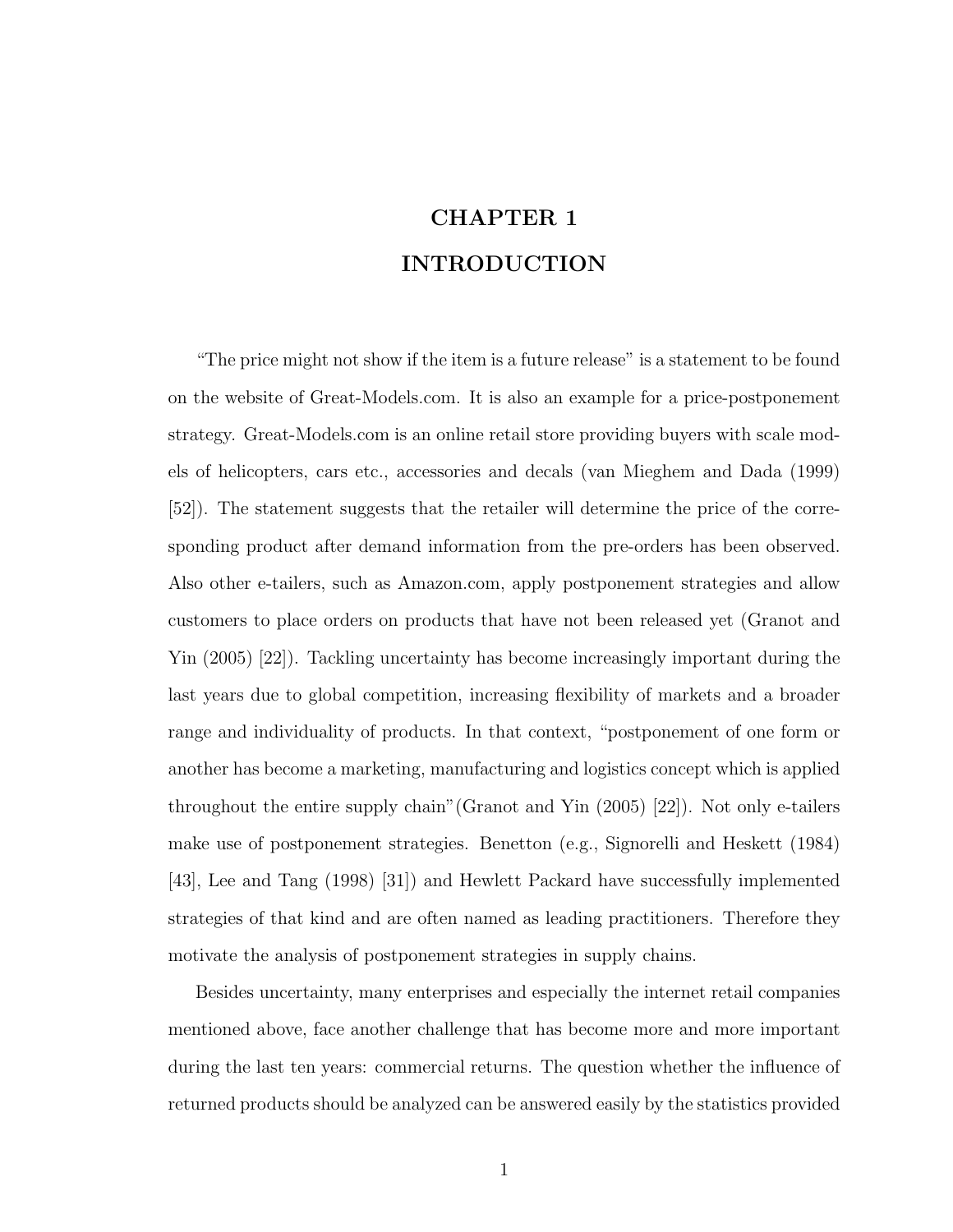in Gentry (1999) [20]. In the U.S., return rates from consumers to manufacturers and retailers are often in the range of 6% to 15%. For some companies, in particular e-tailers or mail order companies, they can even go up to 35%. Alltogether, the value of returned products in the U.S. has been estimated to exceed \$100 billion per year (Stock et al. (2002) [45]. The major cause for the increase during the last decade can be seen in the return policies that have been relaxed with the intention to attract a higher number of costumers. Due to the high impact on both the financial and operational performance of companies the field of Reverse Logistics (Rogers and Tibben-Lembke (1999) [37]) has emerged to analyze all the aspects that are associated with the return of a product - from the appropriate design of the supply chain over the technical and organizational aspects of handling returned products to the impact of returns on the supply chain partners' operational decisions and profits.

In this thesis we study the performance and coordination of a two-stage supply chain facing consumer returns and applying the concept of price postponement. With our work we intend to extend the research conducted by Ruiz-Benitez and Muriel (2007)[39], who analyze the effect of considering returns on the profits, order quantities and prices in a two stage supply chain under different incentive schemes. In an extended news vendor model with stochastic and price dependent demand we conduct extensive computational studies to investigate the impact of considering returns versus ignoring returns on the equilibrium values of profits and decision variables if the retailer postpones his decision on the retail price. Furthermore, we analyze the the value of the additional information gained by postponement both if returns are considered and ignored, i.e. we model a supply chain with and without a price postponement strategy and compare the respective equilibrium parameters. Also, as supply chains require the cooperation of independent players, we study both aspects under different incentive schemes, in particular a wholesale price-only contract and a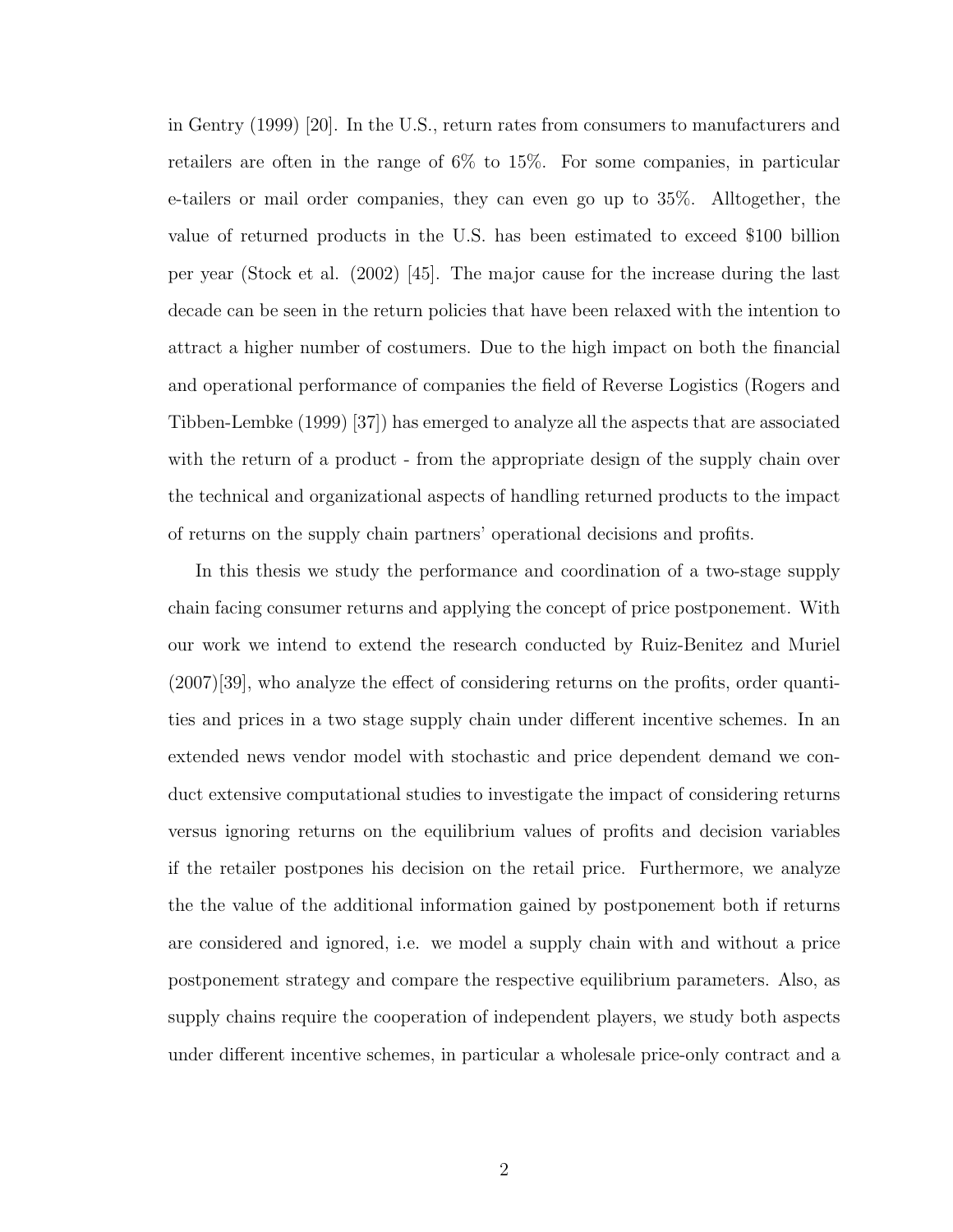buy-back contract, to find out whether coordination is possible. Finally, we present analytical results that support the findings of our computational work.

The thesis is structured as follows: Chapter 2 delivers an extensive literature review on the topics postponement of operational decisions, commercial returns and supply chain coordination and contracts. In chapter 3 we present the model, assumptions and important derivations of equilibrium parameters that our work will be based on. Chapter 4 contains our computational results comparing the strategies considering returns and ignoring returns under price postponement under a wholesale price-only and a buyback contract. Under the same incentive schemes, in chapter 5 we investigate the value of the additional information gained by postponing the decision on the retail price in the decentralized centralized system. Finally, chapter 6 sums up our main findings and proposes possible extensions of this work.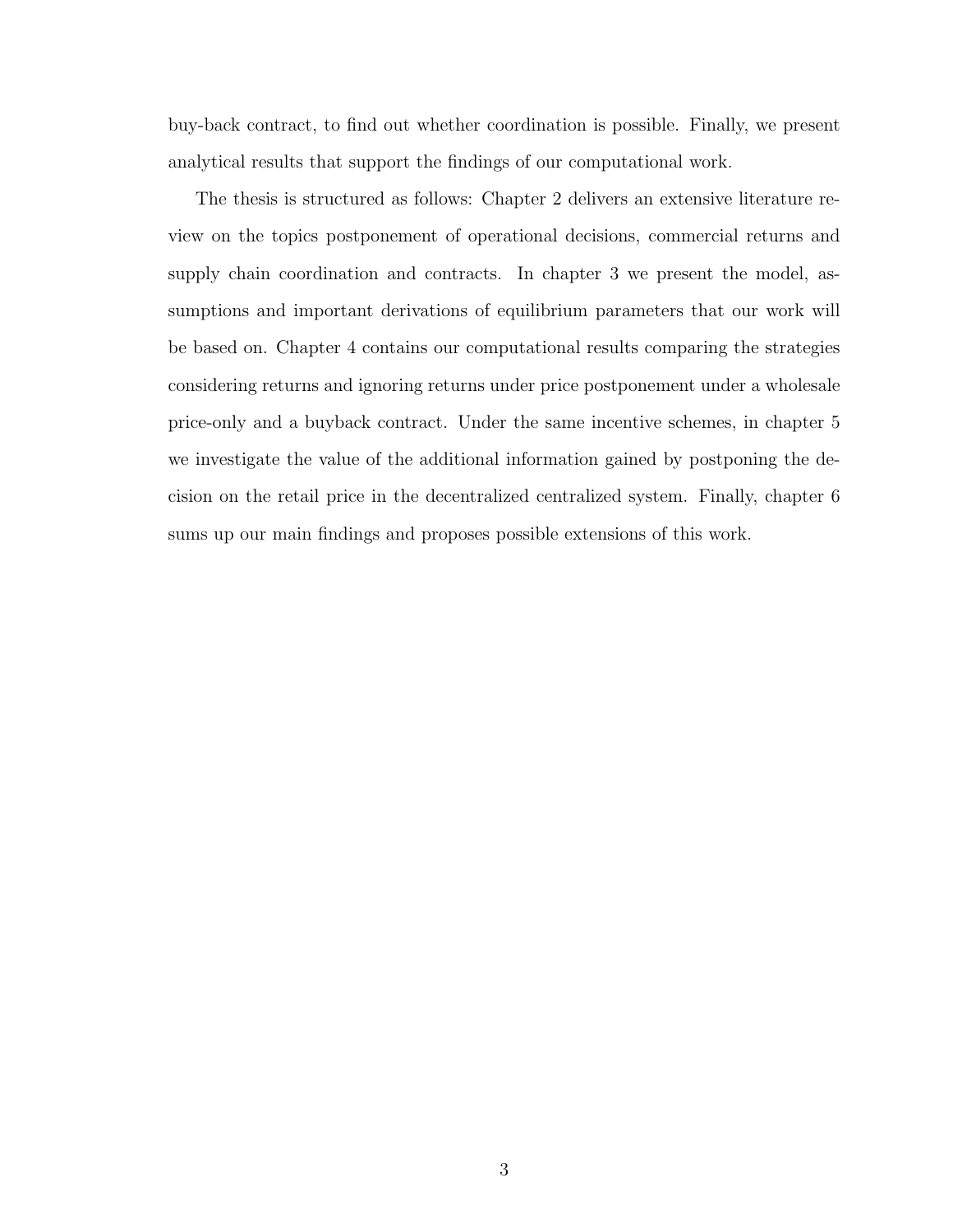# CHAPTER 2 LITERATURE REVIEW

In this chapter we review the literature to the three important areas and the related concepts that our work is based on. We start out by presenting research that has been done on postponement strategies. After that we review important work focused on consumer returns and reverse logistics. A major role in this part play the dissertation by Ruiz-Benitez (2007) [38] and the paper by Ruiz-Benitez and Muriel (2007) [39]. Finally we give a review on supply chain coordination and contracts.

### 2.1 Postponement Strategies

In the operations literature price postponement is understood as delaying the decision on the retail price to be placed until certain uncertain attributes of demand have been observed. In our case of a two stage supply chain, which we model as an extension of the classic newsvendor problem, this means that the retailer will first observe the wholesale price offered by the manufacturer and then place his order only based on an expectation of the retail price. The latter will be determined after demand uncertainty is resolved and the demand function is known. In general, Granot and Yin (2005) [23] consider the postponing of operational decisions such as pricing, production or ordering until some or all of the uncertain attributes of demand are resolved as a strategic mechanism to manage some of the risks associated with uncertain demand. As stated in the introduction, they claim that "postponement of one form or another has become a marketing, manufacturing and logistics concept which is applied throughout the entire supply chain". Companies such as Benetton (e.g.,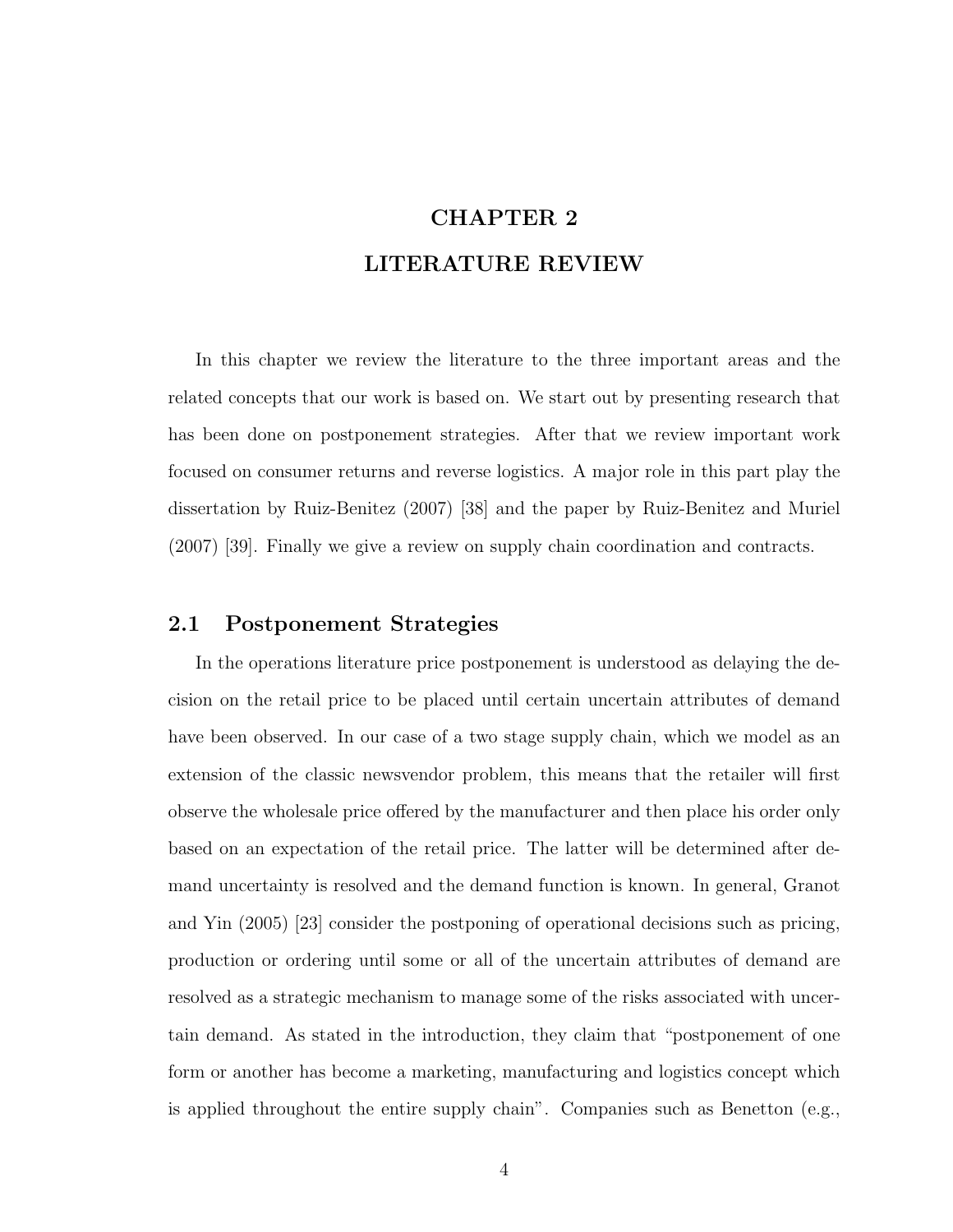Signorelli and Heskett (1984) [43], Lee and Tang (1998) [31]) and Hewlett Packard show the successful implementation of strategies of that kind and are often cited as leading practitioners.

In the operations literature the effect of postponement strategies has been extensively studied. Important work that our research is based on comes from Granot and Yin (2005) [22]. They study price and order postponement in a decentralized supply chain in the classical newsboy setting with multiplicative and price-dependent demand. For different types of contracts, competition, demand distributions, expected demand functions and timings of the retailer's operational decisions they examine profits and equilibrium values of the contract parameters. They find that, in most cases, a postponement strategy is beneficial for the supply chain partners. For a multiplicative demand model and an expected demand function  $D(r)$  of the form  $D(r) = 1 - r$  they find that - under price postponement - if a buyback option is offered, the equilibrium wholesale price, the profit allocation ratio and the retail price coincide with those in the corresponding deterministic model, in which the demand function coincides with the expected demand function in the price-postponement model. Further work on postponement in a decentralized setting has been done by Taylor (2002) [47]. In their model they investigate the postponement of upstream decisions. In particular, the point of time when the manufacturer decides to sell to the retailer is analyzed. Our focus, however, will be on the retailer's pricing decision just like in Granot and Yin (2005) [22], i.e. we investigate the downstream decisions.

For the centralized case the effect of various postponement strategies has been studied by different authors, e.g. Lee (1996) [30] and Lee and Tang (1997) [31]. A general analysis of the benefits of postponement can be found in Aviv and Federgruen (2001) [2]. For a two-stage supply chain van Mieghem and Dada (1999) [52] show, amongst other results, that postponement of either retail price or production always benefits (weakly) a centralized firm that has to decide on capacity, production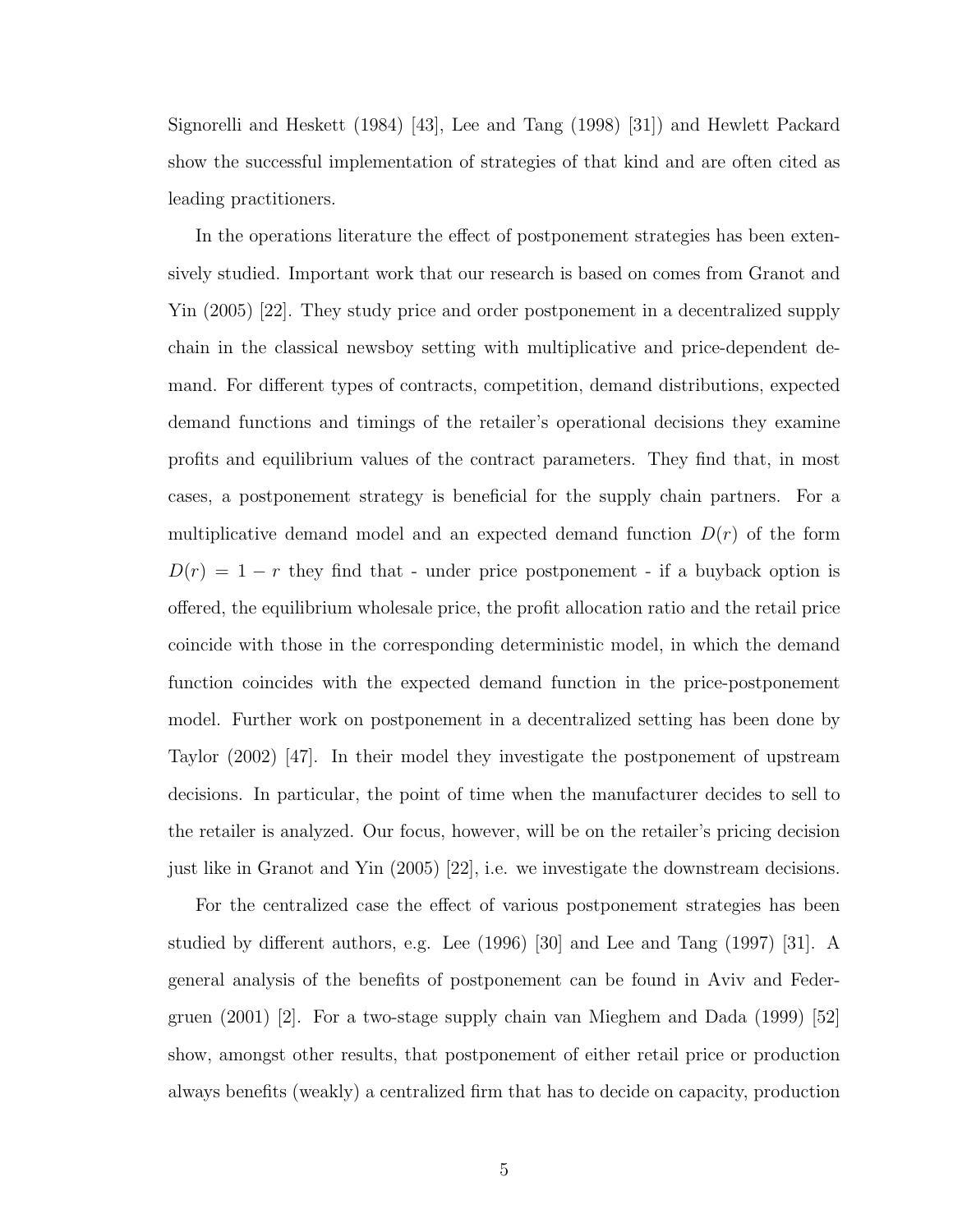(inventory) quantity and retail price. In other words, the expected value for perfect information (EVPI) of demand is non-negative in this particular setting. We will, in our work, come back to these results and investigate whether, in our case, the EVPI is also positive if consumer returns occur and if they are considered in the decision making process.

### 2.2 Consumer Returns

As stated in the introduction, the motivation to consider returns can be based on the statistics provided by Gentry (1999) [20]. Increasingly relaxed consumer return policies in the U.S. during the last decades with full refunds within 30 to 90 days (no questions asked) have contributed to very high levels of consumer returns. In percentages of total sales they range from 6% to 15% normally and even reach up to 35% for mail order companies and e-tailers. Guide et. al. (2006) [24] state that a similar development can be observed in the European Union (EU) caused by new EU internet sales policies and powerful resellers from the U.S. that have entered the market. The reasons for a product return can be different. According to Ferguson et al. (2005) [16] a large percentage is considered to be false failure returns (i.e. returns that have neither a functional nor a cosmetic defect), whereas only a minor part is due to real product failure. Table 2.1 shows the percentages of different reasons for the return of HP printers. True failure forms only 20% of their total returns. The customer's expectation or simply a change of mind play an equally important role. With each return causing costs of around 25% of the products price, a decrease in the product return rate is highly valueable.

Based on this motivation Ferguson et al. (2005) [16] present a target rebate contract that helps to reduce the percentage of false failure returns by increasing the retailer's sales effort. Specifically, the retailer receives a certain dollar amount for each unit of false failure returns below a target. In that way an incentive scheme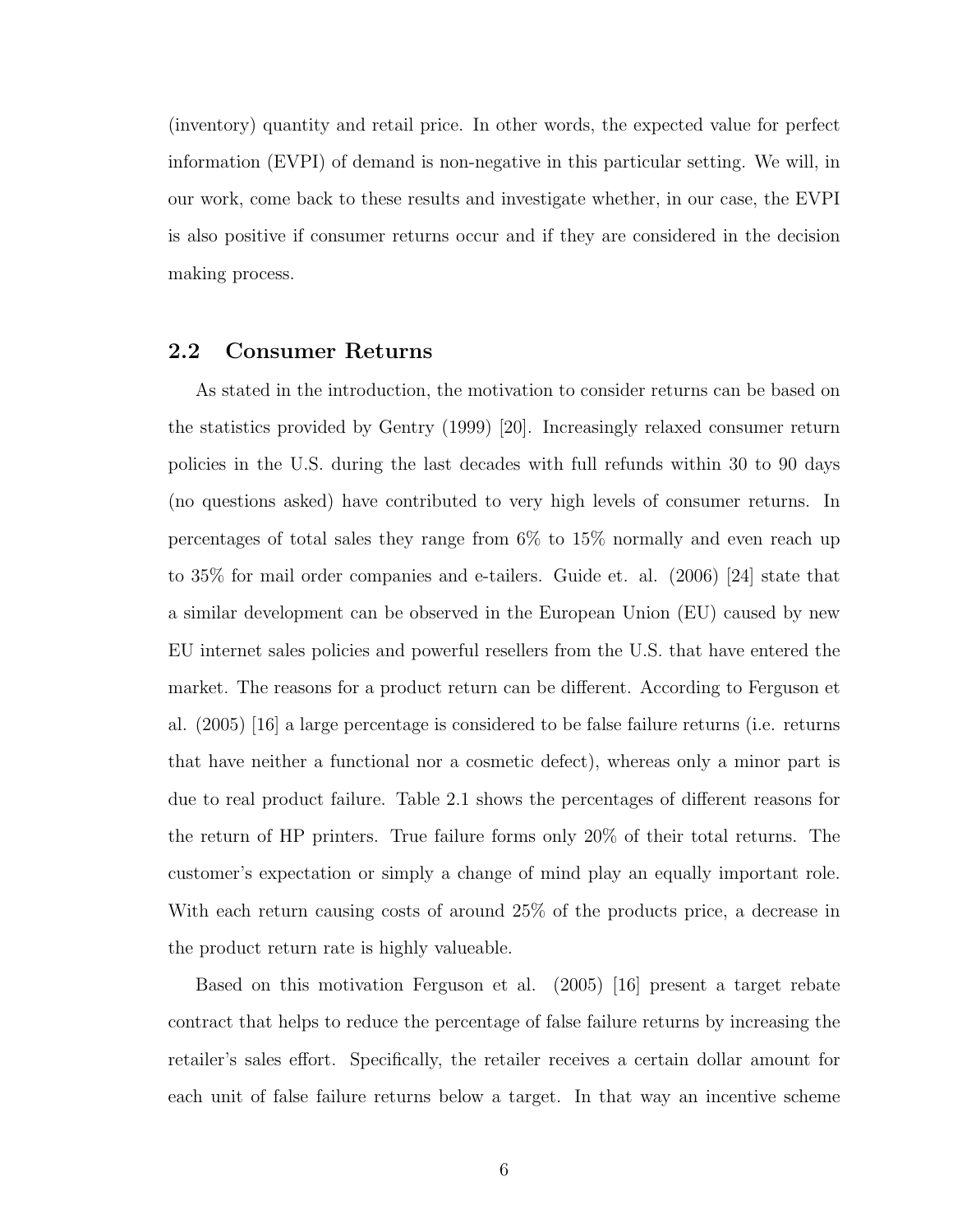| <b>Reason for Return</b> | Percentage | <b>Solution</b>                        |
|--------------------------|------------|----------------------------------------|
| True failure             | 20         | Design                                 |
| Install/Basic Use        | 27         | Design, After Sales Support            |
| Performance              |            | Design, Retail Pre-Sales Qualification |
| Print Speed              | 25         |                                        |
| Print Quality            |            |                                        |
| Packaging                | 2.25       | Design, Retail Pre-Sales Qualification |
| Sales Technique          | 12.75      | Retail Pre-Sales Qualification         |
| Consumer Behavior        | 12.5       | Retail Policy                          |

Table 2.1. Reasons for Returns of HP printers and suggested solutions (Ferguson et al. (2005) [16])

is established that leads to the reduction of false failure returns. Further research concerning an improved design of supply chains, in particular for end-of-life product returns, has been conducted by Guide et al. (2001) [24] and Fleischmann (2001) [17]. They point out the necessity of considering the trade-off between efficiency (cost efficiency) and responsiveness (time effectiveness) of the supply chain. They claim that increasing cost efficiency has to be weight up with increasing processing times during which obsolescence costs occur. Being more responsive a network will reduce the latter, but, however, incur higher costs.

In the classical setting of the newsvendor problem Vlachos and Decker (2003) [54] derive optimal order quantities under different return handling options (secondary markets, partial recovery or full recovery). Mostard and Teunter (2006) [34] allow for the returned products to be resold any number of times and find a closed form solution for the optimal order quantity in this setting.

The effect of considering returns on the equilibrium parameters in a two stage newsvendor setting is exhaustively studied by Ruiz-Benitez (2007) [38] and Ruiz-Benitez and Muriel (2007) [39]. In particular they compare profits, wholesale price, retail price and chosen order quantities with those associated with the classical newsboy problem ignoring returns. They find that not taking into account returns results in higher profits and better coordination than if they are considered. Furthermore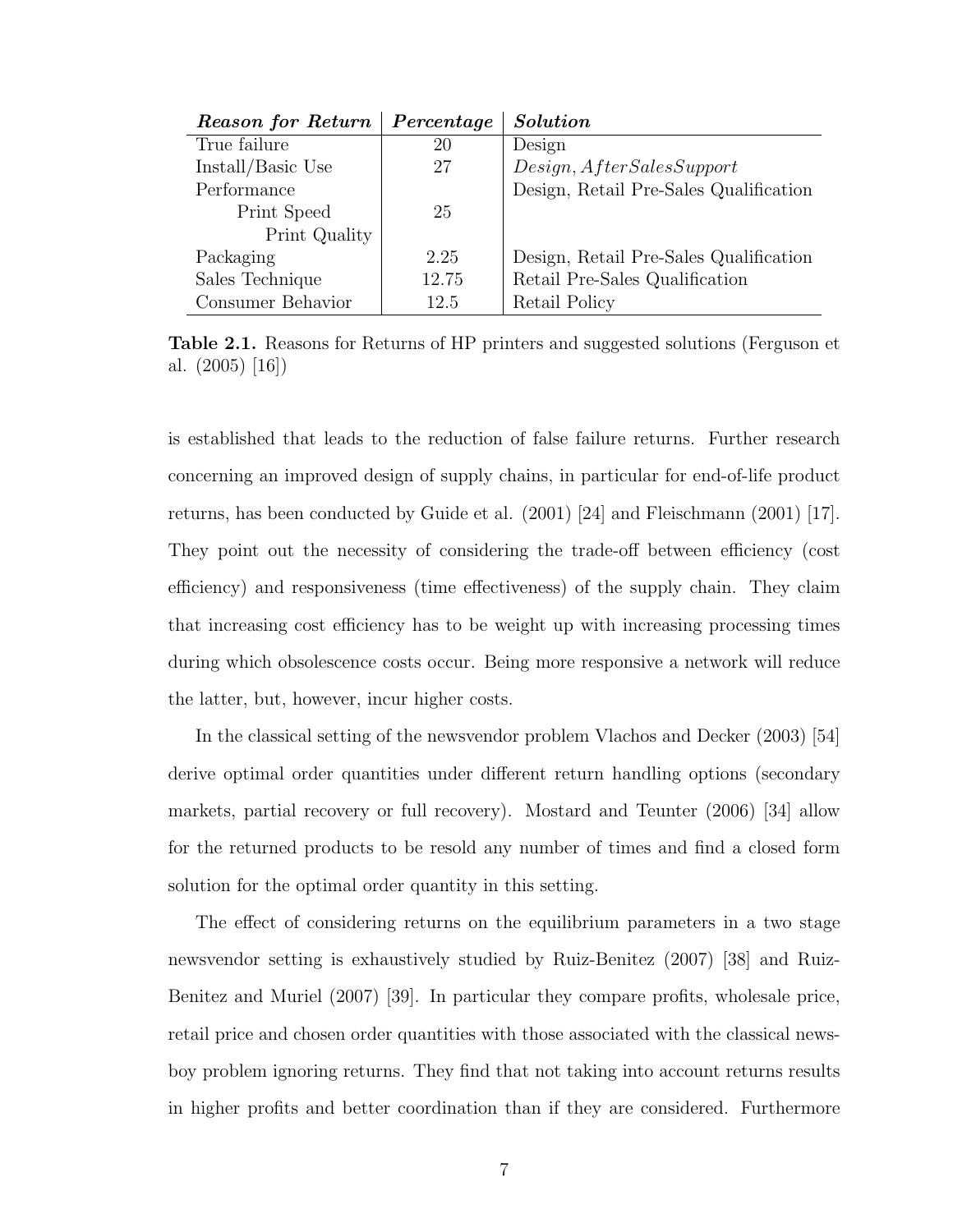they show the benefit of increasing the retailer's share of the return logistics costs for the profits of both players and the whole supply chain. Also, they find that buy-back contracts can have a negative effect on supply chain coordination if consumer returns are ignored. Finally, short studies of return allowance credit contracts (see also the working paper by Ruiz-Benitez and Muriel (2007) [40]) and price postponement in this setting are presented. Return allowance credits are another way of dealing with returns in a supply chain. Instead of taking back returned products the manufacturer offers the retailer a certain amount of money and guidelines about how to correctly dispose of the product (Corbett and Savaskan (1999) [10]). Large retail companies such as Wal-Mart specifically design distribution centers for that purpose. Allowance credits lie at 1.5% for Wal-Mart and between 3% to 5% for some other companies. Finally, Sullivan (1997) [46], Lariviere and Padmanabhan (1997) [28], and Bloom et al. (2000) [7] present research conducted on slotting allowances. The latter is considered a marketing practice for new products, in which the manufacturer creates an incentive for the retailer to carry new products by transferring a fixed sum of money. Ruiz-Benitez and Muriel (2007) [39] model a return allowance credit as a lump sum transfer of a percentage of the cost of either the total sales or the ordered quantity. The transfer is aimed to compensate the retailer for the costs associated with returns and thus to maintain retailer's good will.

As we will conduct an analysis concerning supply chain coordination under different incentive schemes, the third part of this review covers the respective literature in that field.

### 2.3 Supply Chain Contracts and Coordination

We start out by presenting literature for price-only contracts. Next we consider buy-back contracts, first under stochastic demand, then under stochastic and price dependend demand. At last, we review other types of contracts.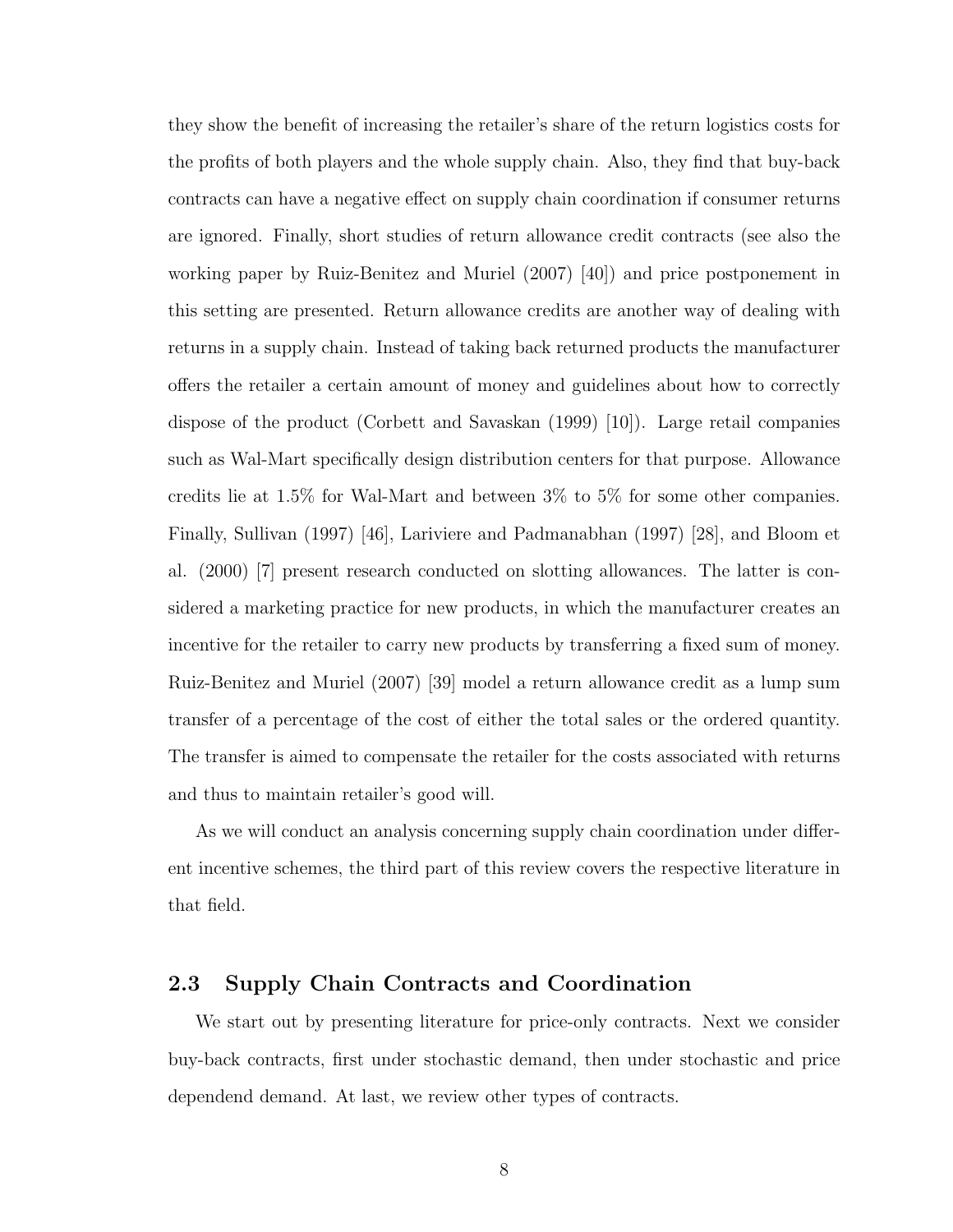Operations literature speaks of a price-only contract if the only parameter to be determined is the wholesale price, set by the manufacturer. For a two-stage supply chain with a single retailer and a single manufacturer in a fixed price newsvendor setting with stochastic demand Lariviere and Porteus (2001) [29] discover the coefficient of variation to be an important factor for the performance of the supply chain and the split of profits. For increasing values the retailer becomes more price sensitive, the wholesale price decreases and the decentralized system looses efficiency. Both the supply chain's and the manufacturer's profits decrease, whereas the retailer's profits increase due to the lower wholesale price.

The phenomenon of "double marginalization" ((Spengler (1950) [44]) is a typical example for the necessity of incentive schemes. In a decentralized supply chain, as the retailer bases his decisions on the wholesale price instead of the lower production costs, his order quantity is smaller than for the centralized system. To better coordinate the system's performance, supply chain contracts have emerged to provide incentives that lead the decentralized system to a similar performance as in the centralized case. Lariviere (1999) [27], Tsay et al. (1999) [50] and Cachon (2003) [8] present extensive reviews on supply chain contracts and coordination literature.

A particular type of contract in this context is the buy-back contract. The effect of double marginalization is reduced, i.e. the retailer's order quantity is increased by the manufacturer's offer to buy back unsold quantities at the end of the selling season. The resulting higher payout for lower demand periods encourages the retailer to increase his inventory. It is shown by Pasternack (1985) [36] that a policy that does not allow for returns is not optimal. However, a policy that allows for unlimited returns under full credit is not optimal either. It is demonstrated that for an appropriate choice of wholesale and buyback price allowing the retailer unlimited returns at a partial credit achieves coordination of the supply chain. It has to be noted that buy back contracts are independent of the demand distribution, which can be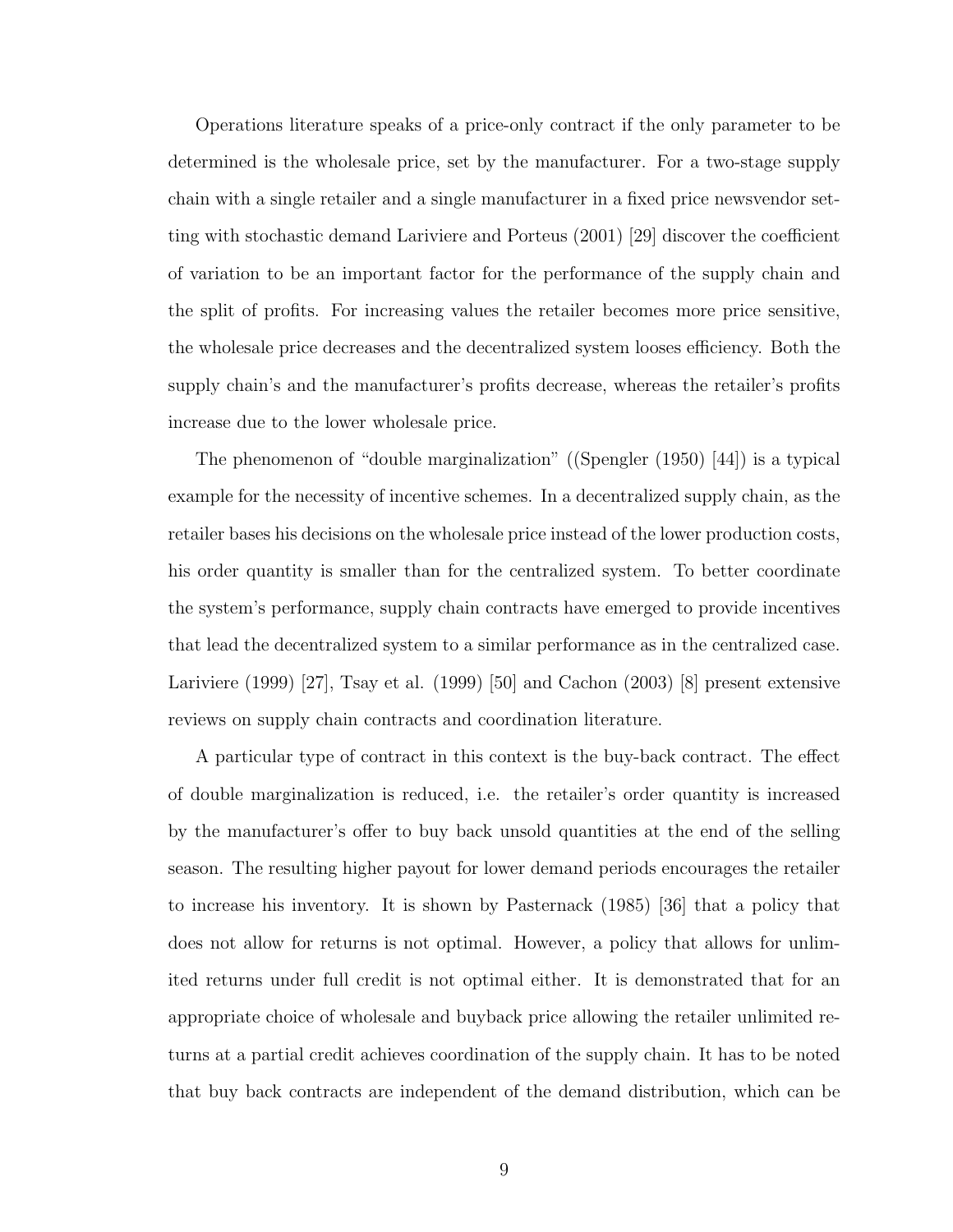considered another advantage of this type of coordination. Further research on buyback-contracts has been conducted by Donohue (2000) [13] and Gong (2002) [21]. The former author shows that in a two stage production environment with two distinct production modes a contract that requires to determine the buy-back price and the two different wholesale prices corresponding to the production mode can coordinate the supply chain. The later author focuses on the study of buy back contracts under asymmetric information, which is of minor relevance for our work.

For the price-dependendent newsvendor model several authors have explored the effect of buy back contracts. Kandel  $(1996)$   $(25)$  claims that only if the manufacturer is able to establish resale price maintainance coordination is possible through buy-back contracts in this setting. Emmons and Gilbert (1998) [14] find that offering a buyback price for unsold products most of the time has a positive effect on the total supply chain profits, if demand is random and price-dependent and the wholesale price is given. Granot and Yin (2005a) [23] deliver another piece of work on buy-back contracts in a system with random and price-dependent demand. For a linear expected demand, they find closed form expressions for the optimal wholesale and buyback prices. If demand also is dependent on the retail price, Bernstein and Federgruen (2005) [6] find that coordination of the supply chain is not possible by offering a buyback option.

A comparison of the no returns policy (i.e. the manufacturer does not buy back unsold item) and the full returns policy (i.e. the retailer receives a full refund for all unsold products) under price-dependent demand can be found in Padmanabhan and Png (1997) [35]. Under no competition between retailers and uncertain demand, the retailer reacts with over-stocking to the offer of a returns policy. As a consequence the manufacturer is worse off than when he offers no returns. However, the manufacturer benefits from a returns policy if the retailers are competitive and demand is certain as retail competition is intensified. Also, the authors show that, under sufficiently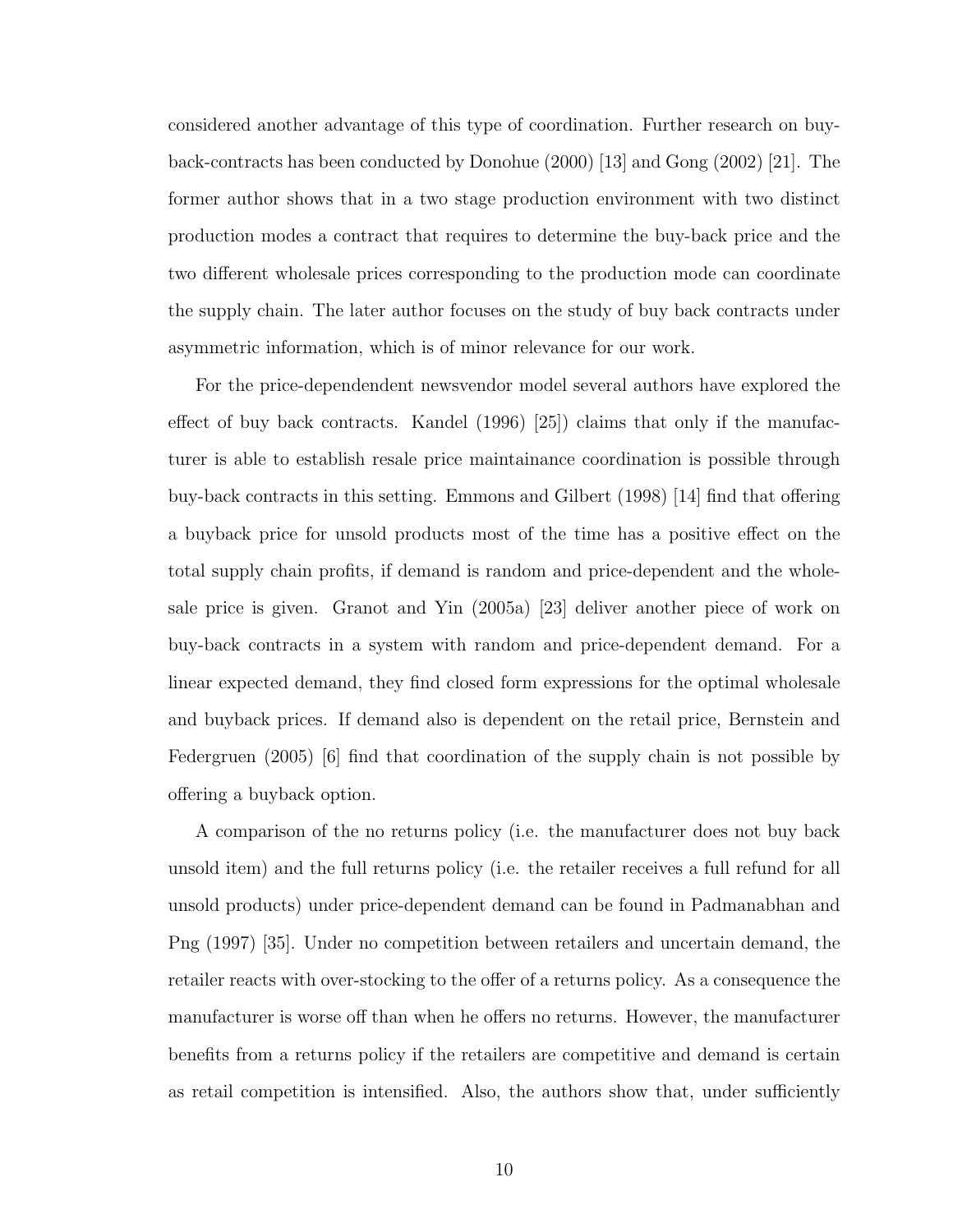low marginal production cost and uncertainty accepting returns from the retailer is beneficial for the manufacturer.

Research on alternative contracts has been conducted by various authors. For the fixed price newsvendor model, quantity flexibility  $(QF)$  contracts (Tsay (1999) [48], Tsay and Lovejoy (1999) [49], Anupindi and Bassok (1998) [1], sales-rebate contracts (Taylor (2002) [47]) and revenue-sharing contracts (Cachon and Lariviere (2005) [9]) have been studied. Analysis concerning price-discount sharing contracts can be found in Bernstein and Federgruen (2005) [6], the profit-sharing contract in Yao et al. (2002) [55]. In a two-period model with correlated demand Barnes-Schuster et al. (2002) [4] analyze the impact of supply chain contracts with options on channel coordination. In this setting, prior to the first period, the retailer not only determines the order quantities to be delivered at the beginning of each period, but additionally buys options that entitle him to order further units of the product at the beginning of the second period, after he has observed information about the demand in the first period. In a finite horizon model Bassok and Anupindi (1997) [5] derive the optimal order policy if the buyer faces a minimum quantity commitment and a discount price. Corbett and DeCroix (2001) [12] and Corbett et al. (2003) [11] present an analysis of shared-saving contracts applied to indirect materials. The latter are materials that have no relationship to the quantity produced of the final product (e.g. office supplies). They show that, although the supplier wants to increase his sales volume, the supply chain becomes more efficient if both can exert effort to reduce consumption, i.e. under a shared-savings contract both partners are better off if consumption decreases. At last, Corbett and Savaskan (1999) [10] claim that, in practice, contracts are rarely capable of achieving perfect coordination. They conclude that more complex contracts must be developed such as two-part tariffs instead of linear prices or even "menus" of contracts. Furthermore, to implement more sophisticated contracts of that kind,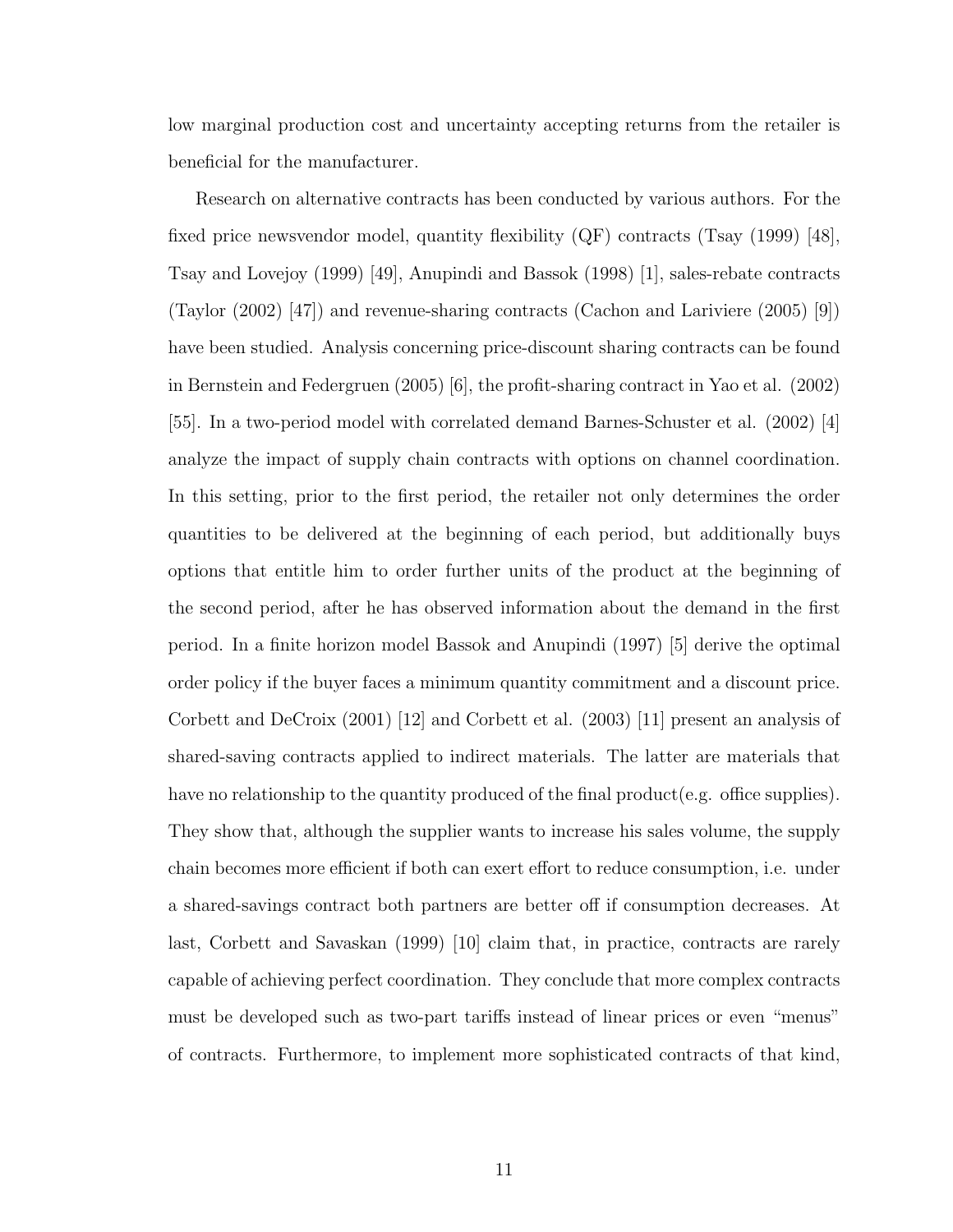the presence of multiple flows of goods due to product returns may be a helpful mechanism.

In chapter 5 we have a closer look at the impact of the additional information gained by postponement. In particular economics literature provides several articles that discuss the influence of learning and different amounts of informativeness on decision variables and objective values. For cooperative games Epstein (1980) [15] presents a method that allows to analyze the differences in first-period decisions for varying levels of informativeness. The value of perfect information in a noncooperative game setting is determined by Sakai (1985) [41] and Ulph and Ulph (1996) [51]. Gal-Or (1985) [18] and Vives (1989) [53] study the influence of information in oligopolies. A more general and less complicated approach is presented by Baker (2006) [3]. She presents a sequential decision problem that is very similar to our setting. A decision maker decides in period one, then observes an informative signal before he makes his second decision in period two. In our model the retailer first decides on the order quantity, then observes further demand information and then sets the retail price of the product. In this setting Baker (2006) [3] analyzes the comparative statics of risk and of learning. She finds that both are the same in the absence of risk aversion for first and second period decisions as well as for the value of information. Furthermore she concludes that risk attitude can be ignored when analyzing the qualitative effects of learning which allows studying the more simple case of risk neutrality without loss of generality. In our model we assume that both the retailer and the manufacturer have the same information on demand and both act according to the strategy they have agreed on earlier. As a consequence the literature that considers the value of information in a game setting is less relevant for our work. However, results that are valid for a single decision maker as well, like the ones presented in Baker (2006) [3], provide an interesting theoretical background for our computational results. Also work conducted on the value of sharing information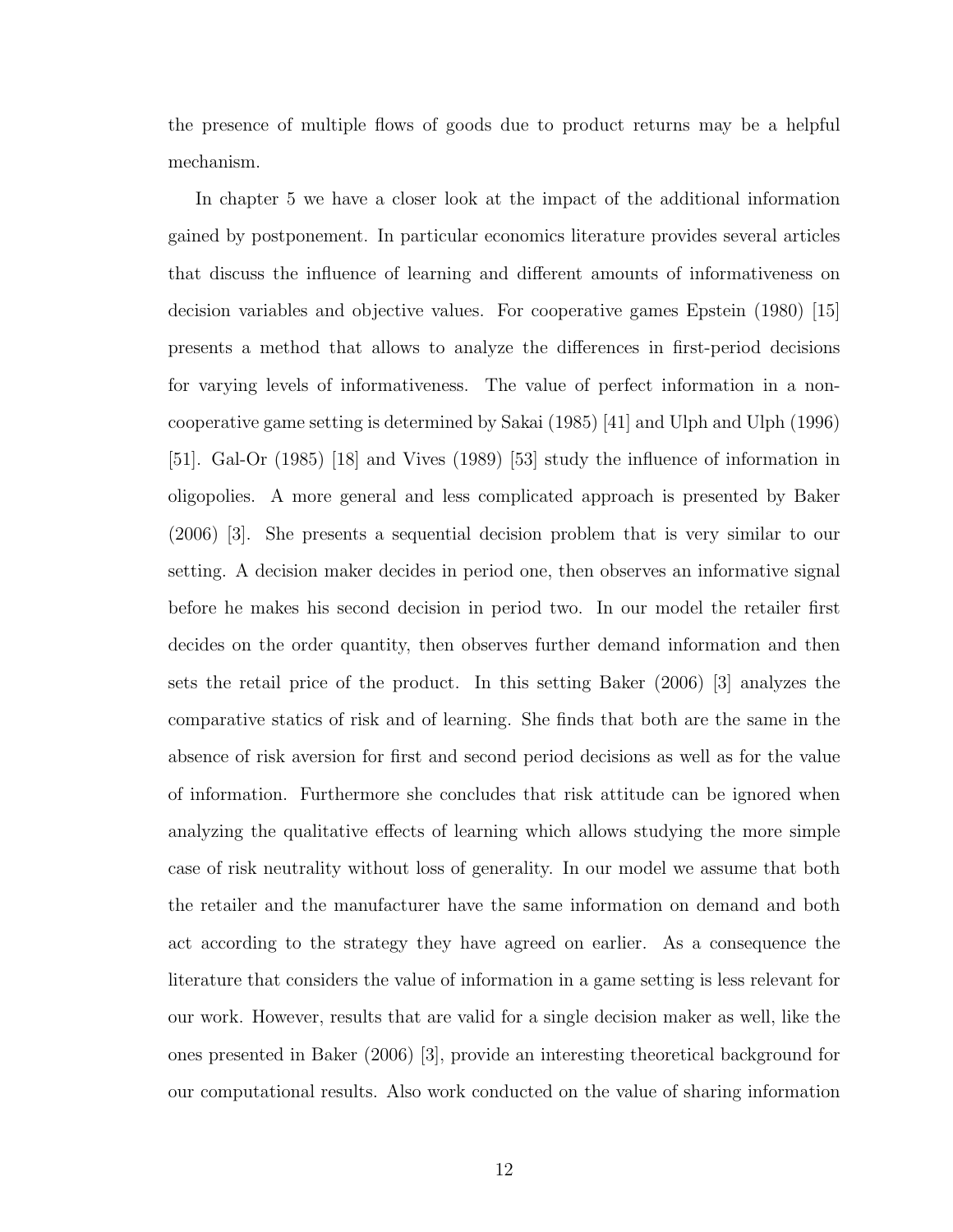between the supply chain partners as e.g. by Lee et al. (2000) [32] and Gavimeni et al. (1999) [19] is stated for matter of completeness only as we assume that both partners have the same information.

With the model and the analysis that we present in the following we intend to extend the work done on consumer returns and price postponement by Ruiz-Benitez(2007) [38]. To the best of our knowledge, no other work considers performance and coordination issues in the presence of commercial returns and price postponement.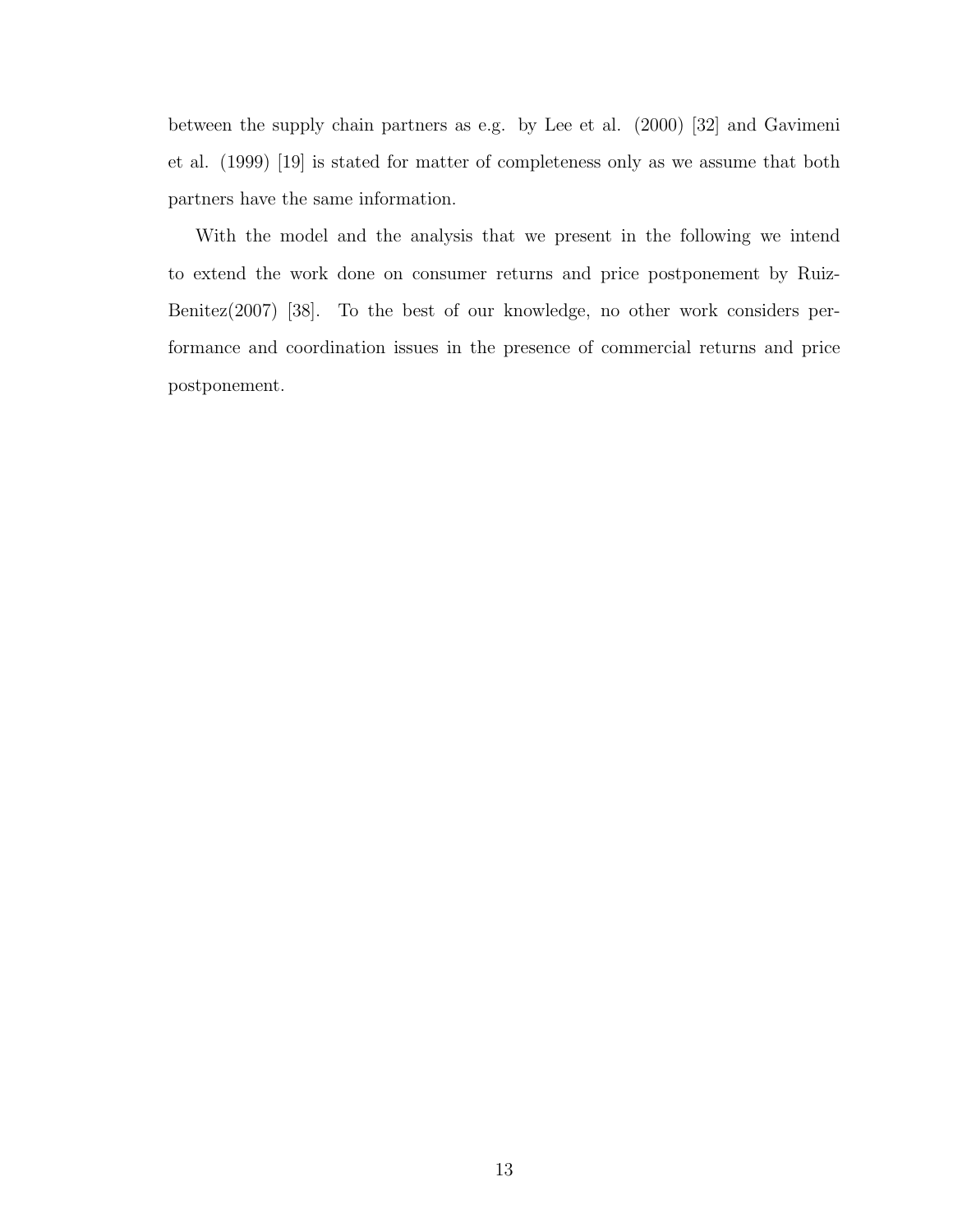# CHAPTER 3 MODEL FORMULATION

In this chapter we present the model, corresponding assumptions and the derivations that our work is based on. In general, we study the same extended news vendor setting that is described by Ruiz-Benitez (2007) [38], but under a different timing of decisions. For simplicity and comparability reasons, we use the same notations and parameters.

### 3.1 The Model

The model consists of a single manufacturer, a single retailer and a single product. The retailer faces random and price dependent demand, i.e. the retail price r is not exogenously given but set by the retailer (after observing demand if he decides to postpone his decision). A selling season is composed of a single period during which the selling price remains constant. We do not allow for back ordering and we do not consider any costs associated with customer dissatisfaction. The product is produced by the manufacturer at a cost c with unlimited production capacity and sold to the retailer at a retail price of w. For unsold products we will include a buy-back price of s when considering buy-back contracts. In the case of wholesale-contracts the salvage value of v for unsold products will remain with the retailer. A percentage of  $\alpha$  of total sales are returned to the retailer, who gives the respective customers a full refund of the retail price  $r$ . The manufacturer finally buys back the returns for the full wholesale price w and retrieves a salvage value of  $v_r$  for each item. As we further analyze the influence of different shares of the costs incurred by this process (shipping, inspection,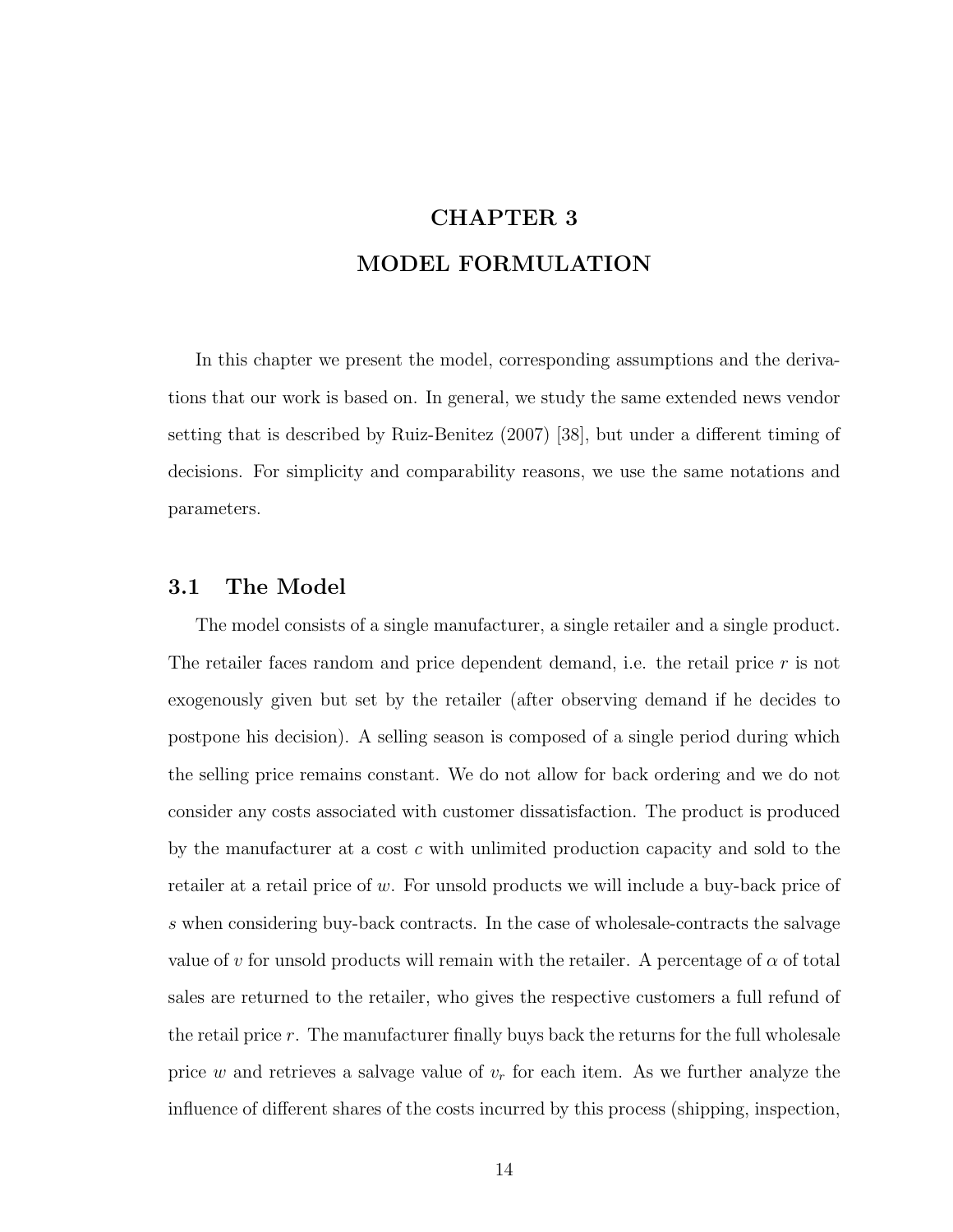possibly remanufacturing and final disposition) we include average logistics cost of  $l_1$  and  $l_2$  per unit for the manufacturer and the retailer, respectively. We define the parameter  $\beta$  as the retailer's share of the return logistic costs, i.e.  $\beta = \frac{l1}{l1+l2} \times 100$ . In reality, the value of  $\beta$  may be different for different industries depending on which partner takes responsibility in handling the returned products.

As in existing research on contracts literature, a few assumptions are made to have a meaningful problem. We require  $r > w > c$  and  $w > s > v \ge v_r$ . Also, we assume  $(1 - \alpha)r > (1 - \alpha)w + \alpha l_2$  and  $(1 - \alpha)w > c + \alpha(l_1 - v_r)$  to ensure that both the retailer's and manufacturer's profits are positive when considering returns. Further restrictions to the parameters are mentioned when needed.

Finally, the demand faced by the retailer, the order quantity and the product returns are captioned by the variables y, Q and R, respectively. We define  $R = \alpha S$ the volume of product returns as a fixed percentage of the total sales  $(S = \min(Q, y))$ .

Figure 3.1 depicts the financial flows in this simple two-stage supply chain.



Figure 3.1. Financial Flows in the Two-Stage Supply Chain (Ruiz-Benitez (2007) [38])

### Stochastic and Price-dependent Demand

As stated above we assume that the retailer faces a stochastic and price dependent demand. Literature offers two groups of price-dependent models: the additive demand model,  $D(r, x) = y(r) + x$ , (Mills (1959) [33]) and the multiplicative demand model,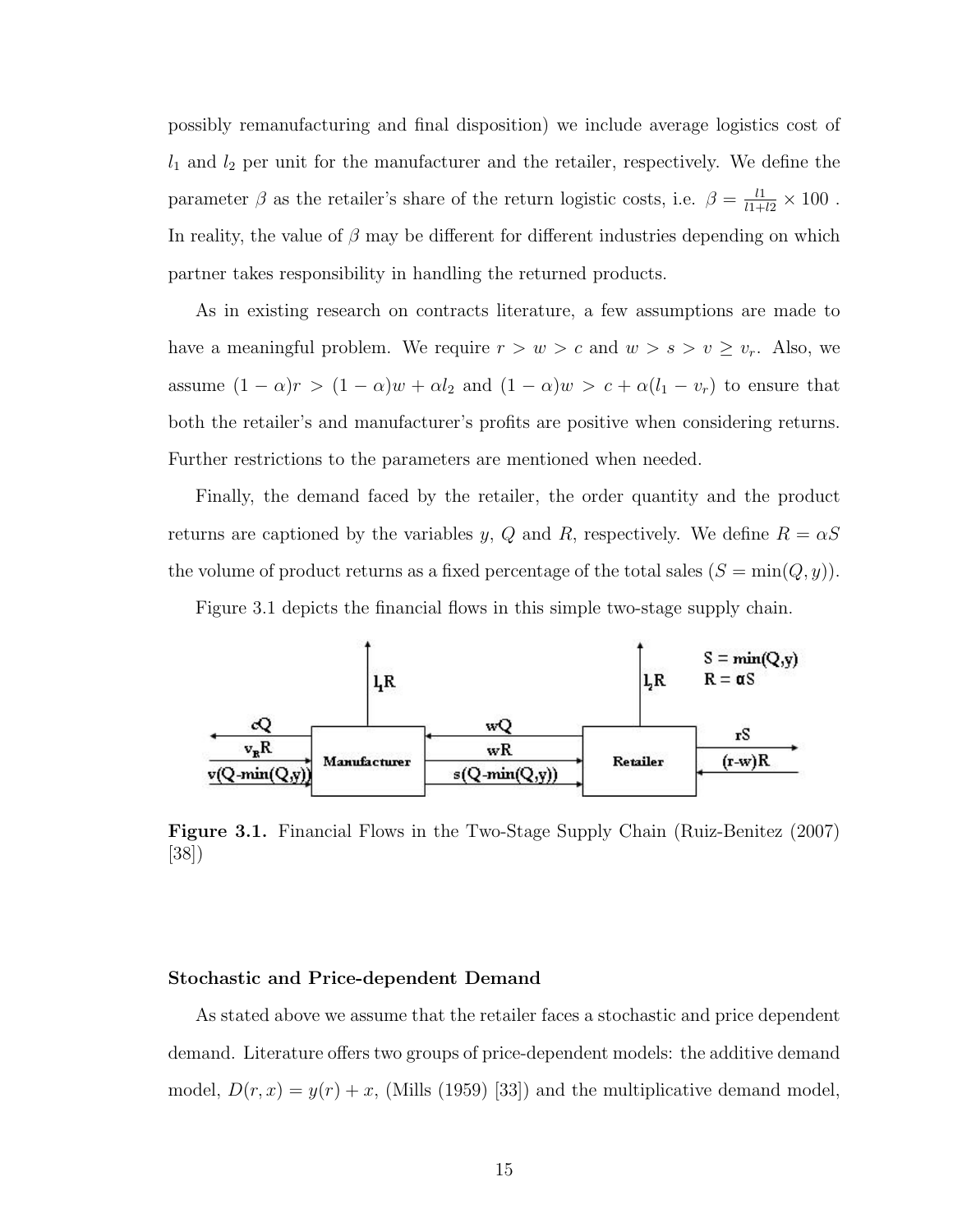$D(r, x) = y(r)x$ , (Karlin and Carr (1962) [26]), where  $y(r)$  is decreasing in the retail price r and x is the random component. Concerning the form of  $y(r)$ , broad studies can be found in literature, in particular for the linear case  $y(r) = a - br(a)$  $(0, b > 0)$  and the iso-elastic demand curve  $y(r) = ar^{-b}(a > 0, b > 1)$ . For reasons of consistency and comparability our model and assumptions are similar to the ones presented in Emmons & Gilbert (1998) [14], with the necessary extensions that allows us to include consumer returns. The expected demanded quantity,  $D(r)$ , defined on a closed interval [c,  $\bar{r}$ ] (i.e.  $D(r) = 0$  for all  $r \geq \bar{r}$ ) is assumed to be decreasing in the retail price  $r$ , continuous, nonnegative and twice differentiable.  $x$  is modeled as a positive random variable with mean equal to 1. Therefore the actual demand, y, will be presented as a product of the expected demand  $D(r)$  and the random component x. The resulting density distribution function for the demand consequently can be expressed as follows:

$$
g(y; r) = \frac{1}{D(r)} f(\frac{y}{D(r)}) \text{ for } y \ge 0,
$$
\n(3.1)

where  $f(\cdot)$  is the probability distribution function of x and  $F(\cdot)$  is the corresponding cumulative distribution function. The distribution  $F(\cdot)$  is assumed to be invertible and  $f(\cdot)$  shall have a continuous derivative  $f'(\cdot)$ .

#### Information and Decision Strategies

When making their decisions both players are assumed to have full information about the expected demand function  $D(r)$  and the distribution of x. Also, we assume, that both either include returns in their optimization problem or not, i.e. we do not consider asymmetric behavior. We define the following four possible strategies for the retailer:

• Policy CRP: The retailer both considers returns and postpones his decision on the retail price until demand uncertainty is resolved when optimizing his profits.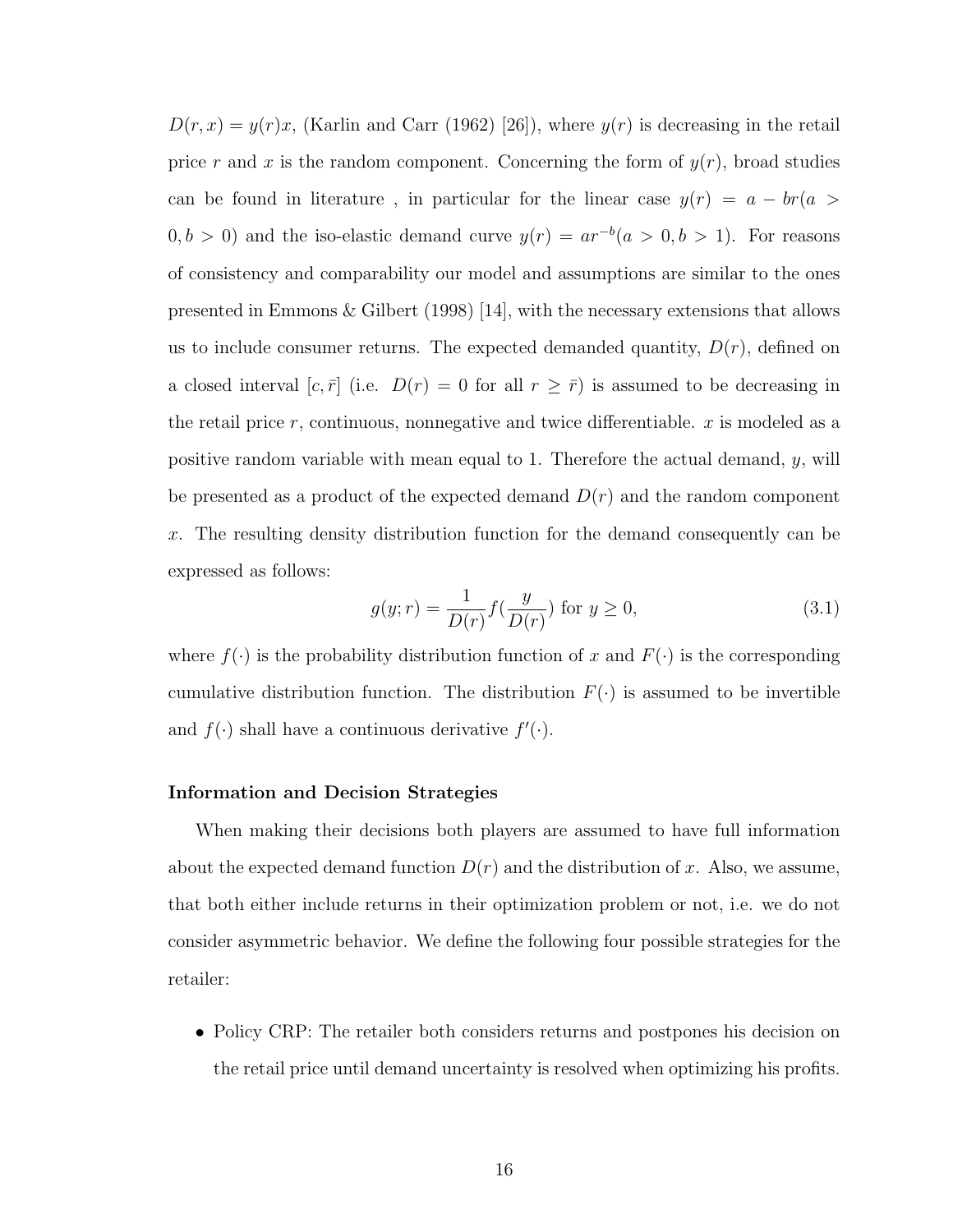- Policy IRP: The retailer follows the postponement strategy but ignores commercial returns in his optimization model.
- Policy CR: The retailer decides on both the retail price and his order quantity before demand uncertainty is resolved.
- Policy IR: The retailer ignores commercial returns and does not follow the postponement strategy.

In the following section we summarize the most important derivations for the players' profits and the results of the analytical optimizations given they exist.

# 3.2 Profit Functions and Derivations when Considering Returns under Price Postponement

#### 3.2.1 The Retailer's Problem

If the retailer postpones his pricing decision the sequence of events can be distinguished into three stages:

- 1. At first, before products are ordered or delivered, the manufacturer determines the wholesale price  $w$ , and the repurchase price  $s$  if he offers a buy back contract.
- 2. After that, the retailer determines his optimal order quantity and places the order to the retailer.
- 3. Finally, after observing demand uncertainty  $x$ , the retailer determines the selling price r.

Taking into account this sequence of events, we can present the following results obtained by Ruiz-Benitez (2007) [38] for  $y(r)$  representing a linear demand curve, i.e.  $y(r) = b(r - k)(k > 0, b < 0)$  (different forms of  $y(r)$  lead to different results). The retailer's profit at the end of the selling season can be calculated as: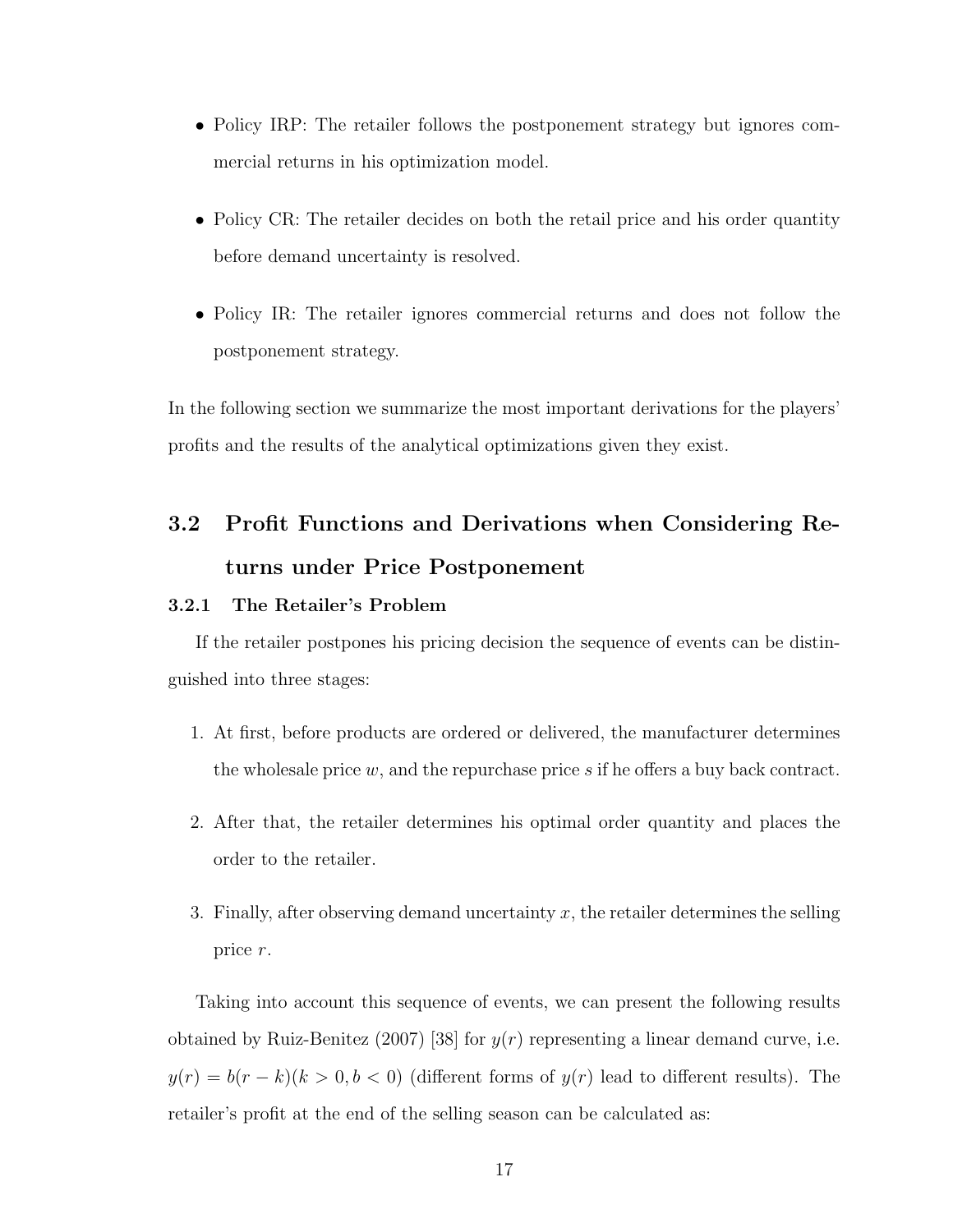$$
\Pi_R^{CRP}(Q, r, \bar{x}) = ((1 - \alpha)r - \alpha(l_2 - w) - s) \min(Q, \bar{D}(r)) - (w - s)Q
$$

 $\bar{D}(r)$  represents the demand function after the stochastic variable  $\bar{x}$  is fixed, i.e. demand becomes deterministic when uncertainty is resolved. To find the optimal retail price  $r$ , we distinguish between two cases:

1. If  $Q \leq \bar{x}y(r)$ , i.e.,  $r \leq y^{-1}(Q/\bar{x})$ , then, we can write the retailer's profit as

$$
\Pi_R^{CR}(Q, r, \bar{x}) = ((1 - \alpha)r - \alpha(l_2 - w) - w)Q
$$

This function increases in r and therefore the optimal retail price is  $r^* =$  $D^{-1}(Q/\bar{x}) = \frac{Q}{I}$  $\bar{x}b$  $+ k$ , i.e. the retailer will always increase the selling price r until demand is no larger than available supply.

2. If  $Q \geq \bar{x}y(r)$ , i.e.,  $r \geq y^{-1}(Q/\bar{x})$ , we can simplify the retailer's profit function to

$$
\Pi_R^{CR}(Q, r, \bar{x}) = ((1 - \alpha)r - \alpha(l_2 - w) - s)\bar{D}(r) - (w - s)Q
$$

Taking the first derivative and setting it equal to zero, we get

$$
\frac{\partial \Pi_R^{CR}(Q, r, \bar{x})}{\partial r} = (1 - \alpha)\bar{x}b(r - k) + ((1 - \alpha)r - \alpha(l_2 - w) - s)\bar{x}b
$$

and thus, the optimal retail price is:

$$
r^* = \frac{(1-\alpha)k + \alpha(l_2 - w) + s}{2(1-\alpha)}
$$

Note that the realized demand does not have any influence on the optimal retail price. Only the parameter k of the expected demanded quantity  $y(r)$  can be found in the formula.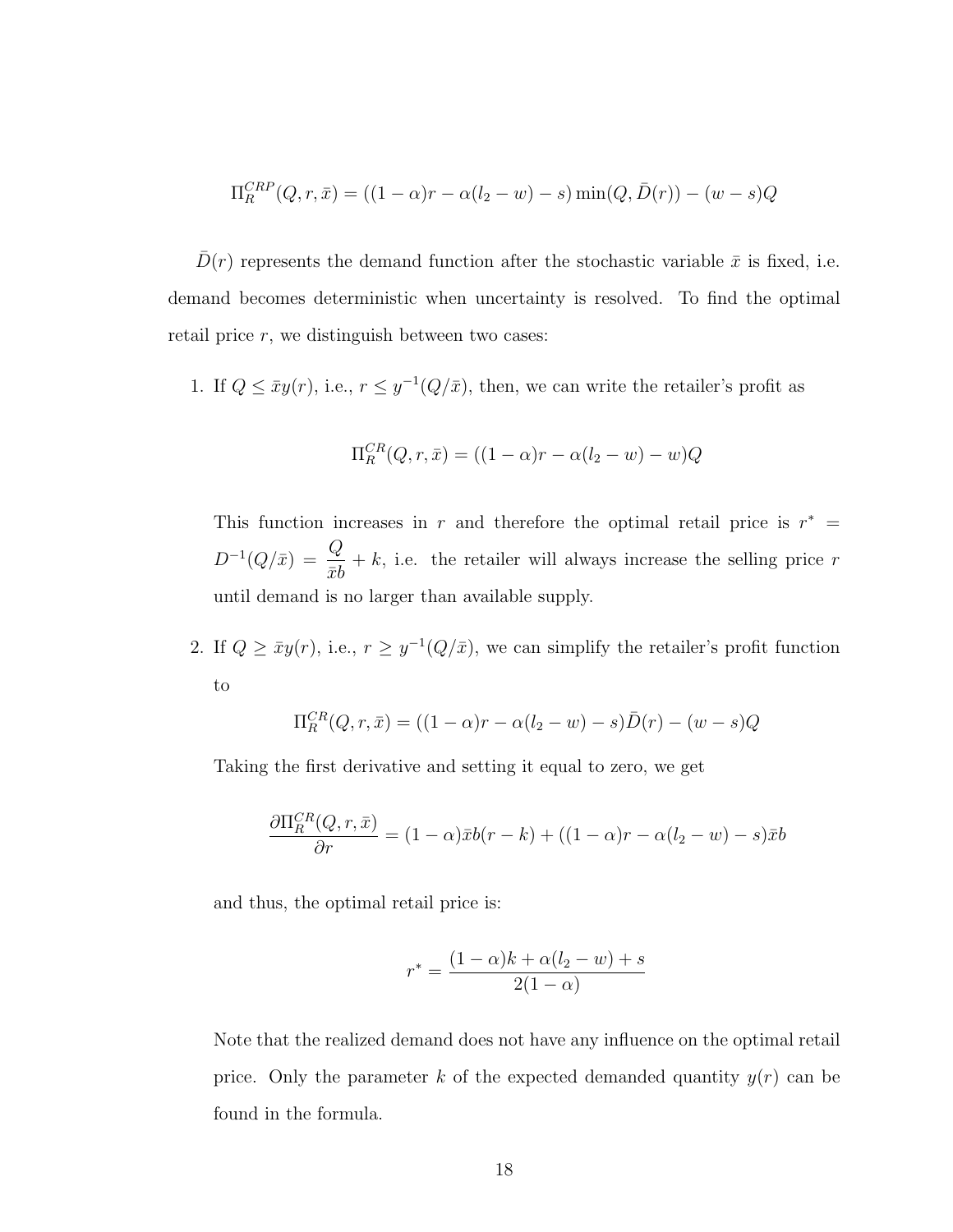The second derivative with respect to r is non-positive:

$$
\frac{\partial^2 \Pi_R^{CRP}(Q, r, \bar{x})}{\partial r^2} = 2(1 - \alpha)\bar{x}b < 0
$$

Thus, the retailer's profit function is strictly concave and we get

$$
r^* = \max\left(\frac{(1-\alpha)k + \alpha(l_2 - w) + s}{2(1-\alpha)}, \frac{Q}{\bar{x}b} + k\right)
$$

The threshold for the optimal decision on the retail price in terms of the realized uncertainty,  $\bar{x}$ , therefore is:

$$
\bar{x} \le \frac{2(1-\alpha)Q}{b(-(1-\alpha)k + \alpha(l_2 - w) + s)}
$$

Summarizing, given  $(w, s, Q)$ , the retailer will choose the selling price r according to the following rule:

$$
r^*(\bar{x}) = \begin{cases} \frac{Q}{\bar{x}b} + k & if \bar{x} > \frac{2(1-\alpha)Q}{b(-(1-\alpha)k + \alpha(l_2 - w) + s)} \\ \frac{(1-\alpha)k + \alpha(l_2 - w) + s}{2(1-\alpha)} & if \bar{x} \le \frac{2(1-\alpha)Q}{b(-(1-\alpha)k + \alpha(l_2 - w) + s)} \end{cases}
$$
(3.2)

The expected value of the retail price consequently is:

$$
E[r^*] = k + \frac{-(1 - \alpha)k + \alpha(l_2 - w) + s}{2(1 - \alpha)}F(A) + \frac{Q}{b} \int_A^{\infty} \frac{1}{x} f(x) dx
$$

where  $A =$  $2(1-\alpha)Q$  $b(-(1-\alpha)k + \alpha(l_2 - w) + s)$ . At the point of his decision on the order quantity Q, however, the retailer lacks the knowledge of x. Therefore, his decision at this point of time is based on the knowledge about his own future behavior.

Using the knowledge about the dependency of the retail price on the chosen order quantity and the realized uncertainty his aim is to maximize his expected profits: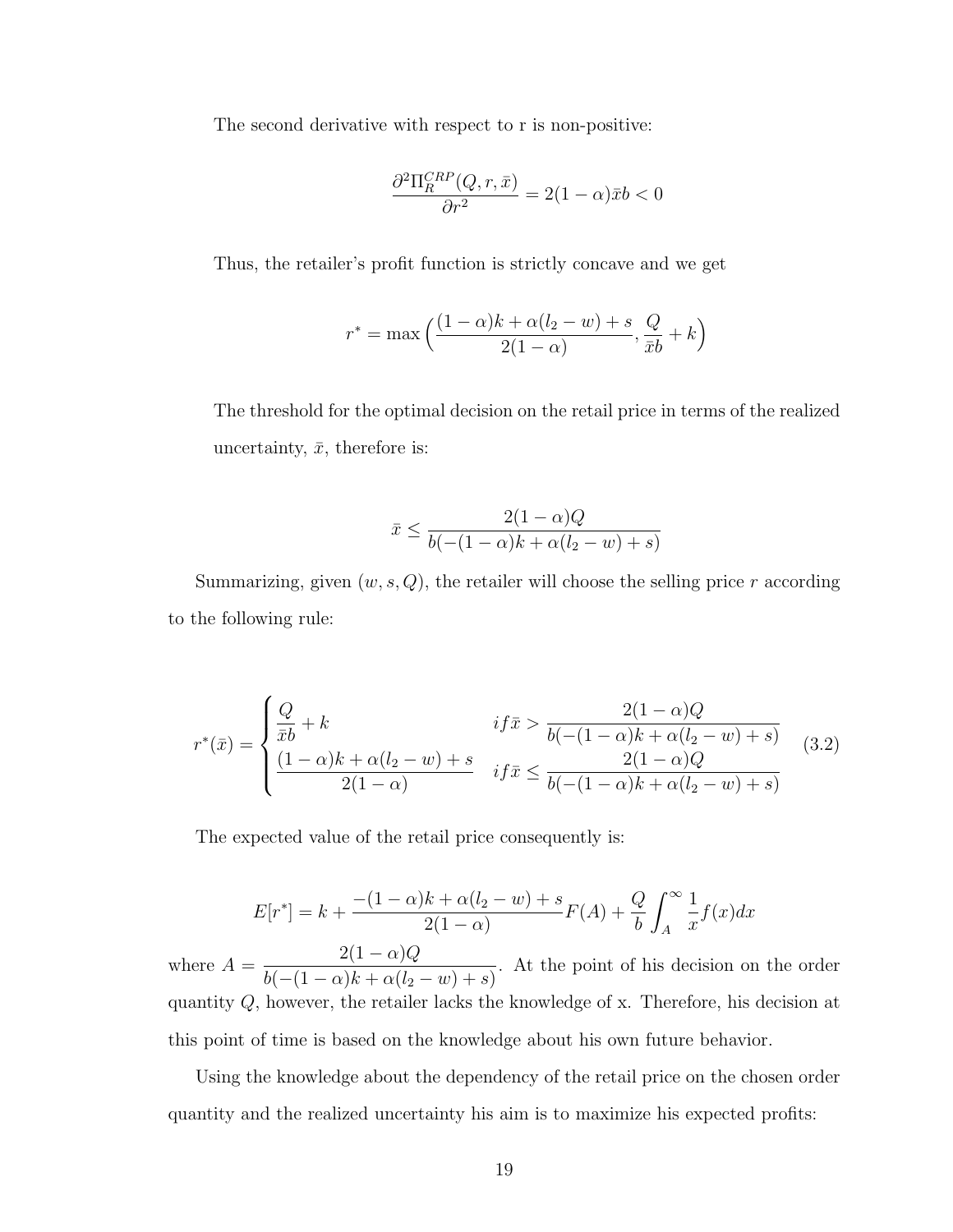$$
\Pi_R^{CRP}(Q,r^*) = E_x[((1-\alpha)r^* - \alpha(l_2-w) - s)D(r^*)x] - (w-s)Q
$$

If we replace the optimal selling price  $r^*$  by  $(3.2)$  we get the following term for the retailer's expected profits as a function of  $Q$  and  $r^*$ :

$$
\Pi_R^{CRP}(Q, r^*) = ((1 - \alpha)B - \alpha(l_2 - w) - s)b(B - k)\int_0^A x f(x)dx
$$
  
 
$$
+ ((1 - \alpha)k - \alpha(l_2 - w) - s)Q(1 - F(A))
$$
  
 
$$
+ \frac{(1 - \alpha)Q^2}{b} \int_A^\infty \frac{1}{x} f(x)dx - (w - s)Q
$$

where  $A =$  $2(1-\alpha)Q$  $b(-(1-\alpha)k + \alpha(l_2 - w) + s)$ and  $B = \frac{(1-\alpha)k + \alpha(l_2 - w) + s}{\alpha(l_2 - w)}$  $2(1 - \alpha)$ .

Taking first and second derivatives with respect to Q it can be shown that the retailer's expected profit function is strictly concave:

$$
\frac{\partial \Pi_R^{CR*}(Q,r)}{\partial Q} = ((1-\alpha)k - \alpha(l_2 - w) - s)(1 - F(A))
$$

$$
+ \frac{(1-\alpha)2Q}{b} \int_A^\infty \frac{1}{x} f(x) dx - (w - s) \tag{3.3}
$$

$$
\frac{\partial^2 \Pi_R^{CRP}(Q, r)}{\partial Q^2} = \frac{(1 - \alpha)2}{b} \int_A^{\infty} \frac{1}{x} f(x) dx < 0
$$
\n(3.4)

since  $b < 0$ . Consequently, setting the first derivate with respect to Q equal to zero delivers a necessary and sufficient condition for the optimal order quantity,  $Q^*$ :

$$
((1 - \alpha)k - \alpha(l_2 - w) - s)(1 - F(A)) + \frac{(1 - \alpha)2Q}{b} \int_A^{\infty} \frac{1}{x} f(x) dx - (w - s) = 0
$$
 (3.5)

Unfortunately as  $A$  depends on  $Q$  it is not possible to obtain a closed form expression for Q<sup>∗</sup> , which reasonably complicates any further analytical approaches. How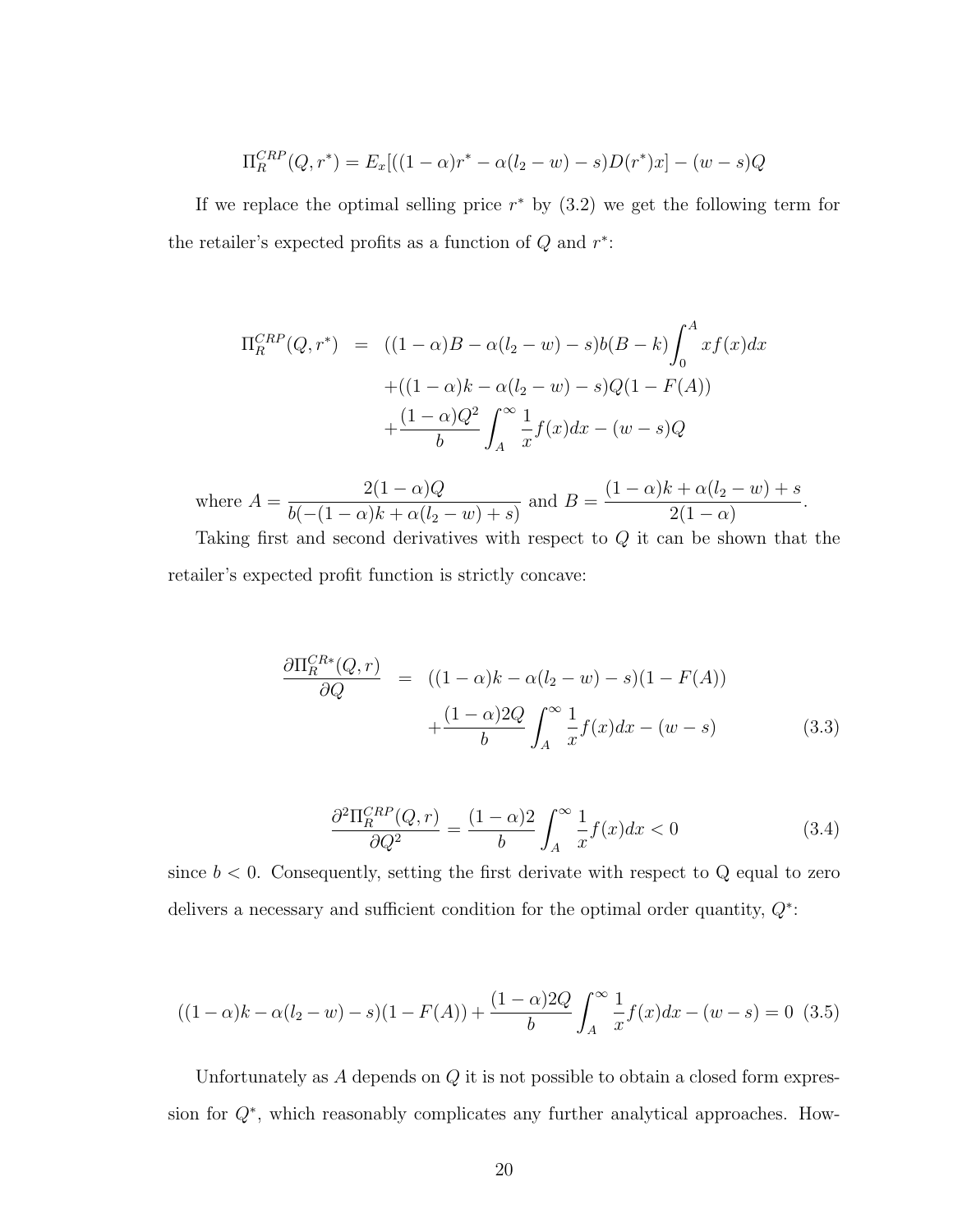ever, using equation 3.5 we obtain the following solution for the expected retail price in equilibrium:

Proposition 1 In the two-stage news vendor-model considering consumer returns under price postponement the expected retail price under linear, stochastic and pricedependent demand is

$$
E[r^*] = \frac{(1 - \alpha)k + \alpha(l_2 - w) + w}{2(1 - \alpha)}
$$

Proof.

$$
E[r^*] = k + \frac{-(1-\alpha)k + \alpha(l_2 - w) + s}{2(1-\alpha)} F(A) + \frac{Q}{b} \int_A^{\infty} \frac{1}{x} f(x) dx
$$
  
=  $k + \frac{w - (1-\alpha)k + \alpha(l_2 - w)}{2(1-\alpha)}$   
=  $\frac{(1-\alpha)k + \alpha(l_2 - w) + w}{2(1-\alpha)}$  (3.6)

#### 3.2.2 The Manufacturer's Problem

The manufacturer decides on the wholesale price  $w$  (and the repurchase price  $s$  if he offers a buy-back contract) before the retailer makes any decision. As he is fully aware of the retailer's behavior he anticipates both the optimal order quantity and the expected retail price for each of his choices of  $w$ . He therefore maximizes the following function:

$$
\Pi_M^{CRP}(Q^*, r^*, w, s) = (w - c + v - s)Q^* - E_x[(\alpha(l_1 + w - v_r) + v - s)y(r^*)x]
$$
  

$$
= (w - c + v - s)Q^* - (\alpha(l_1 + w - v_r) + v - s)E_x[y(r^*)x]
$$
  

$$
= (w - c + v - s)Q^* - (\alpha(l_1 + w - v_r) + v - s)b(E_x[r^*x]
$$
  

$$
-kE_x[x])
$$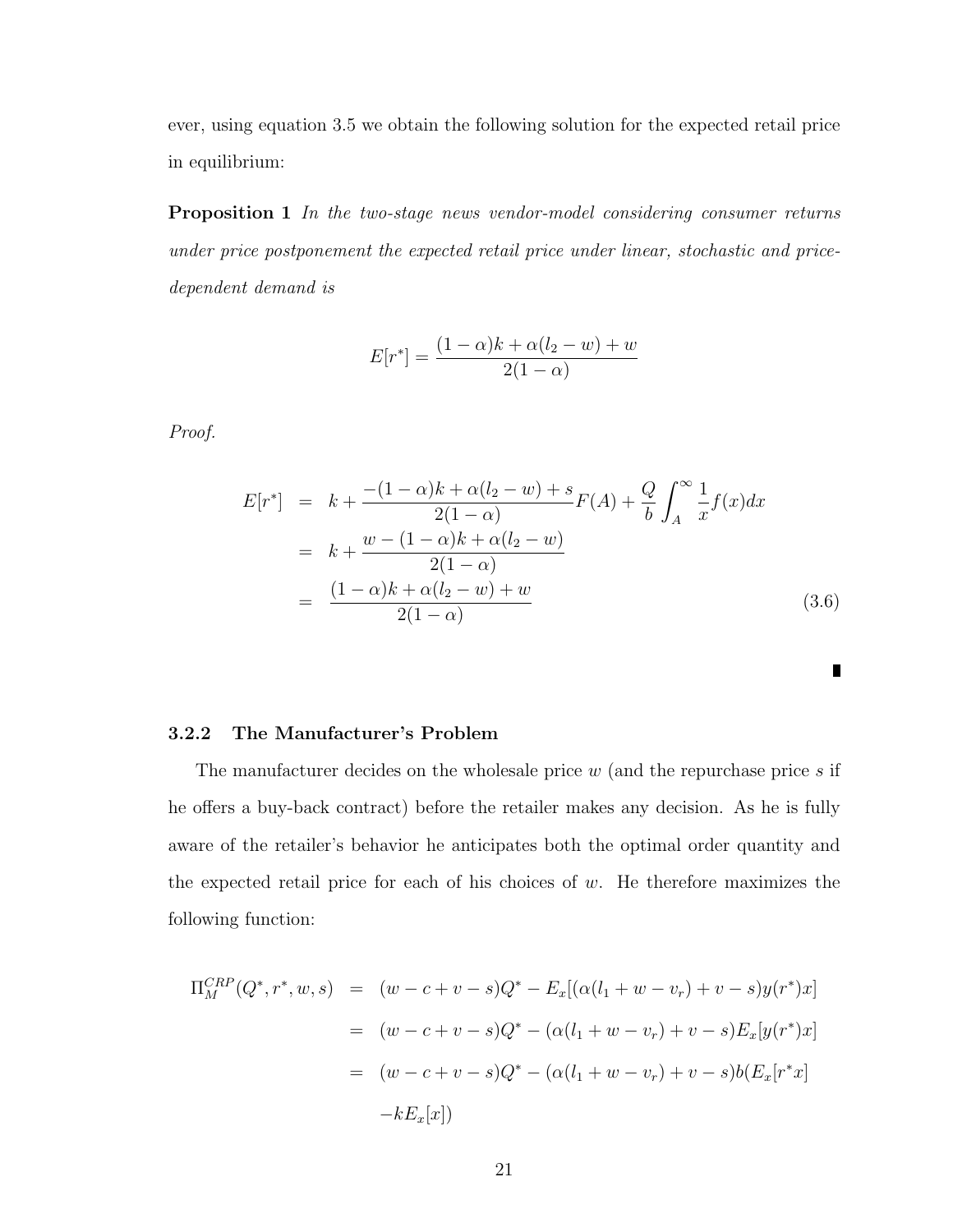Using the assumption on the expected value of the demand uncertainty  $E_x[x] = 1$ and the law of conditional expectation with expression 3.2 for the optimal retail price we can simplify  $E_x[r^*x]$ :

$$
E_x[r^*x] = E_x \left[ \frac{(1-\alpha)k + \alpha(l_2 - w) + s}{2(1-\alpha)} x \right] F(A) + E_x \left[ \left( \frac{Q}{xb} + k \right) x \right] (1 - F(A))
$$
  
= 
$$
BE_x[x]F(A) + \left( E_x \left[ \frac{Q}{b} \right] + E_x[kx] \right) (1 - F(A))
$$
  
= 
$$
\left( B - \frac{Q}{b} - k \right) F(A) + \frac{Q}{b} + k
$$

Substituting  $E_x[r^*x]$  by this expression in the manufacturer's profit function and employing the relationship  $b(B - k) = \frac{Q}{A}$ , we get:

$$
\Pi_M^{CRP}(Q^*, r^*, w, s) = (w - c + v - s)Q^* - (\alpha(l_1 + w - v_r) + v - s)
$$
  
\n
$$
\left[ \left( \frac{Q^*}{A} - Q^* \right) F(A) + Q^* \right]
$$
  
\n
$$
= (w - c + v - s)Q^* - (\alpha(l_1 + w - v_r) + v - s)
$$
  
\n
$$
\left[ 1 + \frac{1 - A}{A} F(A) \right] Q^*
$$
  
\n
$$
= [w - c - \alpha(l_1 + w - v_r)
$$
  
\n
$$
- (\alpha(l_1 + w - v_r) + v - s) \frac{1 - A}{A} F(A)]Q^*
$$

where  $A =$  $2(1-\alpha)Q$  $b(-(1-\alpha)k + \alpha(l_2 - w) + s)$ and  $B = \frac{(1-\alpha)k + \alpha(l_2 - w) + s}{\alpha(l_2 - w)}$  $2(1 - \alpha)$ . Unfortunately as we do not have a closed form expression for  $Q^*$ , the optimal wholesale price  $w^*$  cannot be obtained analytically. In our computational study we will apply the golden section method to find  $w^*$ . As this approach requires the function to be concave we plotted the manufacturer's profit function for the various input parameters and were able to ensure that it is concave.

Note that for the case of ignoring returns we can set the parameter  $\alpha$  equal to zero in both the retailer's and manufacturer's problem. Doing so, we face similar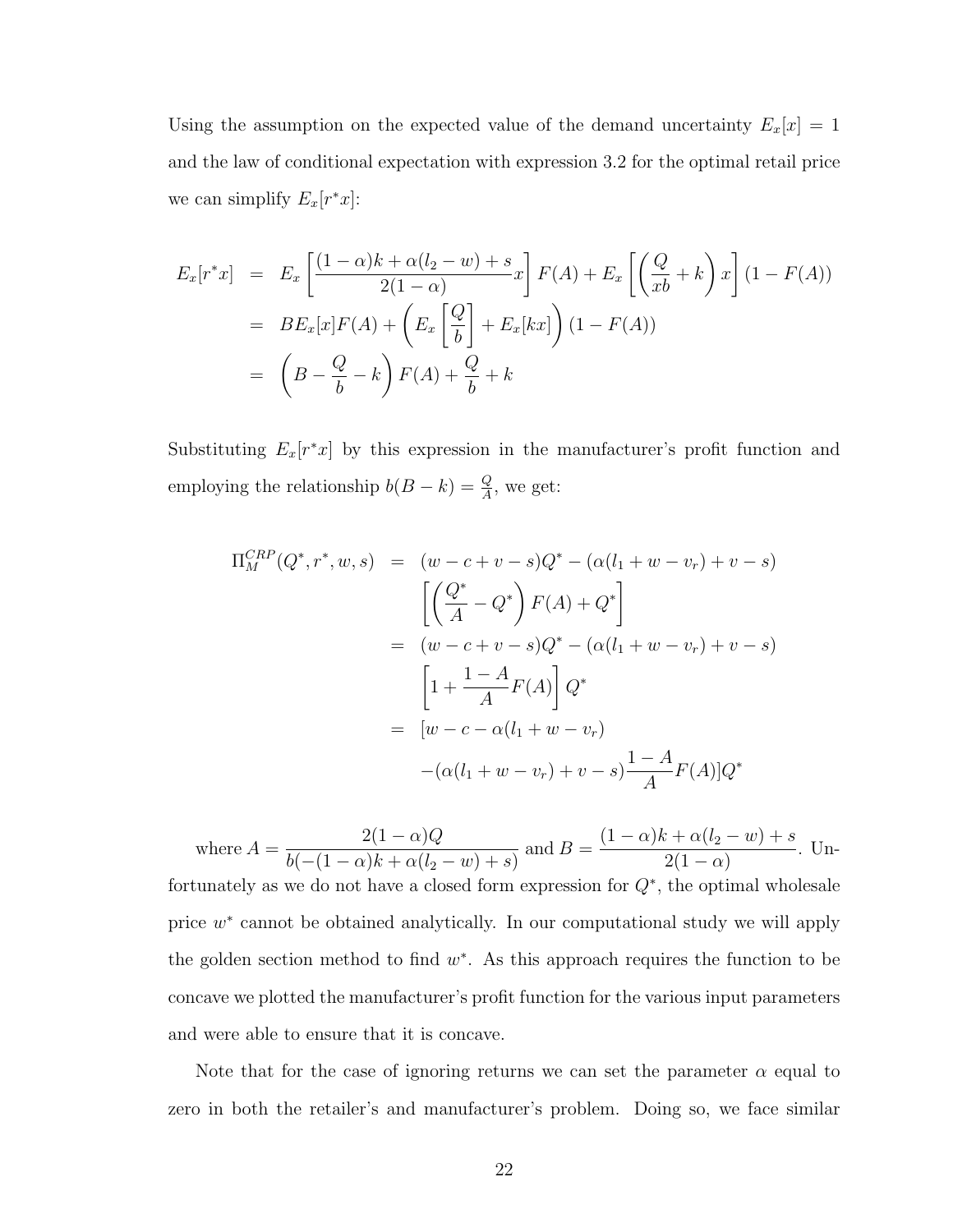difficulties in not being able to resolve the respective equations. Granot and Yin (2005) [22], however, show that there exists a one-to-one relationship between the equilibrium values of  $Q^*$  and  $w^*$  given by the first order condition for the optimal order quantity. We will specify the exact derivations and relationships in the next section.

### 3.2.3 The Centralized System

As for the centralized supply chain retailer and manufacturer are no longer separate players, the interaction between them and in particular the determination of the optimal wholesale price, i.e. stage 1, does not exist. The decisions to be made therefor only consist of placing the order or - in this case - production quantity and then, after uncertainty is resolved, determining the retail price. For the derivation we again start out by calculating the optimal selling price,  $r^*$ , and then, the optimal order quantity,  $Q^*$  based on the expectation for the former. The results are similar to the retailer's problem and can be obtained by simply replacing  $(l_2 - w)$  with  $(l - v_r)$ , w with c and  $s = 0$ . For the optimal retail price we therefore can write

$$
r^*(\bar{x}) = \begin{cases} \frac{Q}{\bar{x}b} + k & if x > \frac{2(1-\alpha)Q}{b(-(1-\alpha)k + \alpha(l-v_r))} \\ \frac{(1-\alpha)k + \alpha(l-v_r)}{2(1-\alpha)} & if \bar{x} \le \frac{2(1-\alpha)Q}{b(-(1-\alpha)k + \alpha(l-v_r))} \end{cases}
$$
(3.7)

The expected value of the retail price is calculated as follows:

$$
E[r^*] = \frac{(1-\alpha)k + \alpha(l-v_r) + c}{2(1-\alpha)}
$$

Similarly to the retailer's profit function concavity can also be shown for the centralized profits and therefore the sufficient and necessary condition for the optimal order quantity,  $Q^*$ , is given by: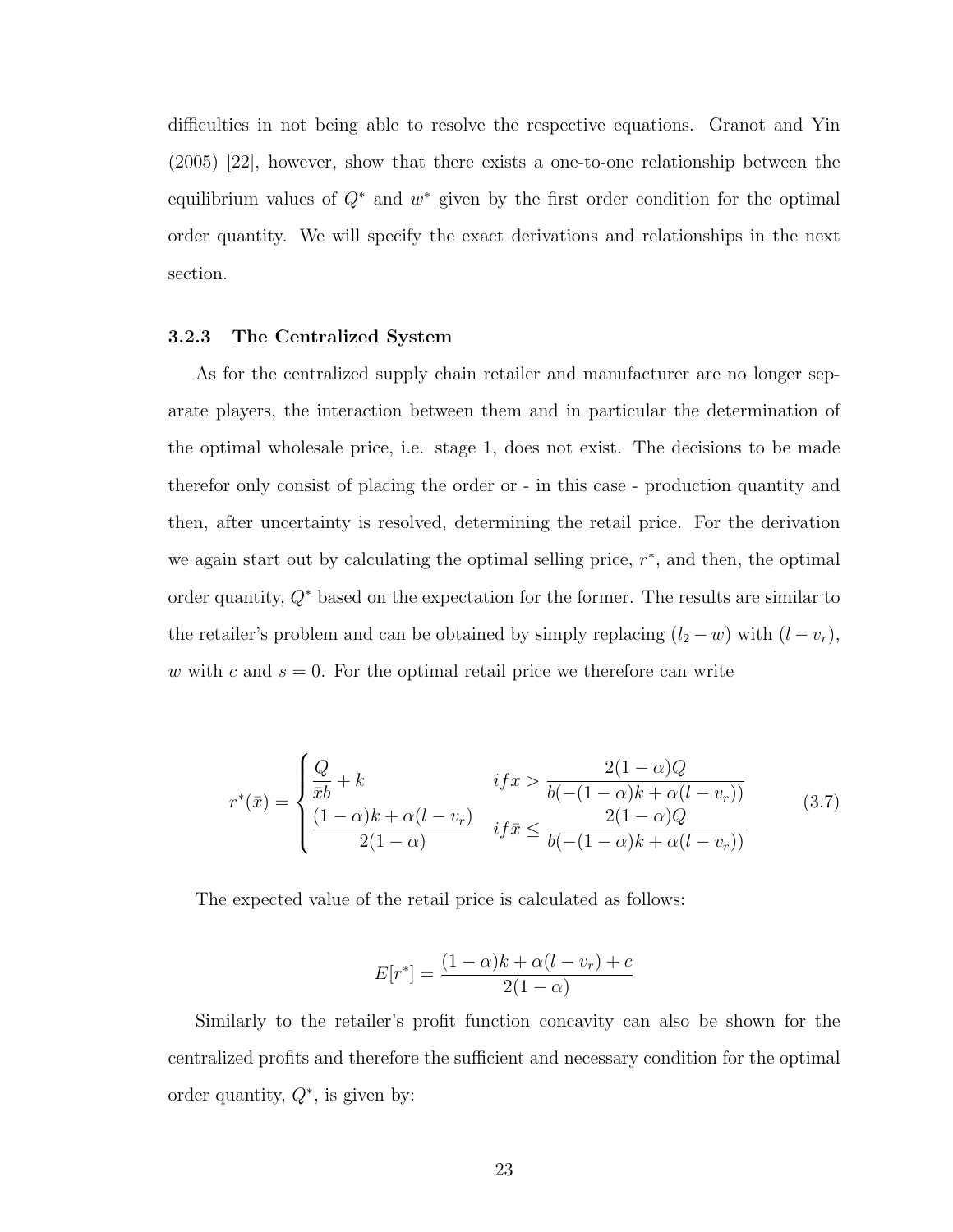$$
((1 - \alpha)k - \alpha(l - v_r))(1 - F(A')) + \frac{(1 - \alpha)2Q}{b} \int_{A'}^{\infty} \frac{1}{x} f(x) dx - c = 0 \qquad (3.8)
$$

where  $A' = \frac{2(1-\alpha)Q}{b(-(1-\alpha)k + \alpha(l-v_r))}$ . Again, we cannot resolve for Q since A' depends on Q.

### 3.3 Derivations for Policy IRP

Our aim in chapter 4 is to compare the equilibrium values for profits and decision variables under the policies CRP and IRP. Since the policy CRP was studied in the previous section, we start out by stating the most important results of the derivations for the policy IRP in order to perform the intended analysis. The derivations for both policy CR and IR, to which we compare our results in chapter 5, can be found in Ruiz-Benitez (2007) [38].

#### 3.3.1 Profit Functions

The policy IRP resembles the price-dependent news vendor model under postponement except that we subtract the costs  $(l_2 + r - w)$  and  $(l_1 + w - v_R)$  associated with the returns  $R$  after the decisions have been made from the profit function of the retailer and the manufacturer, respectively. Granot and Yin (2005) [22] present the derivations for the associated model without returns for the case of the expected demand function equal to  $D(r) = 1 - r$  and without a salvage value for unsold products. For our more general case of  $D(r) = b(r - k)$  and the salvage values v and  $v_R$ for unsold and returned products we obtain similar results by setting the parameter  $\alpha$  representing the percentage of total sales returned equal to zero in the derivations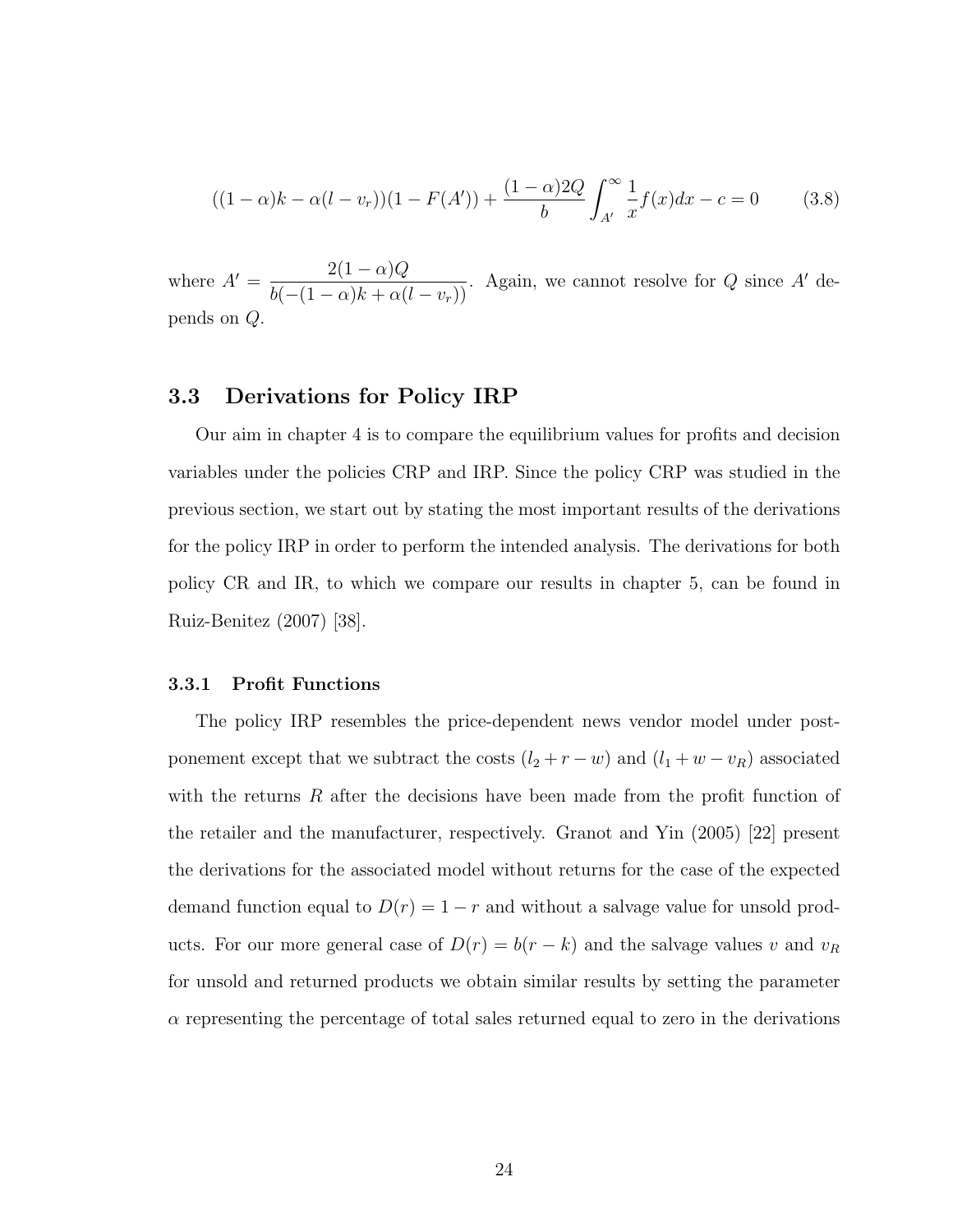of the previous section and following the same backward induction procedure. The retail price for given values of  $Q$ ,  $w$  and  $\bar{x}$  consequently can be written as

$$
r^*(\bar{x}) = \begin{cases} \frac{Q}{\bar{x}b} + k & if \bar{x} > \frac{2Q}{b(s-k)}\\ \frac{k+s}{2} & if \bar{x} \le \frac{2Q}{b(s-k)} \end{cases}
$$
(3.9)

This results in the following expected value that the retailer faces when making his decision on the order quantity Q:

$$
E[r^*] = k - \frac{k - s}{2} F\left(\frac{2Q}{b(s - k)}\right) + \frac{Q}{b} \int_{\frac{2Q}{b(s - k)}}^{\infty} \frac{1}{x} f(x) dx \tag{3.10}
$$

Accordingly, the first order condition for the optimal order quantity  $Q^*$  is:

$$
(k-s)(1 - F\left(\frac{2Q}{b(s-k)}\right)) + \frac{2Q}{b} \int_{\frac{2Q}{b(s-k)}}^{\infty} \frac{1}{x} f(x) dx - (w-s) = 0 \tag{3.11}
$$

The value of Q given by equation 3.11 is a global maximum as the second derivative of the retailer's profit with respect to  $Q$  is strictly negative, as shown before. Again it is not possible to obtain a closed form solution for the optimal order quantity. However, equation 3.11 can be resolved for  $w$  and thus, there exists a one-to-one relationship between  $w$  and  $Q$ :

$$
w = k - (k - s)F\left(\frac{2Q}{b(s - k)}\right) + \frac{2Q}{b} \int_{\frac{2Q}{b(s - k)}}^{\infty} \frac{1}{x} f(x) dx \tag{3.12}
$$

In their paper, Granot and Yin (2005) [22] make use of this possibility to express the manufacturer's profit function in terms of the optimal order quantity by replacing w by the term obtained from the retailer's first order condition. For the case of the expected demand function  $D(r)$  equal to  $D(r) = 1 - r$ , they present an interval containing the optimal order quantity  $Q^*$  and closed form solutions for the wholesale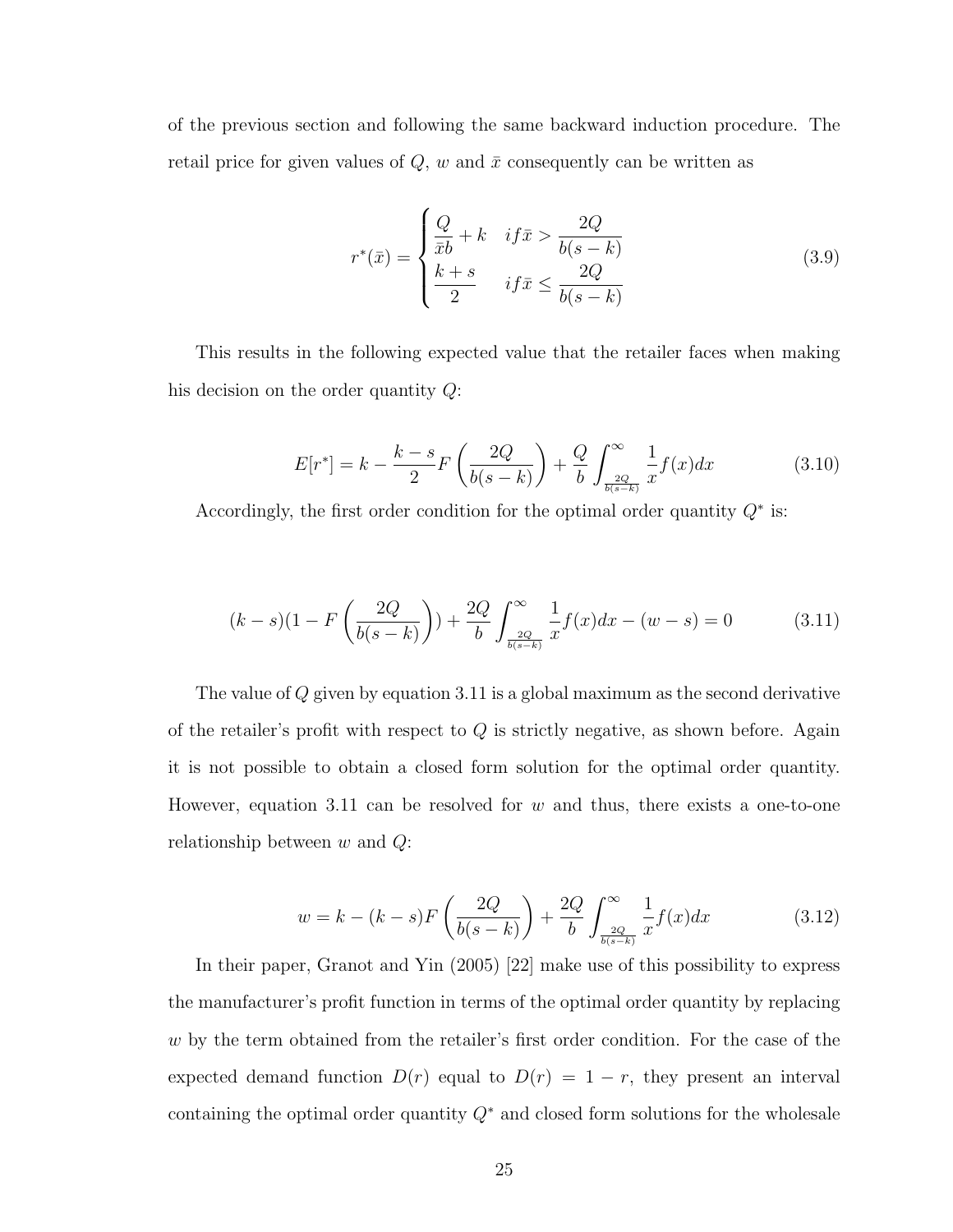price w and the repurchase price s if a buyback contract is offered. For the wholesale case further restrictions are necessary. If the density function of the uncertainty  $x$ ,  $f(x)$ , is continuous and differentiable, and  $xf(x)$  is increasing in x they again find an interval containing the optimal order quantity  $Q^*$  and implicit expressions for the wholesale and expected retail price. In the following we re-derive these results for our more general expected demand function  $D(r) = b(r - k)$  and including salvage values for unsold and returned products. We note that Granot and Yin (2005) [22] show how the more general results without salvage values can be obtained from their specific results for  $D(r) = b(r - k)$ . We start out with the manufacturer's profit function if he ignores returns and the retailer postpones his decision on the retail price. It can be stated as follows:

$$
\Pi_M^{IRP}(Q^*, r^*, w, s) = (w - c + v - s)Q^* - E_x[(v - s)D(r^*)x]
$$
(3.13)

The expected value in the second part of the function can be simplified by considering expression 3.9 for the optimal retail price under policy IRP:

$$
E_x[(v-s)y(r^*)x] = (v-s)E_x[b(r^*-k)x]
$$
  
\n
$$
= (v-s)b(E_x[r^*x] - kE_x[x])
$$
  
\n
$$
= (v-s)b(E_x[r^*x] - k)
$$
  
\n
$$
= (v-s)b\left[\int_0^{\frac{2Q}{b(s-k)}} \frac{k+s}{2}xf(x)dx + \int_{\frac{2Q}{b(s-k)}}^{\infty} \frac{Q}{xb} + k\right)xf(x)dx - k]
$$
  
\n
$$
= (v-s)b\left(\frac{k+s}{2}\int_0^{\frac{2Q}{b(s-k)}} xf(x)dx + \frac{Q}{b}\int_{\frac{2Q}{b(s-k)}}^{\infty} f(x)dx\right)
$$
  
\n
$$
+ (v-s)b\left(k\int_{\frac{2Q}{b(s-k)}}^{\infty} xf(x)dx - k\right)
$$
  
\n
$$
= (v-s)b\left(\frac{s-k}{2}\int_0^{\frac{2Q}{b(s-k)}} xf(x)dx + \frac{Q}{b}\int_{\frac{2Q}{b(s-k)}}^{\infty} f(x)dx\right)
$$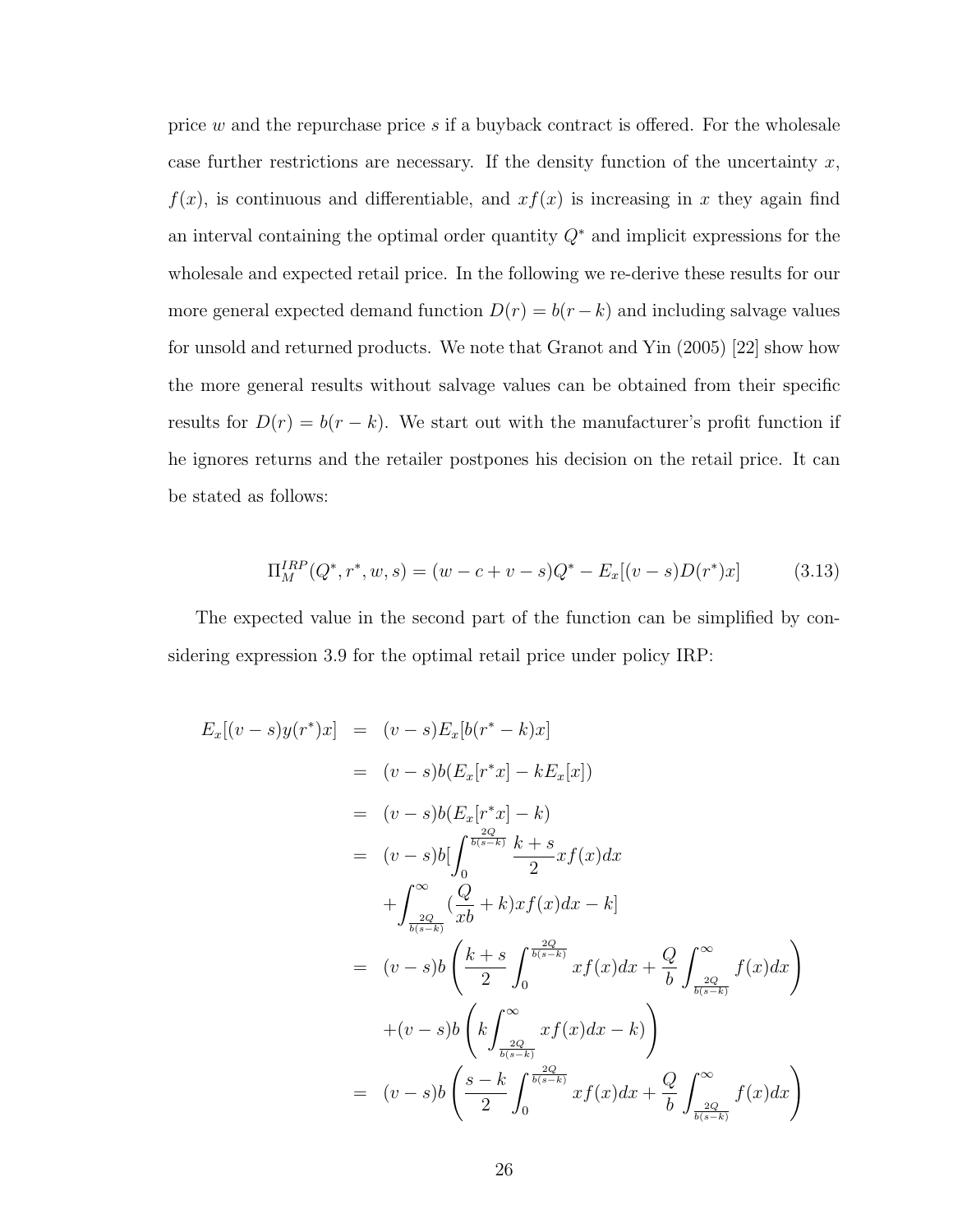Using this simplification and equation 3.12 we can restate the manufacturer's profit:

$$
\Pi_M^{IRP}(Q^*,s) = (w-c+v-s)Q^* - E_x[(v-s)b(r^*-k)x]
$$
  
=  $\left(k - (k-s)F\left(\frac{2Q^*}{b(s-k)}\right) + \frac{2Q^*}{b}\int_{\frac{2Q^*}{b(s-k)}}^{\infty} \frac{1}{x}f(x)dx\right)Q^*$   
-(c+s-v)Q^\*  
-(v-s)b $\left(\frac{s-k}{2}\int_0^{\frac{2Q^*}{b(s-k)}} xf(x)dx + \frac{Q^*}{b}\int_{\frac{2Q^*}{b(s-k)}}^{\infty} f(x)dx\right)$ 

#### 3.3.2 Optimality Criteria under a Buyback Contract

We have now replaced the variable for the wholesale price  $w$  and thus continue working with a function in the variables  $Q^*$  and s. Taking first and second derivatives with respect to the optimal order quantity  $Q^*$  and the buyback offer s allows us to formulate two propositions concerning the optimal decision variables under a buyback and a wholesale contract. As the results for the latter can be easily derived from the buyback solutions, we begin with the former.

Proposition 2 When ignoring returns under price postponement in a news-vendor setting with linear and price-dependent expected demand the manufacturer globally maximizes his expected profit by offering a wholesale price  $w^* = \frac{k+c}{2}$  $rac{+c}{2}$  and a buyback price  $s^* = \frac{k+v}{2}$  $\frac{2}{2}^u$  if he commits to a buyback contract. In equilibrium the retailer's optimal order quantity Q<sup>∗</sup> satisfies

$$
k - (k - v)F\left(\frac{4Q^*}{b(v - k)}\right) + \frac{4Q^*}{b} \int_{\frac{4Q^*}{b(v - k)}}^{\infty} \frac{1}{x} f(x) dx - c = 0,
$$
 (3.14)

and lies in the interval  $\left[0, \frac{b(v-k)}{4}B\right]$  if the probability distribution for the uncertainty term x has positive values not beyond an upper bound B. In addition we have the following expressions: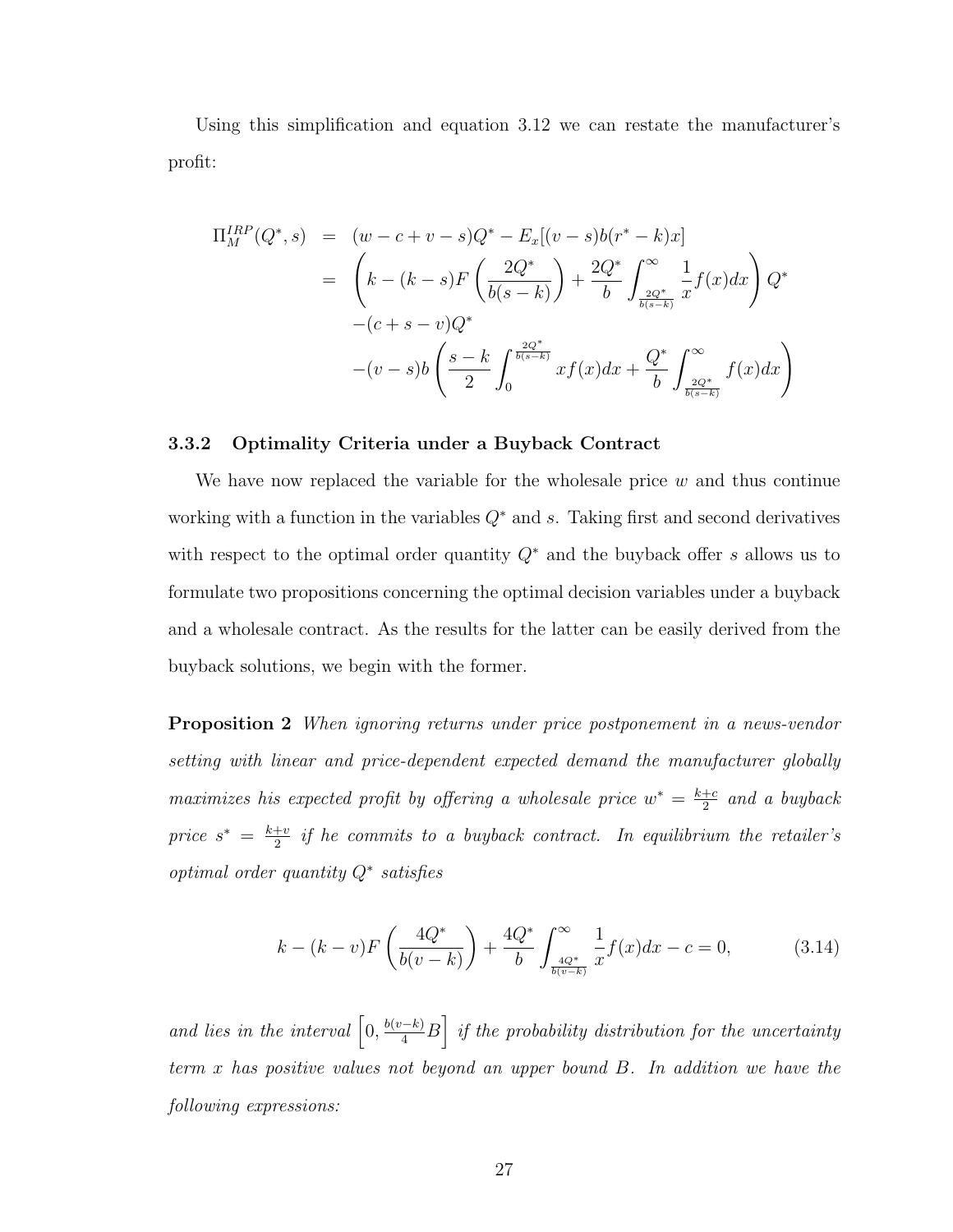$$
E[r^*] = \frac{3k + c}{4}
$$
  
\n
$$
\Pi_M^{IRP*} = \frac{Q^*}{2} \left[ k - c + (v - k)F \left( \frac{4Q^*}{b(v - k)} \right) \right]
$$
  
\n
$$
- \frac{b}{8} \left( (v - k)^2 \int_0^{\frac{4Q^*}{b(v - k)}} x f(x) dx - \alpha(c - k)(2l_1 + k + c - 2v_R) \right)
$$
  
\n
$$
Pi_R^{IRP*} = \frac{Q^*}{4} \left[ k - c + (v - k)F \left( \frac{4Q^*}{b(v - k)} \right) \right]
$$
  
\n
$$
- \frac{b}{16} \left( (v - k)^2 \int_0^{\frac{4Q^*}{b(v - k)}} x f(x) dx - \alpha(c - k)(4l_2 + k - c) \right)
$$

Note that in the case of no returns occurring, i.e.  $\alpha = 0$ , we get:

$$
\Pi_M^{IRP*} = 2E[\Pi_R^{IRP}]^*
$$
  
=  $\frac{Q^*}{2} \left[ k - c + (v - k)F\left(\frac{4Q^*}{b(v - k)}\right) \right] - \frac{b}{8}(v - k)^2 \int_0^{\frac{4Q^*}{b(v - k)}} x f(x) dx$ 

Proof. In order to show the results described before, we take first and second derivatives with respect to the variables  $Q^{\ast}$  and  $s\colon$ 

$$
\frac{\partial\Pi_{M}^{IRP}(Q^{*},s)}{\partial s} = [F\left(\frac{2Q^{*}}{b(s-k)}\right) + (k-s)f(\frac{2Q^{*}}{b(s-k)})\frac{2Q^{*}}{b(s-k)^{2}}
$$
\n
$$
+ \frac{2Q^{*}}{b}\frac{b(s-k)}{2Q^{*}}f(\frac{2Q^{*}}{b(s-k)})\frac{2Q^{*}}{2(b(s-k)^{2}}]Q^{*} - Q^{*}
$$
\n
$$
+ b[\frac{s-k}{2}\int_{0}^{\frac{2Q^{*}}{b(s-k)}}xf(x)dx + \frac{Q^{*}}{b}\int_{\frac{2Q^{*}}{b(s-k)}}^{\infty}f(x)dx]
$$
\n
$$
-(v-s)b[\frac{1}{2}\int_{0}^{\frac{2Q^{*}}{b(s-k)}}xf(x)dx - \frac{s-k}{2}\frac{2Q^{*}}{b(s-k)}
$$
\n
$$
f\left(\frac{2Q^{*}}{b(s-k)}\right)\frac{2Q^{*}}{b(s-k)^{2}} + \frac{Q^{*}}{b}f\left(\frac{2Q^{*}}{b(s-k)}\right)\frac{2Q^{*}}{b(s-k)^{2}}]
$$
\n
$$
= F\left(\frac{2Q^{*}}{b(s-k)}\right)Q^{*} - Q^{*} + \frac{b(s-k)}{2}\int_{0}^{\frac{2Q^{*}}{b(s-k)}}xf(x)dx
$$
\n
$$
+ Q^{*}\int_{\frac{2Q^{*}}{b(s-k)}}^{\infty}f(x)dx - \frac{(v-s)b}{2}\int_{0}^{\frac{2Q^{*}}{b(s-k)}}xf(x)dx
$$
\n
$$
= \frac{b(2s-k-v)}{2}\int_{0}^{\frac{2Q^{*}}{b(s-k)}}xf(x)dx
$$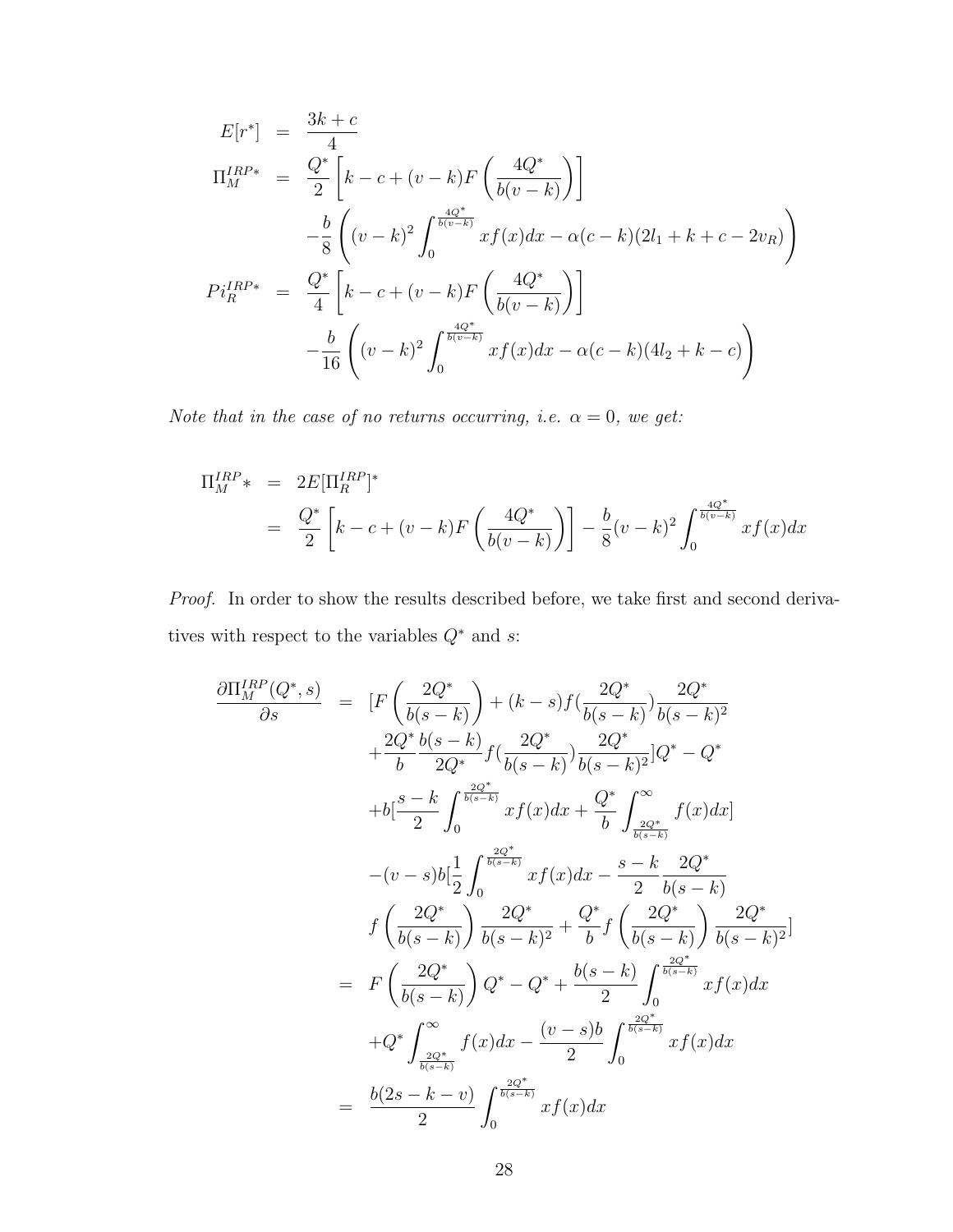In case of existence of stationary point $(s)$ , we find a unique value of s which is  $s = \frac{k+v}{2}$  $\frac{+v}{2}$ . Taking the first derivative with respect to the optimal order quantity  $Q^*$ results in:

$$
\frac{\partial\Pi_{M}^{RPP}(Q^{*},s)}{\partial Q^{*}} = k - (k-s)F\left(\frac{2Q^{*}}{b(s-k)}\right) + \frac{2Q^{*}}{b}\int_{\frac{2Q^{*}}{b(s-k)}}^{\infty} \frac{1}{x}f(x)dx
$$
  
+  $[-(k-s)f\left(\frac{2Q^{*}}{b(s-k)}\right)\frac{2}{b(s-k)} + \frac{2}{b}\int_{\frac{2Q^{*}}{b(s-k)}}^{\infty} \frac{1}{x}f(x)dx$   
 $-\frac{2Q^{*}}{b}\frac{b(s-k)}{2Q^{*}}f\left(\frac{2Q^{*}}{b(s-k)}\right)\frac{2}{b(s-k)}[Q^{*} - (c+s-v)$   
 $-(v-s)b\left[\frac{s-k}{2}\frac{2Q^{*}}{b(s-k)}\right] \frac{2Q^{*}}{b(s-k)}\right]Q^{*} - (c+s-v)$   
 $+\frac{1}{b}\int_{\frac{2Q^{*}}{b(s-k)}}^{\infty} f(x)dx - \frac{Q^{*}}{b}f\left(\frac{2Q^{*}}{b(s-k)}\right)\frac{2}{b(s-k)}$   
 $= k - (k-s)F\left(\frac{2Q^{*}}{b(s-k)}\right) + \frac{2Q^{*}}{b}\int_{\frac{2Q^{*}}{b(s-k)}}^{\infty} \frac{1}{x}f(x)dx$   
 $+\frac{2Q^{*}}{b}\int_{\frac{2Q^{*}}{b(s-k)}}^{\infty} \frac{1}{x}f(x)dx - (c+s-v)$   
 $-(v-s)\left[1 - F\left(\frac{2Q^{*}}{b(s-k)}\right)\right]$   
 $= k - (k-v)F\left(\frac{2Q^{*}}{b(s-k)}\right) + \frac{4Q^{*}}{b}\int_{\frac{2Q^{*}}{b(s-k)}}^{\infty} \frac{1}{x}f(x)dx - c$ (3.15)

Evaluating the later at  $s = \frac{k+v}{2}$  $\frac{+v}{2}$  and setting it equal to zero leads to equation 3.14:

$$
\frac{\partial \Pi_M^{IRP}(Q^*, s^* = \frac{k+v}{2})}{\partial Q^*} = k - (k-v)F\left(\frac{2Q^*}{b(\frac{k+v}{2} - k)}\right) + \frac{4Q^*}{b} \int_{\frac{2Q^*}{b(\frac{k+v}{2} - k)}}^{\infty} \frac{1}{x} f(x) dx - c
$$

$$
= k - (k-v)F\left(\frac{4Q^*}{b(v-k)}\right) + \frac{4Q^*}{b} \int_{\frac{4Q^*}{b(v-k)}}^{\infty} \frac{1}{x} f(x) dx - c = 0
$$

Analyzing the first derivative with respect to  $Q^*$  at  $Q^*=0$  and for  $Q\to\infty$  allows us to draw conclusions about the existence of stationary points: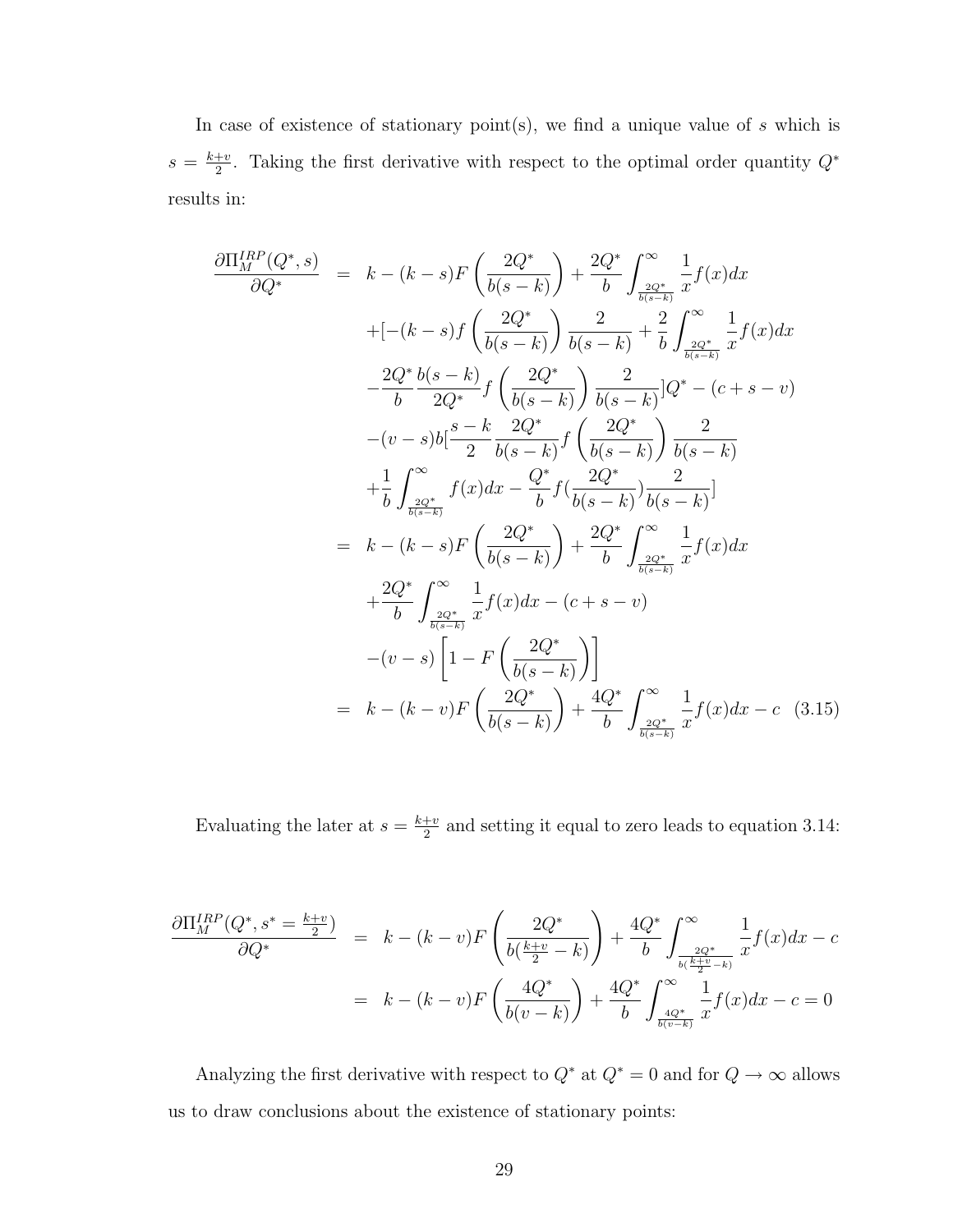$$
\frac{\partial \Pi_M^{IRP}(Q^* = 0, s^* = \frac{k+v}{2})}{\partial Q^*} = k - c > 0
$$
\n(3.16)

and

$$
lim_{Q \to \infty} \frac{\partial \Pi_M^{IRP}(Q^*, s^* = \frac{k+v}{2})}{\partial Q^*} = v - c < 0,\tag{3.17}
$$

because  $k > c > v$  to insure a meaningful problem. Thus we conclude that there exists one unique stationary point  $(s^* = \frac{k+v}{2})$  $\frac{1+v}{2}, Q^*$ ). Forming the second derivatives with respect to each of the two variables and evaluating them at  $(s^* = \frac{k+v}{2})$  $\frac{+v}{2}, Q^*$ results in the following Hessian Matrix:

$$
H\left(Q^*, s^* = \frac{k+v}{2}\right) = \begin{pmatrix} \frac{4}{b} \int_{\frac{4Q^*}{b(v-k)}}^{\infty} \frac{1}{x} f(x) dx & 0\\ 0 & b \int_{0}^{\frac{4Q^*}{b(v-k)}} x f(x) dx \end{pmatrix},
$$

which is negative definite as  $b < 0$  and both integral terms are positive. Consequently, the point  $(s^* = \frac{k+v}{2})$  $\frac{1+v}{2}$ ,  $Q^*$ ) globally maximizes the manufacturer's profit.

The closed form expression for  $w^*$  is obtained by inserting  $s^* = \frac{k+v}{2}$  $\frac{+v}{2}$  into equation 3.12 and using expression 3.14 to simplify the term:

$$
w^* = k - (k - s)F\left(\frac{2Q}{b(s - k)}\right) + \frac{2Q}{b} \int_{\frac{2Q}{b(s - k)}}^{\infty} \frac{1}{x} f(x) dx
$$
  
\n
$$
= k - \frac{k - v}{2} F\left(\frac{4Q}{b(v - k)}\right) + \frac{2Q}{b} \int_{\frac{4Q}{b(v - k)}}^{\infty} \frac{1}{x} f(x) dx
$$
  
\n
$$
= k + \frac{1}{2} \left[ -(k - v)F\left(\frac{4Q}{b(v - k)}\right) + \frac{4Q}{b} \int_{\frac{4Q}{b(v - k)}}^{\infty} \frac{1}{x} f(x) dx \right]
$$
  
\n
$$
= k + \frac{1}{2} (c - k)
$$
  
\n
$$
= \frac{k + c}{2}
$$

Similarily, we obtain the following term for the expected retail price  $E[r^*]$  in equilibrium: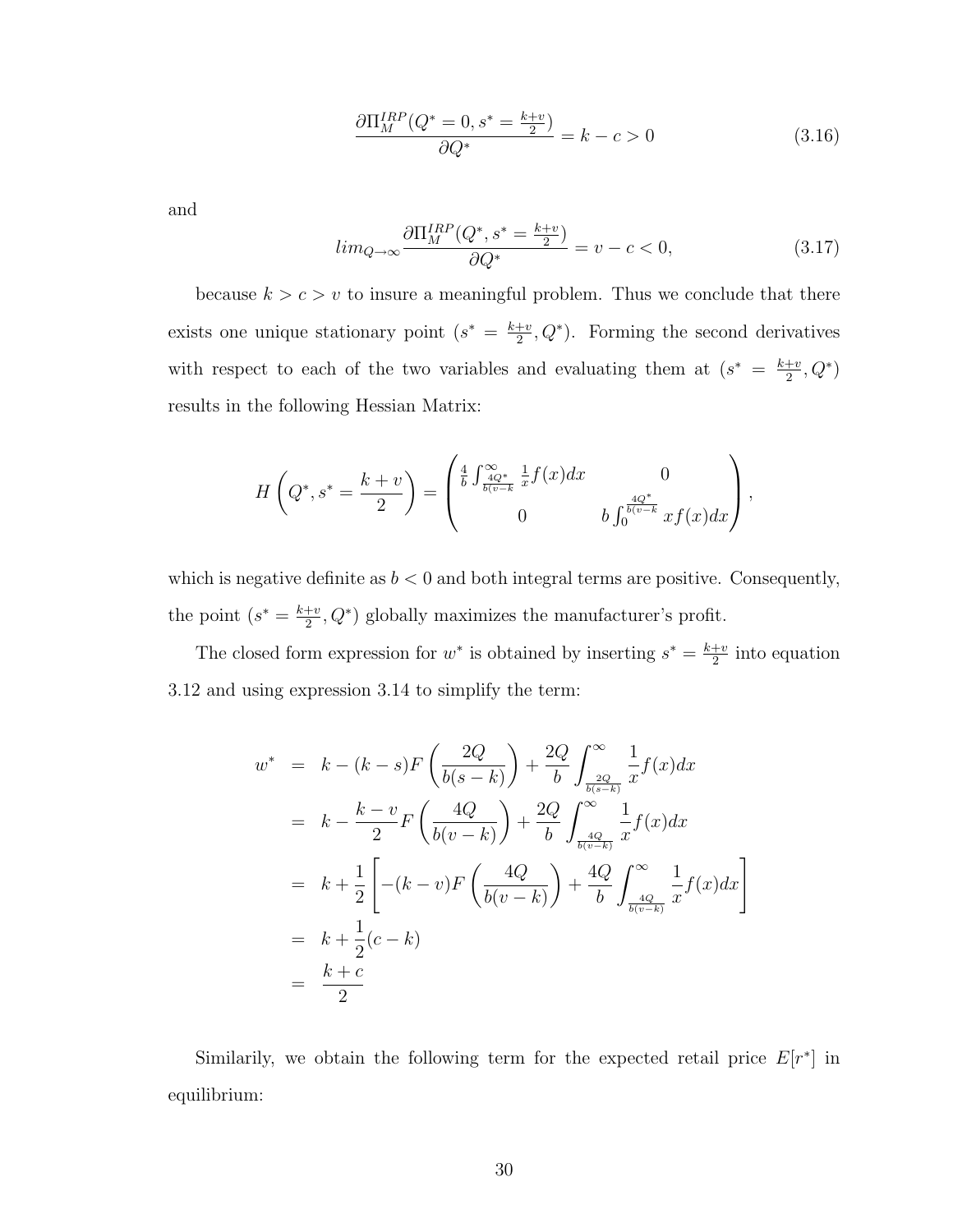$$
E[r^*] = k - \frac{k - \frac{k+v}{2}}{2} F\left(\frac{2Q}{b(\frac{k+v}{2} - k)}\right) + \frac{Q}{b} \int_{\frac{2Q}{b(\frac{k+v}{2} - k)}}^{\infty} \frac{1}{x} f(x) dx
$$
  

$$
= k + \frac{1}{4} \left[ -(k-v) F\left(\frac{4Q}{b(v-k)}\right) + \frac{4Q}{b} \int_{\frac{4Q}{b(v-k)}}^{\infty} \frac{1}{x} f(x) dx \right]
$$
  

$$
= k + \frac{1}{4} (c - k)
$$
  

$$
= \frac{3k+c}{4}
$$

The optimal expected profits are obtained in a similar manner. Note that we need to subtract the costs associated with the returns, which were not considered during the optimization process. For the case of  $f(x)$  only being defined on an interval [0,B] all upper integral bounds equal to infinity are replaced by  $j$ . As a consequence we analyze the first derivative of the manufacturer's profit function at the order quantity  $Q^*$  for which the last integral term turns to zero, i.e. for  $\frac{4Q^*}{b(v-k)} = B$  or  $Q^* = \frac{b(v-k)}{4}B$ .

#### 3.3.3 Optimality Criteria under a Wholesale Contract

Based on the derivations above we can formulate the following results for the wholesale price contract setting.

**Proposition 3** When no re-purchase price is offered under price postponement in a news-vendor setting with linear, price-dependent expected and ignoring returns under price postponement, the retailer's equilibrium order quantity  $Q^*$  is the unique solution that satisfies

$$
k - (k - v)F\left(\frac{2Q^*}{b(s - k)}\right) + \frac{4Q^*}{b} \int_{\frac{2Q^*}{b(s - k)}}^{\infty} \frac{1}{x} f(x) dx - c = 0
$$

and, in equilibrium: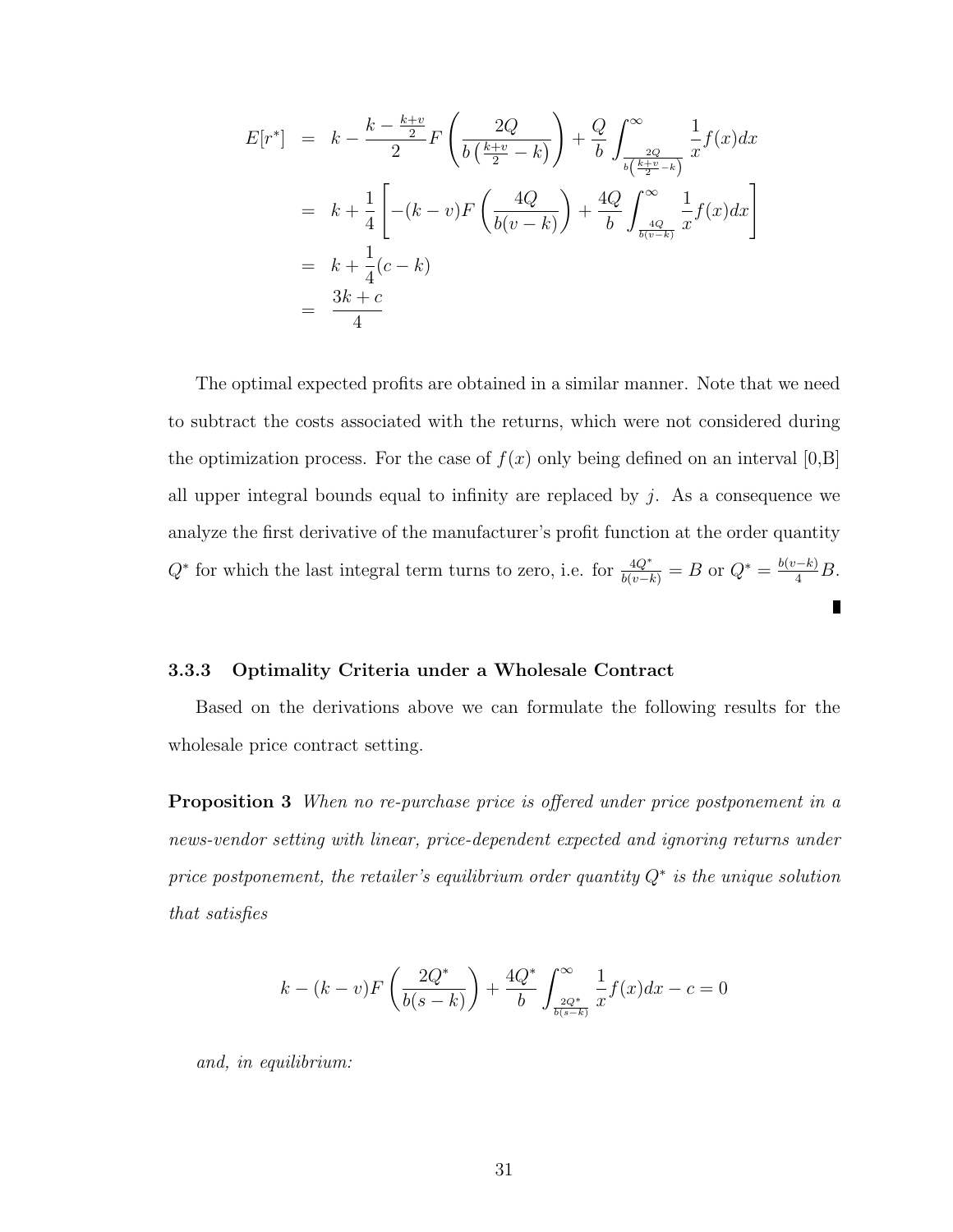$$
w^* = \frac{1}{2} \left[ k + c - (k + v) F\left(\frac{2Q^*}{b(-k)}\right) \right]
$$

$$
E[r^*] = \frac{1}{4} \left[ 3k + c - (k + v) F\left(\frac{2Q^*}{b(-k)}\right) \right]
$$

if the density function of x,  $f(x)$ , is continuous and differentiable, and  $xf(x)$  is increasing in x.

Proof.

If no repurchase price is offered the manufacturer's profit is only a function of the retailer's optimal order quantity  $Q^*$ . From 3.15 we get the first derivative with respect to  $Q^*$  by setting the variables for the wholesale price s and the salvage value of unsold products  $v(v)$  remains with the retailer in the wholesale case) equal to zero:

$$
\frac{d\Pi_{M}^{IRP}(Q^{*})}{dQ^{*}} = k - kF\left(\frac{2Q^{*}}{b(-k)}\right) + \frac{4Q^{*}}{b}\int_{\frac{2Q^{*}}{b(-k)}}^{\infty} \frac{1}{x}f(x)dx - c
$$

After some simplifications the second derivative with respect to  $Q^*$  can be expressed as:

$$
\frac{d^2\Pi_M^{IRP}(Q^*)}{dQ^{*2}} = \frac{2}{b} f\left(\frac{2Q^*}{b(-k)}\right) + \frac{4}{b} \int_{\frac{2Q^*}{b(-k)}}^{\infty} \frac{1}{x} f(x) dx - \frac{4}{b} f\left(\frac{2Q^*}{b(-k)}\right)
$$
\n
$$
= \frac{4}{b} \int_{\frac{2Q^*}{b(-k)}}^{\infty} \frac{1}{x} f(x) dx - \frac{2}{b} f\left(\frac{2Q^*}{b(-k)}\right) \tag{3.18}
$$

As we are unable to evaluate the sign of expression 3.18 we continue and form the third derivative:

$$
\frac{d^3\Pi_M^{IRP}(Q^*)}{dQ^{*3}} = -\frac{4}{b}\frac{1}{Q^*}f\left(\frac{2Q^*}{b(-k)}\right) - \frac{4}{b^2(-k)}f'\left(\frac{2Q^*}{b(-k)}\right)
$$
\n
$$
= -\frac{4}{b}\left[\frac{1}{Q^*}f\left(\frac{2Q^*}{b(-k)}\right) + \frac{1}{b(-k)}f'\left(\frac{2Q^*}{b(-k)}\right)\right] \tag{3.19}
$$

If we demand  $xf(x)$  to be increasing in x, we get:

$$
f\left(\frac{2Q^*}{b(-k)}\right) + \frac{2Q^*}{b(-k)}f'\left((\frac{2Q^*}{b(-k)}\right) \ge 0
$$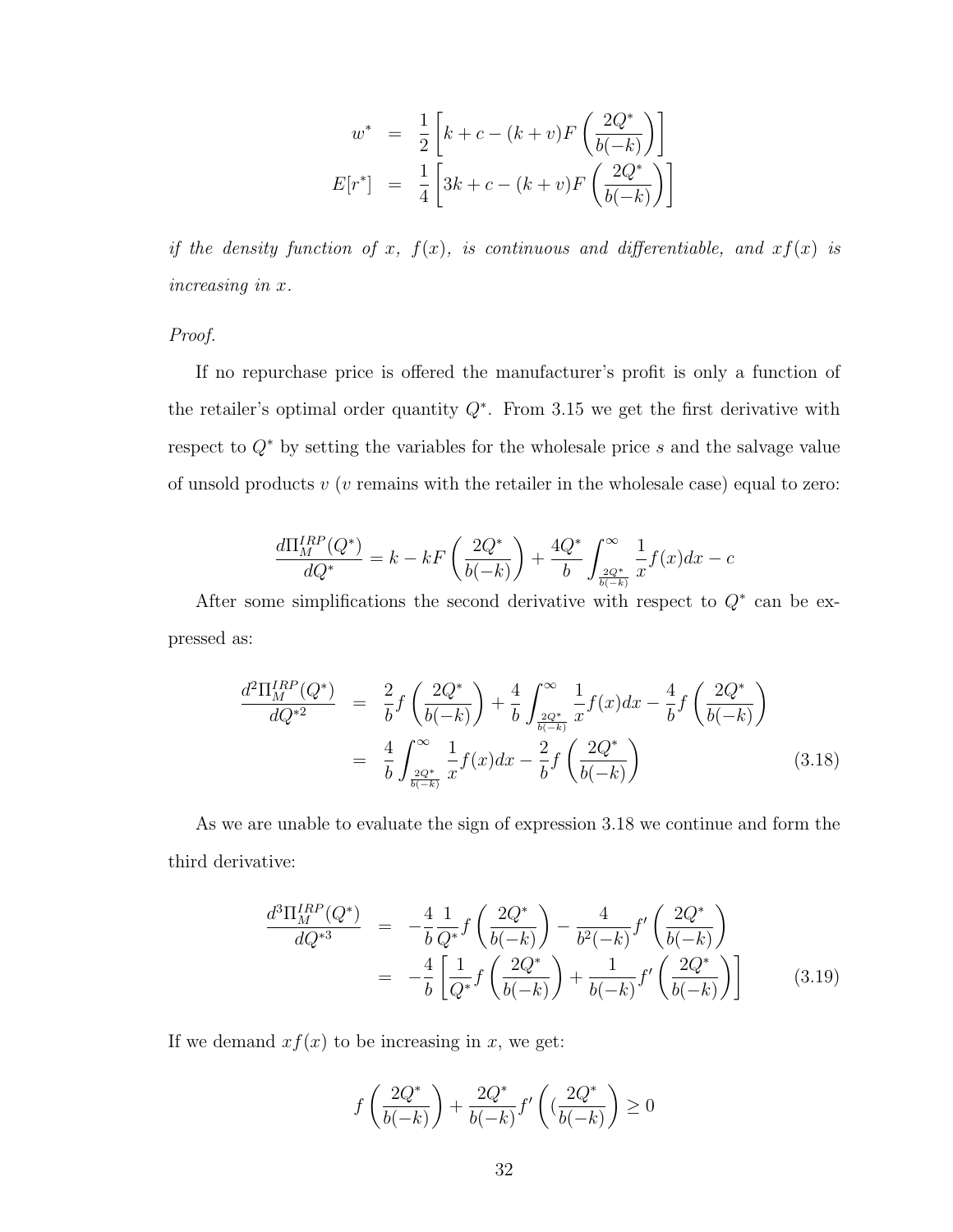And after rearranging the variables in this expression we find:

$$
\frac{1}{Q^*}f\left(\frac{2Q^*}{b(-k)}\right) + \frac{1}{b(-k)}f'\left(\frac{2Q^*}{b(-k)}\right) > \frac{1}{Q^*}f\left(\frac{2Q^*}{b(-k)}\right) + \frac{1}{b(-k)}f'\left(\frac{2Q^*}{b(-k)}\right) \ge 0
$$

Therefore, as  $b < 0$  by definition, the third derivative 3.19 of the manufacturer's profit is positive and the consequently the second derivative in 3.18 is strictly increasing. Analyzing the first derivative with respect to  $Q^*$  at  $Q^* = 0$  and for  $Q \to \infty$  and the second derivative for  $Q\to\infty$  allows us to draw conclusions about the existence of a unique solution:

$$
\frac{d\Pi_M^{IRP}(Q^* = 0)}{dQ^*} = k - c > 0,
$$
\n(3.20)

$$
lim_{Q \to \infty} \frac{d\Pi_M^{IRP}(Q^*)}{dQ^*} = -c < 0 \tag{3.21}
$$

and

$$
lim_{Q \to \infty} \frac{d^2 \Pi_M^{IRP}(Q^*)}{dQ^{*2}} = 0
$$
\n(3.22)

Based on that we conclude that the second derivative is negative for all values of  $Q < \infty$  and thus there exists a unique solution  $Q^*$  that satisfies the first order condition

$$
\frac{d\Pi_{M}^{IRP}(Q^{*})}{dQ^{*}} = k - kF\left(\frac{2Q^{*}}{b(-k)}\right) + \frac{4Q^{*}}{b}\int_{\frac{2Q^{*}}{b(-k)}}^{\infty} \frac{1}{x}f(x)dx - c = 0
$$

The expression for  $w^*$  is obtained by inserting the implicit expression for  $Q^*$  and  $s = 0$  into equation 3.12. Similarly, using the obtained terms for  $w^*$ ,  $Q^*$  and  $s = 0$  we obtain the stated expressions for the expected retail price and each of the partners profits. П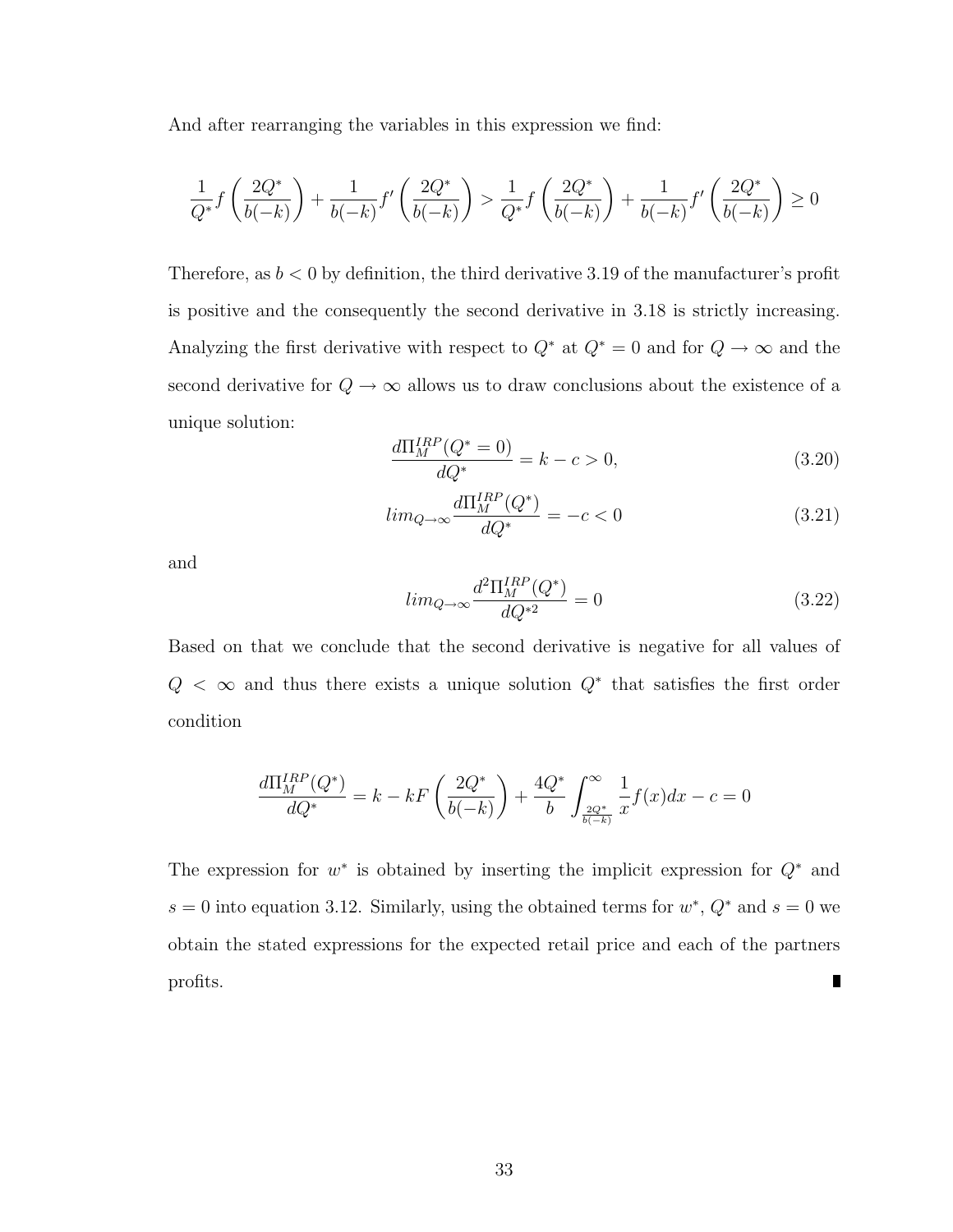## CHAPTER 4

# CONSIDERING VERSUS IGNORING RETURNS UNDER PRICE POSTPONEMENT

In this chapter we compare the policies CRP and IRP, i.e. we evaluate the behavior of the supply chain if the retailer postpones his decision on the retail price and either does take into account returns or not. We perform a computational study for the system under both a wholesale and a buyback contract. In order to analyze the value of considering returns, we compare our results under price postponement to the outcomes in Ruiz-Benitez and Muriel (2007)[39], where the decision on the retail price is not delayed. Chapter 5 then will focus on the value of the additional information gained by postponing the pricing decision, i.e. we compare the systems performance for considering returns with and without postponement.

To perform computational work we need to establish specific parameter values and probability distribution functions. For the following analysis we use a uniform distribution on the interval (0,2) to represent the probability distribution function of the uncertainty term x, i.e.  $x \sim U(0, 2)$ . For the expected demand of the form  $D(r) = b(r - k)$  we assume the parameter values  $(b, k) = (-3, 5)$ . Both Emmons & Gilbert (1998) [14] and Ruiz-Benitez (2007) [38] use the same parameter specifications in their work. In our base case we will consider a return volume of  $\alpha = 20\%$ , a retailer's share of the retrun logistics costs of  $\beta = 5\%$ , salvage values  $v = v_R = 0$ and also production costs  $c = 1$  if not stated otherwise. We conduct a sensitivity analysis in the latter parameters in order to give our observations more weight (see table 4.1). Also we include further computational results for different values of b and  $k$  in the appendix and mention important differences. Note that using the assumption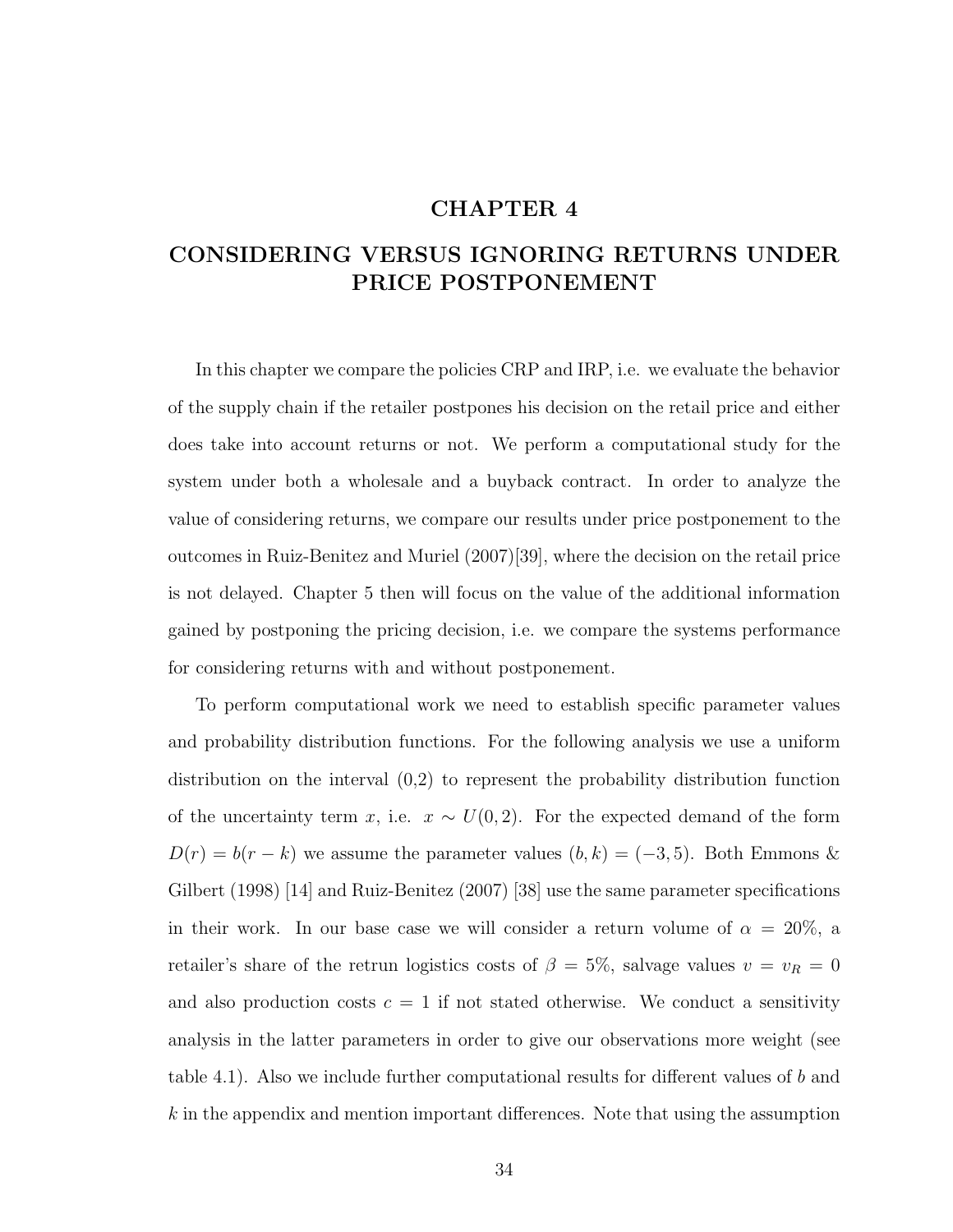|     |            | $[5\%,95\%]$  | $\boxed{6\%}, 35\% \mid [1,3] \mid [0,1] \mid [0.5v, v]$        |  |                   |
|-----|------------|---------------|-----------------------------------------------------------------|--|-------------------|
| 2.5 | [0.2, 1.6] | $[5\%, 95\%]$ | $[6\%, 20\%]$   $[1,3]$   $[0,c]$ '                             |  | [0.5v, v]         |
|     | [1, 3]     |               | $\boxed{5\%, 95\% \mid [6\%, 35\%] \mid [1,3] \mid [0,1] \mid}$ |  | $\vert$ [0.5v, v] |

Table 4.1. Scope of the sensitivity analysis

of a uniform distribution for the distribution of  $x$  allows to simplify the derivations we presented so far. However, the problem of being unable to resolve the first order condition for Q remains. Also, note that we will use the same parameter values as stated here as our base case throughout our further computational work. To investigate the effect of considering versus ignoring returns under price postponement we analyze the equilibrium values for the decision variables as well as the supply chain partners' and the overall profits for the decentralized case. To evaluate the coordination of the system we establish the profits in the centralized setting as a benchmark.

### 4.1 CRP vs. IRP under a Wholesale Price-Only Contract

We start out by presenting our observations for the defined base case without a buyback offer by the manufacturer, i.e. unsold products remain with the retailer at a salvage value of v.

Figure 4.1 shows the optimal order quantity  $Q$ , the expected retail price  $E[r]$  and the wholesale price  $w$  for different production cost values  $c$ . We find that the optimal order quantity is higher when both players ignore returns. The retail and wholesale price, however, are lower if returns are not taken into account. These relationships seem intuitive. When considering returns, prices are higher to cope with the costs caused by the expected number of returned products and lower sales come with a lower absolute number of returns.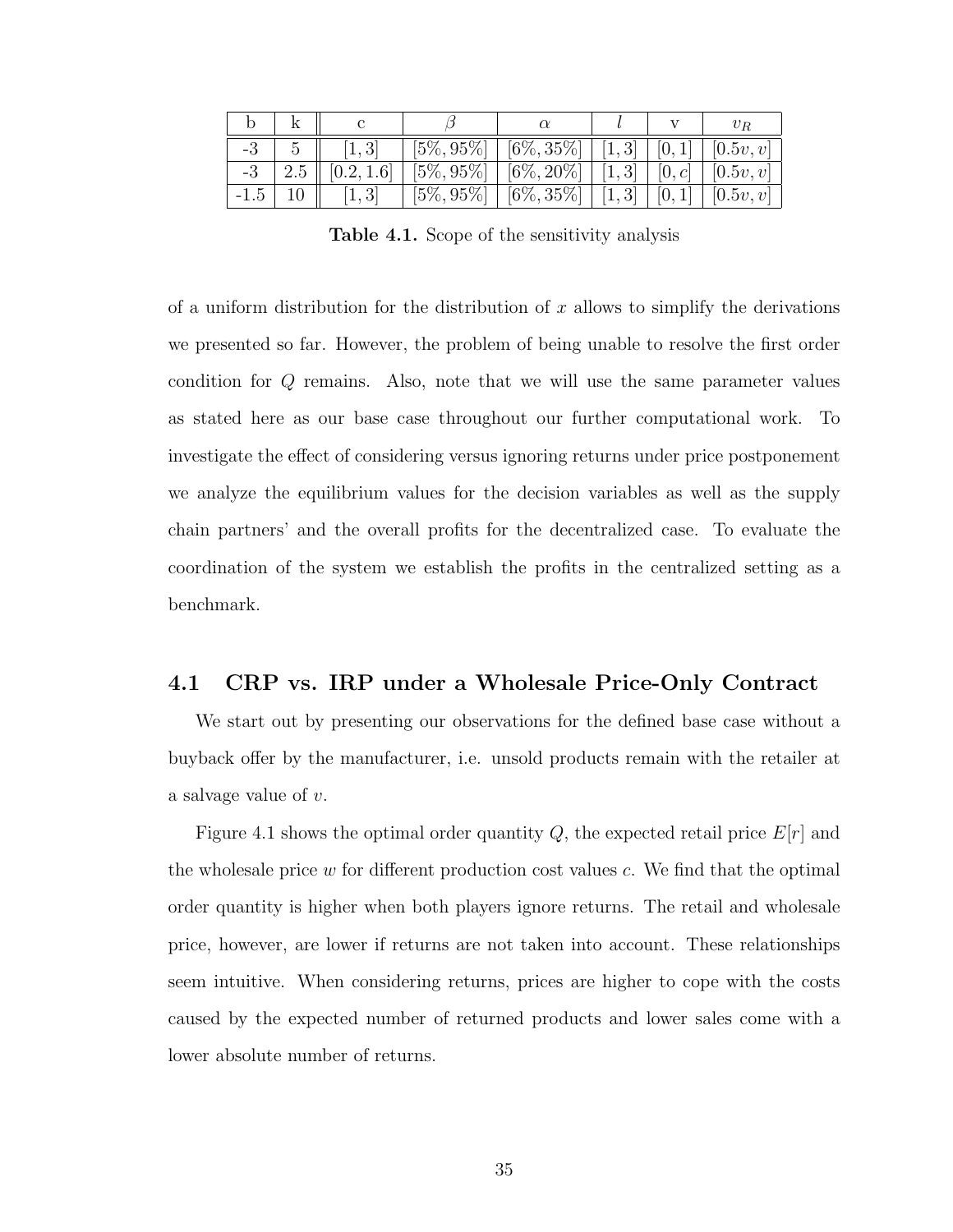

Figure 4.1. Optimal decision variables for different production cost values and for policies IRP and CRP when no repurchase price is offered

The left graph in figure 4.2 contains the expected supply chain profits for the centralized and decentralized system as a function of the production costs c. We find that under price postponement and no buyback offer considering returns leads to higher profits for the whole supply chain than ignoring returns, as indicated by the blue lines. This observation stands in contrast to the results delivered by Ruiz-Benitez and Muriel (2007)[39], who conduct similar analysis for the case without price postponement. They find that both the supply chain profits and the profits of the partners are higher if returns are ignored as indicated by the right graph in figure 4.2. Under price postponement the preference for considering returns even increases for higher production costs  $c$ , i.e. while profits decline the difference between IRP and CRP becomes larger. As the absolute gap between order quantities remains fairly constant for higher values of  $c$  (see Figure 4.1) the impact of the returned goods becomes more accentuated by the increasing value of the product.

From Figure 4.2 we also discover that the absolute profit gap to the centralized system considering returns decreases for higher production costs c. The percentage values in table 4.2 show the relative differences between the two systems, calculated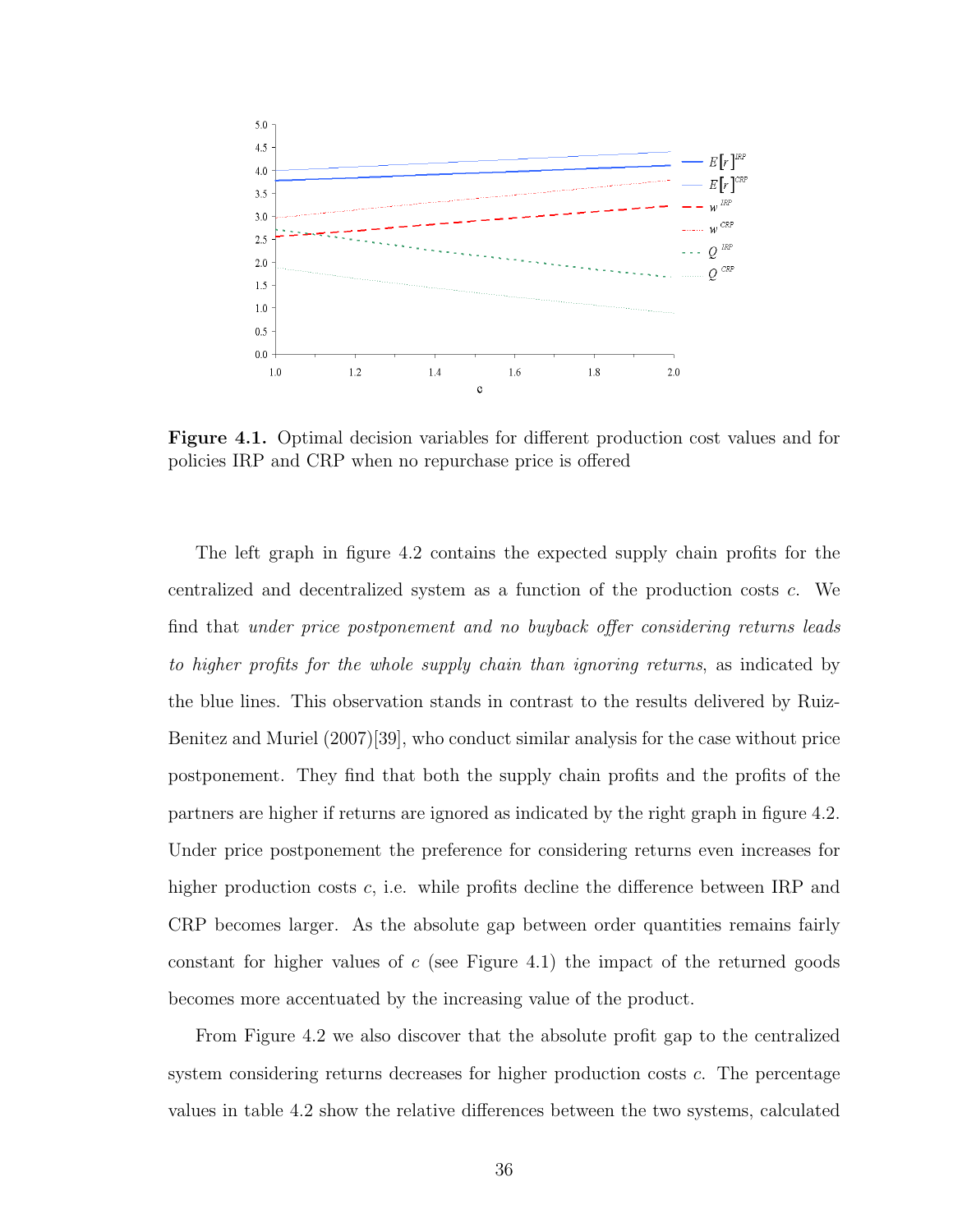

Figure 4.2. Total supply chain profits for the centralized and decentralized systems under policies CRP and IRP and CR and IR for  $\alpha = 20\%$ ,  $\beta = 5\%$  and varying production costs c under a wholesale contract

as  $\frac{\Pi_{cent} - \Pi_{decent}}{\Pi_{cent}}$ . As the wholesale price increases at a lower rate than c (see Figure 4.1), the relative difference between the two parameters becomes smaller. As a consequence the effect of double marginalization is reduced and the optimal order quantity for the decentralized system lies closer to the optimal Q in the centralized case. Thus, coordination is better for higher product values. Also in the context of double marginalization, we additionally observe the following: for the case of ignoring returns the centralized system is outperformed by the decentralized system for high values of c (see again Figure 4.2). In the decentralized system the retailer's order quantity is lower than in the centralized case as he purchases the products for the wholes all price w and not the production costs  $c$ . Thus he sees a lower profit margin. However, ignoring returns leads the decentralized system to a higher order quantity than optimal under returns. Consequently, the effect is compensated for higher values of c when the difference between  $w$  and  $c$  becomes smaller. The decentralized system's order quantity ends up being closer to the optimal centralized one when considering returns.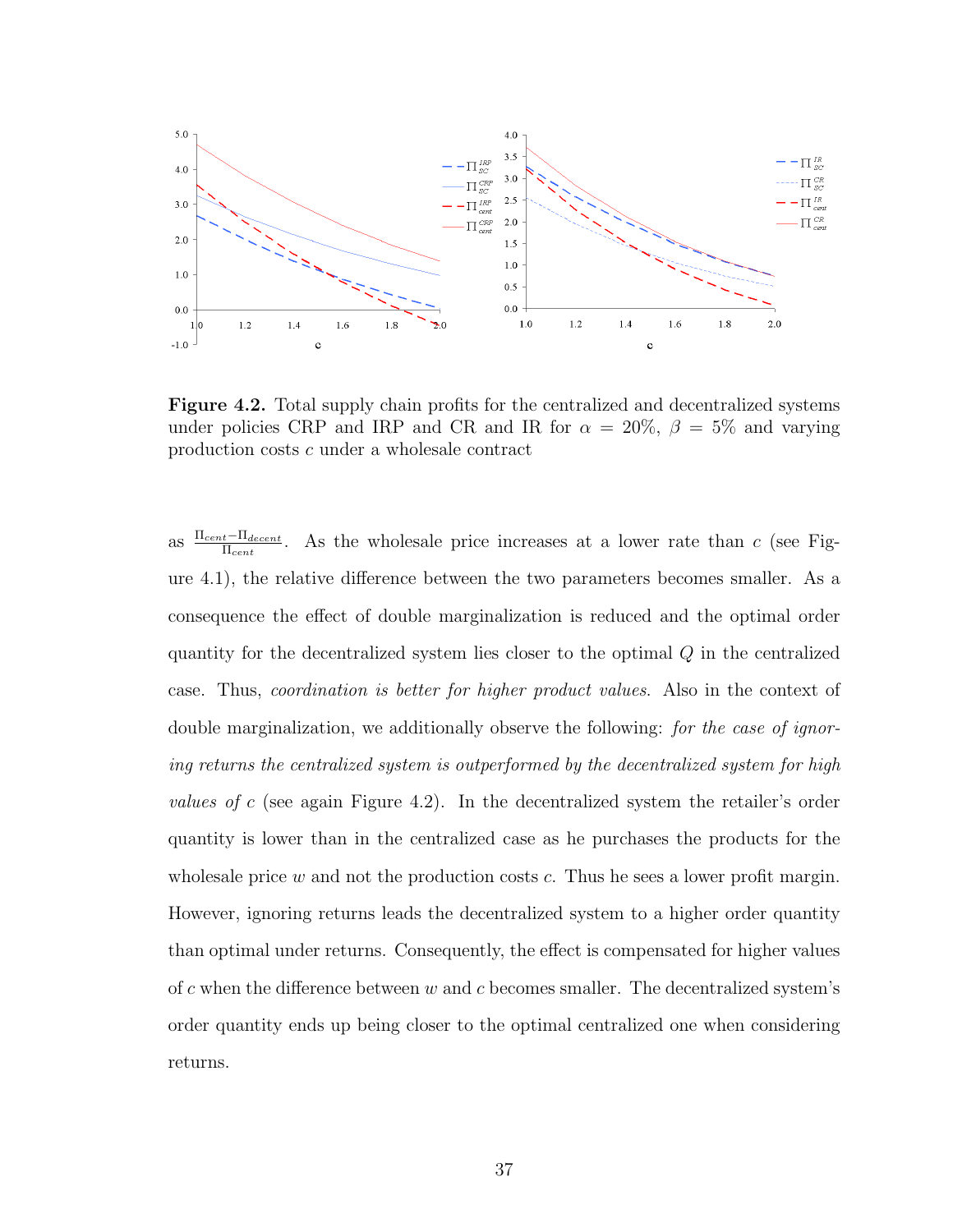|                  |                       | IRP      |                         | CRP      |        |            |  |  |  |
|------------------|-----------------------|----------|-------------------------|----------|--------|------------|--|--|--|
|                  | decentr.              | centr.   | $\% \Delta$             | decentr. | centr. | $\%\Delta$ |  |  |  |
|                  | production cost $c=1$ |          |                         |          |        |            |  |  |  |
| $E[r^*]$         | 3.776                 | 3.000    | $-20.6\%$               | 3.992    | 3.375  | $-15.5\%$  |  |  |  |
| $Q^*$            | 2.707                 | 6.578    | 142.9%                  | 1.886    | 4.787  | 153.8%     |  |  |  |
| $\Pi_{SC}$       | 2.664                 | 3.550    | 33.2%                   | 3.246    | 4.695  | 44.6%      |  |  |  |
|                  |                       |          | production cost $c=2$   |          |        |            |  |  |  |
| $E[r^*]$         | 4.113                 | 3.500    | $-14.9\%$               | 4.407    | 4.000  | $-9.2\%$   |  |  |  |
| $\overline{Q^*}$ | 1.663                 | 3.787    | 127.7%                  | 0.892    | 2.096  | 135.0%     |  |  |  |
| $\Pi_{SC}$       | 0.031                 | $-0.464$ | $-1587.3\%$             | 0.976    | 1.384  | 41.8%      |  |  |  |
|                  |                       |          | production cost $c = 3$ |          |        |            |  |  |  |
| $E[r^*]$         | 4.427                 | 4.000    | $-9.6\%$                | 4.788    | 4.625  | $-3.4\%$   |  |  |  |
| $Q^*$            | 0.903                 | 1.985    | 119.9%                  | 0.238    | 0.531  | 123.5%     |  |  |  |
| $\Pi_{SC}$       | $-0.991$              | $-1.943$ | $-96.1\%$               | 0.101    | 0.141  | 39.8%      |  |  |  |

**Table 4.2.** Comparison of the centralized and decentralized system for  $\alpha = 20\%$  and  $\beta = 5\%$  under the wholesale contract

Looking at the profits of the single partners in figure 4.3 , we observe that - for the chosen value of  $\beta = 0.05$ , i.e. the manufacturer faces 95% of the reverse logistics  $\cos\theta$  - the latter clearly is better off when considering returns. The retailer, however, carrying the smaller part of l, prefers to ignore returns. We will further investigate these assymetric preferences in the upcoming sensitivity analysis. We further note that the growing preference for CRP in the production costs  $c$  is mainly contributed by the manufacturer whereas the retailer's profit gap to policy IRP remains fairly constant.

Our major observations for the wholesale contract under price postponement and the parameter assumptions of our base case can be summed up as follows:

- Order quantities are lower, retail and wholesale price higher when returns are considered.
- Considering returns leads to higher expected total profits for the supply chain.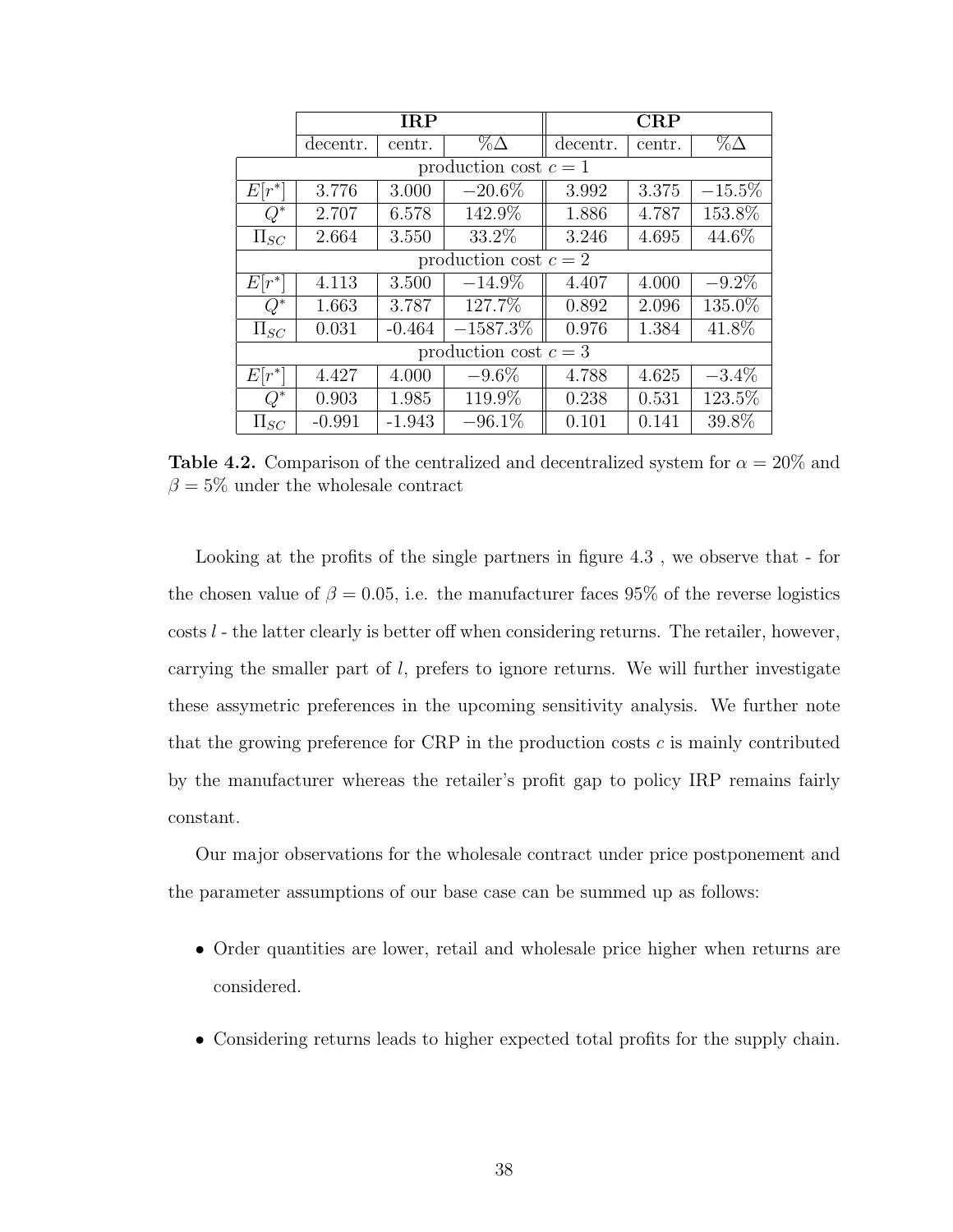

**Figure 4.3.** Profit functions in  $c$  of the decentralized system for the policies IRP and CRP for  $\alpha = 20\%$  and  $\beta = 5\%$  under a wholesale contract

- Higher production costs result in better coordination of the decentralized supply chain both when considering and ignoring returns, and in greater profit loss associated with ignoring returns.
- Although the supply chain is better off if returns are included, this strategy may be profitable for only one of the partners.

To investigate whether these conclusions stay valid for different choices of the parameters we conduct a sensitivity analysis in the production cost  $c$ , the return rate α, the retailer's share of the return logistics cost  $β$ , the salvage values for unsold and returned products, v and  $v_R$ , as well as for the parameters b and k, which determine the price elasticity and market size of the associated expected linear demand function  $D(r) = b(r - k)$ . In short, we find that our first three observations remain valid more or less accentuated - during the whole scope of our computations. Concerning the single players' profits we determine the share of return logistics costs to be the decisive factor for their preference of the return strategy. Moreover we find that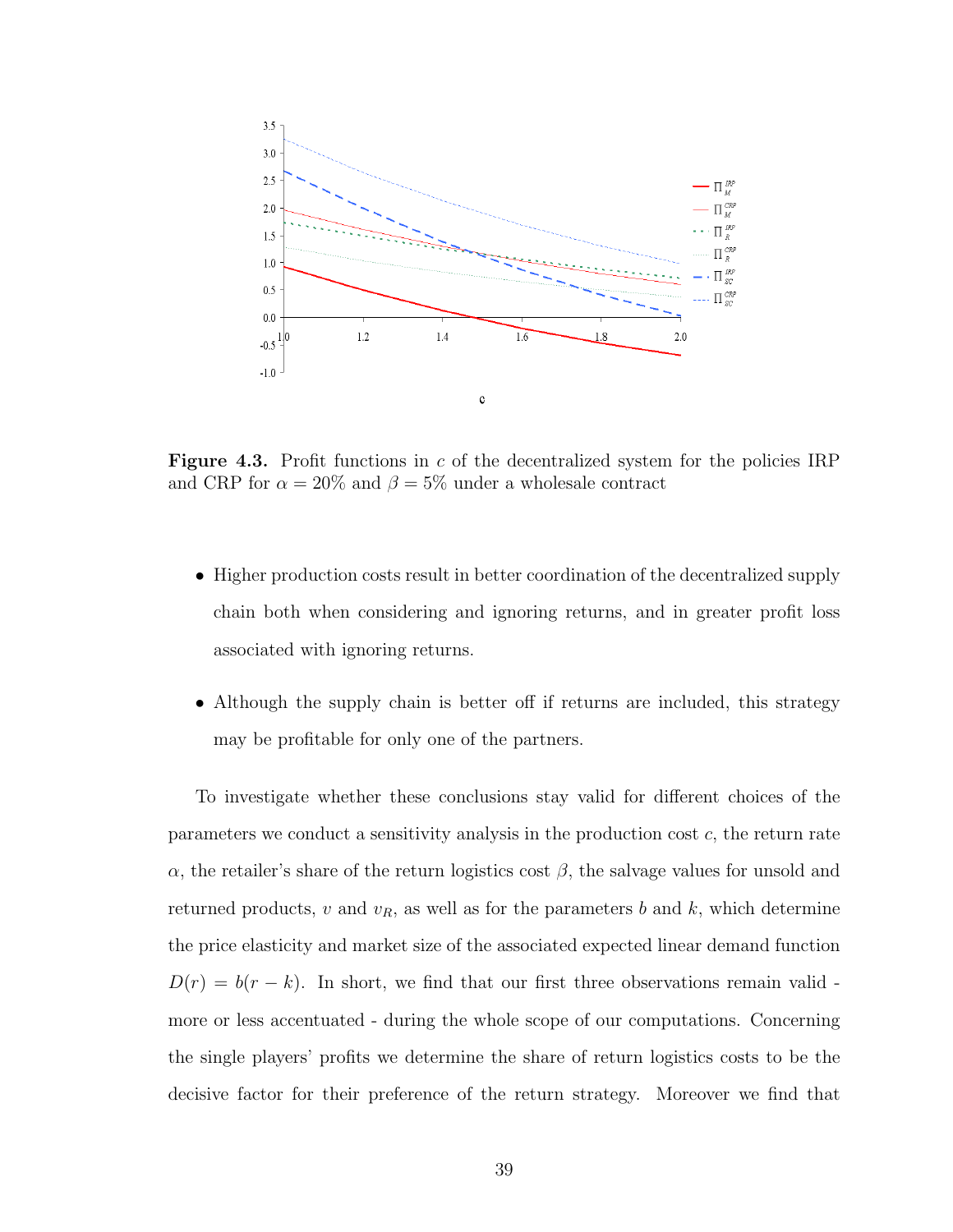under postponement the latter also leads to better coordination of the supply chain if the retailer faces the higher share. Finally we point out the following difference in influence of parameters: Under higher production costs  $c$  coordination improves and considering over ignoring returns becomes more profitable for both partners. An increase in the driving factors for the impact of returns,  $\alpha$ , l and  $v_R$ , makes considering returns more preferable, but coordination gets worse and the preferences of the single players concerning their strategy remain dependent on the share  $\beta$  of the return logistics costs. In what follows we describe the sensitivity analysis in detail.

#### Different share of return logistics costs

Our analysis so far was based on a value for  $\beta$  of  $\beta = 0.05$ , which means that the manufacturer carries 95% of the return logistics cost. Figure 4.4 displays the behavior of both the decision variables (left graph) and the profits if the parameter  $\beta$  is varied from 5% to 95%. We observe that the wholesale price w under policy CRP decreases in  $\beta$  whereas the expected retail price stays (fairly) constant and the optimal order quantity increases only slightly. The decrease in  $w$  obviously is based on the decreasing return costs for the manufacturer and, at the same time, compensates the retailer's decreasing profit margin. As a consequence of the lower wholesale price the retail price stays constant and the expected profits of both partners and of the total supply chain increase (slightly) as can be seen from Figure 4.4. In other words, increasing the retailer's share of the return logistics costs improves the coordination of the supply chain. We point out that Ruiz-Benitez and Muriel (2007)[39] observe the same in their comparison of the policies CR and IR, i.e. without price postponement.

Considering the profits of each of the supply chain partners in the decentralized system for considering versus ignoring returns, we find that we have to distinguish between different values for the retailer's share of the return logistics costs  $\beta$ : When the retailer faces a low share of the return logistics costs, the manufacturer prefers to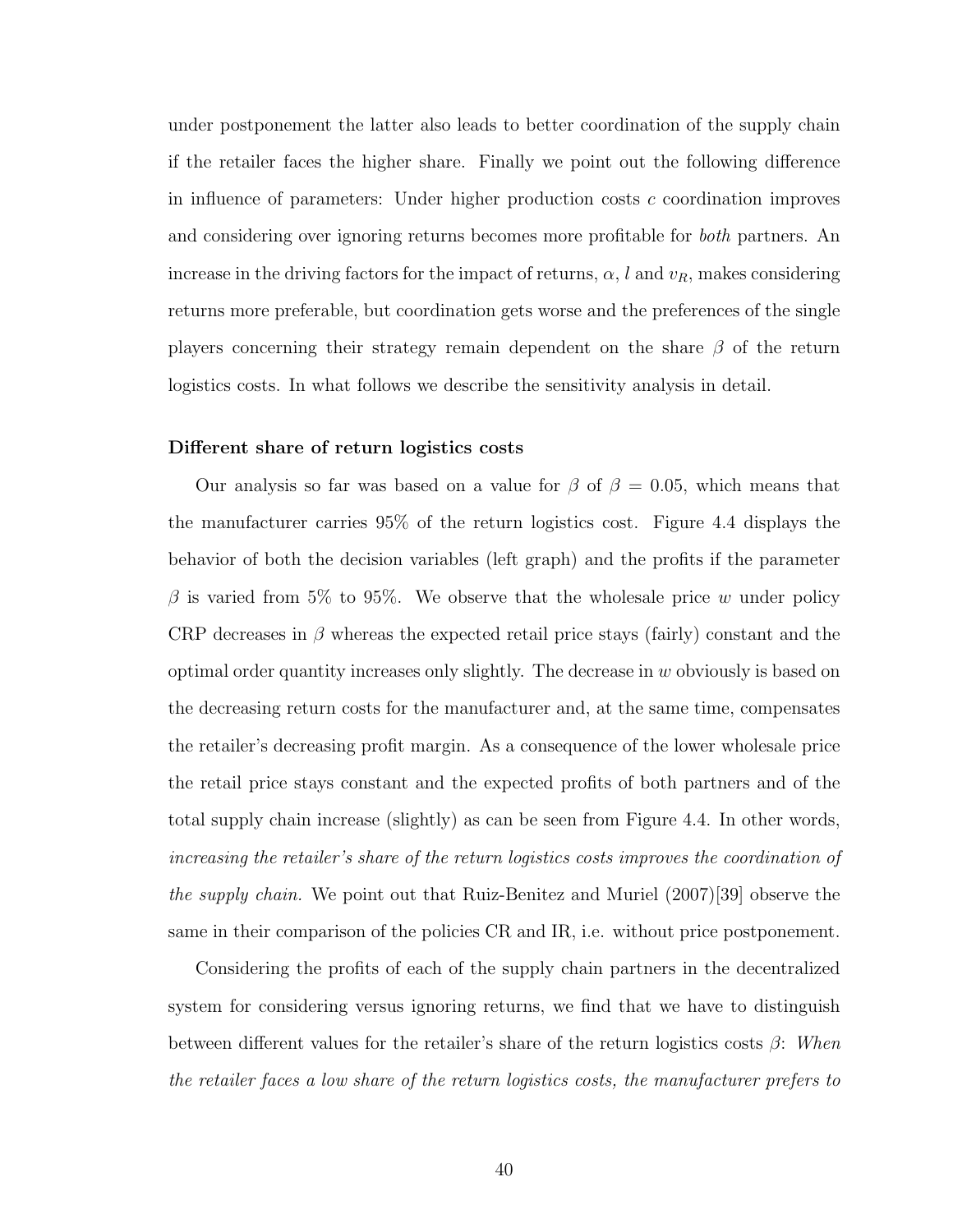

**Figure 4.4.** Optimal decision variables and profits for different values of  $\beta$  under policies IRP and CRP and  $\alpha = 20\%$ , no repurchase price offered

consider returns whereas the retailer is better off if the latter are ignored. The opposite is the case for high values of  $\beta$ . Figure 4.3 represents the partner's and the supply chain profits as a function of the production costs c for our base case with  $\alpha = 20\%$ and  $\beta = 5\%$ . For this choice of the parameters the retailer's profits are higher if both partners ignore returns whereas the manufacturer is better off by far if returns are considered as he carries 95% of the return logistics costs. The supply chain partners' preferences concerning the return policy, however, change for increasing values of  $\beta$ . The right graph in Figure 4.4 shows that below a certain value  $\beta^{**}$  the manufacturer is better off if returns are considered in the system. If the retailer's share falls below  $\beta^*$  he prefers to ignore returns and thus again, considering returns is suboptimal for one of the partners. Figure 4.4, however, also shows that, for the chosen parameters, there exists a range  $(\beta^*, \beta^{**})$  in which both partners prefer to consider returns.

We note, however, that for higher production costs as shown in figure 4.5 ( $c = 3$ ), both players will prefer considering returns no matter who bears the higher logistics cost. We point out that the production costs are the only driving factor for this change. Neither an increased return percentage nor higher logistics cost result in the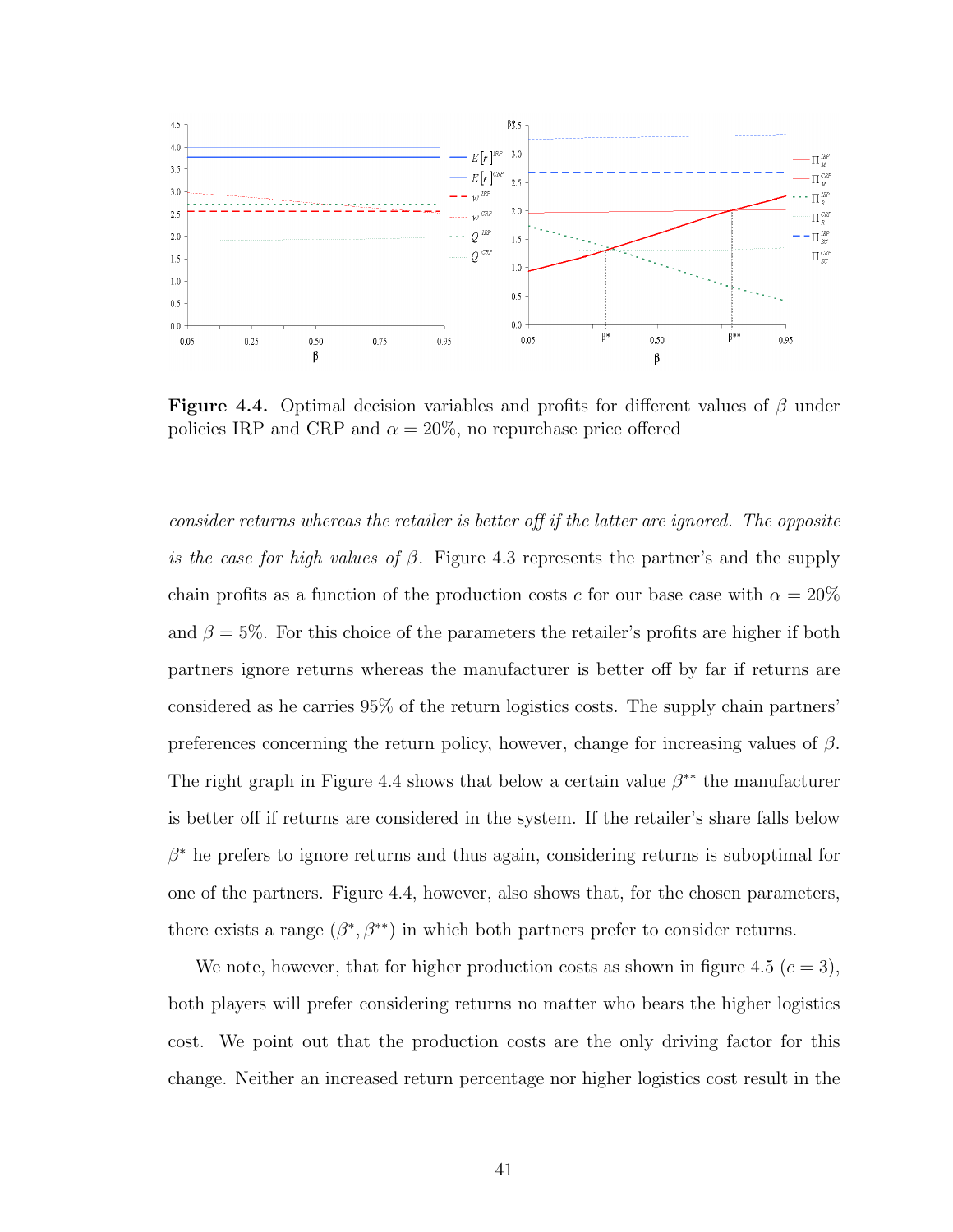

Figure 4.5. Profits in the decentralized system under policies CRP and IRP for  $\alpha = 20\%$ ,  $c = 3$  and varying share of return logistics costs  $\beta$  under a wholesale contract

CRP becoming the best choice for both players. Therefore, in a setting in which both players are allowed to choose their respective policy, these observations have to be considered as they might lead to asymmetric behavior. Possible consequences of the latter in a similar setting without price postponement are studied in Schmitt (2007) [42].

#### Different percentage of sales returned and different logistics costs

For an increased volume of returns  $\alpha$  and for higher return logistics cost l we observe similar behavior in the decision variables as for increased values of c; this is basically the effect of increased costs associated with returns. Figure 4.6 shows that higher costs associated with returns lead to an increase in the expected optimal retail price  $E[r^*]$  and the optimal wholesale offer w<sup>\*</sup> while the optimal order quantity  $Q^*$ decreases. Note again that the increase of the wholesale price becomes lower if the the manufacturer's share of the return logistics cost  $1 - \beta$  decreases.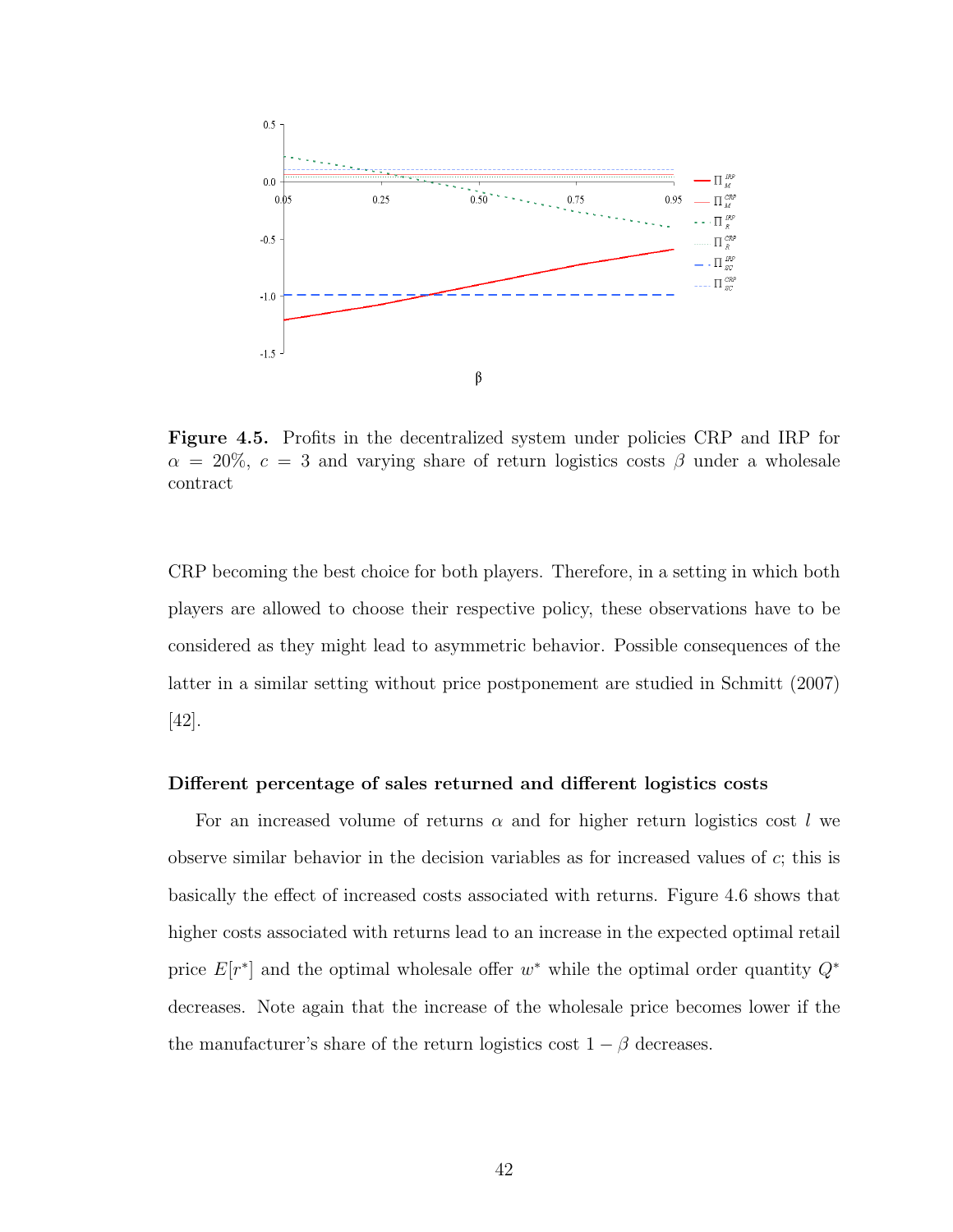

**Figure 4.6.** Optimal decision variables for different volumes of returns  $\alpha$  and return logistics cost l under policies IRP and CRP and  $\beta = 5\%$ ,  $l = 2$  (left graph),  $\alpha = 20\%$ (right graph); no repurchase price offered

From Figure 4.7 we find that both for higher percentages of sales returned and higher return costs, considering returns becomes more and more profitable for the supply chain, the reason simply being the higher mistake in the optimization process associated with ignoring returns (not a decreased double marginalization effect). For the displayed case of  $\beta = 5\%$  the manufacturer prefers to consider returns whereas the retailer would be better off to ignore them. Again these preferences change for higher values of  $\beta$ .

As stated earlier, however, higher return costs do not have the same effect as the production costs  $c$  on each of the partners' preferences regarding considering or ignoring returns, i.e. they do not lead to the former being more profitable for both players no matter who shares the higher part of the return costs l. Table 4.3 shows that, for constant production costs  $c = 1$ , a significant increase in both return rate and logistics costs from  $(\alpha, l) = (6\%, 1)$  to  $(35\%, 3)$  does not change the single partner's preferences concerning the optimal strategy. In fact, higher costs caused by returns significantly increase both the absolute and relative difference to the unprefered strategy (see bold values and their counterparts). Also in contrast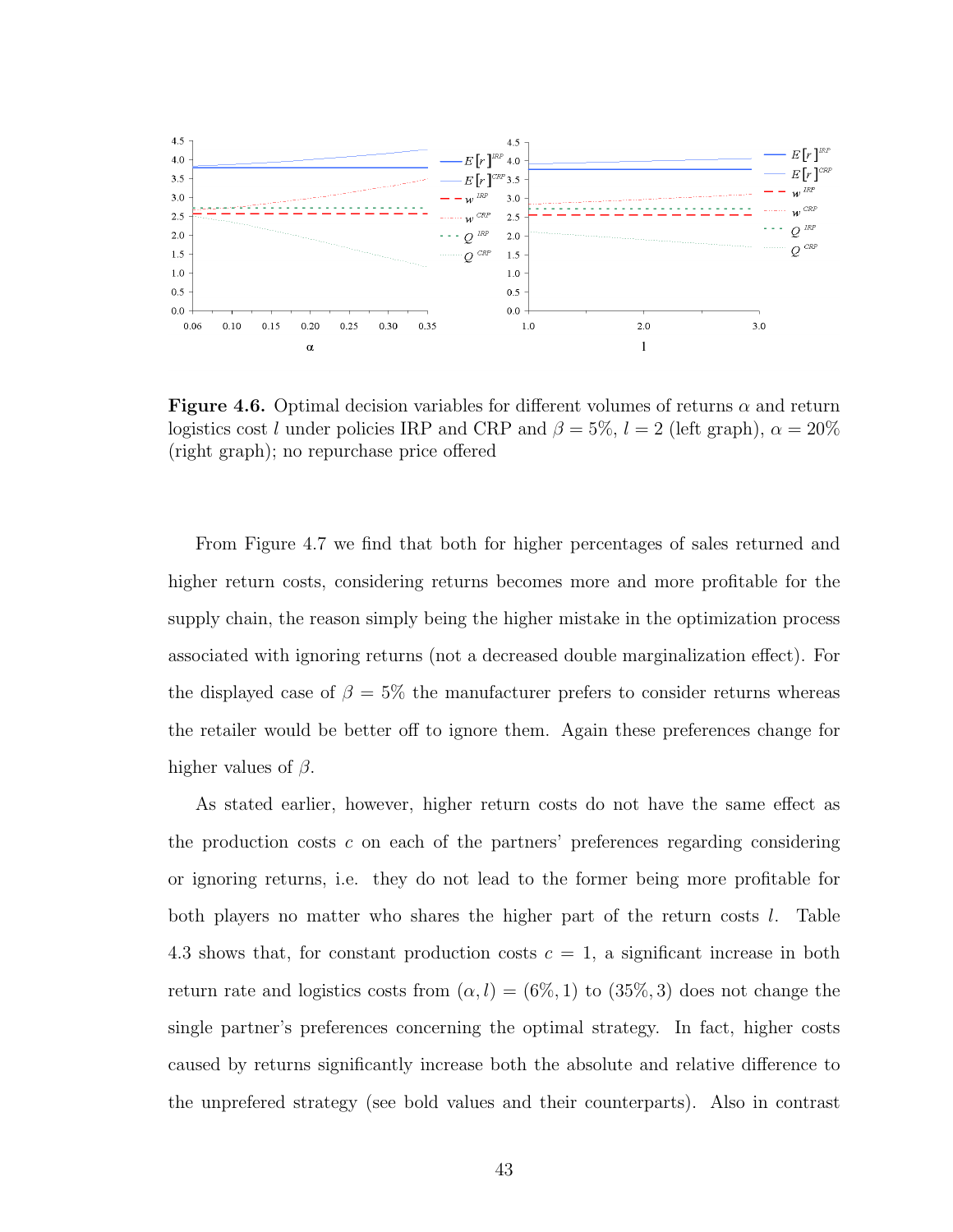

**Figure 4.7.** Expected profits for different volumes of returns  $\alpha$  ( $l = 2$ ) and return logistics cost l ( $\alpha = 20\%$ ) under policies IRP and CRP and  $\beta = 5\%$ ; no repurchase price offered

to the positive influence of higher production costs  $c$  on the coordination of the supply chain, we point out that both higher returns and higher values of  $l$  lead to an increase in the relative difference to the profits of the centralized system, i.e. coordination becomes worse as shown by the percentage values at the bottom of table 4.3: As an example, the profits of the centralized system are 38.8% higher than in the decentralized system for  $6\%$  returns and return logistics costs of  $l = 1$ . For  $\alpha = 35\%$  and  $l = 3$  the gap has increased to 43.3% of the profits in the decentralized supply chain. As a sidenote, table 4.3 again shows the positive influence on supply chain profits of an increase in the retailer's share  $\beta$  of the return logistics costs. For high costs associated with returns the coordination gap decreases from 60.2% to 43.3%. Also note the negative percentage numbers under policy IRP indicating that the decentralized system outperforms the centralized system for high costs associated with returns.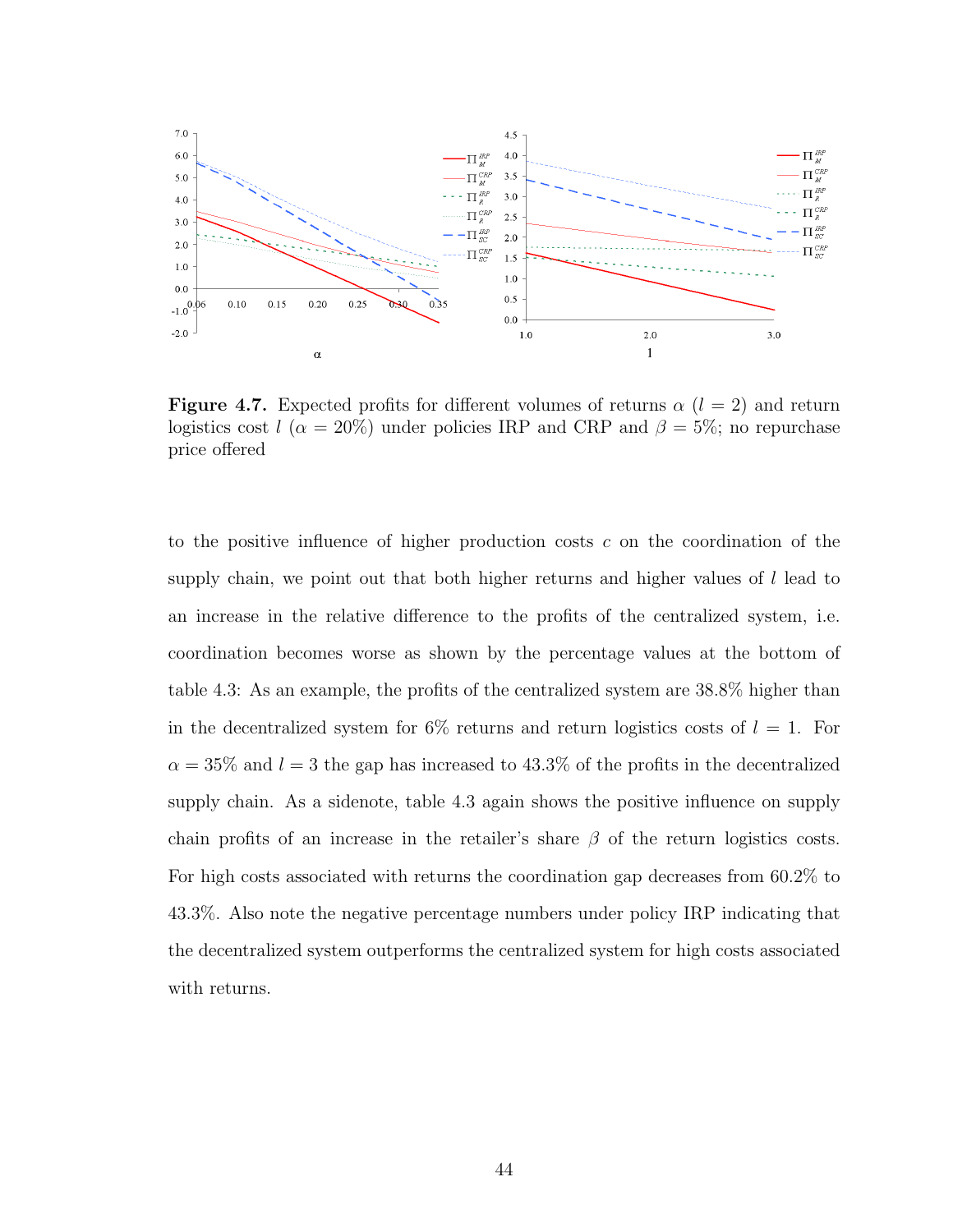|             | $\alpha = 6\%, l = 1$ |              | $\alpha = 35\%, l = 3$ |          |  |  |  |  |
|-------------|-----------------------|--------------|------------------------|----------|--|--|--|--|
|             | <b>IRP</b>            | $\rm CRP$    | IRP                    | CRP      |  |  |  |  |
| $\beta=5\%$ |                       |              |                        |          |  |  |  |  |
| $\Pi_M$     | 3.432                 | 3.614        | $-2.739$               | 0.405    |  |  |  |  |
| $\Pi_R$     | 2.422                 | 2.348        | 0.937                  | 0.252    |  |  |  |  |
| $\Pi_{SC}$  | 5.854                 | 5.962        | $-1.802$               | 0.656    |  |  |  |  |
| $\%\Delta$  | 38.5%                 | $39.1\%$     | $-69.3\%$              | $60.2\%$ |  |  |  |  |
|             |                       | $\beta=95\%$ |                        |          |  |  |  |  |
| $\Pi_M$     | 3.630                 | 3.626        | 0.731                  | 0.446    |  |  |  |  |
| $\Pi_R$     | 2.223                 | 2.348        | $-2.532$               | 0.288    |  |  |  |  |
| $\Pi_{SC}$  | 5.854                 | 5.974        | $-1.802$               | 0.734    |  |  |  |  |
| $\%\Delta$  | 38.5%                 | 38.8%        | $-69.3\%$              | 43.3%    |  |  |  |  |

**Table 4.3.** Influence of increased return volumes  $\alpha$  and return logistics costs l on the partner's policy preferences (bold values) and on supply chain coordination (percentage difference to the centralized system) for  $c = 1$  and different values for the retailer's share $\beta$  of  $l$ 

|            |                  |          | $_{\rm IRP}$ |                | CRP      |       |       |  |  |
|------------|------------------|----------|--------------|----------------|----------|-------|-------|--|--|
| $\upsilon$ | $v_{\cal R}$     | $E[r^*]$ | $w^*$        | $\bar{Q^*}$    | $E[r^*]$ | $w^*$ | $Q^*$ |  |  |
|            | $=5%$<br>$\beta$ |          |              |                |          |       |       |  |  |
| 0.2        | 0.1              | 3.766    | 2.532        | 2.811          | 3.976    | 2.928 | 1.971 |  |  |
| $0.6\,$    | 0.3              | 3.743    | 2.487        | 3.064          | 3.940    | 2.855 | 2.181 |  |  |
| 1.0        | 0.5              | 3.715    | 2.429        | 3.419          | 3.885    | 2.746 | 2.512 |  |  |
|            |                  |          |              | $\beta=95\%$   |          |       |       |  |  |
| 0.2        | 0.1              | 3.761    | 2.523        | 2.759          | 3.976    | 2.476 | 2.029 |  |  |
| 0.6        | 0.3              | 3.736    | 2.471        | 2.852          | 3.936    | 2.396 | 2.153 |  |  |
| $1.0\,$    | $\rm 0.5$        | 3.700    | 2.400        | 2.983          | 3.889    | 2.303 | 2.304 |  |  |
|            |                  |          | β            | $=5\%$         |          |       |       |  |  |
| 0.2        | 0.2              | 3.766    | 2.532        | 2.811          | 3.968    | 2.911 | 1.995 |  |  |
| 0.6        | 0.6              | 3.743    | 2.487        | 3.064          | 3.915    | 2.806 | 2.262 |  |  |
| 1.0        | 1.0              | 3.715    | 2.429        | 3.419          | 3.849    | 2.672 | 2.654 |  |  |
|            |                  |          |              | $\beta = 95\%$ |          |       |       |  |  |
| 0.2        | 0.2              | 3.766    | 2.532        | 2.811          | 3.968    | 2.460 | 2.106 |  |  |
| $0.6\,$    | 0.6              | 3.743    | 2.487        | 3.064          | 3.926    | 2.377 | 2.382 |  |  |
| 1.0        | 1.0              | 3.715    | 2.429        | 3.419          | 3.852    | 2.229 | 2.896 |  |  |

Table 4.4. Optimal values of decision variables for increasing salvage values under the wholesale contract; base case parameter specifications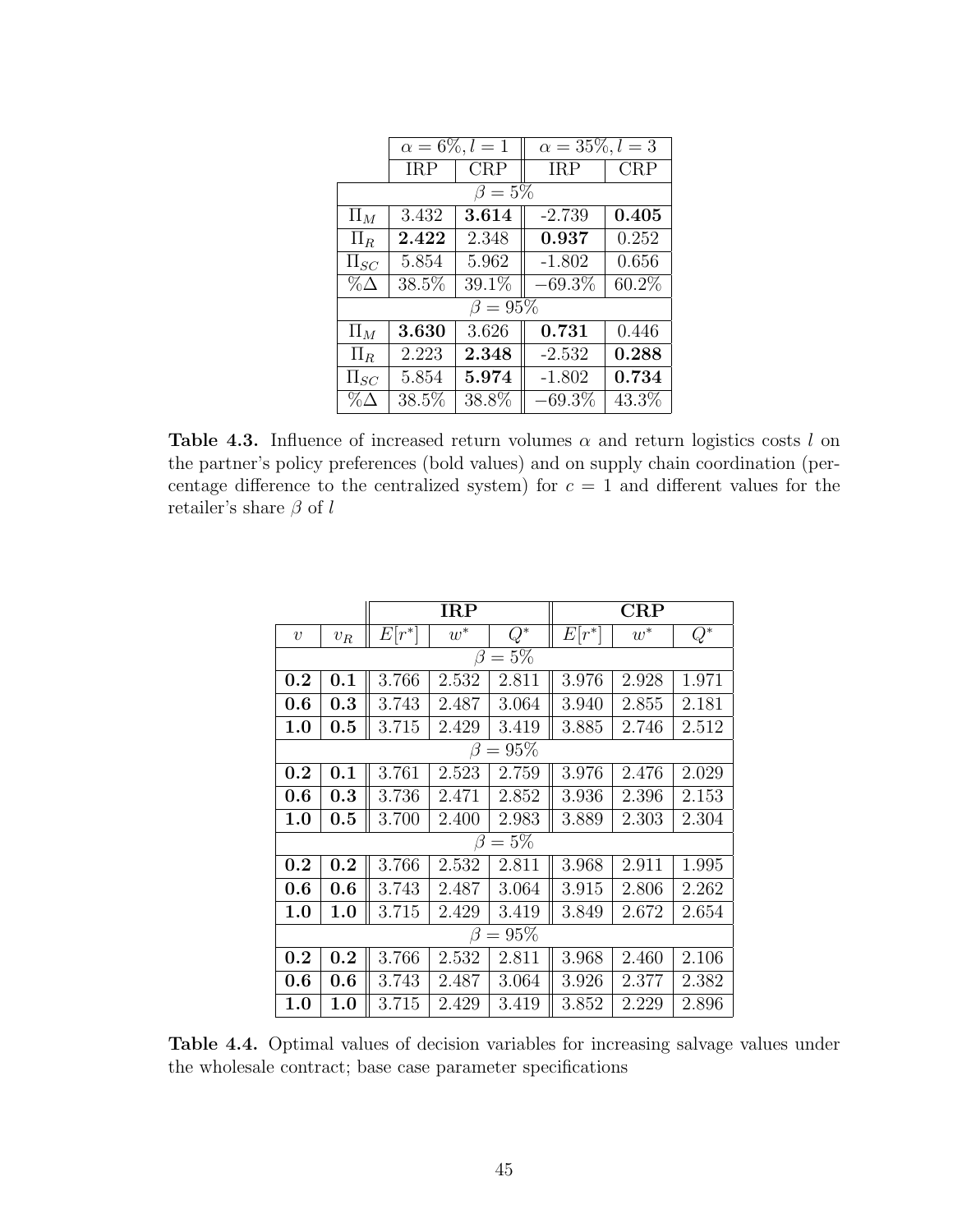

Figure 4.8. Optimal values of the decision variables and respective expected profits as a function of the salvage values  $v$  for unsold products and  $v_R$  for returned products, which are assumed to be equal; no repurchase price offered

#### Positive salvage values

So far we have only considered both the salvage value for unsold products v and for returned products  $v_R$  to be equal to zero. Note that under a wholesale price contract surplus inventory at the end of the selling season stays with the retailer and thus he realizes the salvage value  $v$ . Products returned by the consumer are bought back for the full wholesale price  $w$  by the manufacturer, who retrieves an average value of  $v_R$  per item. The following computational results show that positive salvage values have the opposite effect on the behavior of the optimal values of the decision variables and the expected profits than the two parameters  $\alpha$  and l. This is intuitive, since it reduces the costs associated with returns. Figure 4.8 assumes a return rate of  $\alpha = 20\%$ , production costs of  $c = 1$ , return logistics cost of  $l = 2$ , of which 5% is carried by the retailer, and that the salvage value for returned products is half the salvage value for unsold products, i.e.  $v_R = 0.5v$ . We observe the expected: the optimal wholesale and retail prices are higher when considering returns, but the absolute difference decreases (slightly). For a low manufacturer's share of the return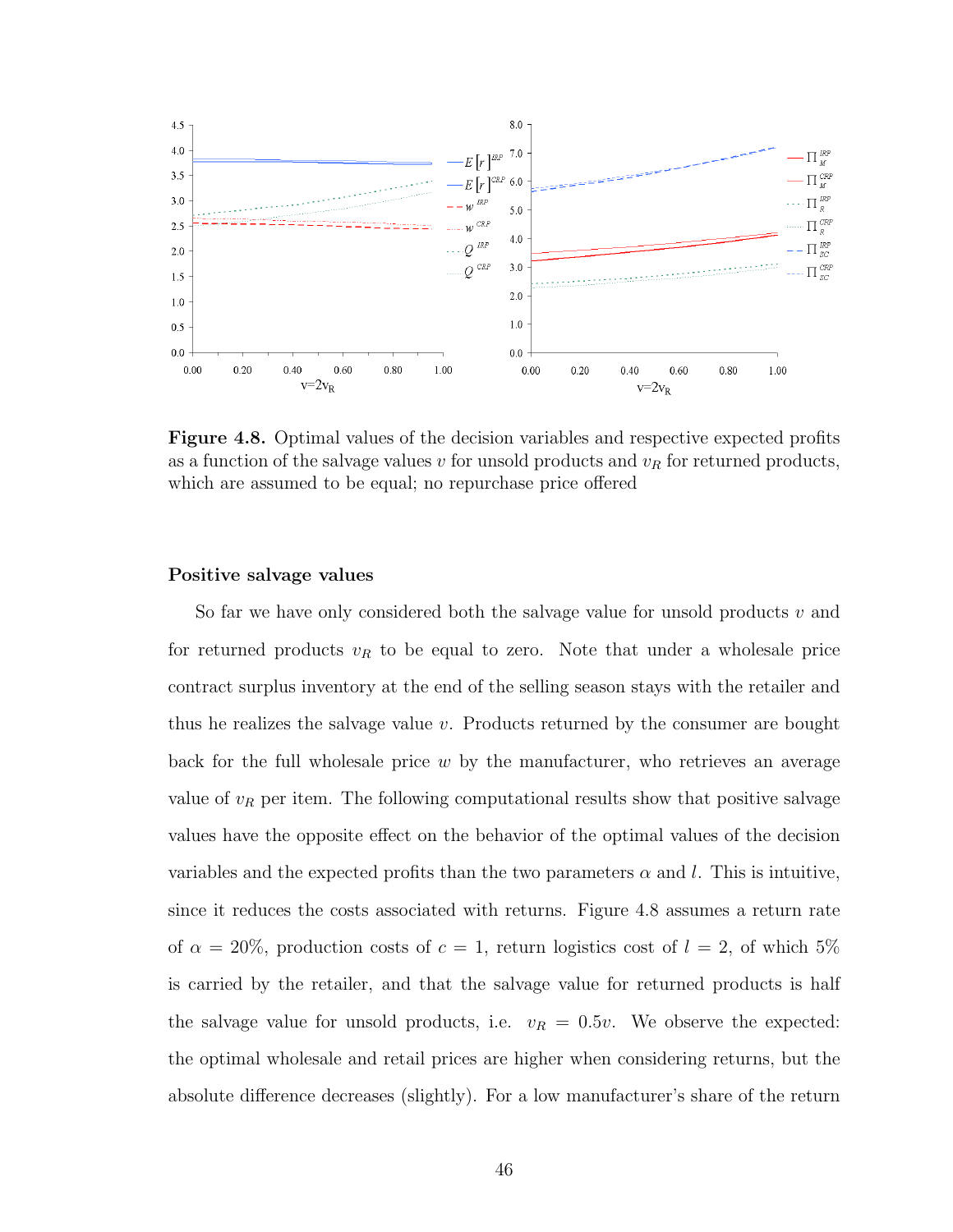|                  |             |         |         | <b>IRP</b> |                | CRP     |         |            |            |  |
|------------------|-------------|---------|---------|------------|----------------|---------|---------|------------|------------|--|
| $\boldsymbol{v}$ | $v_R$       | $\Pi_M$ | $\Pi_R$ | $\Pi_{SC}$ | $\%\Delta$     | $\Pi_M$ | $\Pi_R$ | $\Pi_{SC}$ | $\%\Delta$ |  |
|                  | $\beta=5\%$ |         |         |            |                |         |         |            |            |  |
| 0.2              | 0.1         | 1.100   | 1.823   | 2.923      | 33.4%          | 2.047   | 1.355   | 3.402      | 45.8%      |  |
| 0.6              | 0.3         | 1.475   | 2.045   | 3.520      | 34.8%          | 2.246   | 1.532   | 3.778      | 49.5%      |  |
| 1.0              | $0.5\,$     | 1.934   | 2.352   | 4.286      | $40.0\%$       | 2.501   | 1.819   | 4.320      | 58.2%      |  |
|                  |             |         |         |            | $\beta = 95\%$ |         |         |            |            |  |
| 0.2              | 0.1         | 2.378   | 0.451   | 2.829      | 37.8.4\%       | 2.084   | 1.388   | 3.472      | 42.9%      |  |
| 0.6              | 0.3         | 2.636   | 0.527   | 3.163      | $50.0\%$       | 2.218   | 1.524   | 3.742      | 51.0%      |  |
| 1.0              | 0.5         | 2.912   | 0.640   | 3.552      | 68.9%          | 2.365   | 1.693   | 4.058      | 68.4%      |  |
|                  |             |         |         |            | $\beta=5\%$    |         |         |            |            |  |
| 0.2              | 0.2         | 1.174   | 1.823   | 2.997      | 34.2%          | 2.085   | 1.382   | 3.467      | 45.4%      |  |
| 0.6              | 0.6         | 1.701   | 2.045   | 3.746      | 37.3%          | 2.369   | 1.622   | 3.991      | 48.4%      |  |
| 1.0              | 1.0         | 2.320   | 2.352   | 4.672      | 44.6%          | 2.734   | 1.975   | 4.709      | $56.1\%$   |  |
|                  |             |         |         |            | $\beta = 95\%$ |         |         |            |            |  |
| 0.2              | 0.2         | 2.506   | 0.490   | 2.997      | 34.2%          | 2.153   | 1.444   | 3.597      | 40.2%      |  |
| 0.6              | 0.6         | 3.058   | 0.688   | 3.746      | 37.1%          | 2.467   | 1.669   | 4.136      | 43.2%      |  |
| 1.0              | 1.0         | 3.708   | 0.964   | 4.672      | $44.5\%$       | 2.886   | 2.101   | 4.986      | 47.4%      |  |

Table 4.5. Optimal expected profits for increasing salvage values under the wholesale contract; base case parameter specifications

logistics costs,  $w_{CRP}^*$  drops below the optimal wholesale price when ignoring returns as can be seen in table 4.4. The retailer still orders less when considering returns with the gap to IRP slightly increasing for higher salvage values.

With respect to the profits we find that the supply chain remains better off if returns are considered. However the absolute gap between the two policies is getting smaller as can be seen from table 4.5 for a return volume of  $\alpha = 20\%$ . We note that for  $\alpha = 6\%$  and the extreme case  $\beta = 5\%, v = v_R = c$  ignoring returns is the slightly better choice for the decentralized supply chain. Concerning the overall difference to the performance of the centralized system we find from table 4.5 that coordination becomes worse under both policies. For  $\beta = 95\%$  and  $v = 2v_R = c$  the profits of the centralized system are 68.9% and 68.4% higher than for the decentralized supply chain under policy IRP and CRP, respectively. Looking at the profits of the single partners we observe that in particular the manufacturer's profit under IRP catches up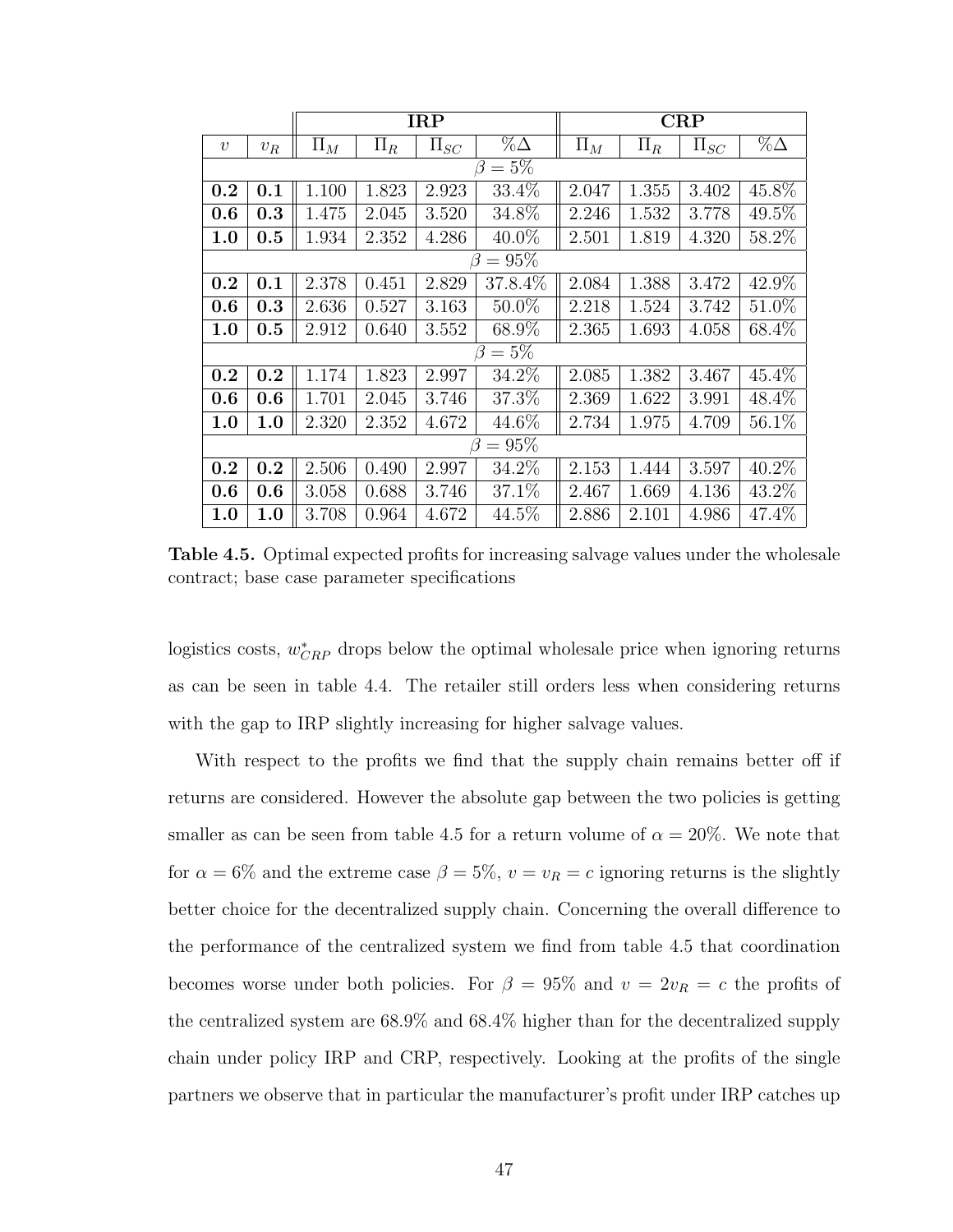|                       |                     |            | $\alpha = 6\%, l = 1$ |          | $\alpha = 20\%, l = 3$ |       |          |
|-----------------------|---------------------|------------|-----------------------|----------|------------------------|-------|----------|
|                       |                     | <b>IRP</b> | CRP                   | Δ        | <b>IRP</b>             | CRP   | Δ        |
|                       |                     |            |                       |          | $\beta = 5\%$          |       |          |
|                       | $E[r^*]$            | 2.053      | 2.090                 | 0.037    | 2.053                  | 2.405 | 0.352    |
|                       | $w^*$               | 1.607      | 1.677                 | 0.071    | 1.607                  | 2.230 | 0.623    |
|                       | $\overline{Q^*}$    | 0.840      | 0.729                 | $-0.111$ | 0.840                  | 0.100 | $-0.740$ |
| $(b, k) = (-3, 2.5)$  |                     |            |                       |          | $\beta = 95\%$         |       |          |
|                       | $E[r^*]$            | 2.053      | 2.095                 | 0.042    | 2.053                  | 2.279 | 0.226    |
|                       | $w^*$               | 1.607      | 1.630                 | 0.023    | 1.607                  | 1.583 | $-0.024$ |
|                       | $\overline{Q^*}$    | 0.840      | 0.724                 | $-0.117$ | 0.840                  | 0.322 | $-0.518$ |
|                       |                     |            | $\beta = 5\%$         |          |                        |       |          |
|                       | $E[r^*]$            | 3.776      | 3.776                 | 0.000    | 3.776                  | 3.992 | 0.216    |
|                       | $w^*$               | 2.552      | 2.552                 | 0.000    | 2.552                  | 2.959 | 0.406    |
|                       | $\overline{Q^*}$    | 2.707      | 2.707                 | 0.000    | 2.707                  | 1.886 | $-0.822$ |
| $(b,k) = (-3,5)$      |                     |            |                       |          | $\beta = 95\%$         |       |          |
|                       | $E[\overline{r^*}]$ | 3.776      | 3.811                 | 0.034    | 3.776                  | 3.990 | 0.214    |
|                       | $w^*$               | 2.552      | 2.561                 | 0.008    | 2.552                  | 2.505 | $-0.048$ |
|                       | $\overline{Q^*}$    | 2.707      | 2.559                 | $-0.149$ | 2.707                  | 1.986 | $-0.722$ |
|                       |                     |            |                       |          | $\beta = 5\%$          |       |          |
|                       | $E[r^*]$            | 7.180      | 7.210                 | 0.030    | 7.180                  | 7.373 | 0.193    |
|                       | $\overline{w^*}$    | 4.361      | 4.417                 | 0.056    | 4.361                  | 4.722 | 0.361    |
|                       | $\overline{Q^*}$    | 3.408      | 3.288                 | $-0.120$ | 3.408                  | 2.842 | $-0.566$ |
| $(b, k) = (-1.5, 10)$ |                     |            |                       |          | $\beta = 95\%$         |       |          |
|                       | $E[\overline{r^*}]$ | 7.180      | 7.232                 | 0.052    | 7.180                  | 7.383 | 0.203    |
|                       | $w^*$               | 4.361      | 4.343                 | $-0.018$ | 4.361                  | 4.291 | $-0.070$ |
|                       | $\overline{Q^*}$    | 3.408      | 3.271                 | $-0.137$ | 3.408                  | 2.910 | $-0.498$ |

Table 4.6. Optimal values of the decision variables for different market sizes and price elasticities under a buyback contract

with respect to policy CRP, whereas the absolute gap between the retailer's profits under the different strategies stays fairly constant. At last we note that also the positive effect of high retailer's shares of l on the supply chain profits remains valid for positive salvage values.

#### Different market size and price elasticity

To complete our investigations on wholesale contracts we conducted the same sensitivity analysis for different values of  $b$  and  $k$ , where  $b$  represents the price elasticity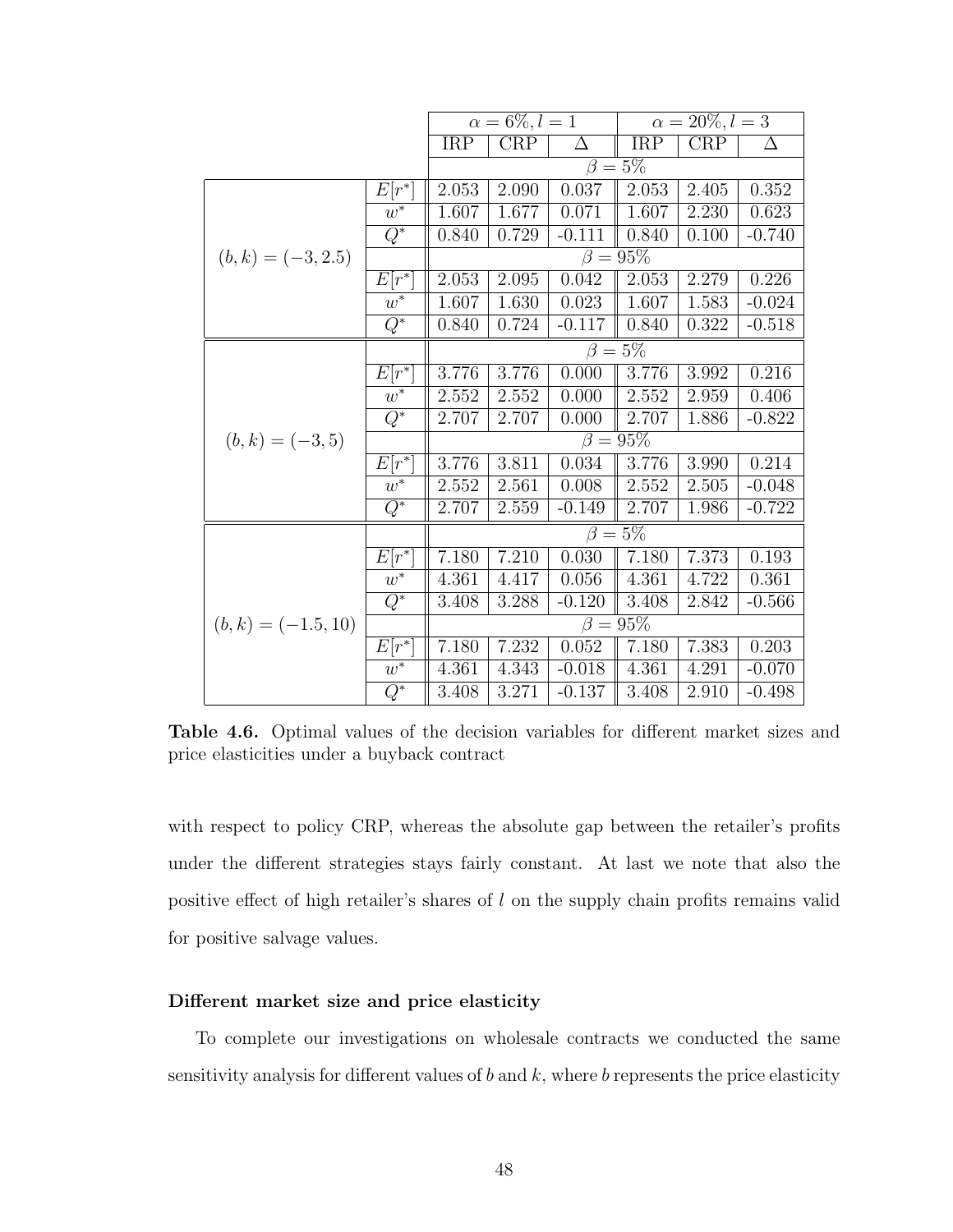and bk the market size. The two additional scenarios consist of a market with half the size than under the base case and a market with half of the base case price elasticity.

Table 4.6 shows the equilibrium values of the decision variables for the three scenarios and for different return volumes, return logistics costs and shares of costs. We observe that for the values under both IRP and CRP reducing market size results in lower values and reducing price elasticity in higher ones. The influence of the retailer's share and higher costs associated with returns remain valid under policy CRP.

Looking at the profits in table 4.7 we also make similar observations as before. For both a lower market size and lower price elasticity, the supply chain is clearly better off if returns are considered. The preferences of the single partners again depend on the value of  $\beta$ . Finally, we point out that the profit gap to the centralized system lies in a range from 37% to 45% for all parameter specifications whereas lower price elasticity has a negative effect on coordination if returns are considered. The effect of the remaining parameter on coordination, remains the same for all three scenarios, more or less accentuated.

## 4.2 CRP vs. IRP under a Buyback Contract

Before we present the results of our computations, we shortly recall the manufacturer's expected profit function under CRP and our derivations under IRP. In proposition 2 we have shown that, under ignoring returns, there exists a unique optimum for the manufacturer's profit function. When considering returns, however, we were unable to prove analytically neither the existence of a maximum nor the concavity of the function. Therefore, for our computational work we ensured the latter two properties by plotting the manufacturer's profit for the different parameter values. Figure 4.9 presents two different views for our base case parameter specifications.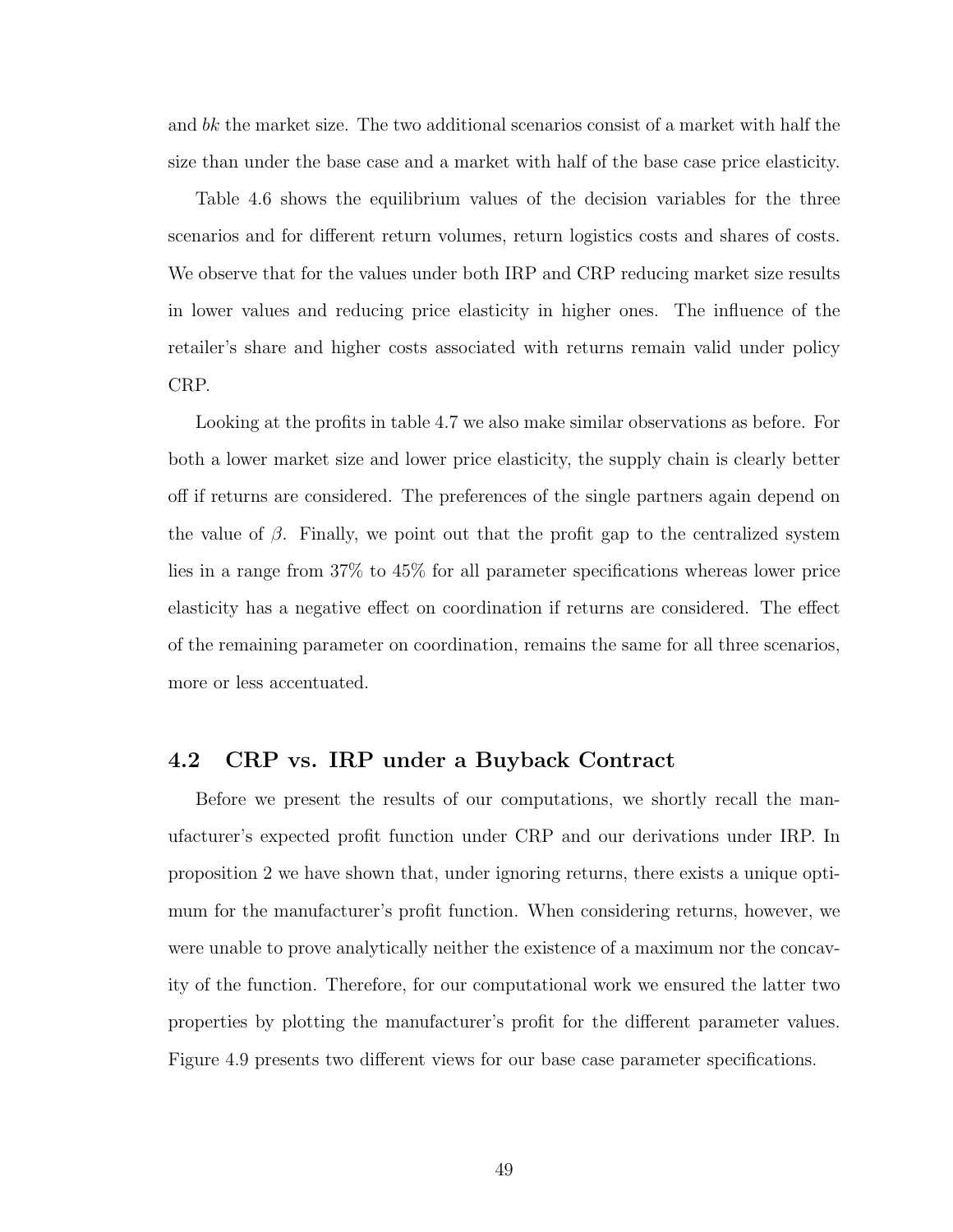|                       |                                  | $\alpha = 6\%, l = 1$   |                     | $\alpha = 20\%, l = 3$    |                         |
|-----------------------|----------------------------------|-------------------------|---------------------|---------------------------|-------------------------|
|                       |                                  | $\overline{\text{IRP}}$ | CRP                 | $\overline{\text{IRP}}$   | $\overline{\text{CRP}}$ |
|                       |                                  |                         |                     | $\overline{\beta} = 5\%$  |                         |
|                       | $\overline{\Pi}_M$               | 0.304                   | 0.384               | $-0.430$                  | 0.078                   |
|                       | $\Pi_R$                          | 0.277                   | 0.239               | 0.170                     | 0.048                   |
|                       | $\overline{\Pi}_{SC}$            | 0.581                   | 0.624               | $-0.260$                  | 0.126                   |
|                       | $\overline{\% \Delta}$           | 29.1%                   | $36.9\%$            | $-117.9\%$                | 44.2%                   |
| $(b, k) = (-3, 2.5)$  |                                  |                         |                     | $\overline{\beta} = 95\%$ |                         |
|                       | $\Pi_M$                          | 0.377                   | 0.386               | 0.052                     | 0.082                   |
|                       | $\Pi_R$                          | 0.204                   | 0.234               | $-0.312$                  | 0.050                   |
|                       | $\Pi_{SC}$                       | 0.581                   | 0.621               | $-0.260$                  | 0.132                   |
|                       | $\% \Delta$                      | 29.1\%                  | $37.6\%$            | $-117.9\%$                | 37.8%                   |
|                       |                                  |                         |                     | $\overline{\beta} = 5\%$  |                         |
|                       | $\Pi_M$                          | 3.432                   | 3.614               | 0.934                     | 1.962                   |
|                       | $\overline{\Pi}_R$               | 2.422                   | 2.348               | 1.730                     | 1.284                   |
|                       | $\Pi_{SC}$                       | 5.854                   | 5.962               | 2.664                     | 3.246                   |
|                       | $\overline{\% \Delta}$           | $\overline{38.5\%}$     | 39.1%               | $33.2\%$                  | $44.6\%$                |
| $(b, k) = (-3, 5)$    |                                  |                         |                     | $\beta = 95\%$            |                         |
|                       | $\Pi_M$                          | $\overline{3.630}$      | 3.626               | 2.256                     | 2.020                   |
|                       | $\Pi_R$                          | 2.223                   | 2.348               | 0.409                     | 1.342                   |
|                       | $\Pi_{SC}$                       | 5.854                   | 5.974               | 2.664                     | 3.362                   |
|                       | $\overline{\%}\overline{\Delta}$ | 38.5%                   | 38.8%               | 33.2%                     | 39.7%                   |
|                       |                                  |                         |                     | $\beta=\overline{5\%}$    |                         |
|                       | $\Pi_M$                          | 10.107                  | 10.291              | 6.159                     | 7.132                   |
|                       | $\Pi_R$                          | 6.945                   | 6.929               | 5.204                     | 4.895                   |
|                       | $\Pi_{SC}$                       | 17.052                  | $\overline{17.220}$ | 11.363                    | 12.027                  |
|                       | $\%\Delta$                       | 41.2%                   | 40.6%               | 46.0%                     | 44.5%                   |
| $(b, k) = (-1.5, 10)$ |                                  |                         |                     |                           |                         |
|                       | $\Pi_M$                          | 10.323                  | 10.157              | 7.681                     | 7.255                   |
|                       | $\Pi_R$                          | 6.476                   | 6.834               | 3.681                     | 4.964                   |
|                       | $\Pi_{SC}$                       | 16.799                  | 16.991              | 11.363                    | 12.219                  |
|                       | $\% \Delta$                      | $41.2\%$                | 40.4%               | 46.0%                     | 42.2%                   |

Table 4.7. Equilibrium profits for different market sizes and price elasticities under a wholesale contract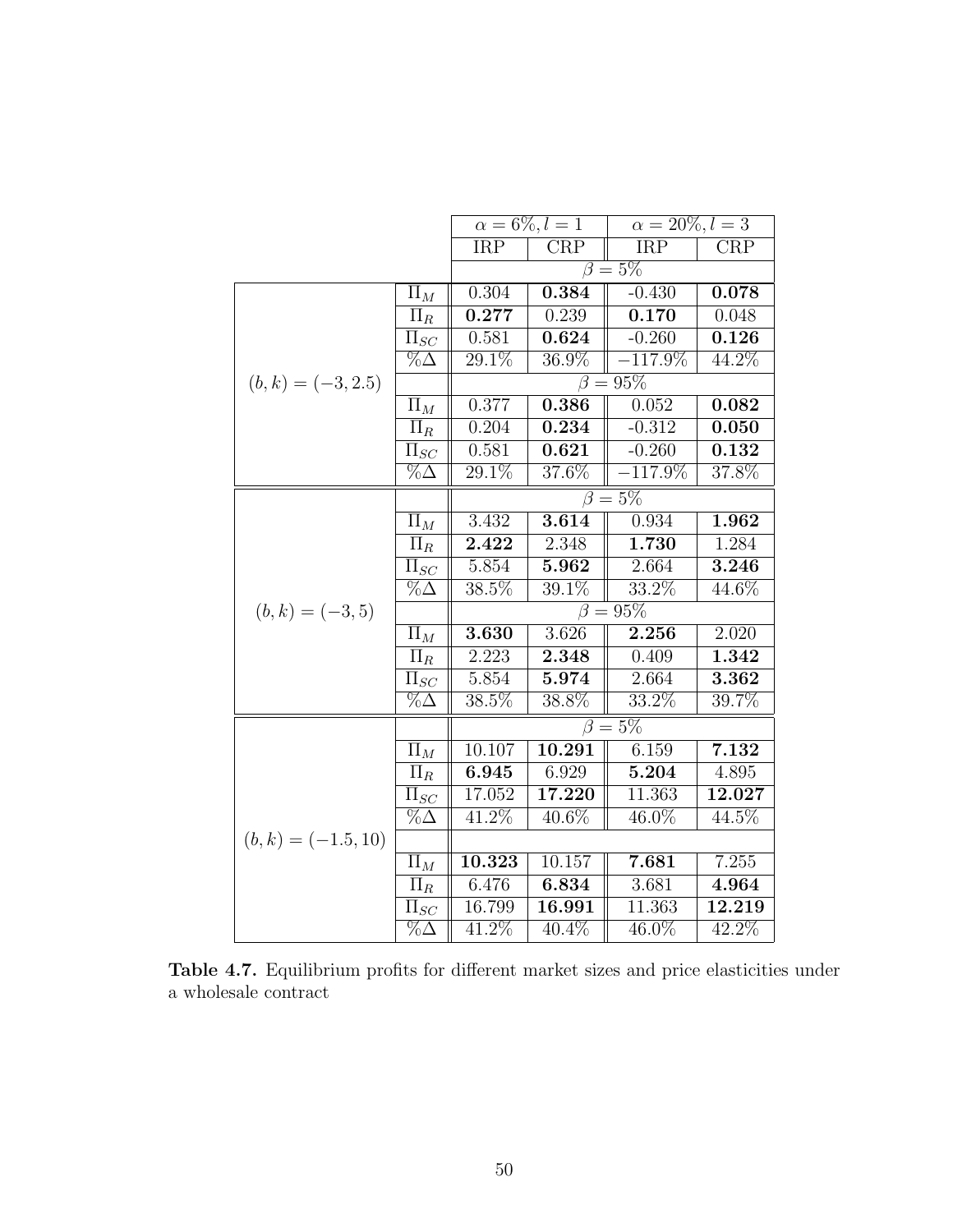

Figure 4.9. Expected profit function of the manufacturer for the base case specifications

In their comparison of considering versus ignoring returns without price postponement, Ruiz-Benitez and Muriel (2007)[39] show that buyback contracts do not coordinate the decentralized system. However, if returns are considered, there exist values for the wholesale price  $w$  and the buyback offer  $s$  under which both the retailer and the manufacturer are better off than under the wholesale contract. Yet, for the particular case of ignoring returns, buybacks may have a negative effect on the supply chain profits compared to a setting in which unsold inventory remains with the retailer. Even though ignoring returns under no postponement may lead to worse coordination under buybacks than under a wholesale contract, it remains the better policy for a supply chain facing returns - if the retail price is set before the order quantity is chosen. In the following we present our computational results when the latter decision is postponed. We start out by analyzing the base case defined earlier and vary the parameter  $c$  for the production costs. Then, we conduct a sensitivity analysis in order to formulate more general results on the comparison of CRP and IRP under buybacks and the difference to the wholesale contract we discussed in the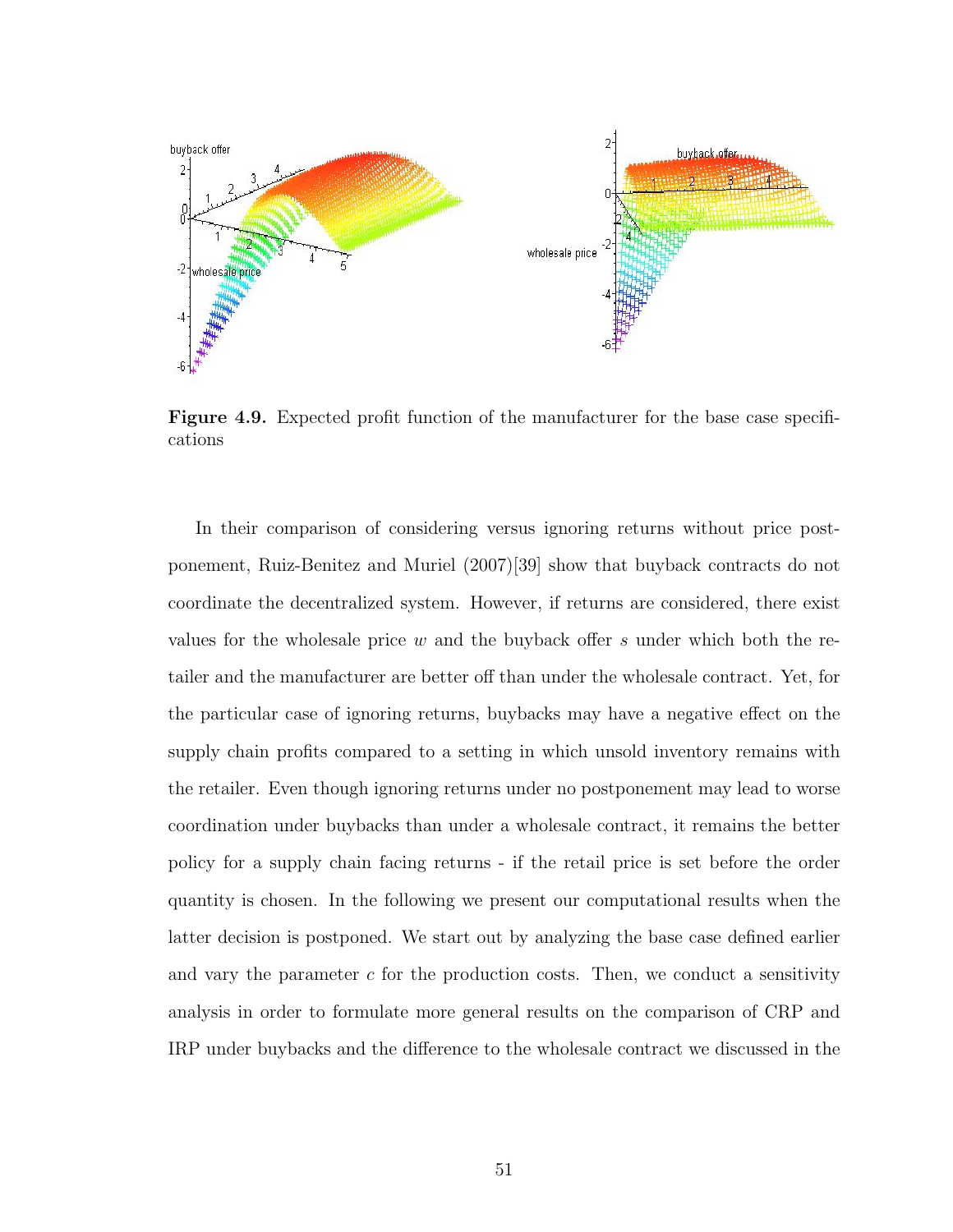previous section. We observe the following under the parameter specifictations of our base case:

- 1. Under both policy IRP and CRP supply chain coordination improves when a buyback contract is offered (Figure 4.10). When ignoring returns the decentralized system outperforms the centralized system (Table 4.8).
- 2. Under both policies IRP and CRP the manufacturer is better off under a buyback contract than under a whole sale contract (Figure 4.10).
- 3. The retailer (slightly) prefers the wholesale contract for small production costs c. For high values of c he is (slightly) better off under a buyback contract (Table 4.8).
- 4. The values of the decision variables are higher under buybacks.



Figure 4.10. Expected profits in equilibrium under a buyback and a wholesale contract for strategies CRP(left) and IRP(right);  $\alpha = 20\%$ ,  $\beta = 5\%$ 

Figure 4.10 nicely compares the equilibrium profits under a buyback and a wholesale contract for both strategies, CRP and IRP, and our base case parameter specifications. Both graphs show the better coordination of the decentralized system under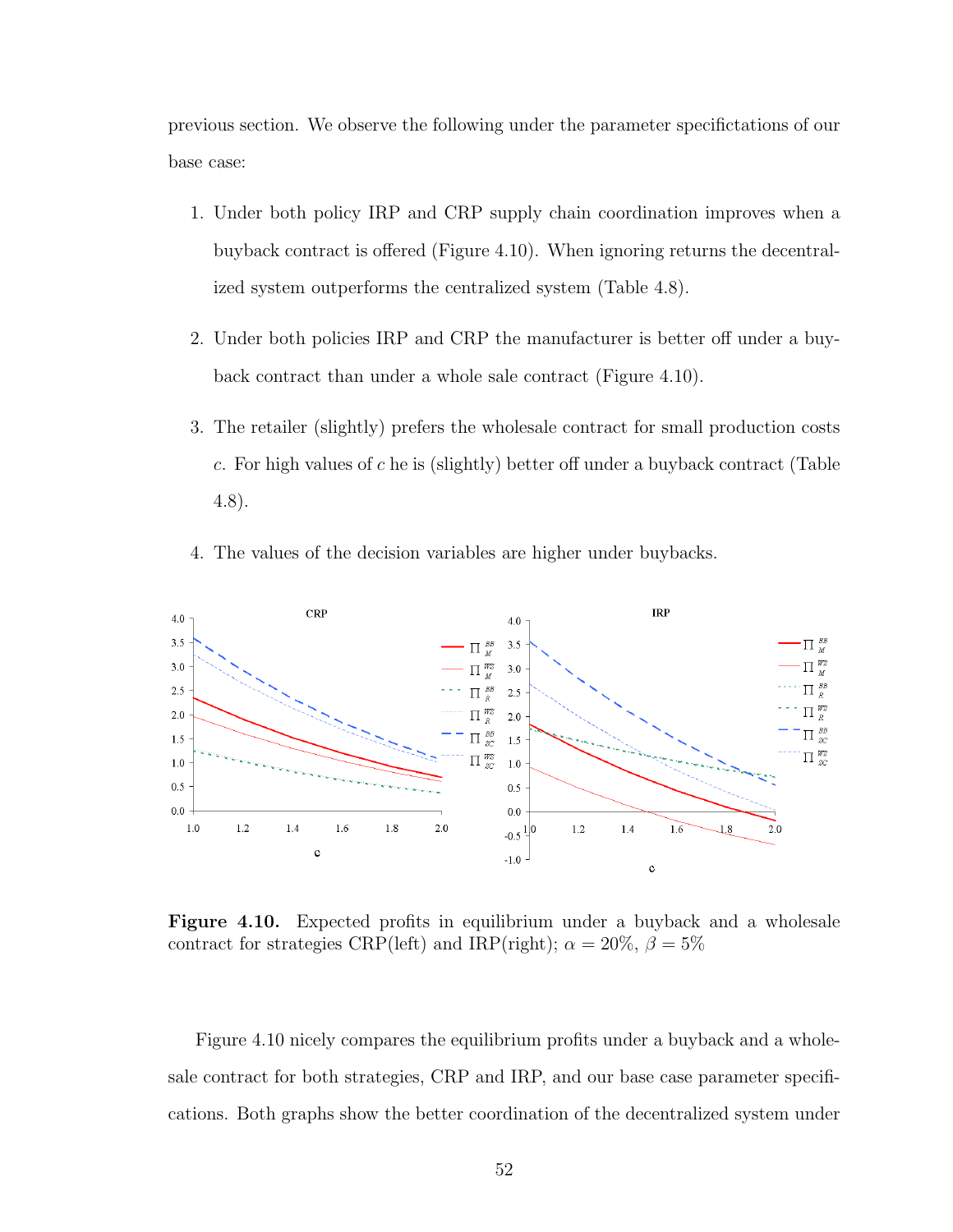|            |               | CRP                   |                       | <b>IRP</b>      |
|------------|---------------|-----------------------|-----------------------|-----------------|
|            | Buyback-Cont. | Wholesale Cont.       | Buyback-Cont.         | Wholesale Cont. |
|            |               | production cost $c=1$ |                       |                 |
| $\Pi_M$    | 2.346         | 1.962                 | 1.835                 | 0.934           |
| $\Pi_R$    | 1.241         | 1.284                 | 1.727                 | 1.730           |
| $\Pi_{SC}$ | 3.587         | 3.246                 | 3.562                 | 2.664           |
| $\%\Delta$ | 30.9%         | 44.6%                 | $-0.4\%$              | 33.2%           |
|            |               |                       | production cost $c=3$ |                 |
| $\Pi_M$    | 0.070         | 0.064                 | $-0.942$              | $-1.209$        |
| $\Pi_R$    | 0.038         | 0.037                 | 0.234                 | 0.218           |
| $\Pi_{SC}$ | 0.109         | 0.101                 | $-0.707$              | $-0.991$        |
| $\%\Delta$ | 29.4%         | 39.8%                 | $-174.7\%$            | $-96.1\%$       |

Table 4.8. Percent difference to full coordination under a buyback and a wholesale contract for strategies IRP and CRP; base case parameter specifications

buyback contracts, which is valid for all values of  $c = 1$  to  $c = 3$  although the gap decreases. A numerical example for the base case is given in table 4.8. The coordination under considering returns improves from a 44.6% difference to 30.9%. For ignoring returns we even find that the relative profit gap of 33.2% turns into a negative difference of  $-0.4\%$ , i.e. profits in the centralized system are 0.4% lower than in the decentralized system. As already found for the wholesale contract, higher production costs c lead to better coordination. For policy CRP this effect is stronger under a wholesale contract, whereas under strategy IRP higher product values result in a by far more signficant increase under the buyback contract (from −0.4% to −174.7% compared to  $33.2\%$  to  $-96.1\%$ ).

The major reason for the higher total profits under buybacks is a gain for the manufacturer, whereas the retailer seems indifferent between the two forms of contracts. Looking at figure 4.11 we see that, under both strategies, the buyback offer encourages the retailer to order higher quantities as the risk of having items left over at the end of the season is shared with the manufacturer. The higher order quantity and a higher wholesale price (w increases stronger by far than  $E[r]$ ) seems to overcompensate the additional expected costs for taking back unsold inventory and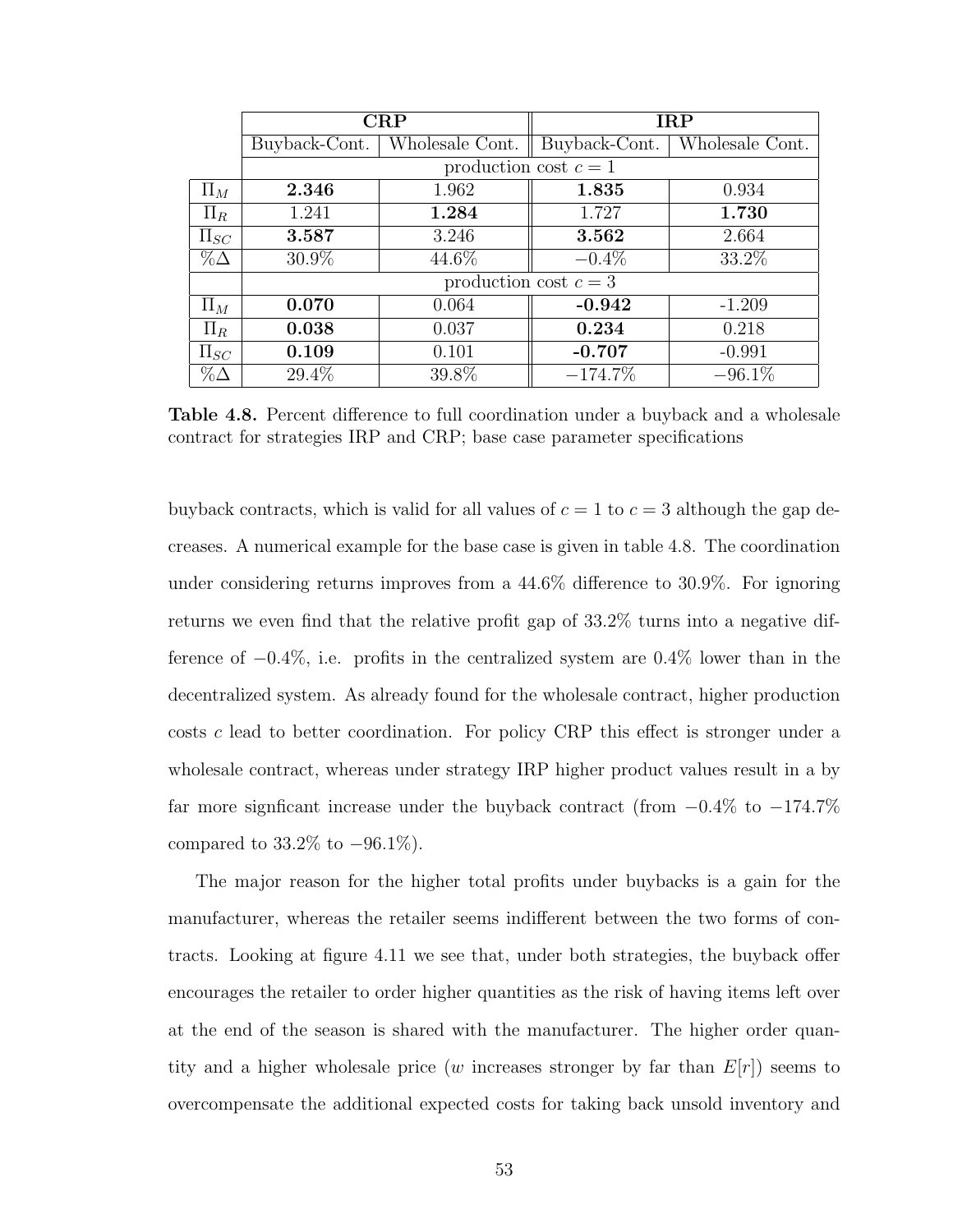thus the manufacturer is clearly better off under buybacks. Although the retailer should profit from the lower risk he faces, the higher wholesale price takes away the advantage.



**Figure 4.11.** Optimal values of the decision variables under a buyback and a wholesale contract for strategies CRP(left) and IRP(right);  $\alpha = 20\%$ ,  $\beta = 5\%$ 

Before we verify and extend these four base case observations in a sensitivity analysis, we focus on the comparison between the policies IRP and CRP under a buyback contract as we originally did for the wholesale contract. We observe the same relationships as under the wholesale contract:

For a return volume of  $\alpha = 20\%$  and a retailer share of the logistics cost of  $\beta = 5\%$ , table 4.9 shows the equilibrium values of the decision variables and the expected profits for different production cost c. As under the wholesale contract, we find that the retail price under CRP is higher while the order quantity is lower than under policy IRP. The fact that the manufacturer shares the major part of the return logistics costs, results in the wholesale price being higher if returns are considered. Also, the manufacturer offers a buyback price that lies above the value when ignoring returns and increases in  $c$ , which seems intuitive. We will see later that the buyback offer is similarly influenced by the manufacturer's share of the return logistics cost as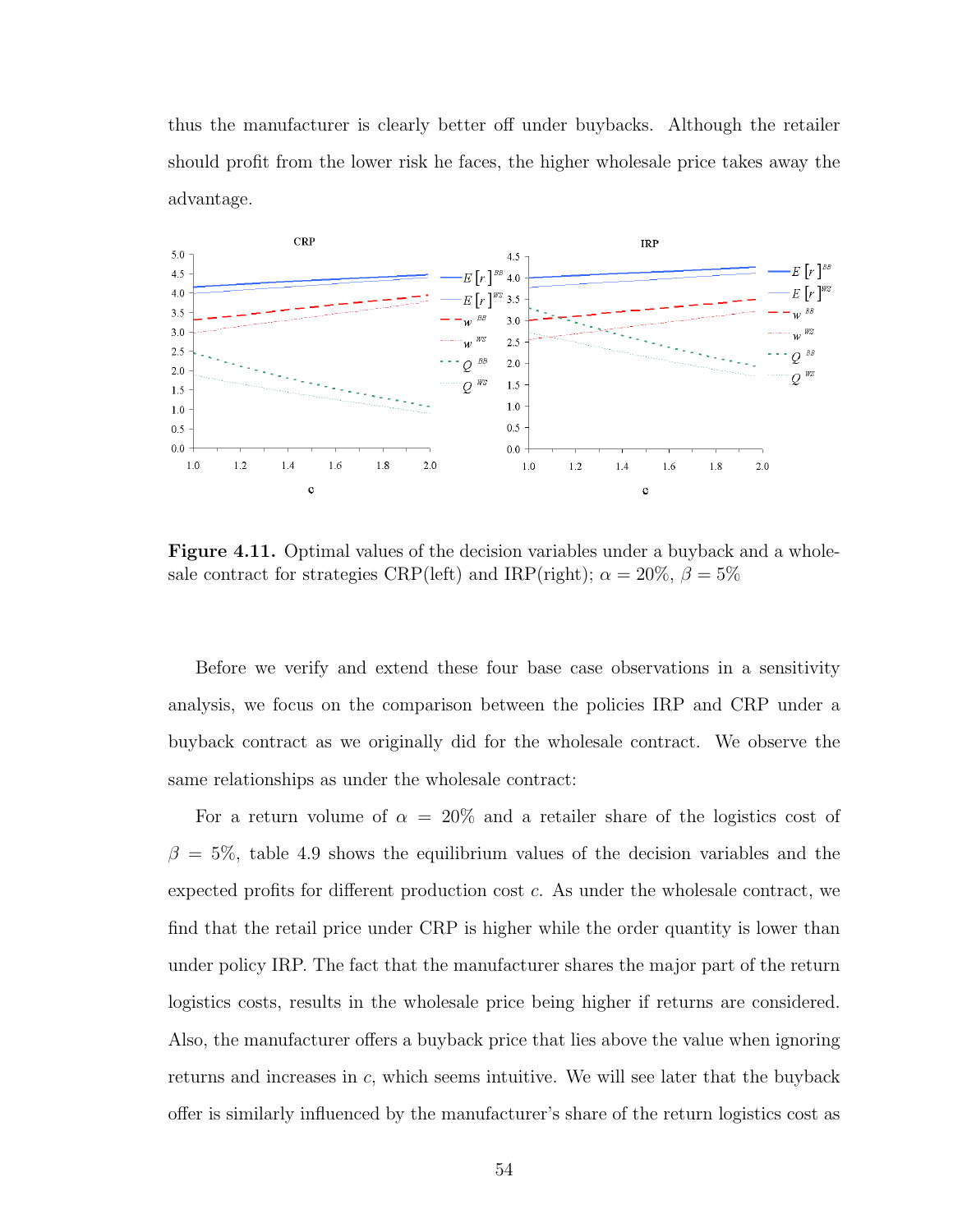|            | $c=1$ |            |            | $c=2$      | $c=3$      |            |
|------------|-------|------------|------------|------------|------------|------------|
|            | CRP   | <b>IRP</b> | <b>CRP</b> | <b>IRP</b> | <b>CRP</b> | <b>IRP</b> |
| $E[r^*]$   | 4.163 | 4.000      | 4.483      | 4.250      | 4.803      | 4.500      |
| $w^*$      | 3.302 | 3.000      | 3.941      | 3.500      | 4.581      | 4.000      |
| $s^*$      | 2.777 | 2.500      | 2.853      | 2.500      | 2.944      | 2.500      |
| $Q^*$      | 2.453 | 3.289      | 1.067      | 1.894      | 0.276      | 0.993      |
| $\Pi_M$    | 2.346 | 1.835      | 0.691      | $-0.187$   | 0.070      | $-0.942$   |
| $\Pi_R$    | 1.241 | 1.727      | 0.366      | 0.739      | 0.038      | 0.234      |
| $\Pi_{SC}$ | 3.587 | 3.562      | 1.057      | 0.552      | 0.109      | $-0.707$   |

Table 4.9. Equilibrium values under a buyback contract for decision variables and profits for the strategies CRP and IRP; return volume of  $\alpha = 20\%$ , retailer's share of l of  $\beta = 5\%$  contract

the wholesale price w. Looking at the profits, we again notice that the profitability of considering returns versus ignoring returns grows for a higher product value c. Also note that only the manufacturer is better off when considering returns as he faces a high share of the return logistics cost *l*. We will see that also under buybacks these preferences change for a different share of l.



Figure 4.12. Optimal values of decision variables and expected profits under a buyback contract for different shares of return logistics costs  $\beta$ ; base case parameter specifications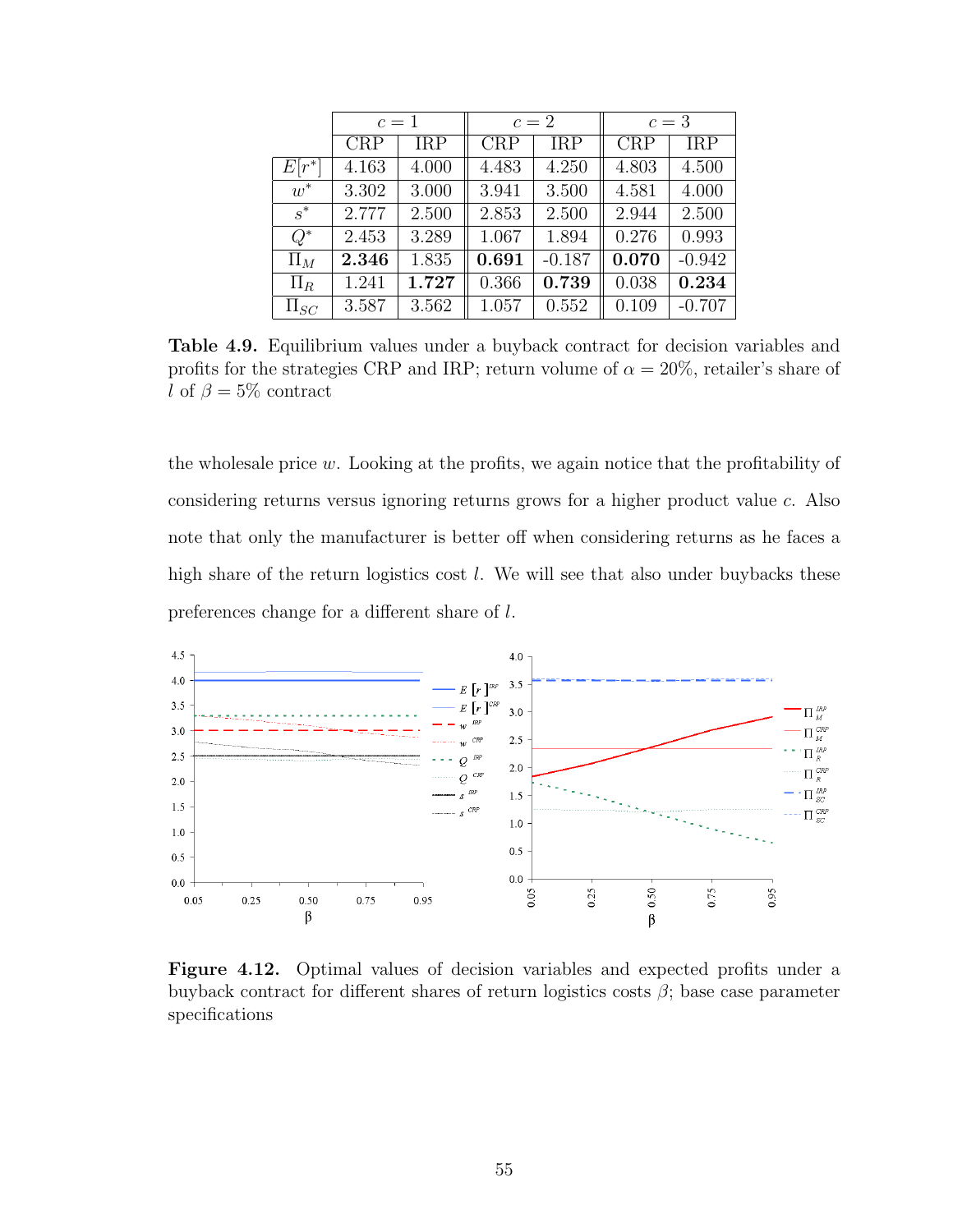|            |       | $\beta=5\%$ | $\beta=95\%$ |            |  |
|------------|-------|-------------|--------------|------------|--|
|            | CRP   | <b>IRP</b>  | <b>CRP</b>   | <b>IRP</b> |  |
| $E[r^*]$   | 4.803 | 4.500       | 4.802        | 4.500      |  |
| $w^*$      | 4.581 | 4.000       | 4.129        | 4.000      |  |
| $s^*$      | 2.944 | 2.500       | 2.472        | 2.500      |  |
| $Q^*$      | 0.276 | 0.993       | 0.278        | 0.993      |  |
| $\Pi_M$    | 0.070 | $-0.942$    | 0.070        | $-0.402$   |  |
| $\Pi_R$    | 0.038 | 0.234       | 0.039        | $-0.306$   |  |
| $\Pi_{SC}$ | 0.109 | $-0.707$    | 0.109        | $-0.707$   |  |

Table 4.10. Equilibrium values for decision variables and profits under a buyback contract for high production costs and different share of return logistics costs; return volume of  $\alpha = 20\%$ 

#### Different Share of Return Logistics costs

As indicated in the previous section, we observe the typical behavior of both equilibrium values of the decision variables and profits for varying values of  $\beta$  also under buybacks. Figure 4.12 shows that, under buybacks, only the wholesale price and the buyback offer when considering returns are affected by changing values of  $\beta$ . With the retailer facing higher return costs the values for both variables decrease, thus compensating the retailer. The retail price and order quantity, as a consequence, remain (fairly) independent of the retailer's share of logistics costs. Concerning profits, we again observe that the preference for considering returns changes to the partner who carries a high part of the return costs (the values of  $\beta$  for which preferences change are not the same, as might be concluded from figure 4.12). In contrast to the wholesale contract, we were unable to observe a significant increase of total profits if the retailer carries a high share of the return logistics costs. On the contrary, we found examples in which total profits decrease (slightly).

Similar to the wholesale setting, we observe that the influence of  $\beta$  on the preferences of each of the players disappears for high production costs c. The reduced effect of double marginalization leads to a growing  $\beta$ -range, in which considering returns is the optimal strategy for both partners, as is indicated by the bold profit values in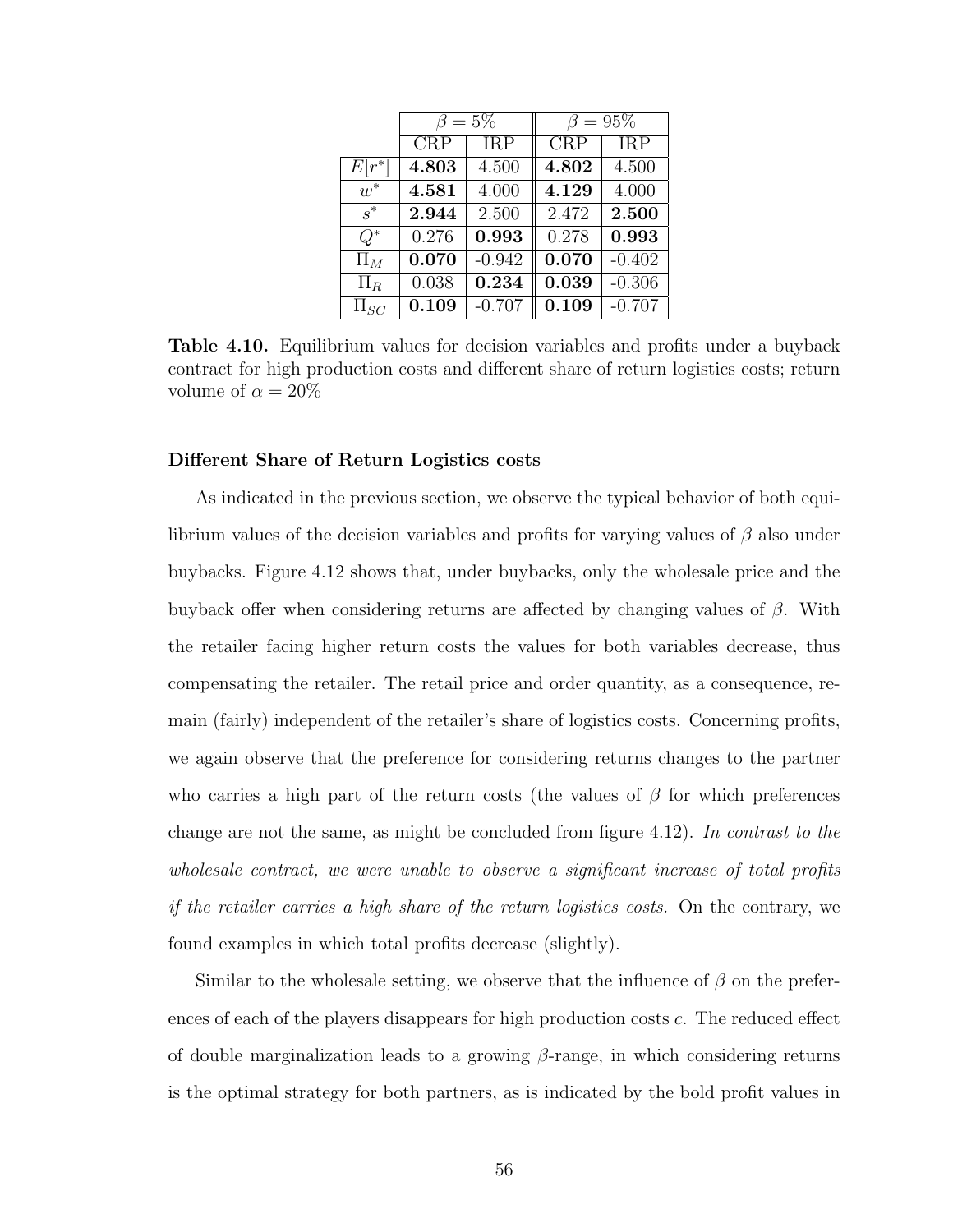|            |               | CRP                   |                       | <b>IRP</b>      |
|------------|---------------|-----------------------|-----------------------|-----------------|
|            | Buyback-Cont. | Wholesale Cont.       | Buyback-Cont.         | Wholesale Cont. |
|            |               | production cost $c=1$ |                       |                 |
| $\Pi_M$    | 2.346         | 2.020                 | 2.915                 | 2.256           |
| $\Pi_R$    | 1.236         | 1.342                 | 0.648                 | 0.409           |
| $\Pi_{SC}$ | 3.582         | 3.362                 | 3.562                 | 2.664           |
| $\%\Delta$ | $31.1\%$      | 39.7%                 | $-0.4\%$              | 33.2%           |
|            |               |                       | production cost $c=3$ |                 |
| $\Pi_M$    | 0.070         | 0.065                 | $-0.402$              | $-0.590$        |
| $\Pi_R$    | 0.039         | 0.038                 | $-0.306$              | $-0.401$        |
| $\Pi_{SC}$ | 0.109         | 0.103                 | $-0.707$              | $-0.991$        |
| $\%\Delta$ | 29.0%         | 37.0%                 | $-174.7\%$            | $-96.1\%$       |

Table 4.11. Comparison of equilibrium values for profits when the retailer shares 95% of the return logistics cost between buyback and wholesale contract for different production costs

the numerical example in table 4.10: the manufacturer's preference is already independent of  $\beta$  and the retailer's preference for IRP has decreased significantly if we compare his profits to table 4.9 for  $c = 1$ .

Finally, coming back to the four base case observations for the comparison of buyback and wholesale contracts we made at the beginning, we find the following from table 4.11: Observation 1 remains valid for all values of  $\beta$ , i.e. for both CRP and IRP buyback contracts lead to higher profits for the decentralized supply chain with all other parameters fixed to the base case specifications, also if  $\beta$  and c are increased. In contrast to policy CRP under a wholesale contract, we found that there is no significant increase of profits for the retailer facing a higher share of the return logistics costs under buybacks. As a consequence the difference between the profits under the two contracts decreases in  $\beta$  when considering returns, whereas it stays constant when ignoring them. Also observation 2, the manufacturer's preference for buybacks, does not change for higher values of  $\beta$ . In observation 3 we stated that, for both IRP and CRP the retailer is (slightly) better off under the wholesale contract for a low share of return costs and low production costs while he prefers buybacks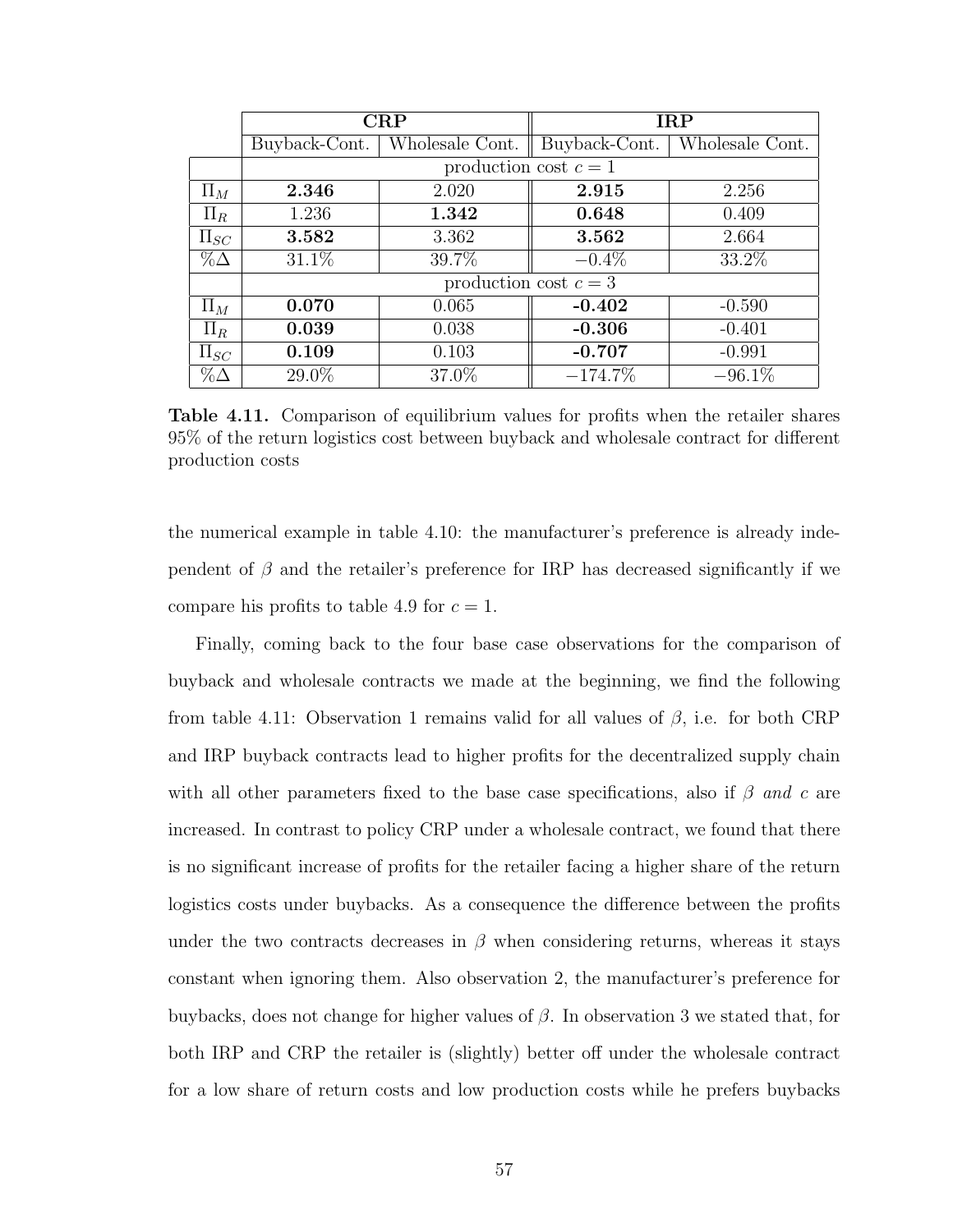for high product values. Comparing table 4.11 for  $\beta = 95\%$  with table 4.8 shows that the statement remains valid also for high production costs except that, under IRP, the retailer's preference for buybacks becomes independent from c and is more significant than when considering returns. At last, concerning the difference between the decision variables, values under buybacks remain higher, as stated in observation 4, and the gap stays fairly constant for higher values of  $\beta$ .



Figure 4.13. Comparison of optimal values of decision variables and expected profits when considering returns under a buyback and a wholesale contract for different return volumes  $\alpha$ ; base case parameter specifications

#### Different return volumes and return logistics costs

Varying the parameters  $\alpha$  (return volume) and l (return logistics costs) in the intervals  $[6\%, 35\%]$  [1, 3] respectively allows us to further generalize observations 1-4. When considering returns we find that the buyback contract better coordinates the decentralized supply chain within these parameter ranges, even though the absolute gap to the total profits decreases. The same holds for the manufacturer, who remains better off under buybacks for all levels of costs associated with the returns. The retailer's preference concerening the contract form tends towards the wholesale con-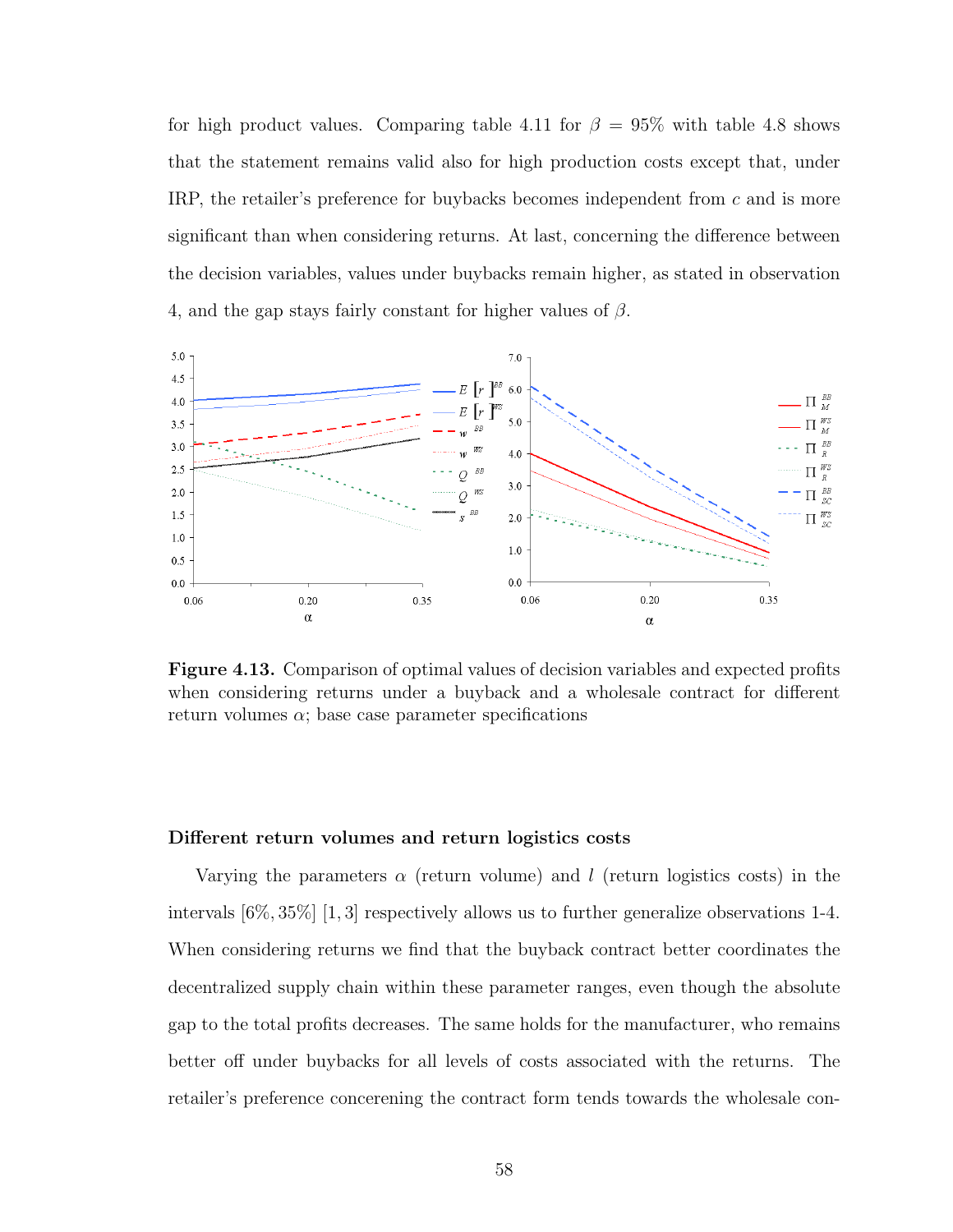tract for low return costs and towards the buyback contract for high costs associated with returns. The relationships of the decision variables between the two contract forms (observation 4) remain valid, too. Similarly to the profits, the gaps are getting smaller. Figure 4.13 shows these observations for policy CRP as a function of  $\alpha$  and for  $l = 2$ . Increasing the return logistics cost l for a fixed  $\alpha$  leads to similar graphs, whereas both parameters accentuate each other as they are multiplied in the profit functions.



Figure 4.14. Comparison of optimal values of decision variables and expected profits when ignoring returns under a buyback and a wholesale contract for different return volumes  $\alpha$ ; base case parameter specifications

When returns are ignored we also can confirm our observations 1-4. We note that the buyback contract leads to increasingly better results than the wholesale contract, thus the total profit gap and the difference between the manufacturer's profits under the different contracts increase. The retailer also profits from a buyback offer for higher costs associated with returns. The decision variables are not influenced by the return costs as the latter are not considered in the optimization problem.

Apart from the difference between the wholesale and buyback contract, we shortly summarize the comparison of CRP and IRP under buybacks. Table 4.12 shows that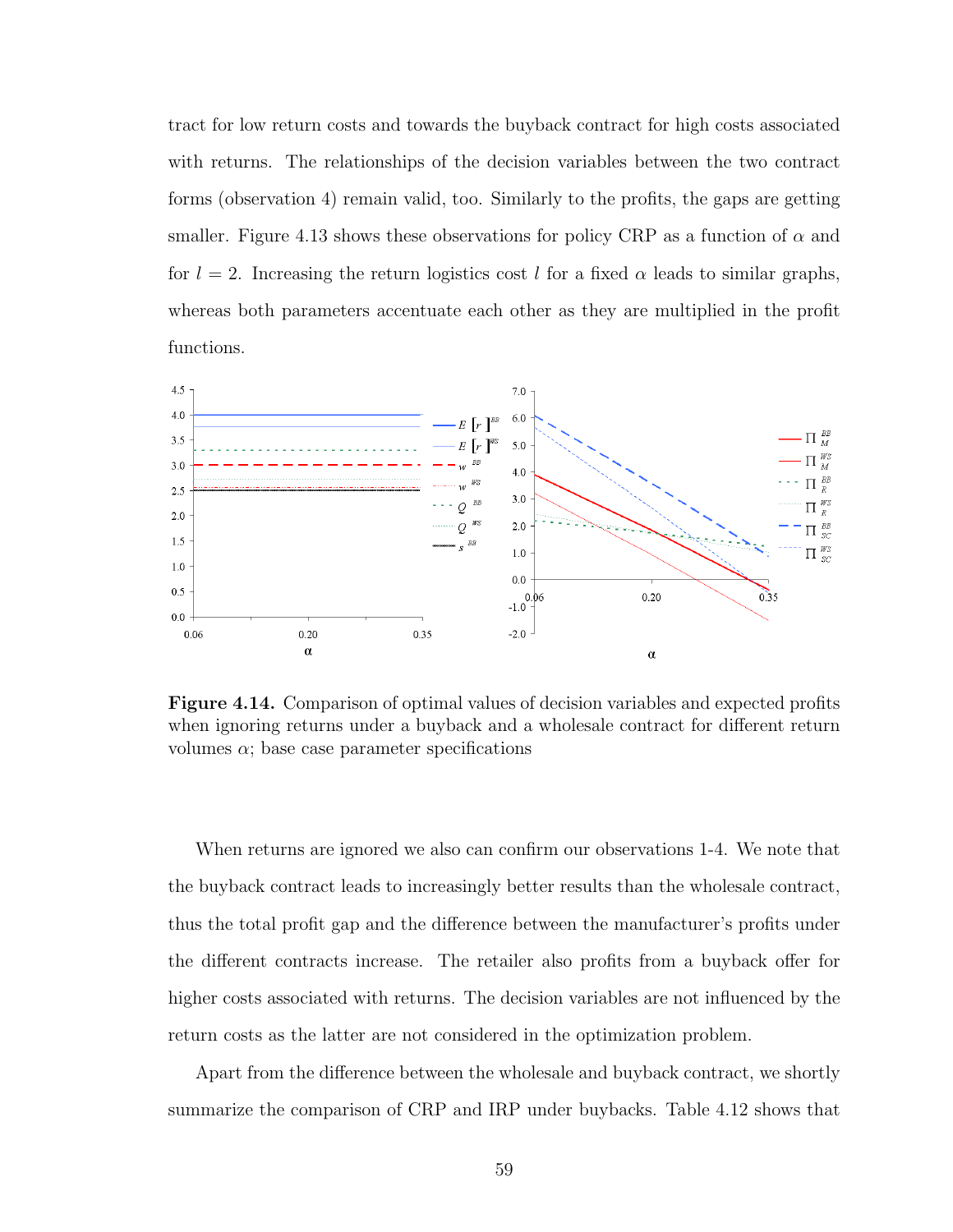|          |            | $\alpha = 6\%, l = 1$ |          | $\alpha = 35\%, l = 3$ |            |          |  |
|----------|------------|-----------------------|----------|------------------------|------------|----------|--|
|          | <b>IRP</b> | <b>CRP</b>            | Δ        | <b>IRP</b>             | <b>CRP</b> |          |  |
|          |            |                       |          | $\beta=5\%$            |            |          |  |
| $E[r^*]$ | 4.000      | 4.010                 | 0.010    | 4.000                  | 4.521      | 0.521    |  |
| $w^*$    | 3.000      | 3.017                 | 0.017    | 3.000                  | 3.962      | 0.962    |  |
| $s^*$    | 2.500      | 2.488                 | $-0.012$ | 2.500                  | 3.432      | 0.932    |  |
| $Q^*$    | 3.289      | 3.154                 | $-0.135$ | 3.289                  | 1.126      | $-2.163$ |  |
|          |            |                       |          | $\beta=95\%$           |            |          |  |
| $E[r^*]$ | 4.000      | 4.016                 | 0.016    | 4.000                  | 4.519      | 0.519    |  |
| $w^*$    | 3.000      | 2.972                 | $-0.028$ | 3.000                  | 2.503      | $-0.497$ |  |
| $s^*$    | 2.500      | 2.442                 | $-0.058$ | 2.500                  | 1.946      | $-0.554$ |  |
| $Q^\ast$ | 3.289      | 3.127                 | $-0.161$ | 3.289                  | 1.117      | $-2.172$ |  |

Table 4.12. Comparison of equilibrium values for decision variables under a buyback contract for strategies CRP and IRP; the retailer carries 5% of the return logistics costs

|            | $\alpha = 6\%, l = 1$ |            | $\overline{\alpha} = 35\%, l = 3$ |          |
|------------|-----------------------|------------|-----------------------------------|----------|
|            | <b>IRP</b>            | <b>CRP</b> | <b>IRP</b>                        | CRP      |
|            | $\beta = 5\%$         |            |                                   |          |
| $\Pi_M$    | 4.064                 | 4.144      | $-1.368$                          | 0.525    |
| $\Pi_R$    | 2.198                 | 2.156      | 1.180                             | 0.282    |
| $\Pi_{SC}$ | 6.262                 | 6.300      | $-0.188$                          | 0.807    |
| $\%\Delta$ | 29.5%                 | $31.6\%$   | $-1525.2\%$                       | $30.3\%$ |
|            | $\beta = 95\%$        |            |                                   |          |
| $\Pi_M$    | 4.226                 | 4.145      | 1.467                             | 0.525    |
| $\Pi_R$    | 2.036                 | 2.125      | $-1.655$                          | 0.282    |
| $\Pi_{SC}$ | 6.262                 | 6.270      | $-0.188$                          | 0.807    |
| $\%\Delta$ | 29.5%                 | 32.2%      | $-259.5\%$                        | 30.3%    |

Table 4.13. Comparison of equilibrium values for profits under a buyback contract for strategies CRP and IRP; the retailer carries 5% of the return logistics costs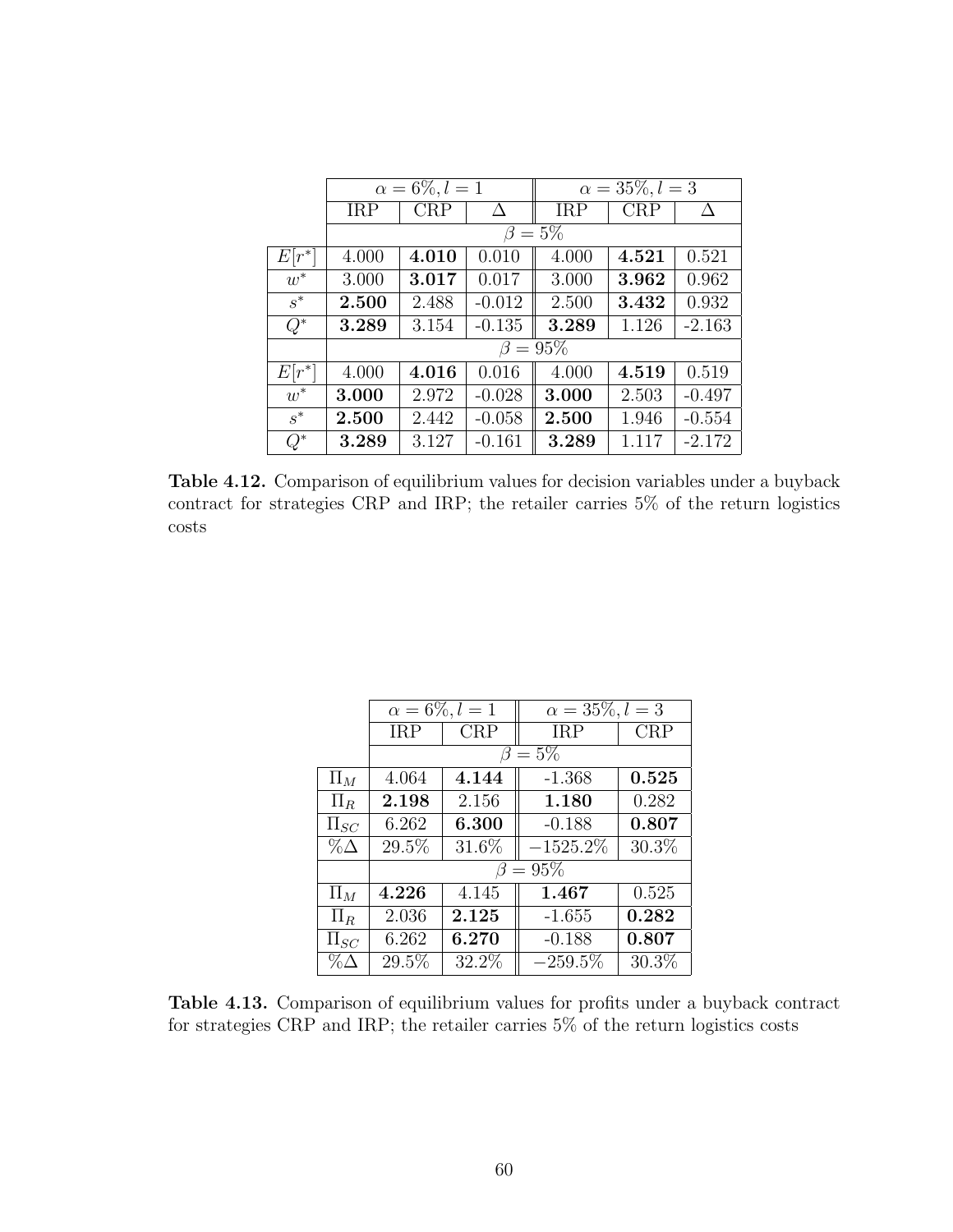also under buybacks higher costs associated with returns lead to a higher expected retail price  $E[r^*]$ , a higher wholesale price  $w^*$  and a higher buyback offer  $s^*$  (as the values change with  $\alpha$  and l the slope of the latter two is higher for a high share of the return costs for the manufacturer), whereas the optimal order quantity  $Q^*$  decreases. Table 4.13 indicates the increasing profitability of policy CRP for higher  $\alpha$  and l, but also the negative effect on coordination, which stands in contrast to the positive effect of the production cost c on the difference to the centralized system. Note the manufacturer and retailer's preferences for the displayed case of  $\beta = 5\%$ . They switch for  $\beta = 95\%$  independently of how high the return costs are, which is again in contrast to high production costs  $c$ .

#### Positive Salvage values

To continue our analysis we take a look at positive salvage values  $v$  and  $v_R$  for unsold and returned products. Just like under the wholesale contract we observe that a positive salvage value  $v_R$  has the opposite effect on profits and decision variables than  $\alpha$  and l because it decreases the costs associated with returns. From table 4.14 we find that both retail and wholesale price decrease when considering returns and thus reduce the gap to policy IRP under which the both parameters remain unaffected. The buyback offer increases under both policies and ends up being (almost) equal to the wholesale price for  $v = v_R = c$ . The optimal order quantity  $Q^*$  increases stronger when ignoring returns.

The most important observations when looking at the respective profits in table 4.15 are the improvement of coordination of the decentralized system under considering returns, which is contrary to the wholesale contract and the conclusion that already small salvage values lead to strategy IRP delivering higher total profits than strategy CRP. For  $v = 0.2$  and  $v_R = 0.1$  total profits under IRP are 3.855 whereas considering returns leads to 3.805. The gaps to the respective centralized system are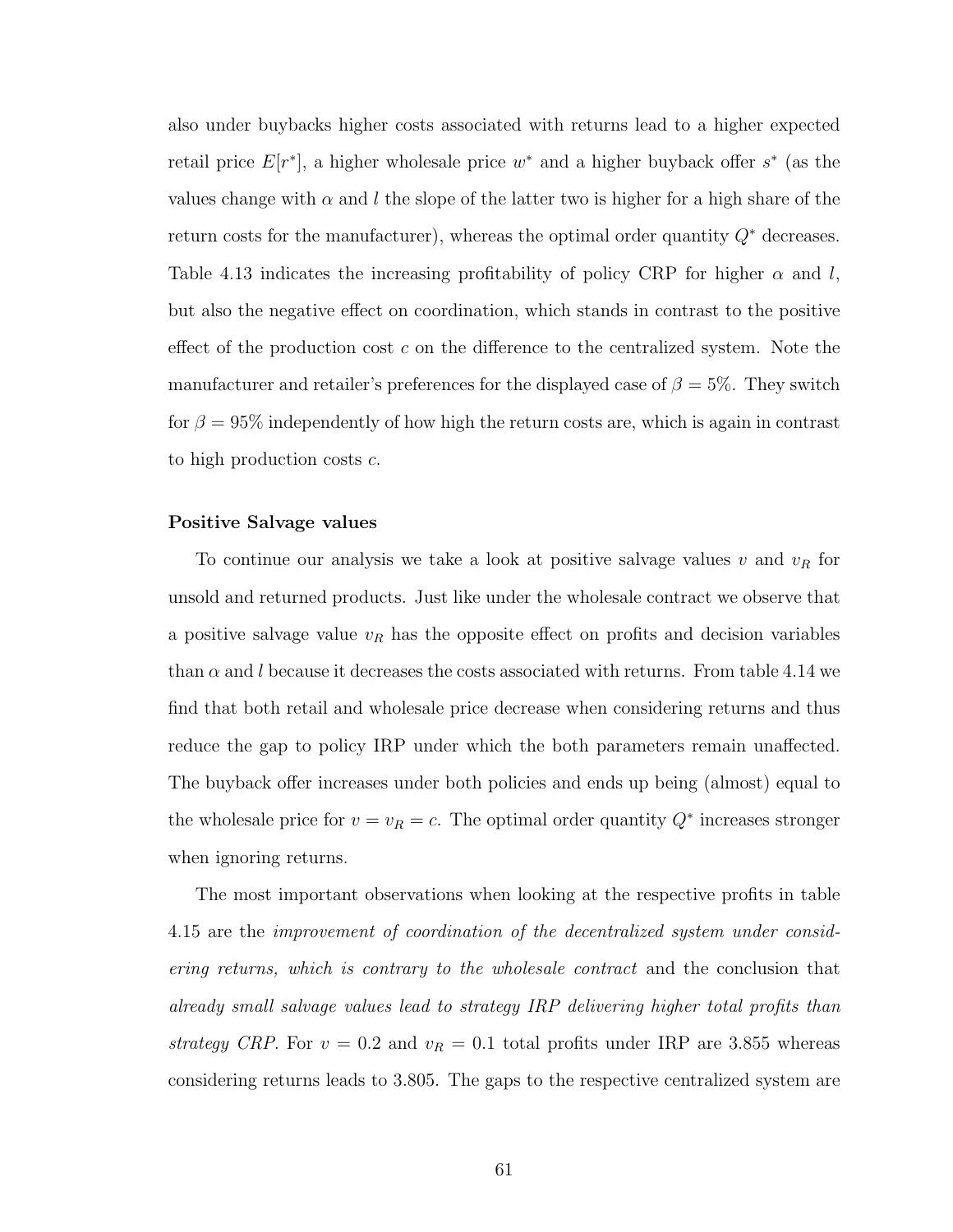|                  |       |          |       | <b>IRP</b> |                | CRP      |       |       |       |  |
|------------------|-------|----------|-------|------------|----------------|----------|-------|-------|-------|--|
| $\boldsymbol{v}$ | $v_R$ | $E[r^*]$ | $w^*$ | $s^*$      | $Q^*$          | $E[r^*]$ | $w^*$ | $s^*$ | $Q^*$ |  |
|                  |       |          |       | $\beta$    | $=5%$          |          |       |       |       |  |
| 0.2              | 0.1   | 4.000    | 3.000 | 2.600      | 3.466          | 4.150    | 3.276 | 2.844 | 2.632 |  |
| 0.6              | 0.3   | 4.000    | 3.000 | 2.800      | 3.994          | 4.150    | 3.274 | 3.062 | 3.113 |  |
| 1.0              | 0.5   | 4.000    | 3.000 | 3.000      | 6.000          | 4.110    | 3.195 | 3.190 | 4.923 |  |
|                  |       |          |       |            | $\beta = 95\%$ |          |       |       |       |  |
| 0.2              | 0.1   | 4.000    | 3.000 | 2.600      | 3.466          | 4.167    | 2.858 | 2.447 | 2.601 |  |
| 0.6              | 0.3   | 4.000    | 3.000 | 2.800      | 3.994          | 4.154    | 2.833 | 2.619 | 3.088 |  |
| 1.0              | 0.5   | 4.000    | 3.000 | 3.000      | 6.000          | 4.101    | 2.728 | 2.717 | 4.783 |  |
|                  |       |          |       |            | $\beta = 5\%$  |          |       |       |       |  |
| 0.2              | 0.2   | 4.000    | 3.000 | 2.600      | 3.466          | 4.150    | 3.276 | 2.844 | 2.633 |  |
| 0.6              | 0.6   | 4.000    | 3.000 | 2.800      | 3.994          | 4.111    | 3.197 | 2.964 | 3.217 |  |
| 1.0              | 1.0   | 4.000    | 3.000 | 3.000      | 6.000          | 4.073    | 3.120 | 3.115 | 5.144 |  |
|                  |       |          |       |            | $\beta = 95\%$ |          |       |       |       |  |
| 0.2              | 0.2   | 4.000    | 3.000 | 2.600      | 3.466          | 4.156    | 2.836 | 2.416 | 2.629 |  |
| 0.6              | 0.6   | 4.000    | 3.000 | 2.800      | 3.994          | 4.122    | 2.770 | 2.553 | 3.222 |  |
| 1.0              | 1.0   | 4.000    | 3.000 | 3.000      | 6.000          | 4.070    | 2.666 | 2.660 | 5.109 |  |

Table 4.14. Optimal values of decision variables for increasing salvage values under the buyback contract; base case parameter specifications

3.8% and 28.4%, which shows that for the centralized system still considering returns is the better approach. Comparing each of the partners' profit gains, we find for both strategies that it is the manufacturer who profits most from a positive salvage value no matter who faces the higher share of the returns costs. This seems intuitive as the latter actually realizes the salvage value for the returned and unsold products. The retailer only profits from the lower wholesale and higher buyback price the manufacturer offers.

Coming back to the difference between the wholesale and buyback contract we find all of our four original observations confirmed. Supply chain profits even increase stronger under buybacks for higher salvage values no matter if returns are ignored or considered. Also the manufacturer's preference for buyback contracts becomes more accentuated. Under policy CRP even the retailer ends up being better off eventually for high salvage values, whereas under policy IRP, the wholesale contract remains his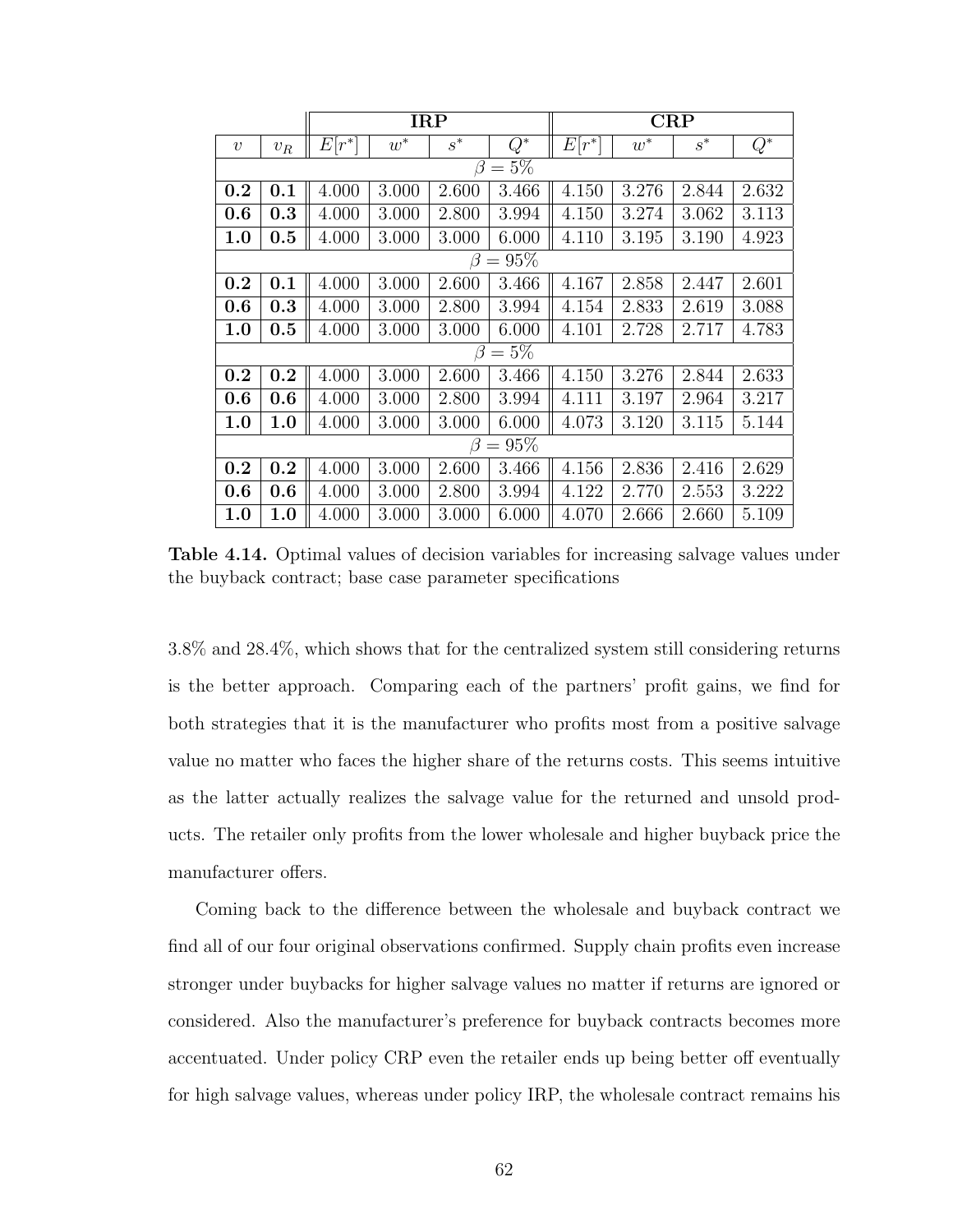|                  |                                                                            |         |         | <b>IRP</b> |            | <b>CRP</b> |           |            |             |  |  |
|------------------|----------------------------------------------------------------------------|---------|---------|------------|------------|------------|-----------|------------|-------------|--|--|
| $\boldsymbol{v}$ | $v_{R}$                                                                    | $\Pi_M$ | $\Pi_R$ | $\Pi_{SC}$ | $\%\Delta$ | $\Pi_M$    | $\Pi_R$   | $\Pi_{SC}$ | $\% \Delta$ |  |  |
|                  |                                                                            |         |         | $\beta$    | $=5%$      |            |           |            |             |  |  |
| 0.2              | 0.1                                                                        | 2.050   | 1.805   | 3.855      | 1.1%       | 2.478      | 1.327     | 3.805      | 30.4%       |  |  |
| 0.6              | 0.3                                                                        | 2.569   | 2.005   | 4.574      | 3.7%       | 2.824      | 1.471     | 4.295      | 31.5%       |  |  |
| 1.0              | $0.5\,$                                                                    | 3.360   | 2.340   | 5.700      | $5.3\%$    | 3.407      | 1.889     | 5.297      | 29.0%       |  |  |
|                  | $= 95\%$<br>B                                                              |         |         |            |            |            |           |            |             |  |  |
| 0.2              | 31.8%<br>1.1%<br>3.130<br>3.763<br>0.725<br>3.855<br>1.283<br>0.1<br>2.480 |         |         |            |            |            |           |            |             |  |  |
| 0.6              | 0.3                                                                        | 3.649   | 0.925   | 4.574      | 3.7%       | 2.824      | 1.454     | 4.278      | 32.0%       |  |  |
| 1.0              | $0.5\,$                                                                    | 4.440   | 1.260   | 5.700      | $5.3\%$    | 3.402      | 1.914     | 5.316      | $28.6\%$    |  |  |
|                  |                                                                            |         |         | $\beta$    | $=5\%$     |            |           |            |             |  |  |
| 0.2              | 0.2                                                                        | 2.110   | 1.805   | 3.915      | $2.7\%$    | 2.520      | 1.328     | 3.848      | 31.1%       |  |  |
| 0.6              | 0.6                                                                        | 2.749   | 2.005   | 4.754      | $8.1\%$    | 2.955      | 1.598     | 4.553      | 30.1%       |  |  |
| 1.0              | 1.0                                                                        | 3.660   | 2.340   | 6.000      | 12.5%      | 3.662      | 2.052     | 5.714      | $28.6\%$    |  |  |
|                  |                                                                            |         |         | β          | $= 95\%$   |            |           |            |             |  |  |
| 0.2              | 0.2                                                                        | 3.190   | 0.725   | 3.915      | 2.7%       | 2.521      | $1.315\,$ | 3.836      | 31.5%       |  |  |
| 0.6              | $8.1\%$<br>3.829<br>0.925<br>4.754<br>0.6                                  |         |         |            |            |            | 1.570     | 4.529      | 30.8%       |  |  |
| 1.0              | 1.0                                                                        | 4.740   | 1.260   | 6.000      | $12.5\%$   | 3.661      | 2.060     | 5.721      | 28.5%       |  |  |

Table 4.15. Optimal expected profits and percentage difference to the centralized system for increasing salvage values under the wholesale contract; base case parameter specifications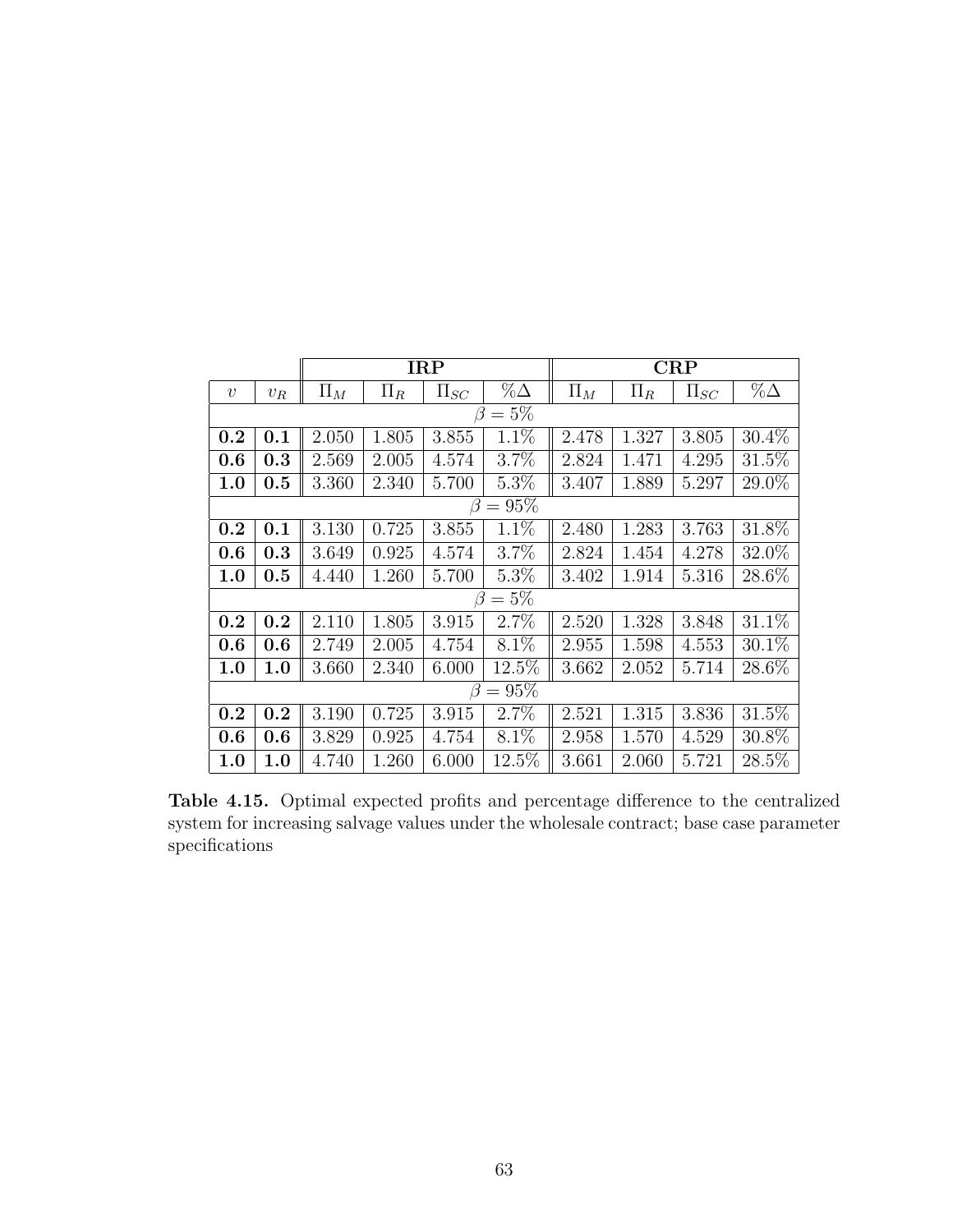favorite setting. This confirms our observations so far indicating, that the retailer's gain from agreeing to a buyback contract is either not significant or negative.



Figure 4.15. Comparison of optimal values of decision variables and expected profits under a buyback and a wholesale contract for different salvage values and shares of return logistics costs; base case parameter specifications

Observation 4 concerning the optimal values of the decision variables is confirmed as well. All are higher under the buyback contract, whereas the difference between optimal order quantities increases significantly for high salvage values as the only incentive to not order an infinite amount for  $v = v_R = c$  are the return logistics costs.

#### Different market size and price elasticity

Finally, to complete our analysis of buyback contracts we again conducted a similar sensitivity analysis for different values of b and  $k$ , i.e. for different price elasticities and market sizes. We chose the same specifications as under the wholesale contract: a market with half the size than under the base case and a market with half of the base case's price elasticity.

Table 4.16 shows the equilibrium values of the decision variables for the three scenarios and for different return volumes, return logistics costs and shares of costs.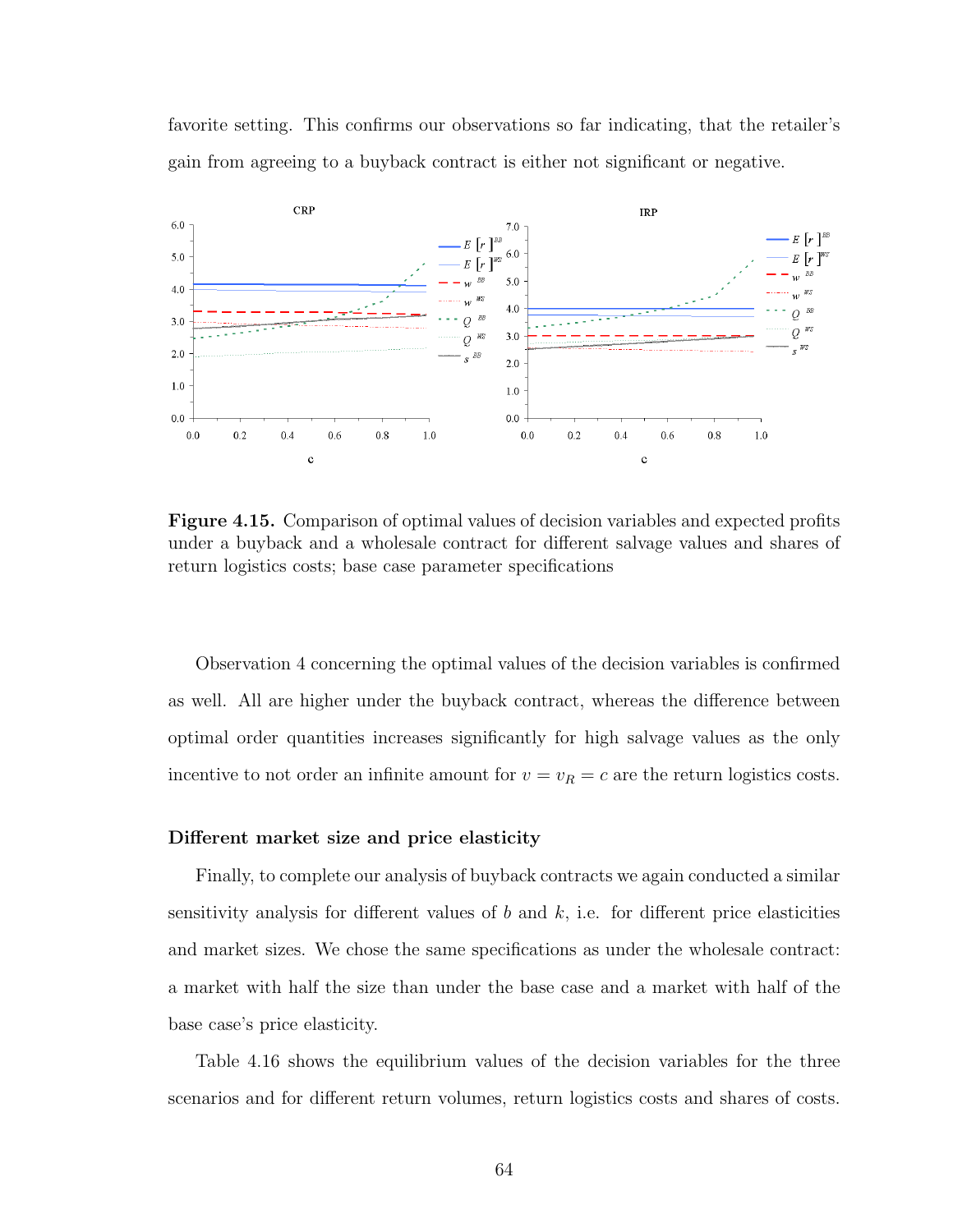|                       |                   |                         | $\alpha = 6\%, l = 1$ |                    |                          | $\alpha = 20\%, l = 2$ |          |
|-----------------------|-------------------|-------------------------|-----------------------|--------------------|--------------------------|------------------------|----------|
|                       |                   | $\overline{\text{IRP}}$ | CRP                   | $\Delta$           | $\overline{\text{IRP}}$  | CRP                    | $\Delta$ |
|                       |                   |                         |                       |                    | $\overline{\beta} = 5\%$ |                        |          |
|                       | $E[r^*]$          | 2.125                   | 2.139                 | 0.014              | 2.125                    | 2.296                  | 0.171    |
|                       | $w^*$             | $\overline{1.750}$      | 1.775                 | $\overline{0.025}$ | 1.750                    | 2.068                  | 0.318    |
|                       | $\overline{s^*}$  | 1.250                   | 1.221                 | $-0.029$           | 1.250                    | 1.487                  | 0.237    |
|                       | $\overline{Q^*}$  | 0.947                   | 0.858                 | $-0.088$           | 0.947                    | 0.384                  | $-0.562$ |
| $(b,k) = (-3,2.5)$    |                   |                         |                       |                    | $\beta = 95\%$           |                        |          |
|                       | $E\overline{r^*}$ | 2.125                   | 2.141                 | 0.016              | 2.125                    | 2.297                  | 0.172    |
|                       | $w^*$             | 1.750                   | 1.721                 | $-0.029$           | 1.750                    | 1.620                  | $-0.130$ |
|                       | $\overline{s^*}$  | 1.250                   | 1.177                 | $-0.073$           | 1.250                    | 1.058                  | $-0.192$ |
|                       | $\overline{Q^*}$  | 0.947                   | 0.858                 | $-0.088$           | 0.947                    | 0.385                  | $-0.562$ |
|                       |                   |                         |                       |                    | $\overline{\beta} = 5\%$ |                        |          |
|                       | $E[r^*]$          | 4.000                   | 4.010                 | 0.010              | 4.000                    | 4.163                  | 0.163    |
|                       | $w^*$             | 3.000                   | 3.017                 | 0.017              | 3.000                    | 3.302                  | 0.302    |
|                       | $s^*$             | 2.500                   | 2.488                 | $-0.012$           | 2.500                    | 2.777                  | 0.277    |
|                       | $\overline{Q^*}$  | 3.289                   | 3.154                 | $-0.135$           | 3.289                    | 2.453                  | $-0.836$ |
| $(b,k) = (-3,5)$      |                   |                         |                       |                    | $\beta = 95\%$           |                        |          |
|                       | $E[r^*]$          | 4.000                   | 4.016                 | 0.016              | 4.000                    | 4.162                  | 0.162    |
|                       | $w^*$             | 3.000                   | 2.972                 | $-0.028$           | 3.000                    | 2.850                  | $-0.150$ |
|                       | $\overline{s^*}$  | 2.500                   | 2.442                 | $-0.058$           | 2.500                    | 2.308                  | $-0.192$ |
|                       | $Q^*$             | 3.289                   | 3.127                 | $-0.161$           | 3.289                    | 2.434                  | $-0.854$ |
|                       |                   |                         |                       |                    | $\beta = 5\%$            |                        |          |
|                       | $E[r^*]$          | 7.750                   | 7.756                 | 0.006              | 7.750                    | 7.893                  | 0.143    |
|                       | $w^*$             | 5.500                   | 5.510                 | 0.010              | 5.500                    | 5.760                  | 0.260    |
|                       | $\overline{s^*}$  | 5.000                   | 5.000                 | 0.000              | 5.000                    | 5.233                  | 0.233    |
|                       | $\overline{Q^*}$  | 4.407                   | 4.325                 | $-0.082$           | 4.407                    | 3.856                  | $-0.551$ |
| $(b, k) = (-1.5, 10)$ |                   |                         |                       |                    | $\beta = 95\%$           |                        |          |
|                       | $E[r^*]$          | 7.750                   | 7.751                 | 0.001              | 7.750                    | 7.889                  | 0.139    |
|                       | $w^*$             | 5.500                   | 5.441                 | $-0.059$           | 5.500                    | 5.303                  | $-0.197$ |
|                       | $s^*$             | 5.000                   | 4.913                 | $-0.087$           | 5.000                    | 4.758                  | $-0.242$ |
|                       | $\overline{Q^*}$  | 4.407                   | 4.308                 | $-0.099$           | 4.407                    | 3.838                  | $-0.569$ |

Table 4.16. Optimal values of the decision variables for different market sizes and price elasticities under a buyback contract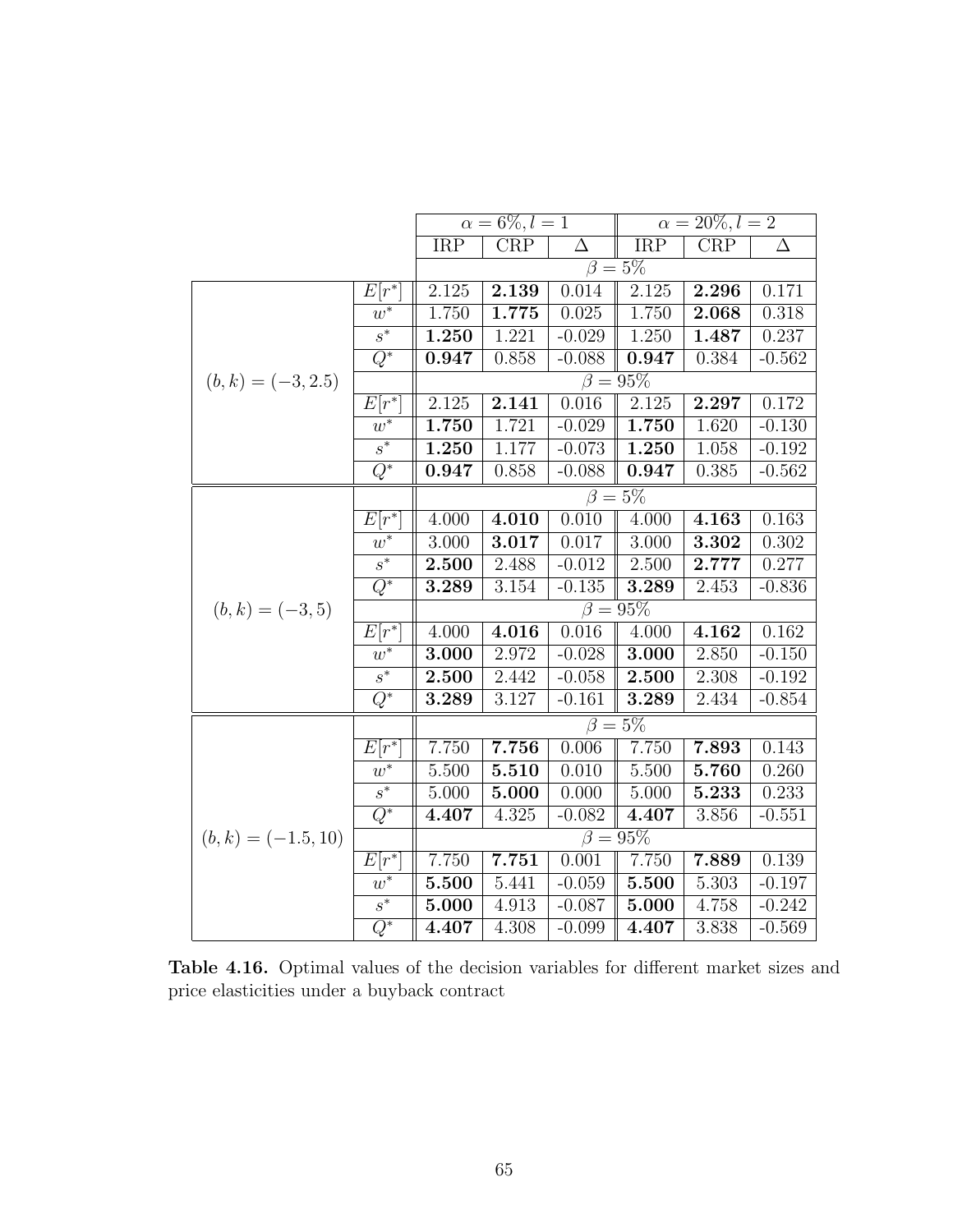

Figure 4.16. Comparison of optimal values of decision variables and expected profits under a buyback and a wholesale contract for different salvage values and shares of return logistics costs; base case parameter specifications

We observe, that all relationships found so far remain valid. The values of the decision variables are significantly lower for  $k = 2.5$  and significantly higher for  $b = -1.5$ . The values under considering returns are similarly influenced as found earlier.

Looking at the profits in table 4.17 we find a slight difference to our observations so far. We note that for a lower market size the supply chain is clearly better off if returns are considered. The preferences of the single partners again depend on the value of  $\beta$ . The latter is also true for lower price elasticity. However, we find that for  $b = -1.5$  if the supply chain prefers one strategy (for high values of  $\alpha$ , l and  $v$ ) it is better off when ignoring returns. This seems intuitive as a unit increase in price causes a lower change in demand and thus less returns than for higher price elasticities. Finally, we point out that the profit gap to the centralized system lies in a range from 27% to 34% for all parameter specifications.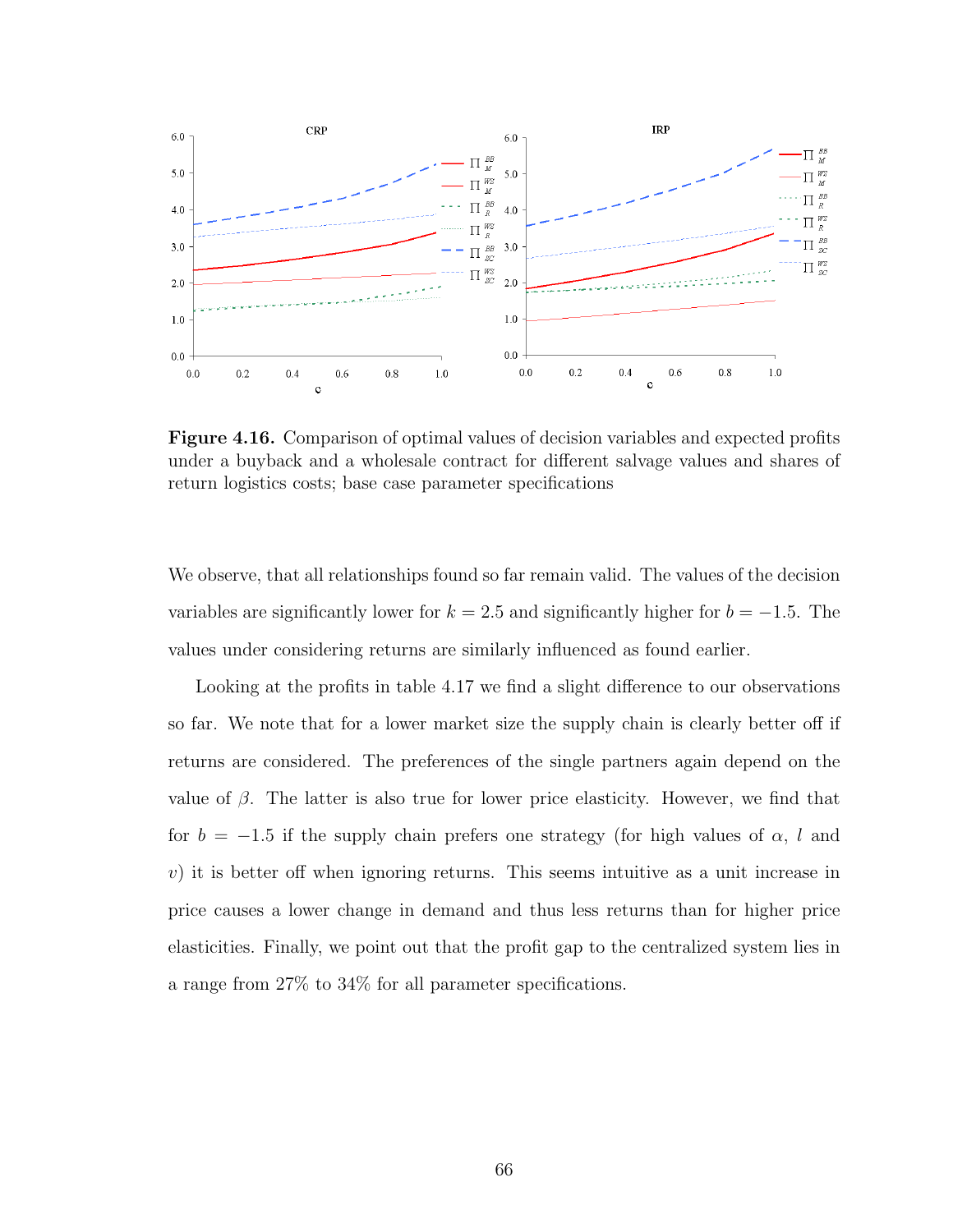|                       |                                  |                         | $\alpha = 6\%, l = 1$ | $\alpha = 20\%, l = 2$   |          |
|-----------------------|----------------------------------|-------------------------|-----------------------|--------------------------|----------|
|                       |                                  | $\overline{\text{IRP}}$ | CRP                   | IRP                      | CRP      |
|                       |                                  |                         |                       | $\overline{\beta} = 5\%$ |          |
|                       | $\Pi_M$                          | 0.378                   | 0.426                 | $-0.261$                 | 0.090    |
|                       | $\Pi_R$                          | 0.252                   | 0.233                 | 0.173                    | 0.053    |
|                       | $\overline{\Pi}_{SC}$            | 0.630                   | 0.659                 | $-0.087$                 | 0.143    |
|                       | $\% \Delta$                      | 19.0%                   | $\overline{29.5\%}$   | $-550.1\%$               | 27.0%    |
| $(b,k) = (-3,2.5)$    |                                  |                         |                       | $\beta = 95\%$           |          |
|                       | $\Pi_M$                          | 0.439                   | 0.426                 | 0.144                    | 0.090    |
|                       | $\Pi_R$                          | 0.191                   | 0.232                 | $-0.232$                 | 0.053    |
|                       | $\overline{\Pi_{SC}}$            | 0.630                   | 0.658                 | $-0.087$                 | 0.143    |
|                       | $\%\Delta$                       | $19.0\%$                | 29.7%                 | $-550.1\%$               | 27.2%    |
|                       |                                  |                         |                       | $\beta = \overline{5\%}$ |          |
|                       | $\Pi_M$                          | 4.064                   | 4.144                 | 1.835                    | 2.346    |
|                       | $\Pi_R$                          | 2.198                   | 2.156                 | 1.727                    | 1.241    |
|                       | $\Pi_{SC}$                       | 6.262                   | 6.300                 | 3.562                    | 3.587    |
|                       | $\overline{\%}\overline{\Delta}$ | $29.5\%$                | $3\overline{1.6\%}$   | $-0.4\%$                 | $30.9\%$ |
| $(b, k) = (-3, 5)$    |                                  |                         |                       | $\beta=95\%$             |          |
|                       | $\Pi_M$                          | 4.226                   | 4.145                 | 2.915                    | 2.346    |
|                       | $\overline{\Pi_R}$               | 2.036                   | 2.125                 | 0.647                    | 1.236    |
|                       | $\overline{\Pi}_{SC}$            | 6.262                   | 6.270                 | 3.562                    | 3.582    |
|                       | $\% \Delta$                      | 29.5%                   | 32.2%                 | $-0.4\%$                 | 31.1%    |
|                       |                                  |                         |                       | $\overline{\beta} = 5\%$ |          |
|                       | $\Pi_M$                          | 12.051                  | 12.108                | 8.362                    | 8.683    |
|                       | $\Pi_R$                          | 6.213                   | 6.191                 | 5.092                    | 4.518    |
|                       | $\overline{\Pi}_{SC}$            | 18.263                  | 18.299                | 13.454                   | 13.202   |
|                       | $\% \Delta$                      | 31.9%                   | $32.4\%$              | 23.3%                    | $31.6\%$ |
| $(b, k) = (-1.5, 10)$ |                                  |                         |                       |                          |          |
|                       | $\Pi_M$                          | 12.233                  | 12.108                | 9.577                    | 8.682    |
|                       | $\overline{\Pi_R}$               | 6.030                   | 6.200                 | 3.877                    | 4.518    |
|                       | $\Pi_{SC}$                       | 18.263                  | 18.308                | 13.454                   | 13.200   |
|                       | $\overline{\% \Delta}$           | 30.3%                   | $\overline{32.3\%}$   | 23.3%                    | $31.6\%$ |

Table 4.17. Equilibrium profits for different market sizes and price elasticities under a buyback contract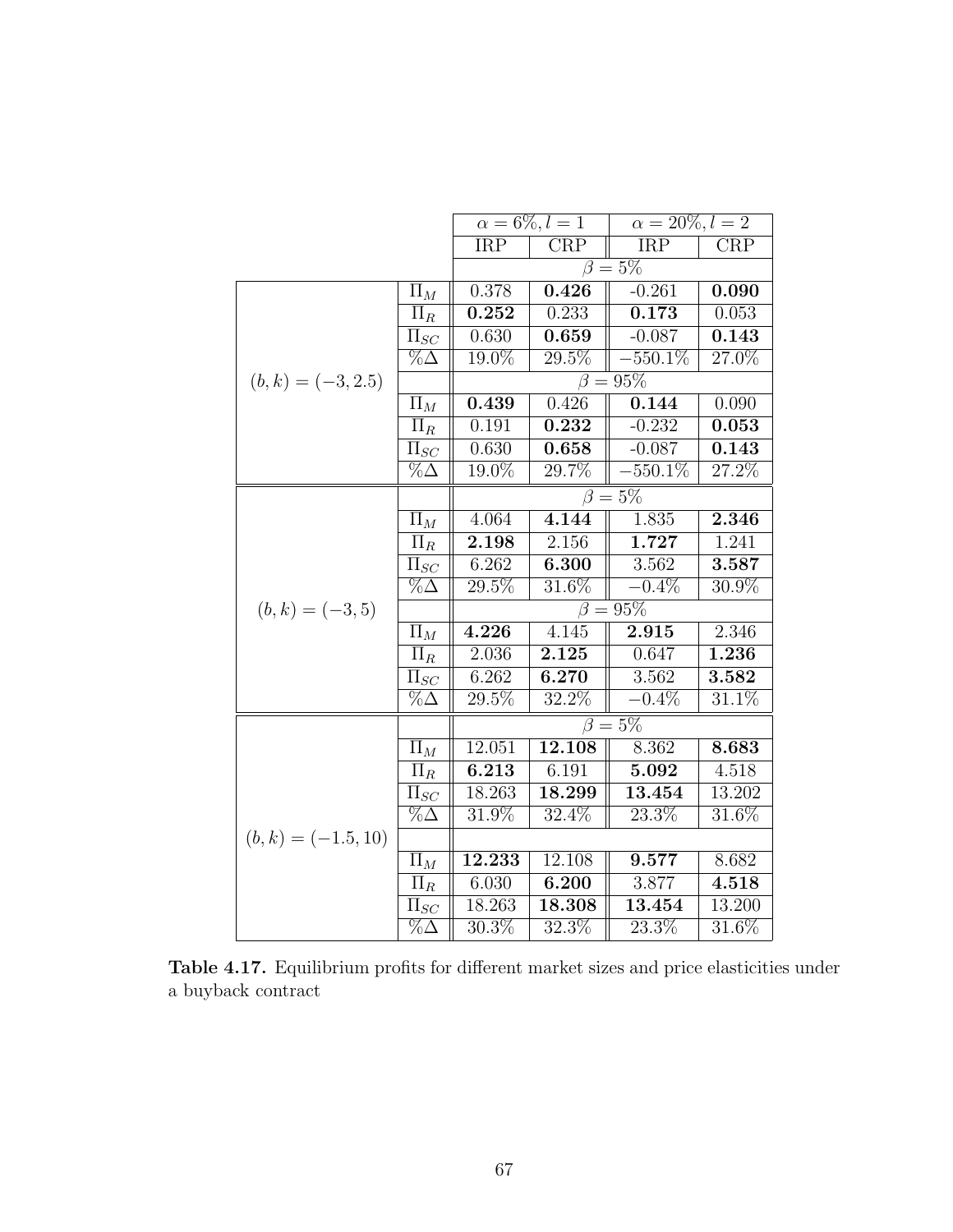#### 4.3 Similarities to the Deterministic Model

In their paper on price and order postponement in a similar model without returns, Granot and Yin (2005) [22] observe that, under buybacks, both the optimal wholes ale price  $w^*$  and the optimal expected retail price  $E[r^*]$  are the same as in the deterministic model, in which the demand function corresponds to the expected demand function in the stochastic models. As a consequence, this also holds for the model with returns when the latter are ignored as the decision variables are unaffected under this policy. For strategy CRP we find the following:

**Proposition 4** If returns are considered in the optimization process, the optimal expected retail price  $E[r^*](w)$  as a function of the wholesale price w is the same in the stochastic and deterministic model, in which the demand function corresponds to the expected demand  $D(r) = b(r - k)$ .

*Proof.* In order to prove proposition 4 we set up the retailer's profit  $\Pi_{RD}^{CR}$  under deterministic demand:

$$
\Pi_{RD}^{CR}(w,r) = [(1-\alpha)r - w - \alpha(l_2-w)]b(r-k)
$$

Taking the first derivative with respect to the retail price  $r$  we get:

$$
\frac{\partial \Pi_{RD}^{CR}(w,r)}{\partial r} = (1 - \alpha)b(r - k) + [(1 - \alpha)r - w - \alpha(l2 - w)]b \tag{4.1}
$$

Setting term 4.1 equal to zero and simplifying results in the following stationary point for a given wholesale price w:

$$
r^* = \frac{(1 - \alpha)k + w + \alpha(l_2 - w)}{2(1 - \alpha)}
$$
\n(4.2)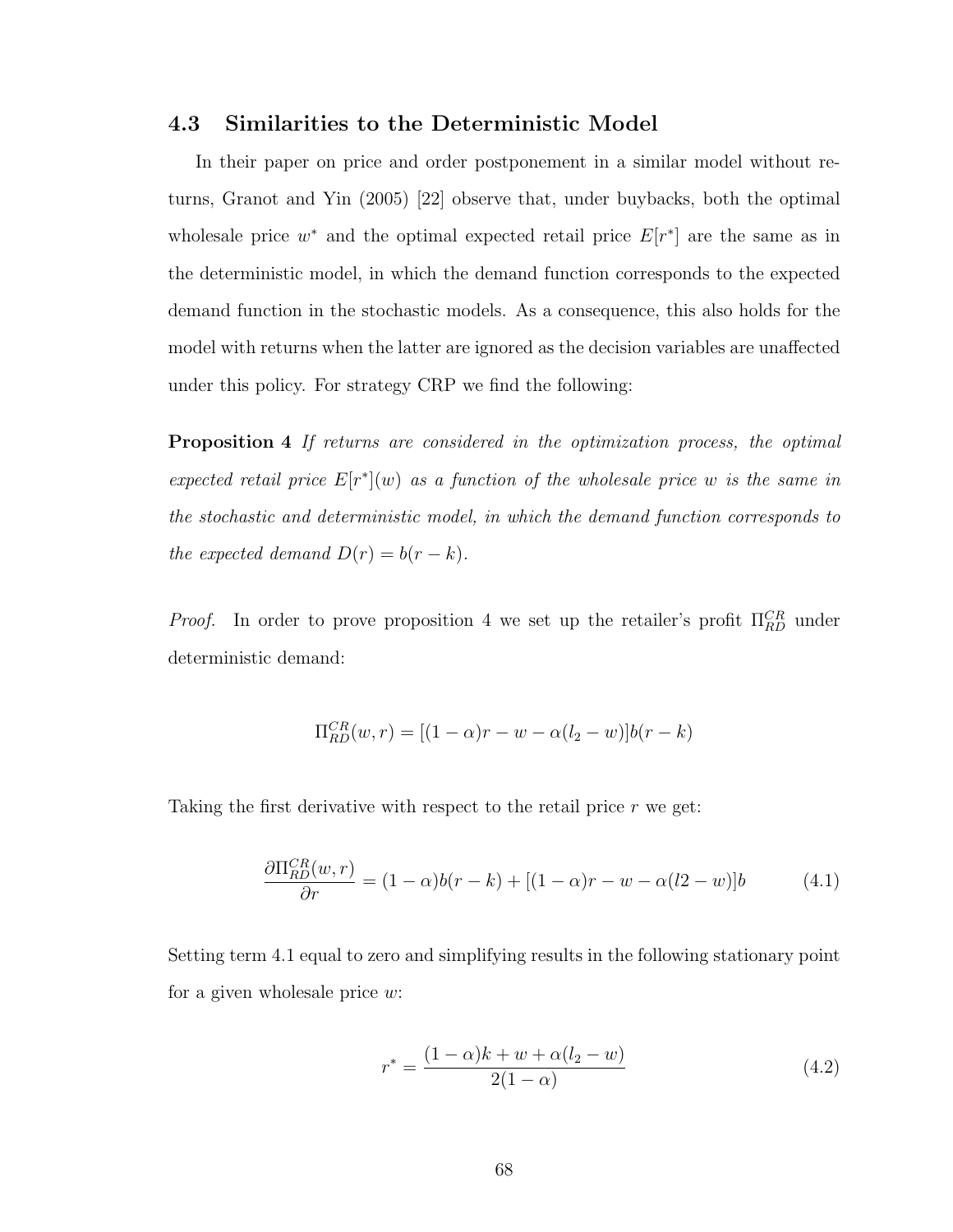Taking the second derivative with respect to r proves concavity as  $b < 0$ :

$$
\frac{\partial^2 \Pi_{RD}^{CR}(w,r)}{\partial r^2} = (1 - \alpha)b + (1 - \alpha)b = 2(1 - \alpha)b < 0
$$

And thus, the stationary point in 4.2 is the optimal retail price for a given wholesale price  $w$  and corresponds to the result in proposition 2 for stochastic and price dependent demand. ш

To show that also the equilibrium value for the retail price is the same in both models, we would need to show that the optimal wholesale prices are equal. But, as we are not able to derive an analytical result for  $w$  in the stochastic model, we can only rely on the results of our computational work.

The optimal wholesale price for the deterministic model can be obtained, as before, by forming first and second derivatives with respect to w of the manufacturer's profit  $\Pi_{MD}^{CR}$ , which can be stated as follows:

$$
\Pi_{MD}^{CR}(w) = [(1 - \alpha)w - c - \alpha(l_1 - v_R)]b(r(w) - k)
$$
  
= 
$$
[(1 - \alpha)w - c - \alpha(l_1 - v_R)]\frac{b}{2(1 - \alpha)}[(1 - \alpha)w - (1 - \alpha)k + \alpha l_2]
$$

The resulting first order condition for the optimal wholesale price

$$
2(1 - \alpha)w - (1 - \alpha)k + \alpha(l_1 - l_2 - v_R) - c = 0
$$

is satisfied by:

$$
w_{CD}^* = \frac{(1 - \alpha)k + c + \alpha(l_1 - l_2 - v_R)}{2(1 - \alpha)}
$$
(4.3)

The second derivative delivers the sufficient condition for 4.3 to be the global maximum:

$$
\frac{\partial^2 \Pi_{RM}^{CR}(w)}{\partial r^2} = (1 - \alpha)b < 0
$$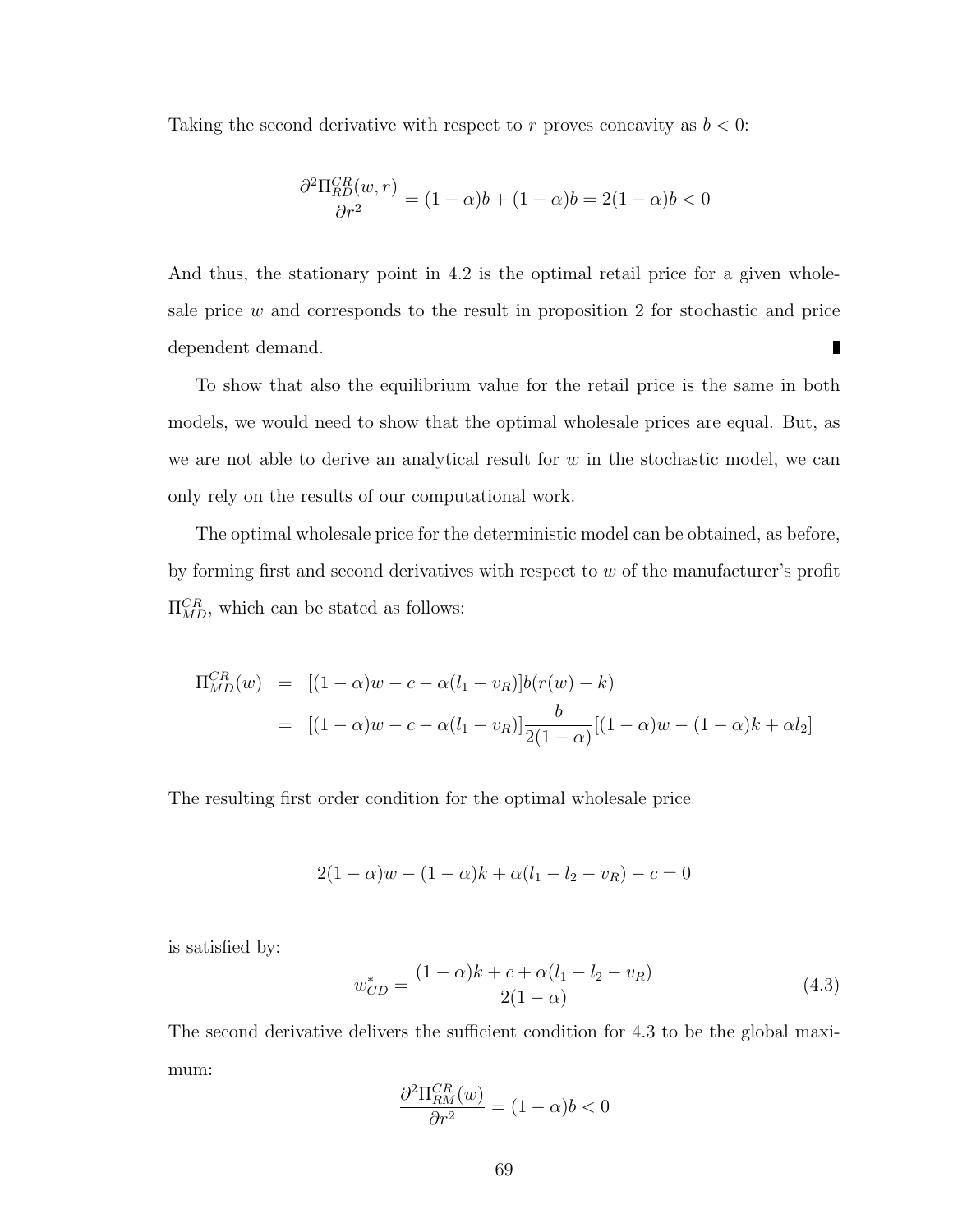The resulting equilibrium retail price for the deterministic model finally is obtained by inserting the optimal wholesale price into term 4.2:

$$
r_{CD}^* = \frac{3(1-\alpha)k + c + \alpha(l-w)}{4(1-\alpha)}
$$
\n(4.4)

We note the similarity to the equilibrium values for both the stochastic and deterministic system ignoring returns:

$$
w_{IRP}^* = w_{ID}^* = \frac{k+c}{2}
$$
\n(4.5)

and

$$
E[r_{IRP}^*] = r_{ID}^* = \frac{3k + c}{4}
$$
\n(4.6)

Comparing our computational results for the optimal wholesale price w with the results under deterministic demand, we find only small differences in the second digit, which can easily be caused by numerical inaccuracies. For the buyback case we use a combined golden-section method for a two-dimensional function to find the optimal wholesale and buyback offer, which stops if the change in the manufacturer's profit between two  $(w, s)$ -combinations is smaller than 0.0001. As our computations indicate, the function is very flat in an  $(0.05,0.05)\times(0.05,0.05)$  area around its optimum. If we use the closed form solution for w obtained for the deterministic model to calculate the optimal wholesale and buyback offer under stochastic demand, we find values  $(w, s)$  with a manufacturer's profit that is 0.001 units higher than our optimal results. The gap between the values of the optimal decision variables seems to be a constant low second digit value. Altogether, although we are unable to prove analytically that the equality of the optimal wholesale price in both models, our computational results suggest the correctness of this relationship.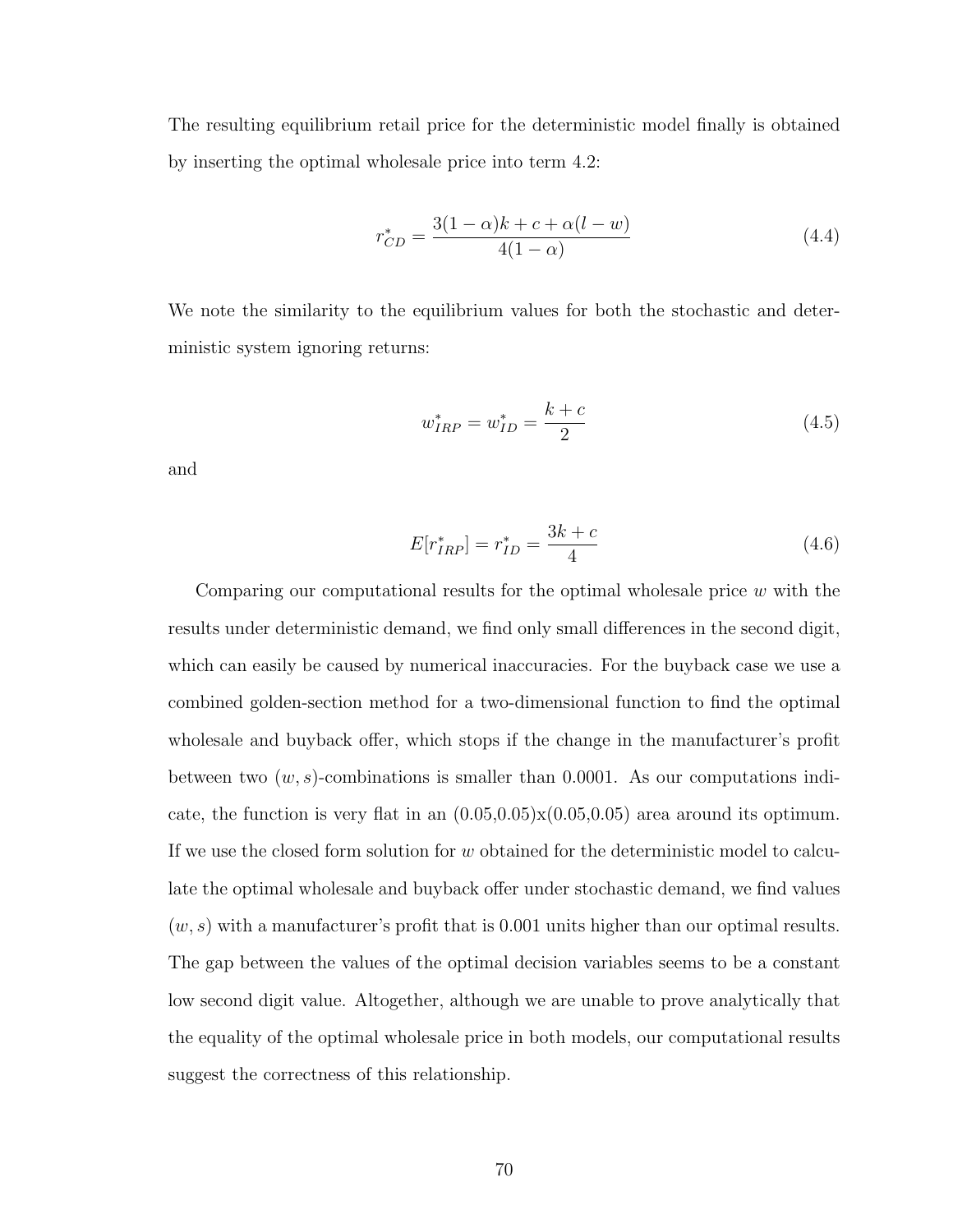### 4.4 Conclusions

In this chapter we have investigated and compared the decentralized supply chain's performance and the behavior of the decision variables under the policies IRP and CRP. We draw the following general conclusions for the different incentive schemes:

#### Results under a Wholesale Contract

- Like under no postponement, when considering returns order quantities are lower than when ignoring returns. The retail price, however, is higher whereas the optimal wholesale price may increase or decrease depending on the manufacturer's share of the return logistics costs.
- Considering returns leads to higher supply chain profits than ignoring returns. This result stands in constrast to the findings by Ruiz-Benitez and Muriel (2007)[39] without postponement.
- Although the supply chain is better off if returns are included, this strategy may be profitable for only one of the partners depending on who carries the lower part of the costs associated with returns.
- Also under price postponement, supply chain profits are higher when the retailer faces the higher share of the return logistics cost.
- CRP becomes more profitable for higher costs associated with returns. Coordination, however, gets worse.
- Coordination is better for higher product values.
- It is possible that the decentralized system achieves better results than the centralized supply chain if returns are ignored.
- Different market sizes and price elasticities do not seem to influence the nature of the found relationships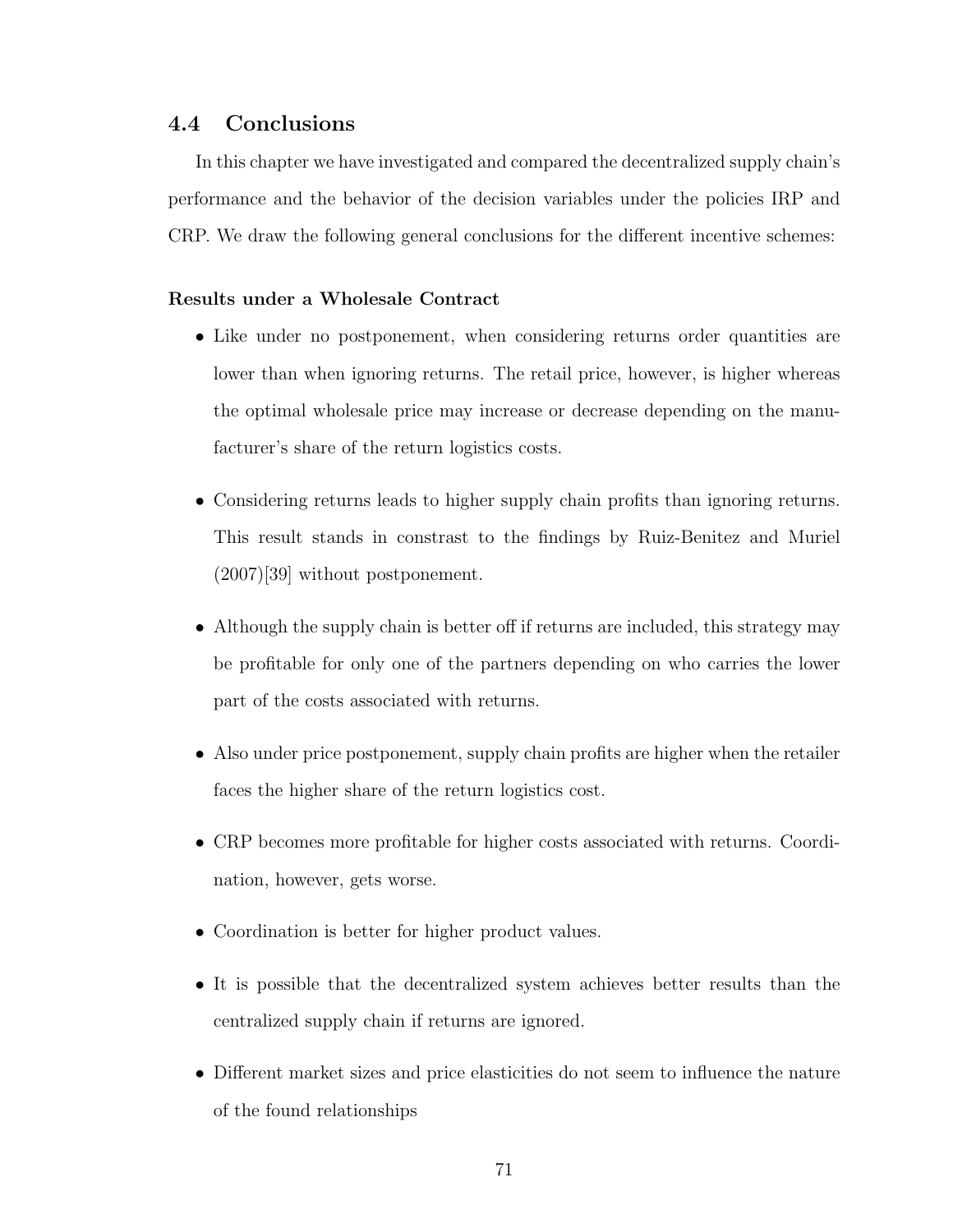### Differences under a Buyback Contract

- Coordination is improved by buyback contracts no matter if returns are ignored or considered.
- For very low salvage values considering returns leads to higher supply chain profits. This preference, however, changes quickly for increasing values of  $v, v_R$ and also for lower price elasticity b.
- The manufacturer profits the most from agreeing to a buyback contract. The retailer's gain is either not significant or negative.
- The values of all decision variables are higher under buybacks.
- The retail price and the profits of each of the players are (fairly) independent when considering returns.
- Coordination stays fairly constant under considering returns for different market sizes and price elasticities whereas the nature of all other relationships remains valid.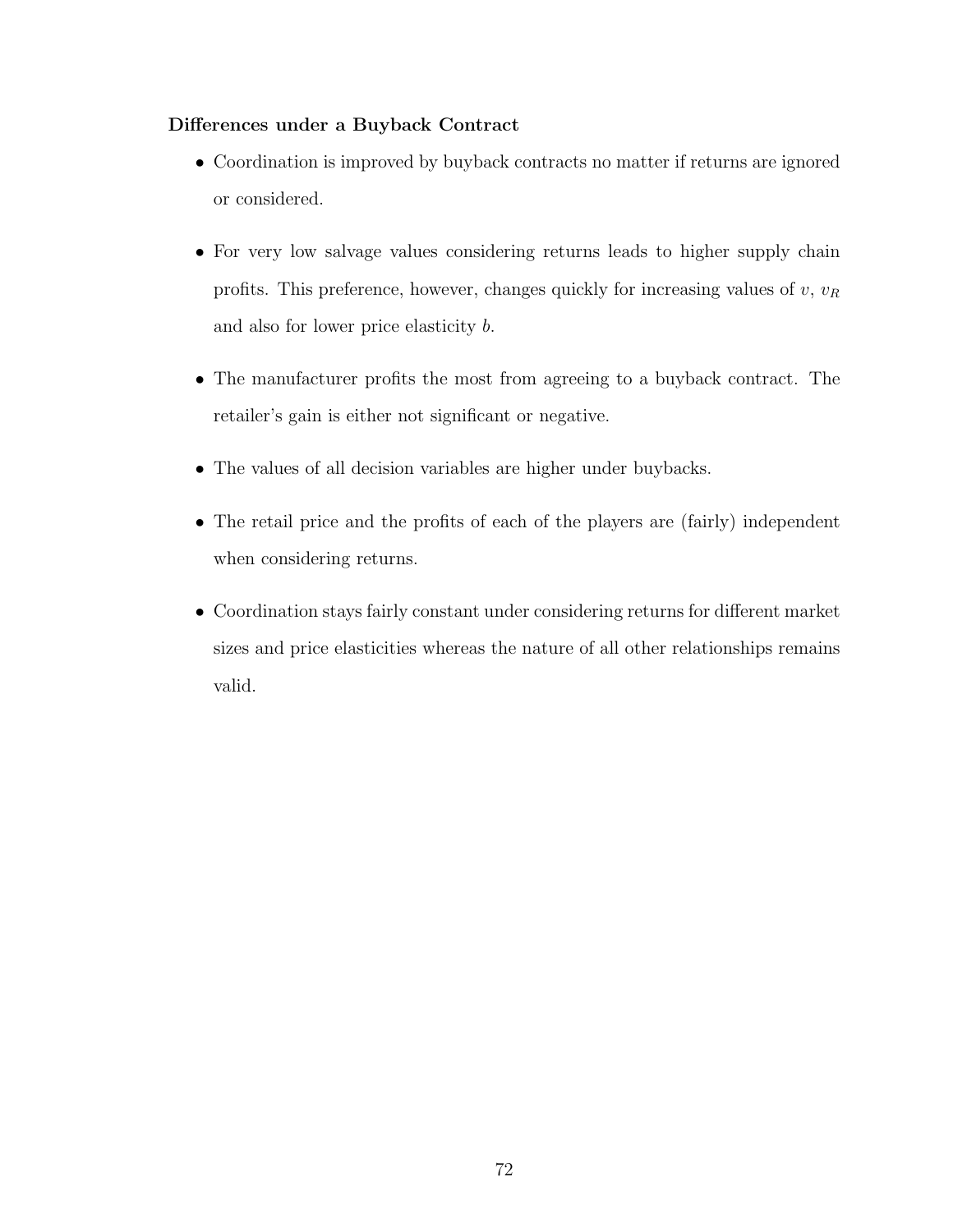## CHAPTER 5

# THE VALUE OF PRICE POSTPONEMENT

In chapter 4 we have focused on the comparison of considering and ignoring returns under price postponement. Chapter 5 now is intended to clarify the value of postponing the decision on the retail price until after demand uncertainty is resolved. We therefore compare the policies CRP and CR as well as IRP and IR to see the effect of postponement on the decision variables and profits when returns are considered or not. In particular, we focus on the value of the additional information that is gained by the postponed decision on the retail price.

In the following we start out with an analysis of the centralized system under the respective policies. After that, we investigate the effect on the decentralized system and each of the partners. Our results are based on the same computational work as in chapter 4 and the derivations in chapter 3 for policies IRP and CRP. For the underlying profit functions and optimality criteria under the cases without price postponement, IR and CR, we refer to Ruiz-Benitez (2007) [38] for detailed derivations. As a starting point we again choose the parameter specifications  $(\alpha, \beta, l) = (20\%, 5\%, 2)$ with salvage values v and  $v_r$  equal to zero as the base case. A similar sensitivity analysis as in chapter 4 is conducted to provide more generality.

### 5.1 Performance of the Centralized System

Intuition tells us for the case of one decision maker - like in the centralized supply chain - who correctly optimizes, that each bit of additional information leads to better results and thus, in our case, to higher profits. When not considering certain available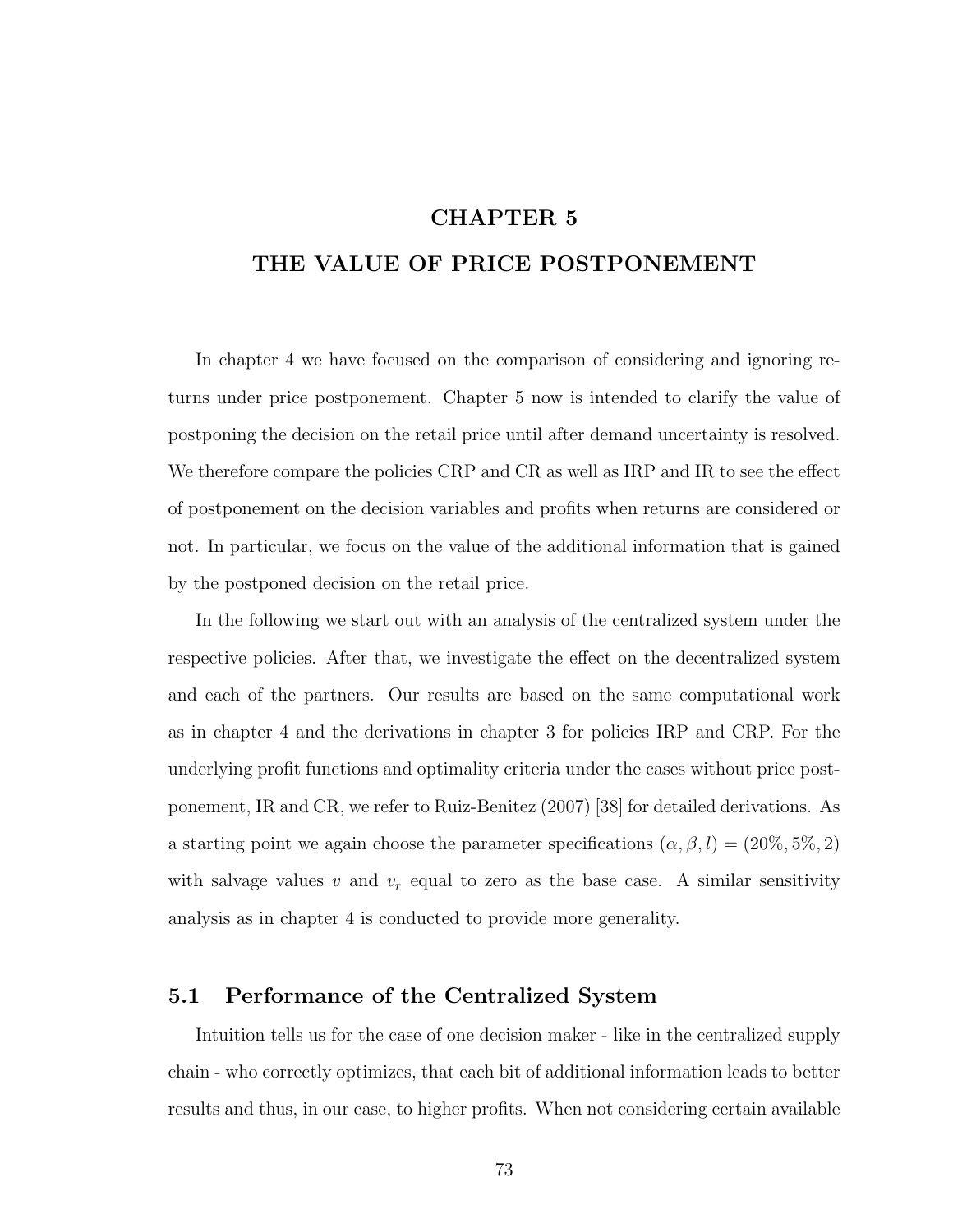aspects like the presence of returns, however, this may not necessarily be the case and thus lead to suboptimal decisions.



Figure 5.1. Profits in the centralized system under policies CRP, IRP, CR and IR as a function of the production costs c for different return volumes  $\alpha$ 

From figure 5.1 we find that the centralized system that considers returns achieves higher profits if the decision on the retail price is postponed until after demand uncertainty is resolved. With the profits decreasing in  $c$  but the gap between CRP and CR staying fairly constant, the relative value of the additional information becomes significantly higher for higher production costs. While for lower return volumes policy IRP remains relatively close to the profits under CRP and the system seems to be almost indifferent under no postponement, the difference between considering and ignoring returns becomes distinct for higher values  $\alpha$ .

The fact that for increasing production costs profits under policy IRP drop below the ones under IR is reflected by the behavior of the decision variables. In figure 5.2 we observe that the order quantity and the expected retail price under policy IRP represent the highest and lowest value, respectively, among the four strategies and, consequently generate the largest quantity of returns. For high costs associated with returns the additional value of the information on demand gained by postponement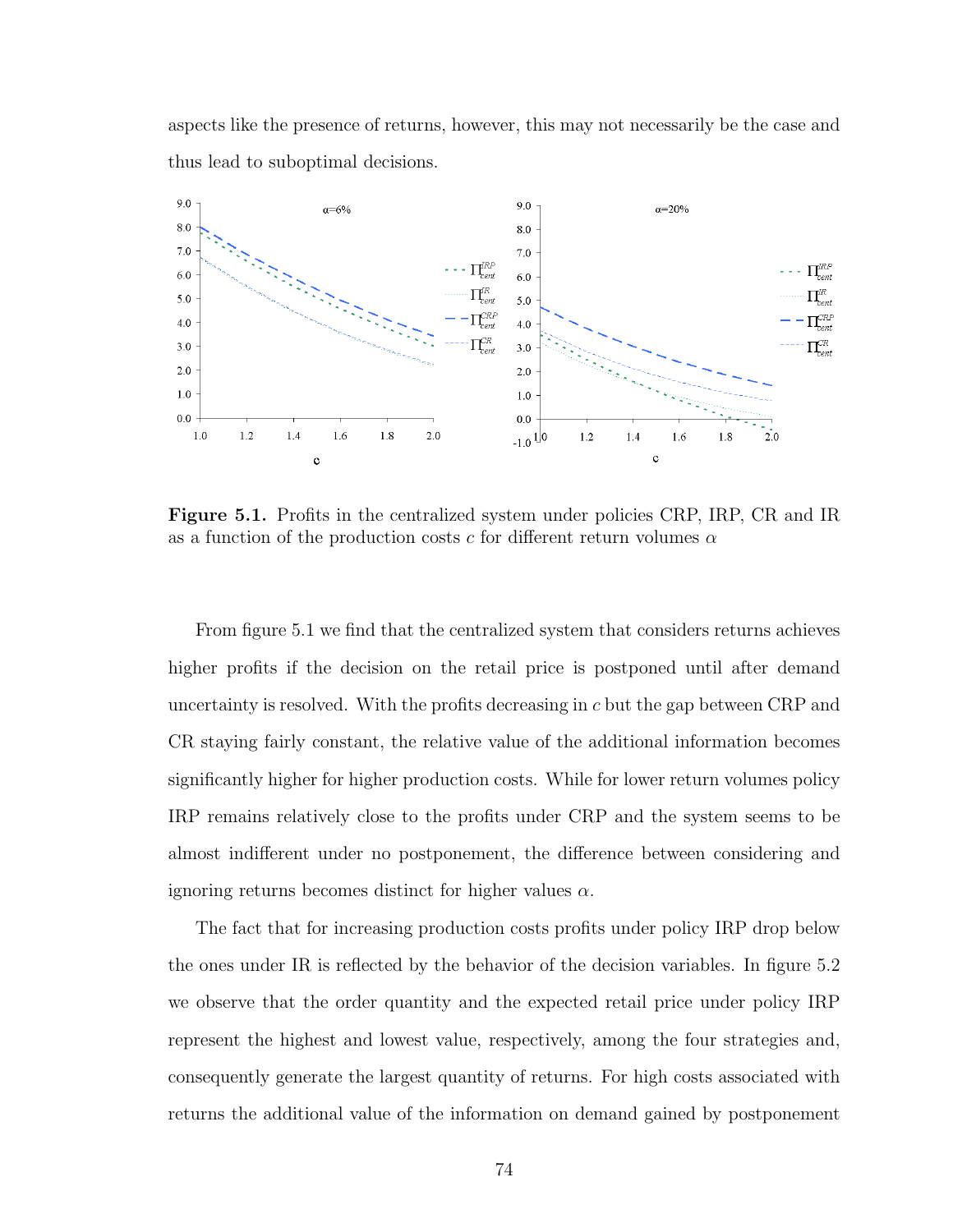

Figure 5.2. Equilibrium values of the decision variables in the centralized system under policies CRP, IRP, CR and IR as a function of the production costs  $c$  for a return volume of  $\alpha = 20\%$ 

does no longer compensate the costs generated by the suboptimal behavior. Increasing the return volume  $\alpha$  with all other parameters fixed to the base case specifications does exactly reflect these relationships. As can be seen from table 5.1 the relative gap between CRP and CR increases significantly indicating the importance of valuable demand information if return costs are high. For lower return costs, for example, caused by a positive salvage value shown in table 5.2, the value of the additional demand information decreases and ends up being zero for  $v = 2v_R = c$ .

In order to analyze the general value of the additional information gained by postponement in the presence of returns, we also compare the total supply chain profits to a model in which no returns occur. From table 5.3 we draw two conclusions: Postponement is more valuable in a system that faces returns and in which the salvage values are low, i.e. the return costs high. As the value of the additional information under no returns increases with higher salvage values, however, it eventually ends up being higher than under returns.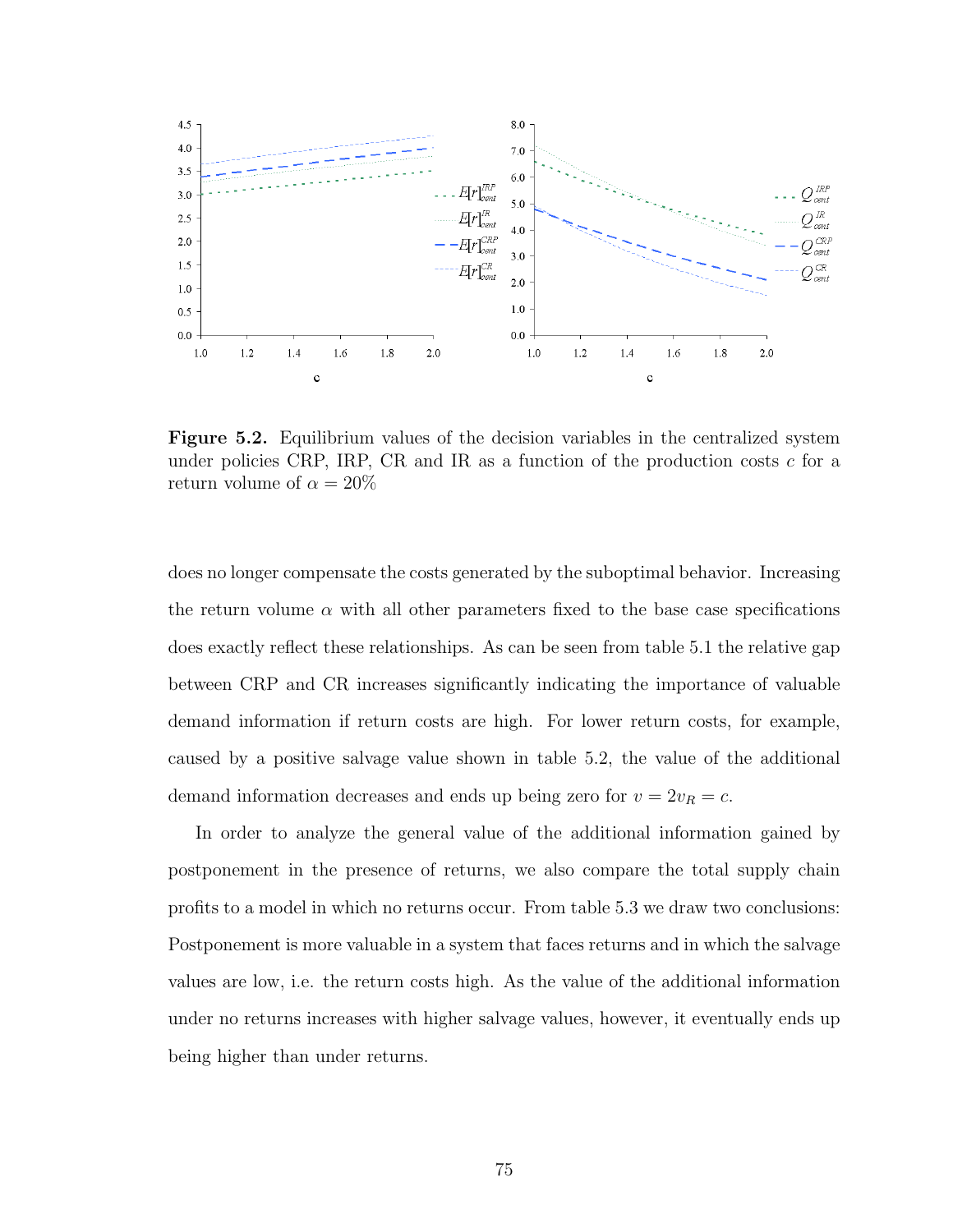|          | $\P^{CR}$<br>cent | CRP<br>cent |       | $\%\Delta$ | $\Pi_{cent}^{TR}$ | $\Pi_{cent}^{IRP}$ |          | $\%\Delta$ |
|----------|-------------------|-------------|-------|------------|-------------------|--------------------|----------|------------|
| $\alpha$ |                   |             |       |            | $c=1$             |                    |          |            |
| 0.06     | 6.728             | 7.999       | 1.271 | 18.9%      | 6.689             | 7.750              | 1.061    | 15.9%      |
| 0.2      | 3.713             | 4.695       | 0.982 | $26.5\%$   | 3.213             | 3.550              | 0.337    | $10.5\%$   |
| 0.35     | 1.282             | 1.855       | 0.573 | 44.7%      | $-0.512$          | $-0.950$           | $-0.439$ | $-85.7%$   |
| $\alpha$ |                   |             |       |            | $c=2$             |                    |          |            |
| 0.06     | 2.226             | 3.416       | 1.190 | 53.5%      | 2.169             | 3.001              | 0.832    | 38.3%      |
| 0.2      | 0.750             | 1.384       | 0.634 | 84.5%      | 0.067             | $-0.464$           | $-0.531$ | $-793.7%$  |
| 0.35     | 0.048             | 0.156       | 0.108 | 224.5%     | $-2.185$          | $-4.177$           | $-1.992$ | $-91.2\%$  |

Table 5.1. Value of price postponement in the centralized system when ignoring and considering returns as a function of the return volume  $\alpha$  for different production costs  $\boldsymbol{c}$ 

|          | тCR<br>$-$ cent | $\overline{\Pi}_{cent}^{CRP}$ |       | $\%\Delta$ | $\Pi_{cent}^{IR}$ | $\Pi_{cent}^{IRP}$ |          | $\%\Delta$ |
|----------|-----------------|-------------------------------|-------|------------|-------------------|--------------------|----------|------------|
| $v=2v_R$ |                 |                               |       |            | $\alpha = 6\%$    |                    |          |            |
| 0.2      | 7.232           | 8.303                         | 1.071 | 14.8%      | 7.196             | 8.071              | 0.875    | 12.2%      |
| 0.6      | 8.511           | 9.083                         | 0.573 | $6.7\%$    | 8.483             | 8.884              | 0.401    | 4.7%       |
| 1.0      | 10.398          | 10.398                        | 0.000 | $0.0\%$    | 10.380            | 10.200             | $-0.180$ | $-1.7\%$   |
| $v=2v_R$ |                 |                               |       |            | $\alpha = 20\%$   |                    |          |            |
| 0.2      | 4.109           | 4.962                         | 0.853 | 20.8%      | 3.652             | 3.897              | 0.246    | 6.7%       |
| 0.6      | 5.157           | 5.649                         | 0.492 | $9.5\%$    | 4.803             | 4.744              | $-0.059$ | $-1.2\%$   |
| 1.0      | 6.834           | 6.834                         | 0.000 | $0.0\%$    | 6.600             | 6.001              | $-0.599$ | $-9.1\%$   |

Table 5.2. Value of price postponement in the centralized system when ignoring and considering returns as a function of the salvage values  $v=2*v_R$  for different return volumes  $\alpha$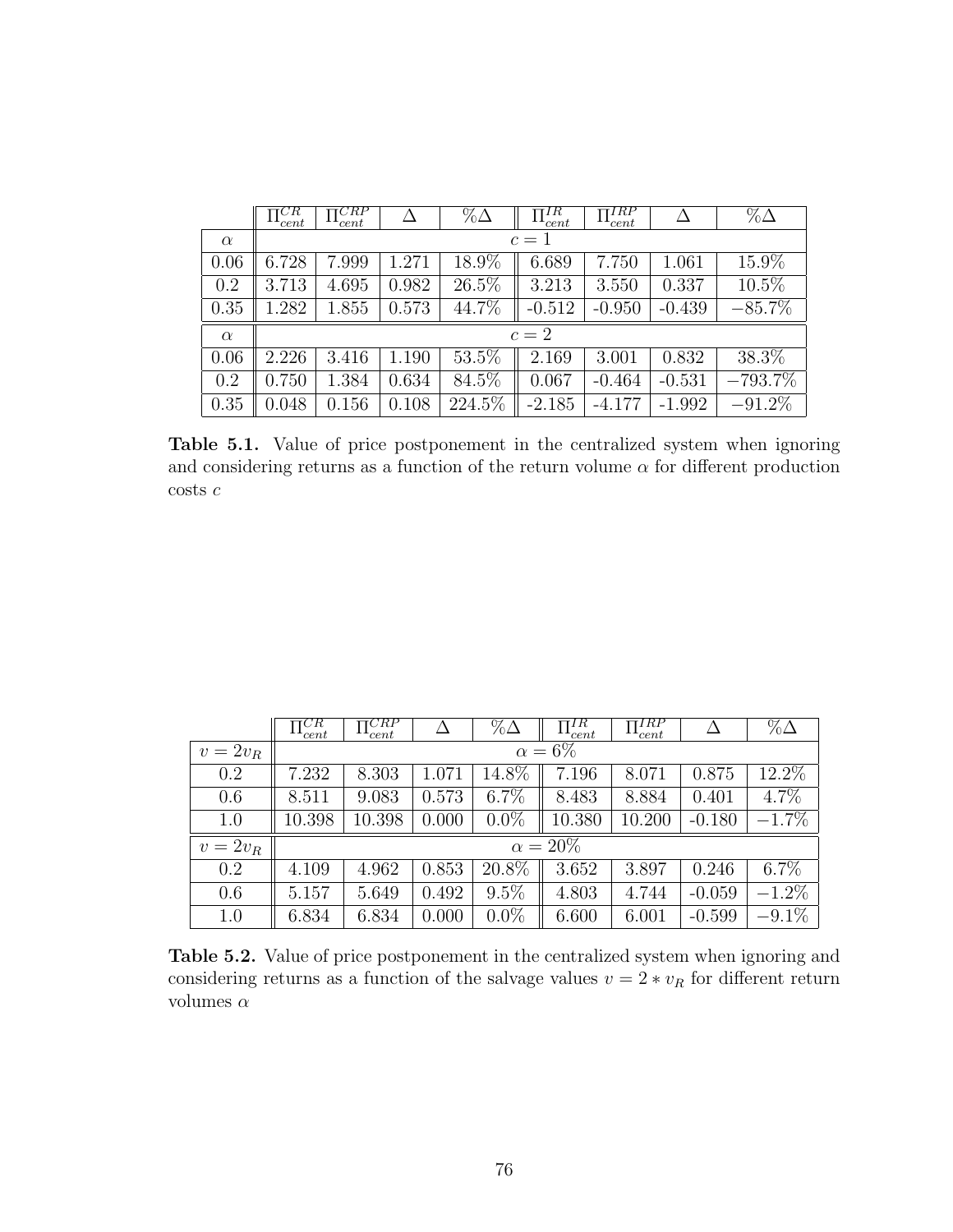|              | $\Pi^{CR}$<br>cent | $\Pi^{CRP}$<br>cent |       | $\% \Delta$ | $\Pi_{cent}$    | $\Pi_{cent}^{PP}$ | Δ     | $\% \Delta$ |  |  |  |
|--------------|--------------------|---------------------|-------|-------------|-----------------|-------------------|-------|-------------|--|--|--|
| $\mathbf{c}$ | $\alpha = 6\%$     |                     |       |             |                 |                   |       |             |  |  |  |
| 1.0          | 6.728              | 7.999               | 1.271 | $18.9\%$    | 8.179           | 9.550             | 1.371 | 16.8%       |  |  |  |
| 2.0          | 2.226              | 3.416               | 1.190 | 53.5%       | 3.070           | 4.486             | 1.416 | 46.1%       |  |  |  |
| $\mathbf{c}$ |                    |                     |       |             | $\alpha = 20\%$ |                   |       |             |  |  |  |
| 1.0          | 3.713              | 4.695               | 0.982 | 26.5%       | 8.179           | 9.550             | 1.371 | 16.8%       |  |  |  |
| 2.0          | 0.750              | 1.384               | 0.634 | 84.5%       | 3.070           | 4.486             | 1.416 | 46.1%       |  |  |  |
| $\mathbf{V}$ |                    |                     |       |             | $\alpha = 6\%$  |                   |       |             |  |  |  |
| 0.2          | 7.232              | 8.303               | 1.071 | $14.8\%$    | 8.625           | 9.860             | 1.234 | 14.3%       |  |  |  |
| 0.6          | 8.511              | 9.083               | 0.573 | $6.7\%$     | 9.120           | 10.658            | 1.538 | 16.9%       |  |  |  |
| $\mathbf{V}$ | $\alpha = 20\%$    |                     |       |             |                 |                   |       |             |  |  |  |
| 0.2          | 4.109              | 4.962               | 0.853 | 20.8%       | 8.625           | 9.860             | 1.234 | 14.3%       |  |  |  |
| 0.6          | 5.157              | 5.649               | 0.492 | 9.5%        | 9.120           | 10.658            | 1.538 | 16.9%       |  |  |  |

Table 5.3. Comparison of the value of price postponement in the centralized system with and without returns as a function of the production costs  $c$  and the salvage values  $v = 2 * v_R$  for different return volumes  $\alpha$ 

## 5.2 The Decentralized System

With the centralized system ignoring returns under price postponement we have found an example in which the value of additional demand information can become negative, the reason being the incorrect optimization approach. In this section we analyze the decentralized system's profits and values of decision variables with and without postponement. In particular, we focus on the factors return volume  $\alpha$  and salvage values  $v$  and  $v_R$  that have shown to be the driving ones for the value of information.

#### 5.2.1 Considering Returns with and without Price Postponement

Ruiz-Benitez (2007) [38] conduct a computational study for the comparison of the policies CRP and CR with a sensitivity analysis in the production costs c, the return volume  $\alpha$  and the retailer's share  $\beta$  of the return logistics costs for both a wholesale and a buyback contract. When considering returns, they find for the chosen set of parameter specifications: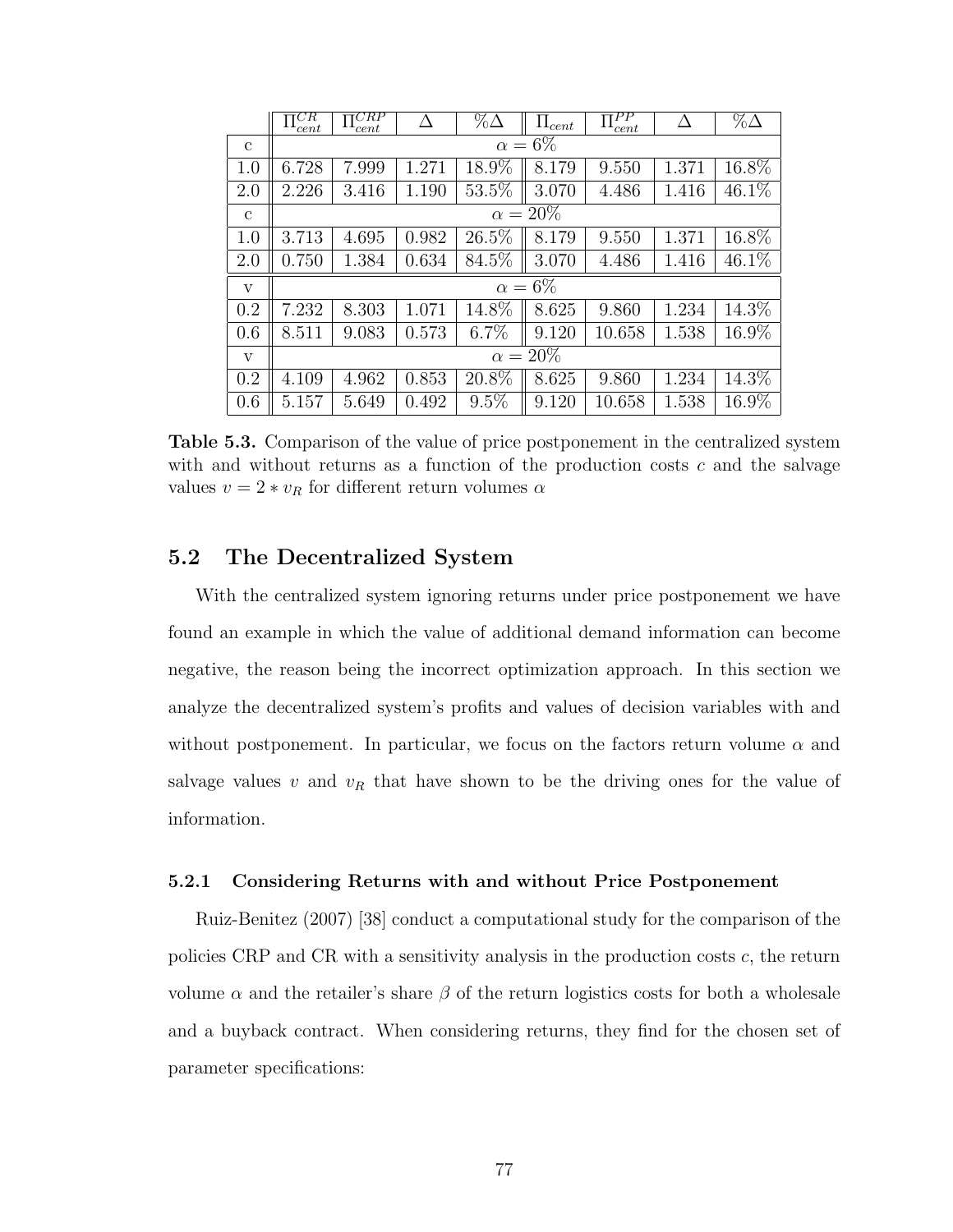

Figure 5.3. Profits in the decentralized system under policies CRP and CR for the two different contract forms as a function of the production costs  $c$ ; base case parameter specifications

- 1. Price postponement improves coordination of the supply chain and enhances the profits of both the retailer and the manufacturer if returns are considered (confirmed by table 5.5).
- 2. Under a wholesale contract:
	- the manufacturer profits the most from the additional demand information (see figure 5.3 and table 5.5).
	- Order quantities and the retail price decrease while the wholesale price increases under postponement (see figure 5.4).
- 3. Under a buyback contract:
	- Benefits from the postponement strategy are distributed more equally among the two supply chain partner (see figure 5.3 and table 5.5).
	- Different retailer's shares of return logistics do neither impact the partners' nor total supply chain profits.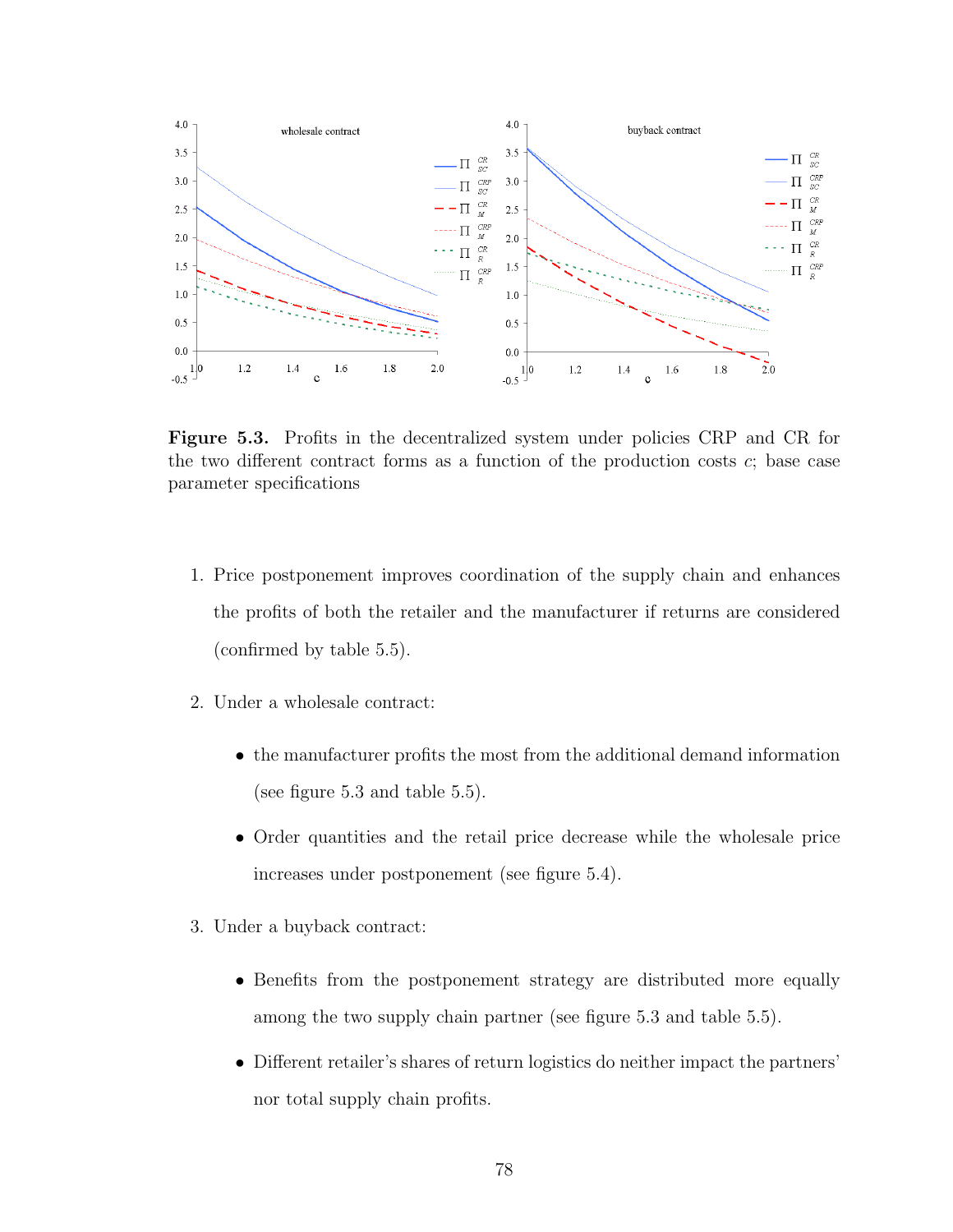|            | $E r ^{\text{C}RT}$ | $\overline{u}$ |       |          |       |          |        |
|------------|---------------------|----------------|-------|----------|-------|----------|--------|
| calculated | 4.163               | 3.302          | 2.777 | 2.453    | 2.346 | 1.241    | 3.587  |
| conjecture | 4.188               | 3.350          | 2.850 | 2.393    | 2.348 |          | 3.521  |
| error      | 0.024               | 0.048          |       | $-0.059$ |       | $-0.067$ | -0.065 |

Table 5.4. Numerical error of our computations based on the conjecture in section 4.3

• The buyback offer and the wholesale price do not change when the decision on the retail price is postponed.

In our study, in which we additionally consider positive salvage values  $v$  and  $v_R$ , we find the same results. Only concerning the last two points our computations do not exactly confirm the stated conclusion. From figure 5.4 we see that the buyback offer s and the wholesale price  $w$  are not exactly the same with and without postponement. Table 5.5 indicates that the retailer's profit decreases slightly for higher values of  $\beta$  if the pricing decision is postponed under buybacks. We note, however, that the absolute differences may lie within our numerical error. Table 5.4 shows an example for the numerical error if we assume that the closed form solution for the wholesale price in the deterministic model is the same in the stochastic model as stated in section 4.3.

As expected, table 5.5 nicely shows the positive value of additional information both under buybacks and the wholesale contract. Also we find the increasing value for higher return volumes. Another interesting aspect is the larger relative gain from postponement for the retailer under buybacks whereas under the wholesale contract he profits less.

For the centralized system we observed that increasing salvage values have a decreasing effect on the value of additional demand information. The same is true for the decentralized system. Yet, during our complete sensitivity analysis we find that the value of price postponement under buybacks remains positive. Under wholesale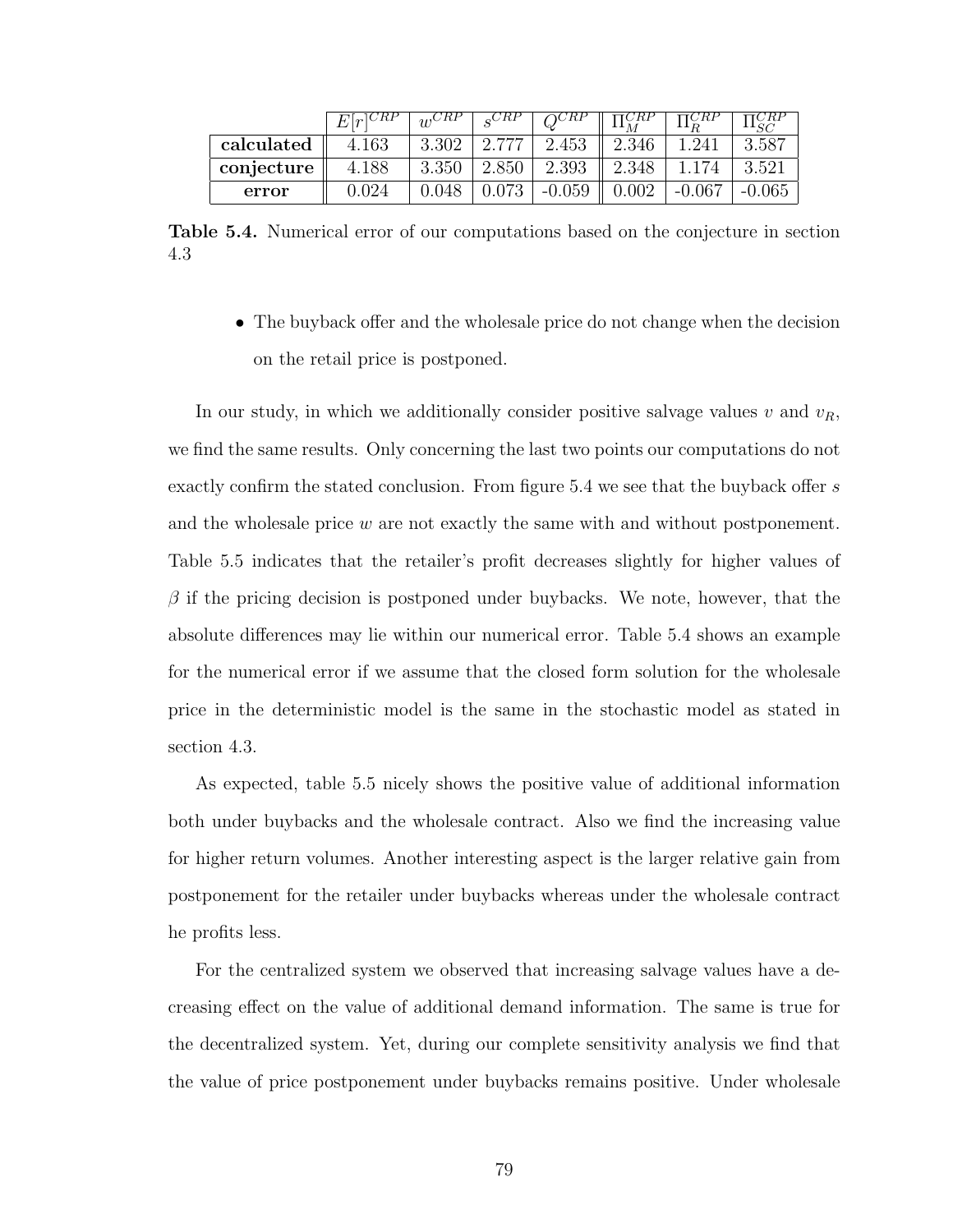

Figure 5.4. Decision variables in the decentralized system under policies CRP and CR for the two different contract forms as a function of the production costs  $c$ ; base case parameter specifications

contracts, however, it is possible, that for high salvage values or low price elasticity the value becomes negative as can be seen from table 5.6. This goes along with our observation that for low return costs and low risk for unsold inventory the value of information decreases when returns are considered. The supply chain therefore is better coordinated when the decision on prices is not postponed in this case.

#### 5.2.2 Ignoring Returns with and without Price Postponement

Our results for both the centralized system and the decentralized system so far have shown that the additional information gained from postponing the decision on the retail price is profitable in most cases if the supply chain optimizes correctly, i.e. considers returns. When ignoring returns, we have found for the centralized system that postponement can lead to worse results for high production costs and high costs associated with returns. Now considering the decentralized system we make similar observations: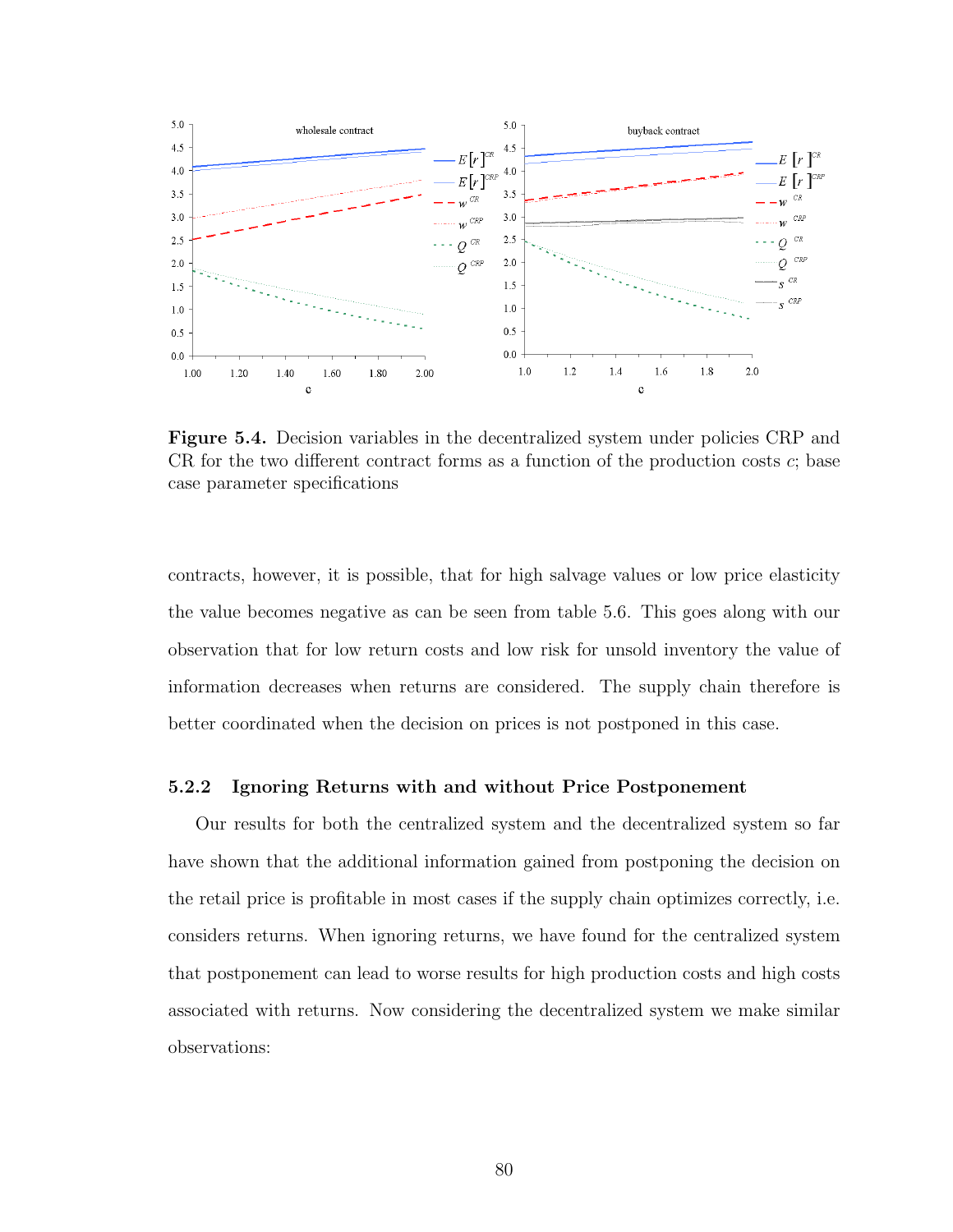|                   |         | CR      |            |         | $\rm CRP$          |            | $\%\Delta$ |         |            |  |
|-------------------|---------|---------|------------|---------|--------------------|------------|------------|---------|------------|--|
| $(\alpha, \beta)$ | $\Pi_M$ | $\Pi_R$ | $\Pi_{SC}$ | $\Pi_M$ | $\Pi_R$            | $\Pi_{SC}$ | $\Pi_M$    | $\Pi_R$ | $\Pi_{SC}$ |  |
|                   |         |         |            |         | wholesale contract |            |            |         |            |  |
| $(6\%, 5\%)$      | 2.765   | 2.082   | 4.846      | 3.476   | 2.257              | 5.733      | 25.7       | 8.4     | 18.3       |  |
| $(6\%, 95\%)$     | 2.797   | 2.088   | 4.885      | 3.500   | 2.267              | 5.767      | 25.1       | 8.5     | 18.0       |  |
| $(20\%, 5\%)$     | 1.411   | 1.128   | 2.539      | 1.962   | 1.284              | 3.246      | 39.0       | 13.8    | 27.8       |  |
| $(20\%, 95\%)$    | 1.490   | 1.154   | 2.644      | 2.020   | 1.342              | 3.362      | 35.6       | 16.3    | 27.2       |  |
|                   |         |         |            |         | buyback contract   |            |            |         |            |  |
| $(6\%, 5\%)$      | 3.364   | 1.683   | 5.047      | 3.998   | 2.088              | 6.086      | 18.8       | 24.0    | 20.6       |  |
| $(6\%, 95\%)$     | 3.364   | 1.683   | 5.047      | 3.998   | 2.067              | 6.065      | 18.9       | 22.8    | 20.2       |  |
| $(20\%, 5\%)$     | 1.857   | 0.929   | 2.786      | 2.346   | 1.241              | 3.587      | 26.4       | 33.6    | 28.8       |  |
| $(20\%, 95\%)$    | 1.857   | 0.929   | 2.786      | 2.346   | 1.236              | 3.582      | 26.3       | 33.0    | 28.6       |  |

Table 5.5. Comparison of the value of price postponement in the decentralized system under a wholesale and a buyback contract for different return volumes  $\alpha$  and shares  $\beta$  of logistics cost

|          |         | CR      |            |                    | CRP              |            |         | $\%\Delta$ |            |
|----------|---------|---------|------------|--------------------|------------------|------------|---------|------------|------------|
| $v=2v_R$ | $\Pi_M$ | $\Pi_R$ | $\Pi_{SC}$ | $\Pi_M$            | $\Pi_R$          | $\Pi_{SC}$ | $\Pi_M$ | $\Pi_R$    | $\Pi_{SC}$ |
|          |         |         |            | wholesale contract |                  |            |         |            |            |
| 0.20     | 1.631   | 1.276   | 2.907      | 2.084              | 1.388            | 3.472      | 27.8    | 8.8        | 19.4       |
| 0.40     | 1.792   | 1.421   | 3.214      | 2.149              | 1.460            | 3.610      | 19.9    | 2.8        | 12.3       |
| 0.60     | 1.981   | 1.594   | 3.576      | 2.218              | 1.524            | 3.742      | 11.9    | $-4.4$     | 4.6        |
| 0.80     | 2.205   | 1.805   | 4.010      | 2.289              | 1.614            | 3.903      | 3.8     | $-10.6$    | $-2.7$     |
|          |         |         |            |                    | buyback contract |            |         |            |            |
| 0.20     | 2.054   | 1.028   | 3.083      | 2.480              | 1.283            | 3.763      | 20.7    | 24.7       | 22.1       |
| 0.40     | 2.290   | 1.147   | 3.437      | 2.636              | 1.371            | 4.007      | 15.1    | 19.6       | 16.6       |
| 0.60     | 2.579   | 1.291   | 3.870      | 2.824              | 1.454            | 4.278      | 9.5     | 12.6       | 10.6       |
| 0.80     | 2.941   | 1.472   | 4.413      | 3.054              | 1.700            | 4.755      | 3.9     | 15.5       | 7.7        |

Table 5.6. Comparison of the value of price postponement in the decentralized system considering returns under a wholesale and a buyback contract for different salvage values; base case parameter specifications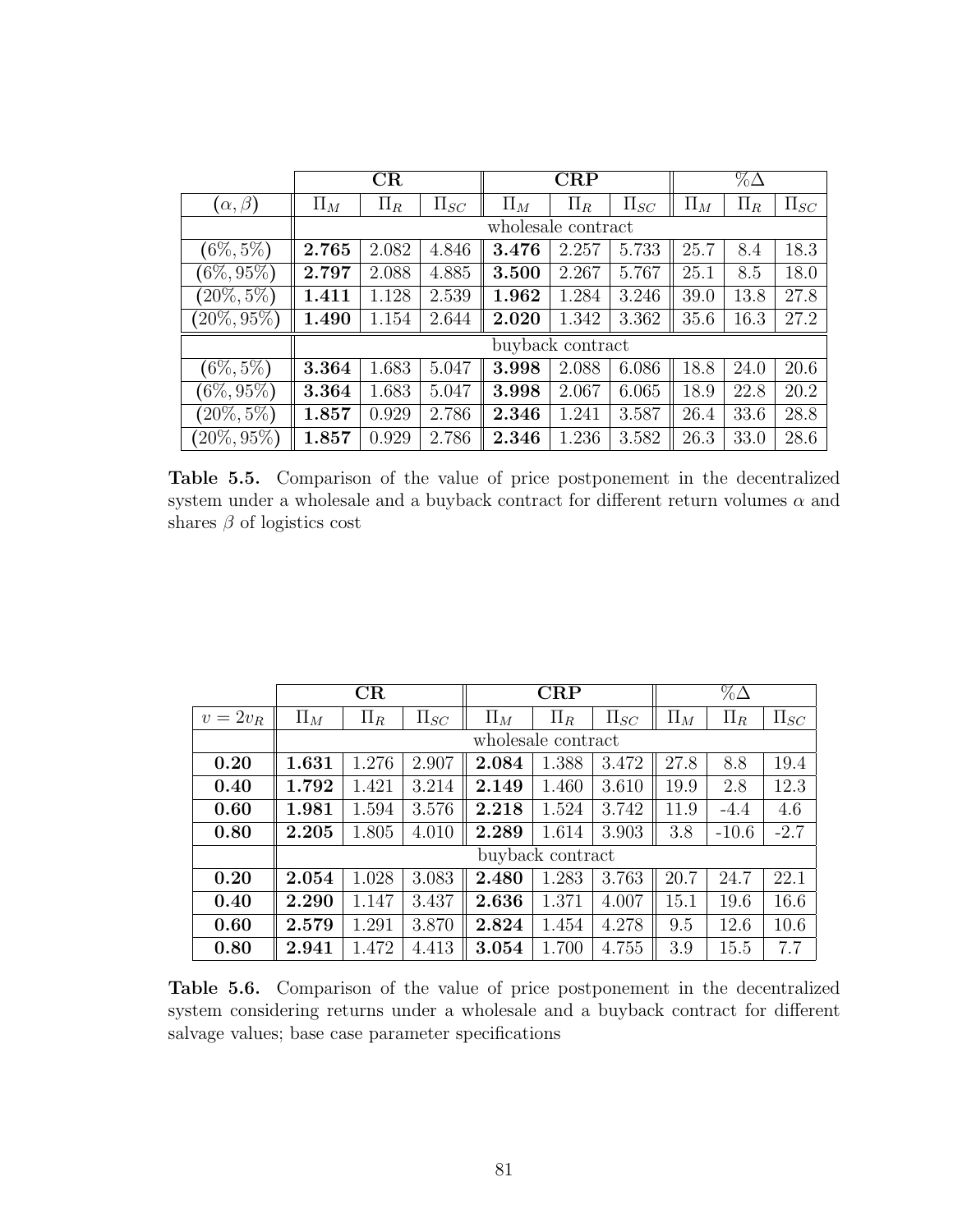|          |                | <b>IR</b> |         |            |          | <b>IRP</b>         |            |          | $\% \Delta$ |            |
|----------|----------------|-----------|---------|------------|----------|--------------------|------------|----------|-------------|------------|
| $\alpha$ | $\mathbf c$    | $\Pi_M$   | $\Pi_R$ | $\Pi_{SC}$ | $\Pi_M$  | $\Pi_R$            | $\Pi_{SC}$ | $\Pi_M$  | $\Pi_R$     | $\Pi_{SC}$ |
|          |                |           |         |            |          | wholesale contract |            |          |             |            |
|          | $\mathbf{1}$   | 2.880     | 2.282   | 5.162      | 3.223    | 2.411              | 5.633      | 11.9     | 5.6         | 9.1        |
| $6\%$    | $\overline{2}$ | 0.969     | 0.834   | 1.803      | 1.221    | 1.087              | 2.308      | 26.1     | 30.3        | 28.0       |
|          | 3              | 0.190     | 0.219   | 0.410      | 0.177    | 0.380              | 0.557      | $-7.3$   | 73.3        | 35.9       |
|          | $\mathbf{1}$   | 1.576     | 1.698   | 3.274      | 0.934    | 1.730              | 2.664      | $-40.7$  | 1.9         | $-18.6$    |
| 20%      | $\overline{2}$ | 0.151     | 0.596   | 0.747      | $-0.688$ | 0.719              | 0.031      | $-555.8$ | 20.8        | $-95.8$    |
|          | 3              | $-0.207$  | 0.149   | $-0.058$   | $-1.209$ | 0.218              | $-0.991$   | $-484.3$ | 46.2        | $-1615.7$  |
| $\alpha$ | $\mathbf c$    |           |         |            |          | buyback contract   |            |          |             |            |
|          | 1              | 3.396     | 1.874   | 5.270      | 3.893    | 2.189              | 6.082      | 14.6     | 16.9        | 15.4       |
| $6\%$    | $\overline{2}$ | 1.116     | 0.691   | 1.807      | 1.514    | 1.007              | 2.520      | 35.6     | 45.6        | 39.4       |
|          | 3              | 0.215     | 0.183   | 0.399      | 0.297    | 0.360              | 0.658      | 38.0     | 96.7        | 65.0       |
|          | $\mathbf{1}$   | 1.778     | 1.466   | 3.244      | 1.835    | 1.728              | 3.562      | 3.2      | 17.8        | 9.8        |
| 20%      | $\overline{2}$ | 0.139     | 0.509   | 0.648      | $-0.187$ | 0.739              | 0.552      | $-234.6$ | 45.2        | $-14.9$    |
|          | 3              | $-0.247$  | 0.126   | $-0.121$   | $-0.942$ | 0.234              | $-0.707$   | $-281.2$ | 86.3        | $-483.1$   |

Table 5.7. Comparison of the value of price postponement in the decentralized system ignoring returns under a wholesale and a buyback contract; base case parameter specifications

From table 5.7 we find that for both contract forms postponement leads to increasing profits for higher production costs if the return volume is low. If the system faces a large percentage of sales returned, however, an increase in  $c$  has a negative effect on total profits. Note again, that under buybacks the value of the additional information is higher than under the wholesale contract. Also we point out that an increase in return volumes has a stronger negative effect on the manufacturer than on the retailer. This can also nicely be seen from figure 5.5, which shows the supply chain partners' and the total profits under the two contracts with and without postponement as a function of the return volume  $\alpha$ . We observe that postponement remains more profitable until a higher values of  $\alpha$  under buybacks than under the wholesale contract. Yet, it is also the manufacturer who carries the major losses as he faces the larger share of the return logistics costs.

The graphs of the decision variables in figure 5.6 allow us to explain the development of the profits: As returns are not considered in the optimization process, all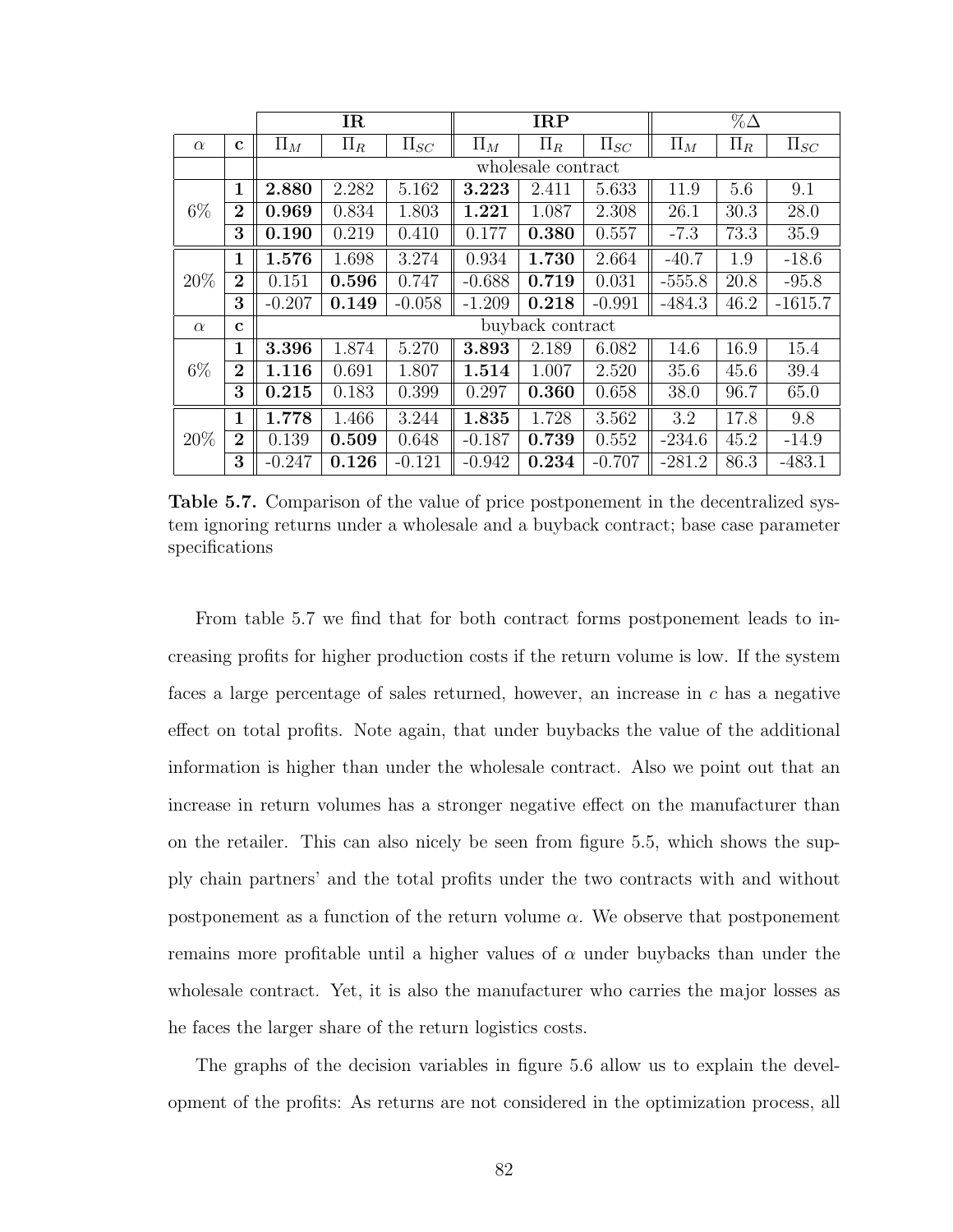

Figure 5.5. Profits in the decentralized system under policies IRP and IR for the two different contract forms as a function of the return volume  $\alpha$ ; base case parameter specifications

equilibrium parameters remain constant for different return volumes. As the retail price without postponement is higher, demand and eventually absolute returns will be lower than under policy IRP. Although the retailer places higher orders under IR and therefore faces a higher number of unsold items, the savings in return costs due to the lower absolute number of returns seem to be higher than the return costs under policy CRP. These explanations are confirmed when looking at higher return logistics costs  $l$  and a lower market size  $bk$ , both being driving factors for the absolute and relative costs associated with returns.

#### 5.3 Conclusions

Altogether we have determined the costs associated with returns to be the driving factor for the value of the additional demand information gained through price postponement: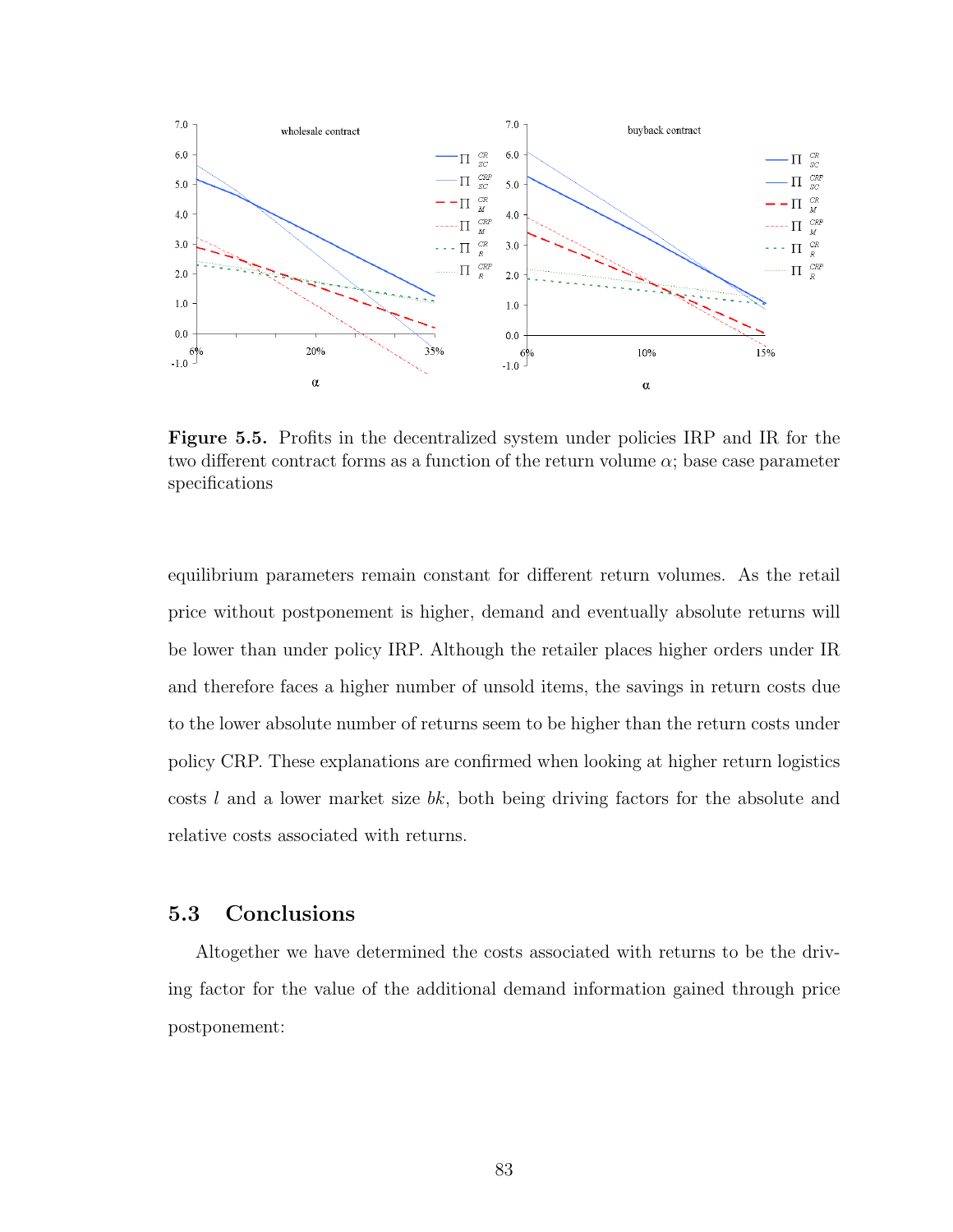

Figure 5.6. Decision variables in the decentralized system under policies IRP and IR for the two different contract forms as a function of the return volume  $\alpha$ ; base case parameter specifications

- For the centralized system and in most of the cases for the decentralized system that considers returns, we find that higher costs associated with returns make the additional information on demand more valuable.
- Interestingly, for the decentralized system that ignores returns, we find that higher return costs have a negative influence on the value of additional information.
- Lower market size and lower price elasticity have a similar influence on the profitability of price postponement as higher return volumes and higher salvage values, respectively, and thus are important factors in the decision making process.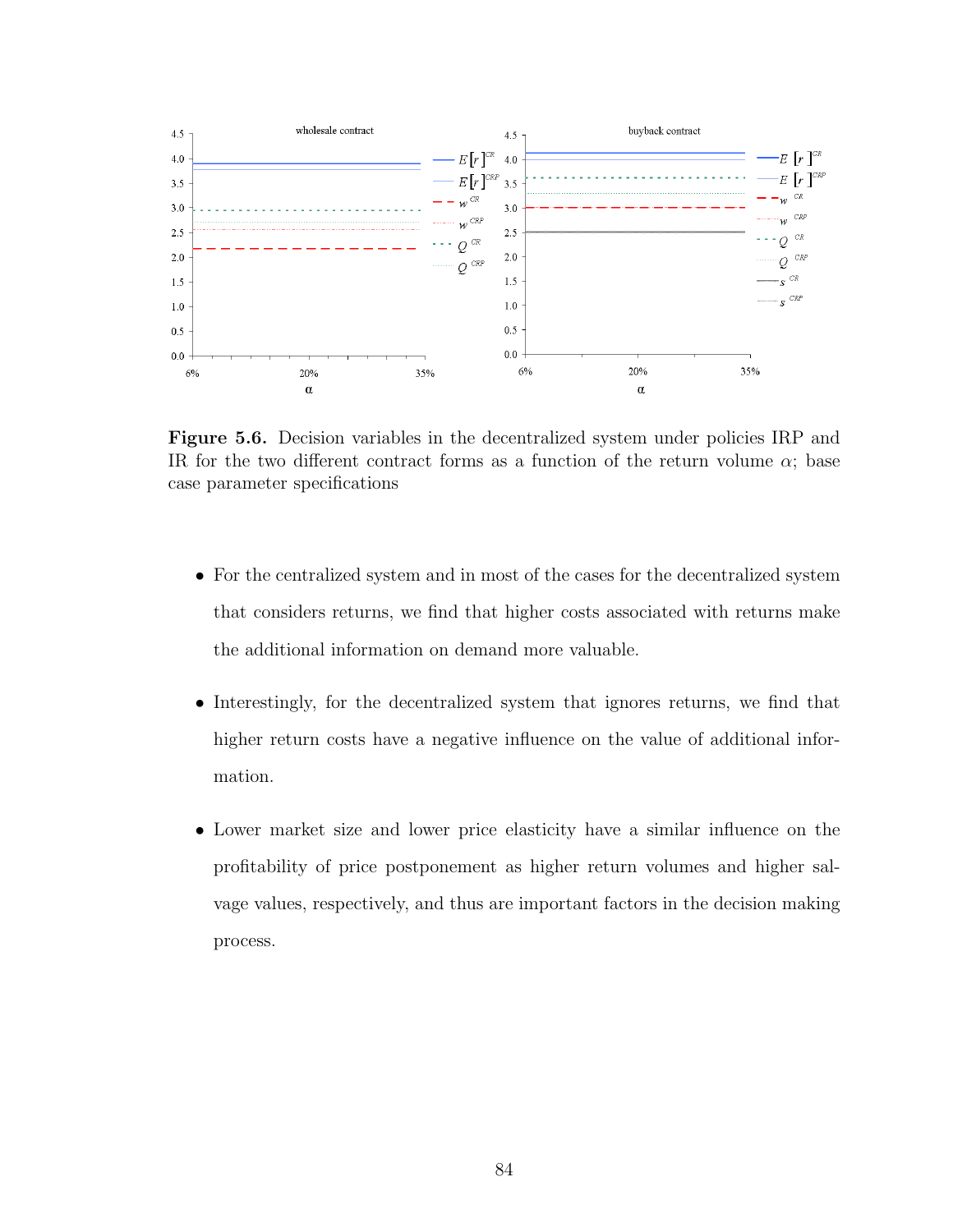# CHAPTER 6

# CONCLUSIONS AND POSSIBLE EXTENSIONS

In this thesis we have studied the application of a price postponement strategy in the decision making process of a two stage supply chain that faces consumer returns. As a model we have presented an extended news-vendor setting with stochastic and price dependent demand. We have found that, under price postponement, the qualitative relationships between the decision variables when considering and ignoring returns are similar to a setting without postponement. Concerning profits we have observed that considering returns is the better choice under a wholesale contract and also in a buyback setting, if salvage values are low. Ignoring returns, which seems the better choice under no postponement in most settings according to Ruiz-Benitez and Muriel (2007)[39], becomes interesting under buybacks if salvage values increase. The buyback contract form achieves better coordination no matter which policy is preferred.

Additionally we have observed that, naturally, the centralized system that considers returns gains from the additional demand information. We have found an example of a negative value of additional information in the integrated system that ignores returns. Surprisingly, there exist parameter combinations for which knowing less about demand leads to higher profits. Less surprisingly, we have observed both positive and negative values in the decentralized case.

Altogether, taking into account policies with and without postponement, we can extend the findings by Ruiz-Benitez and Muriel (2007)[39] and deliver a qualitative chart of effective decision policies for the supply chain. We recall that under no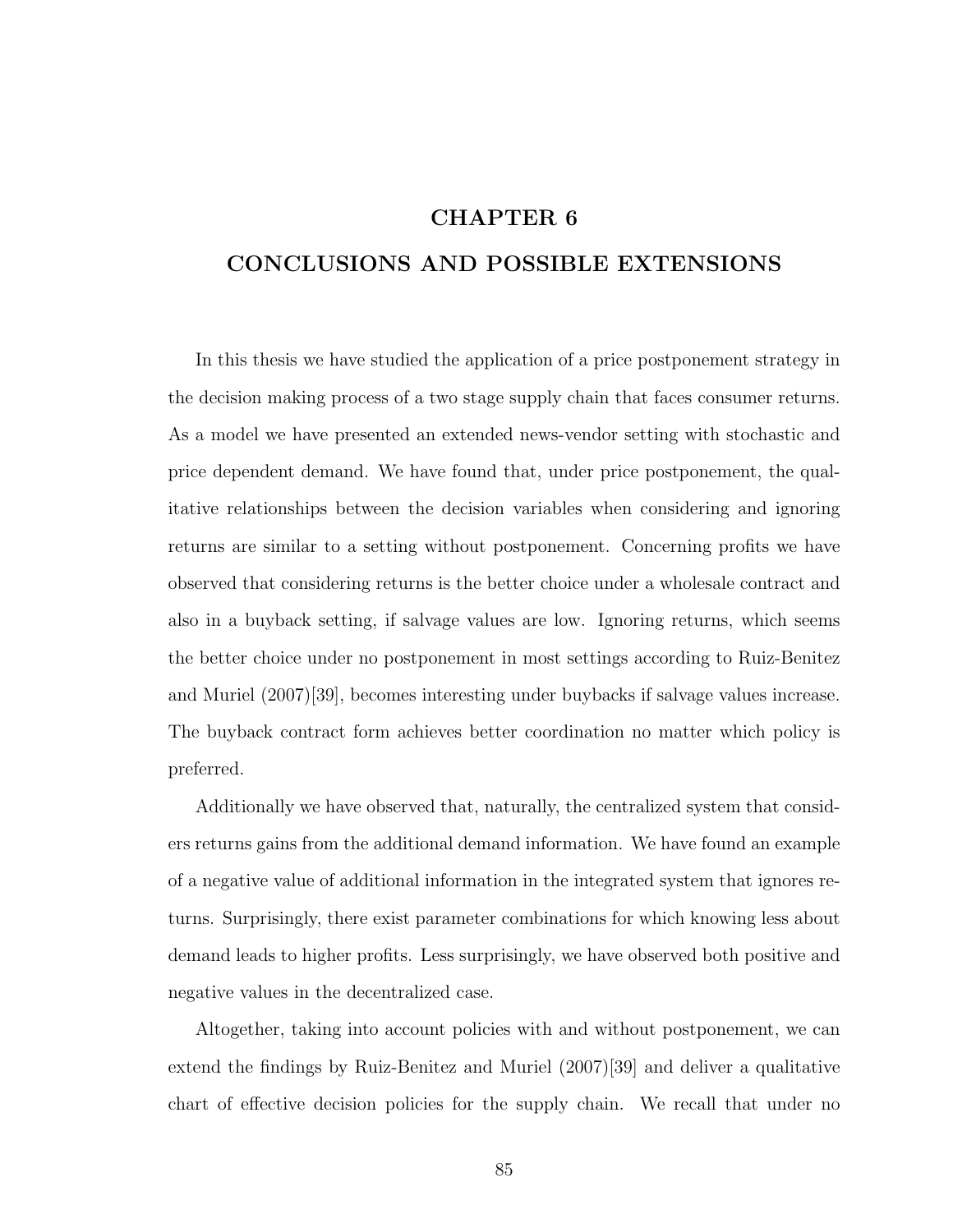postponement ignoring returns under a buyback contract leads to improved supply chain performance. As we have shown, the influence of the return rate  $\alpha$ , the return logistics costs  $l$  and the salvage value of returned products  $v_R$  can be grouped and summarized as 'costs associated with returns'. This allows us to present in Figure 6.1 the (two) best strategies for scenarios with different return costs and salvage values of unsold products. The policies under price postponement generally deliver the best results. As shown in chapter 4 considering returns under postponement (quickly) loses its profitability with increasing high salvage value of unsold products. It becomes more preferable for high costs associated with returns. If both return costs and salvage values are high, however, the positive effect of postponement is reduced and eventually, for a salvage value close to 100% of the production costs, ignoring returns without postponement leads to improved performance of the supply chain. Naturally, as analytical results seem impossible and we rely on computational work, further variations of the demand function can emphasize the generality of the results. For the model without returns, Granot and Yin (2005) [22] additionally conduct an analysis for exponential and negative power expected demand and show further similarities to the corresponding deterministic model. Their results motivate a further comparison to the value of postponement in the presence of returns. Another interesting idea to extend the findings in this thesis could be a game theoretic analyis. We have found that not always both partners do profit from the additional information gained by price postponement depending on the share of return logistics costs. A game theoretic analysis as the one being conducted in Schmid (2007) [42] could deliver further interesting insights on the value of sharing information in a setting, in which both players are free in the decision on their strategy.

Finally, contracts that coordinate the supply chain under postponed pricing and consumer returns should be developed. Ruiz Benitez (2007) [38] extends profit and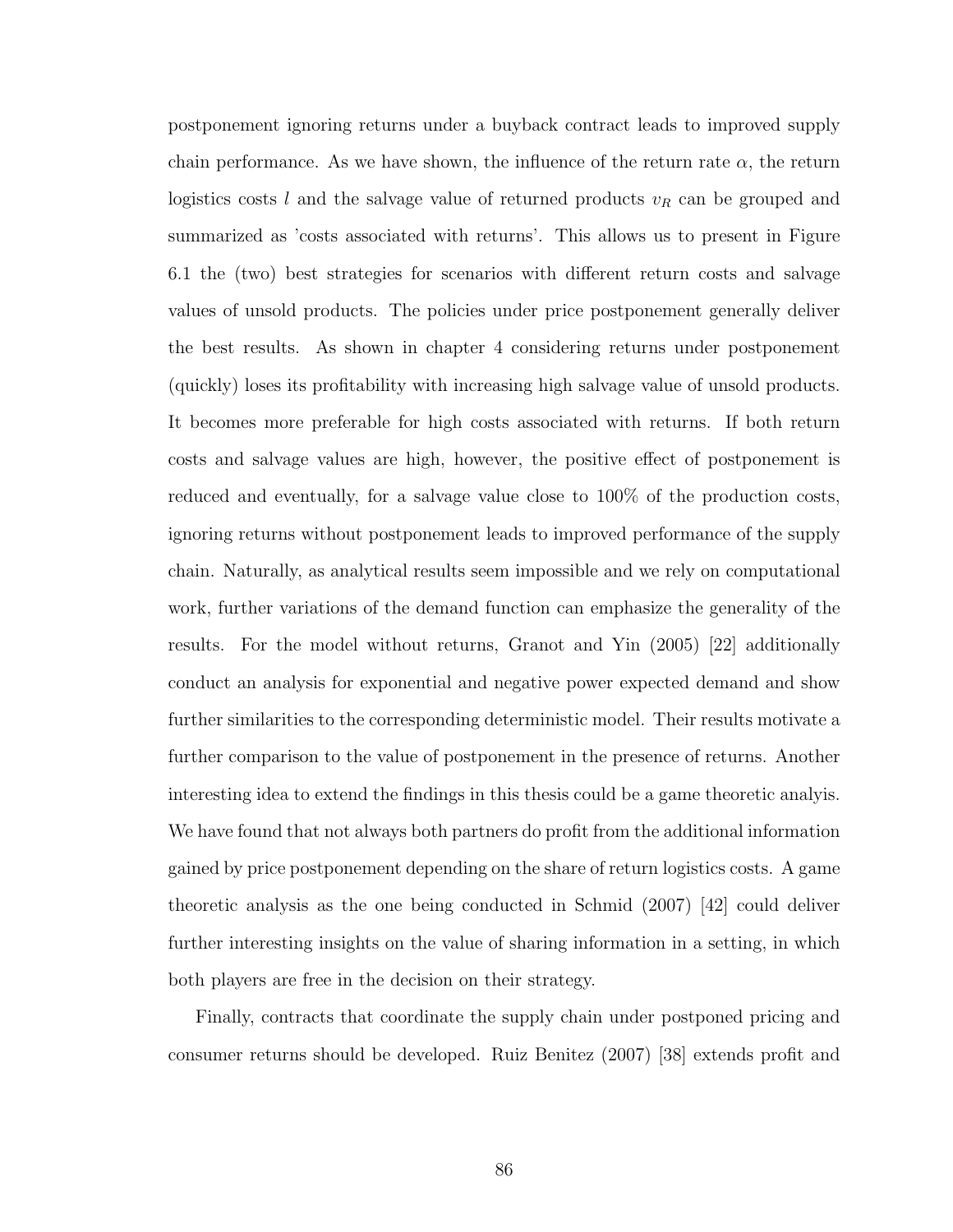

Figure 6.1. Optimal strategies for the whole supply chain for different salvage values and costs associated with returns

revenue sharing contracts to the case with consumer returns. We expect them to coordinate the supply chain in the price postponement case as well.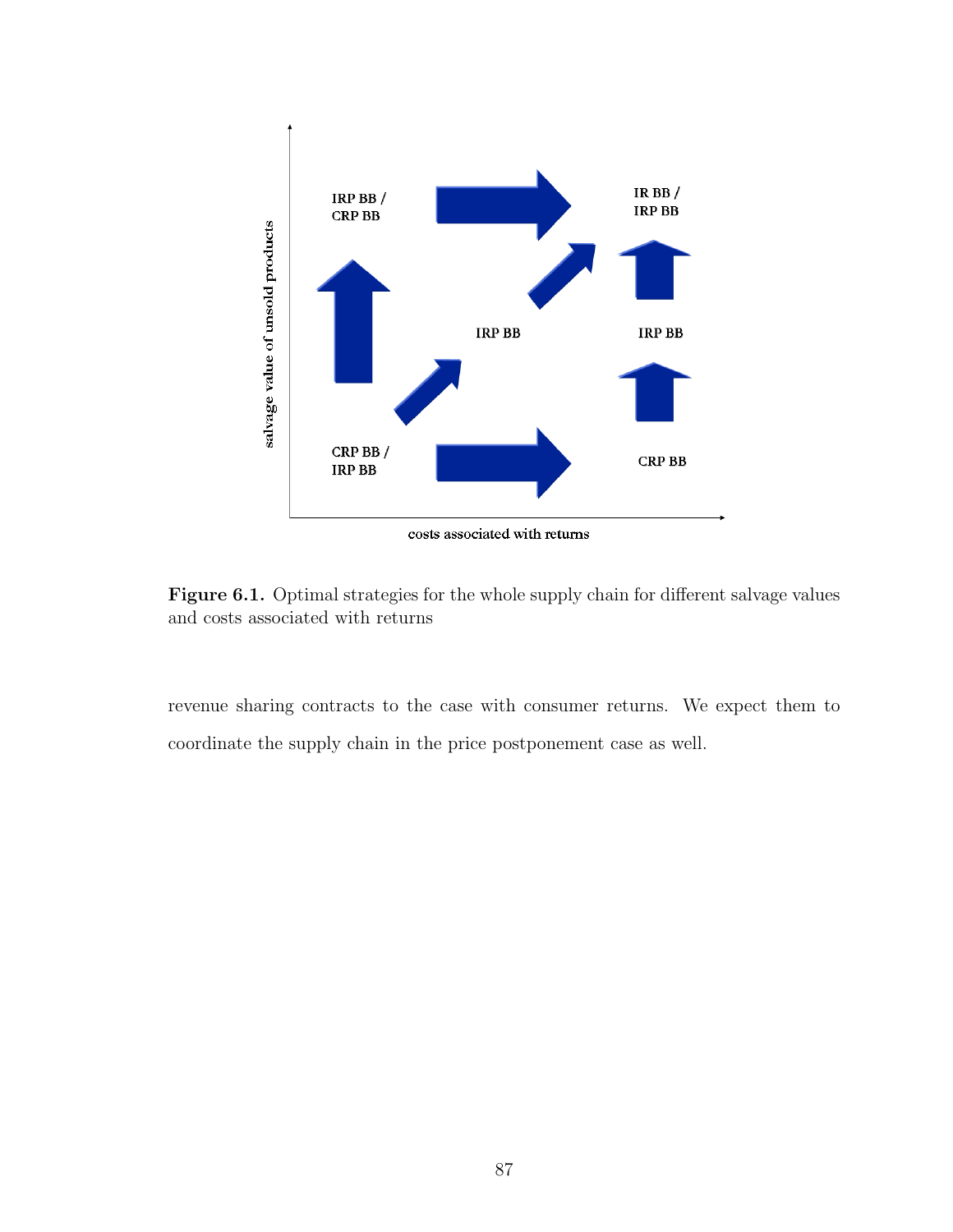# BIBLIOGRAPHY

- [1] Anupindi, R., and Bassok, Y. Analysis of supply contracts with total minimun commitment. IIE Transactions 30, 8 (1998), 723–734.
- [2] Aviv, Y., and Federgruen, A. Design for postponement: A comprehensive characterization of its benefits under unknown demand distributions. Operations Research  $49, 4$  (2001), 578–598.
- [3] Baker, E. Increasing risk and increasing informativeness: Equivalence theorems. Operations Research 54, 2 (2006), 26–36.
- [4] Barnes-Schuster, D., Y. Bassok, and Anupindi, R. Coordination and flexibility in supply contracts with options. Manufacturing and Service Operations Management 4, 3 (2002), 171–207.
- [5] Bassok, Y., and Anupindi, R. Analysis of supply contracts with total minimun commitment. IIE Transactions 29, 5 (1997), 373–381.
- [6] Bernstein, F., and Federgruen, A. Decentralized supply chains with competing retailer under demand uncertainty. Management Science 51, 3 (2005), 409–426.
- [7] Bloom, P.N., G.T. Gundlach, and J.P.Cannon. Slotting allowances and fees: Schools of thought and the views of practicing managers. Journal of Marketing  $64, 2$  (2000), 92-108.
- [8] Cachon, G. P. Handbooks in Operations Research and Management Science: Supply Chain Management. North-Holland, 2003, ch. Supply Chain Coordination with Contracts.
- [9] Cachon, G. P., and Lariviere, M. A. Supply chain coordination with revenuesharing contracts: Strenghts and limitations. Management Science 51, 1 (2005), 30–44.
- [10] Corbett, C.J., and Savaskan, R.C. Quantitative Models for Supply Chain Management. Boston, Kluwer, 1999, ch. Contracting and coordination in closed-loop supply chains.
- [11] Corbett, J.C., G. A. DeCroix, and Ha, A.Y. Optimal shared saving contracts in supply chains: Linear contracts and double moral hazard. Tech. rep.
- [12] Corbett, J.C., and DeCroix, G. A. Shared-savings contracts for indirect materials in supply chains: Channel profits and environmental impacts. *Management* Science 47, 7 (2001), 881–893.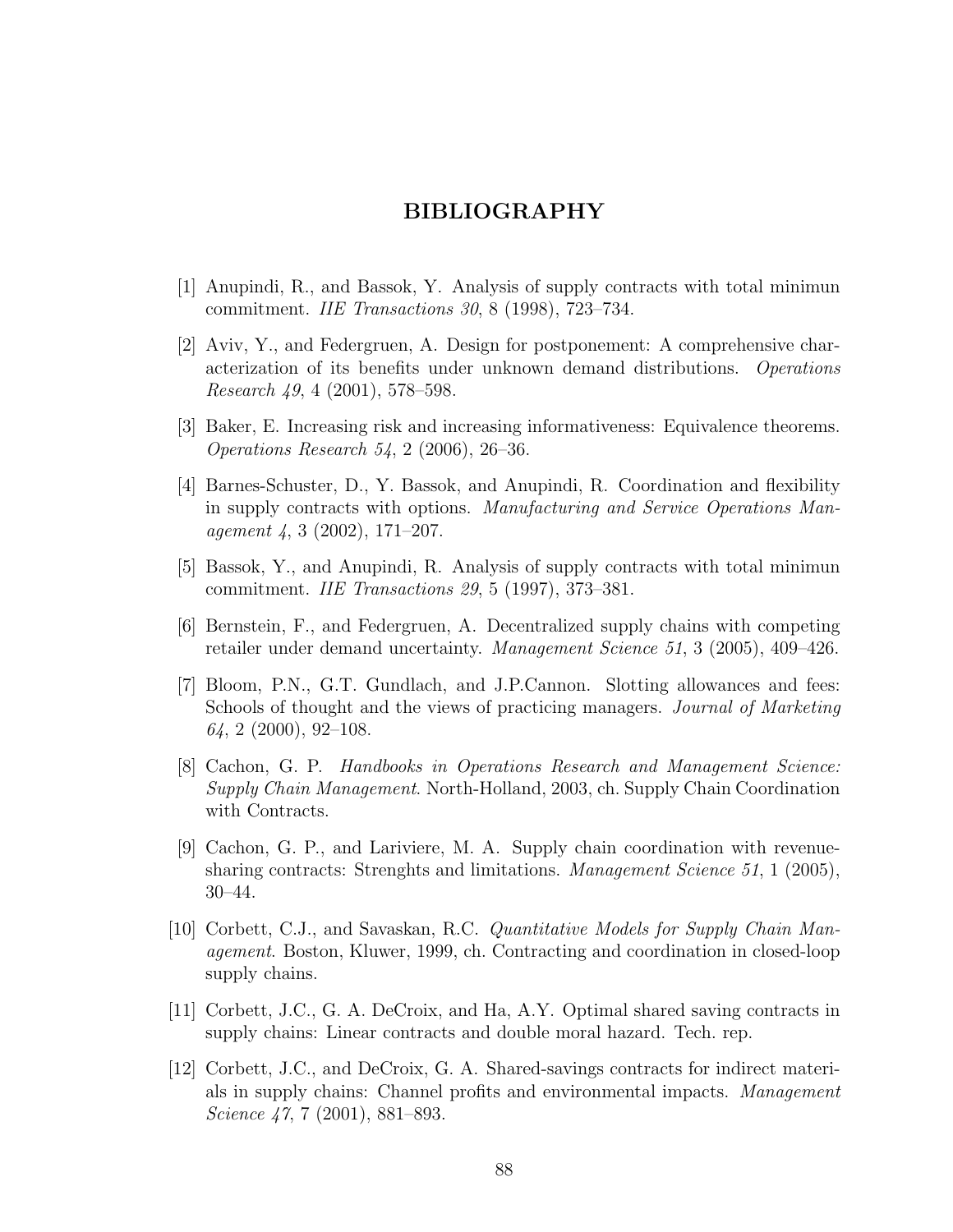- [13] Donohue, K.L. Efficient supply contracts for fashion goods with forecast updating and two production modes. *Management Science*  $46$ , 11 (2000), 1397-1411.
- [14] Emmons, H., and Gilbert, S.M. The role of returns policies in pricing and inventory decisions for catalogue goods. Management Science 44, 2 (1998), 276– 283.
- [15] Epstein, L. G. Decision making and the temporal resolution of uncertainty. International Economic Review 21, 2 (1980), 269–283.
- [16] Ferguson, M., V.D.R. Guide Jr., and Souza, G.C. Supply chain coordination for false failure returns. 2005.
- [17] Fleischmann, M. Quantitative models for reverse logistics. In Lecture Notes in Economics and Mathematical Systems, vol. 501) address  $=$  Berlin.
- [18] Gal-Or, E. Information sharing in oligopoly. Econometrica 53 (1985).
- [19] Gavirneni, S., T. Kapuscinski, and Tayur, S. Value of information in capacitated supply chains. *Management Science 45* (1999).
- [20] Gentry, C.R. Reducing the cost of returns. Chain Store Age 75, 10 (1999), 124–126.
- [21] Gong, Q. Optimal buy-back contracts with asymmetric information. Working paper, Kellog School of Management, Northwestern University, 2000.
- [22] Granot, D., and Yin, S. Price and order postponement in a decentralized newsvendor model with multiplicative and price-dependent demand. Tech. rep.
- [23] Granot, D., and Yin, S. On the effectiveness of returns policies in the pricedependent newsvendor model. Naval Research Logistics 52 (2005).
- [24] Guide, V.D.R. Jr., G.C. Souza L.N. Van Wassenhove, and Blackburn, J.D. Time value of commercial product returns. Management Science 52, 8 (2006), 1200– 1214.
- [25] Kandel, E. The right to return. J. Law Econom. 39 (1996).
- [26] Karlin, S., and Carr, C.R. Studies in Applied Probability and Management Science. Stanford University Press, Stanford, CA, 1962, ch. Prices and optimal inventory policy.
- [27] Lariviere, M. Quantitative Models for Supply Chain Management. Boston, Kluwer, 1999, ch. Supply chain contracting and coordination with stochastic demand.
- [28] Lariviere, M.A., and Padmanabhan, V. Slotting allowances and new product introductions. Marketing Science 16, 2 (1997), 112–128.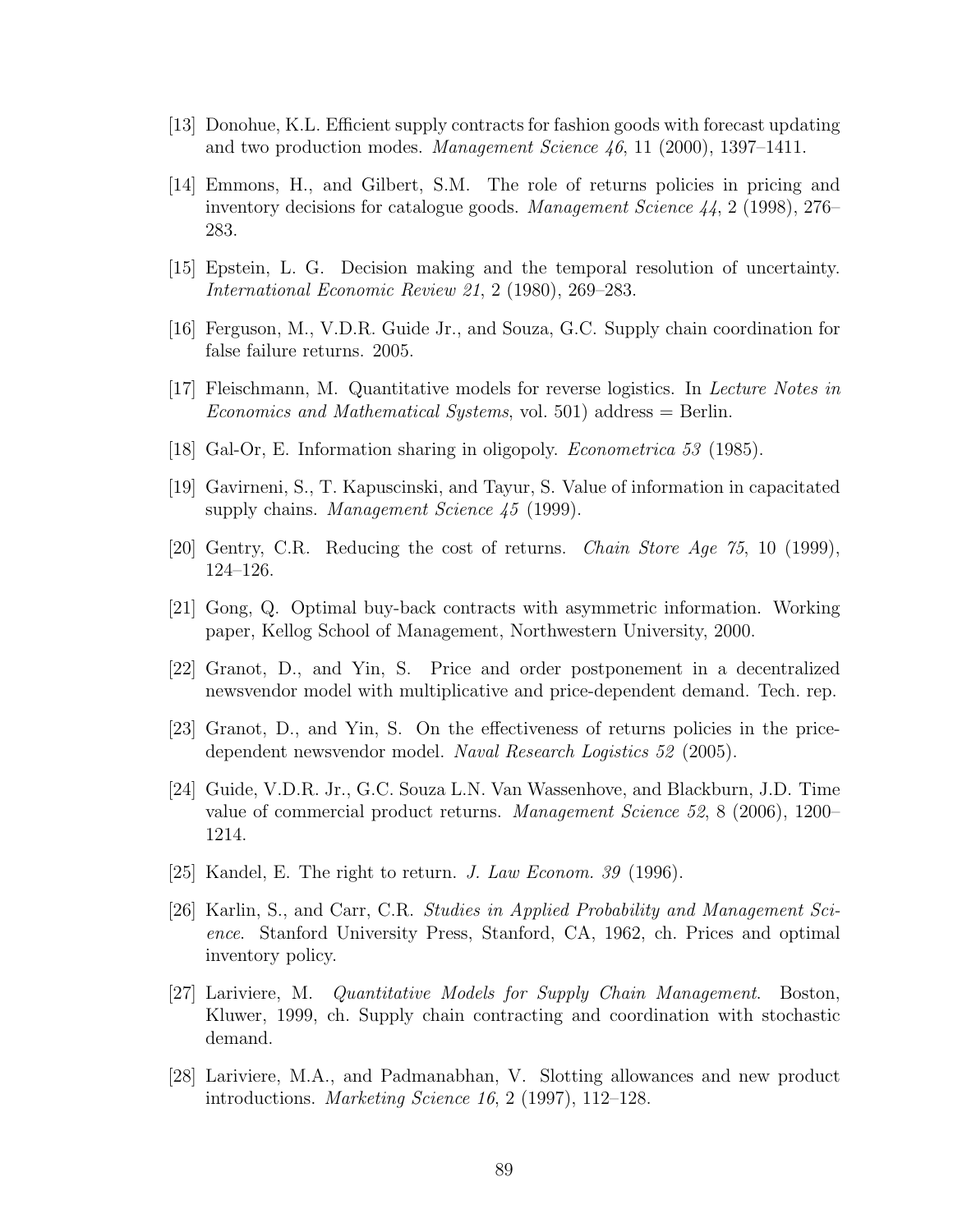- [29] Lariviere, M.A., and Porteus, E.L. Selling to the newsvendor: An analysis of price-only contracts. Manufacturing  $\mathcal{B}$  Service Operations Manufacture 3, 4 (2001), 293–305.
- [30] Lee, H.L. Effective management of inventory and service through product process redesign. Operations Research 44, 1 (1996), 151–159.
- [31] Lee, H.L., and Tang, C.S. Modelling the costs and benefits of delayed product differentiation. *Management Science*  $43, 1$  (1998), 40–53.
- [32] Lee, H.L., K. C. So, and Tang, C.S. The value of information sharing in a two-level supply chain. Management Science 46 (2000).
- [33] Mills, E.S. Uncertainty and price theory. Quarterly Journal of Economics 73 (1959).
- [34] Mostard, J., and Teunter, R. The newsboy problem with resalable returns: A single period model and case study. European Journal of Operational Research 169 (2006), 81–96.
- [35] Padmanabhan, V., and Png, I.P.L. Manufacturer's returns poplicy and retail competition. Marketing Science 16, 1 (1997), 81–94.
- [36] Pasternack, B. Optimal pricing and return policies for perishable commodities. Marketing Science 4, 2 (1985), 166–176.
- [37] Rogers, D., and Tibben-Lembke, R.S. Going Backwards: Reverse Logistics Trends and Practices. Pittsburgh: RLEC Press, 1999.
- [38] Ruiz-Benitez, R. Supply Chain Coordination in the Presence of Consumer Returns. Dissertation.
- [39] Ruiz-Benitez, R., and Muriel, A. Supply chain coordination in the presence of consumer returns. 2007.
- [40] Ruiz-Benitez, R., and Muriel, A. Supply chain coordination in the presence of consumer returns: The return allowance credit contract. 2007.
- [41] Sakai, Y. The value of information in a simple duopoly model. *Journal of* Economic Theory 36 (1985).
- [42] Schmid, H. Impacts of asymmetric decision policies and consumer behavior on supply chain coordination under consumer returns.
- [43] Signorelli, S., and Heskett, J.L. Benetton (a) and (b). Harvard Business School case (1984).
- [44] Spengler, J.J. Vertical integration and antitrust policy. Journal of Political Economy 58 (1950).